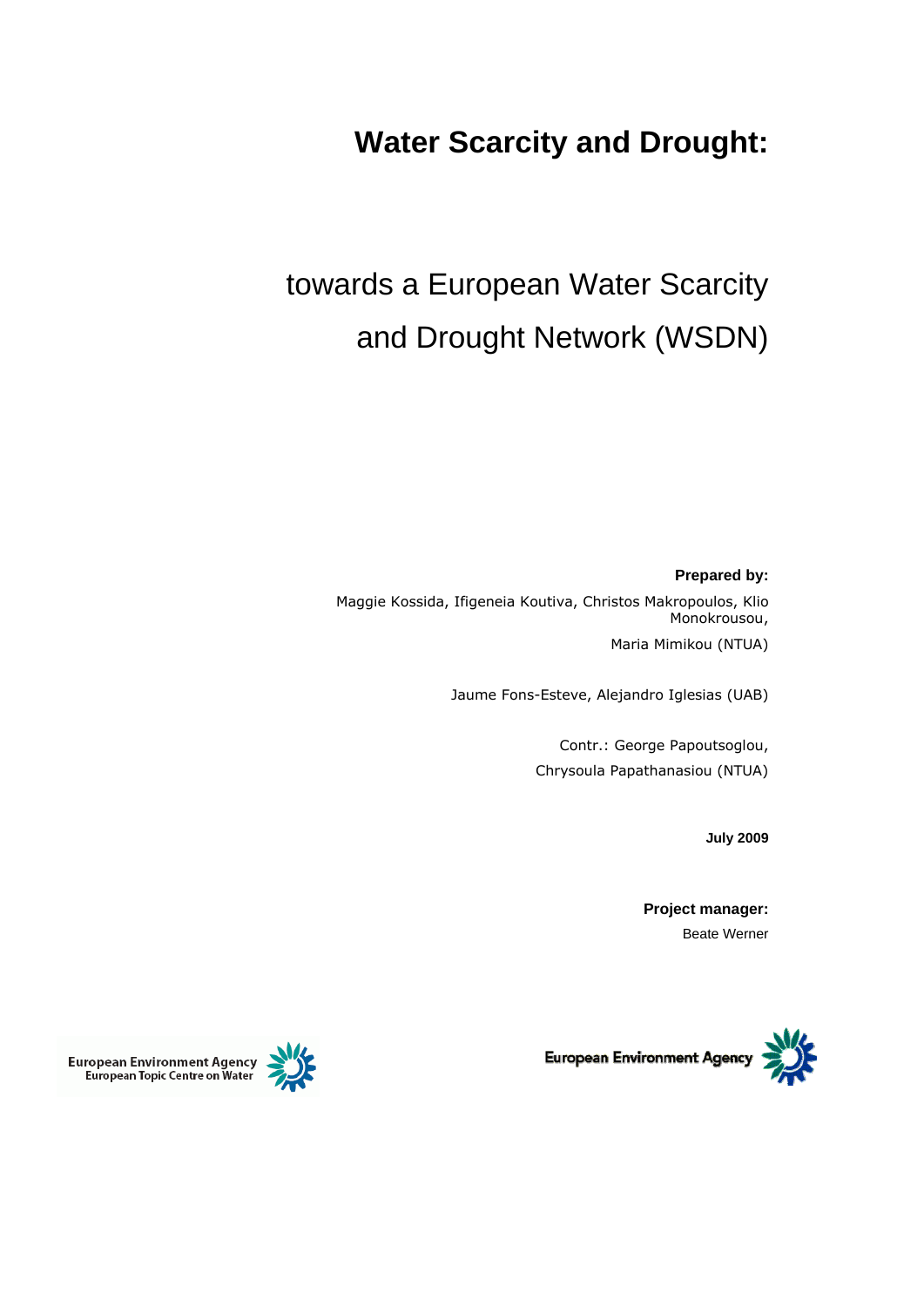

# **TABLE OF CONTENTS**

| 1              |                                                     |                                                                                           |  |  |
|----------------|-----------------------------------------------------|-------------------------------------------------------------------------------------------|--|--|
| 2              |                                                     |                                                                                           |  |  |
|                | 2.1                                                 | Definition of Water Scarcity, Drought, and Desertification 6                              |  |  |
|                |                                                     |                                                                                           |  |  |
|                |                                                     |                                                                                           |  |  |
|                | 2.2                                                 |                                                                                           |  |  |
| 3              |                                                     |                                                                                           |  |  |
|                | 3.1                                                 |                                                                                           |  |  |
| $\overline{4}$ |                                                     |                                                                                           |  |  |
|                | 4.1                                                 |                                                                                           |  |  |
|                | 4.2                                                 |                                                                                           |  |  |
|                | 4.3                                                 |                                                                                           |  |  |
| 5              |                                                     |                                                                                           |  |  |
|                | 5.1                                                 | Assessment of European Countries by 4 geographical zones 48                               |  |  |
|                |                                                     | 5.1.1 Mediterranean - Southern Europe Countries  48                                       |  |  |
|                |                                                     |                                                                                           |  |  |
|                |                                                     |                                                                                           |  |  |
|                |                                                     |                                                                                           |  |  |
|                | 5.2                                                 | Assessment of European institutions and networks  52                                      |  |  |
|                | 5.3                                                 |                                                                                           |  |  |
|                | 5.3                                                 |                                                                                           |  |  |
| 6              | Towards a European Water Scarcity & Drought NETWORK |                                                                                           |  |  |
|                |                                                     |                                                                                           |  |  |
| 7              |                                                     | Towards a European Water Scarcity And Drought indicators                                  |  |  |
|                | 7.1                                                 |                                                                                           |  |  |
|                | 7.2                                                 | Capturing the reality of the Water Scarcity & Drought situation  69                       |  |  |
|                | 7.3                                                 | Methodology for trialling the approach and logical testing: An issues-based               |  |  |
|                |                                                     |                                                                                           |  |  |
| 8              |                                                     |                                                                                           |  |  |
| <b>ANNEX</b>   |                                                     | 1. DESCRIPTION OF WATER SCARCITY AND DROUGHT<br><b>ACTIVITIES AT MEMBER STATES LEVEL</b>  |  |  |
|                |                                                     | ANNEX 2. DESCRIPTION OF WATER SCARCITY AND DROUGHT<br><b>ACTIVITIES AT EUROPEAN LEVEL</b> |  |  |

1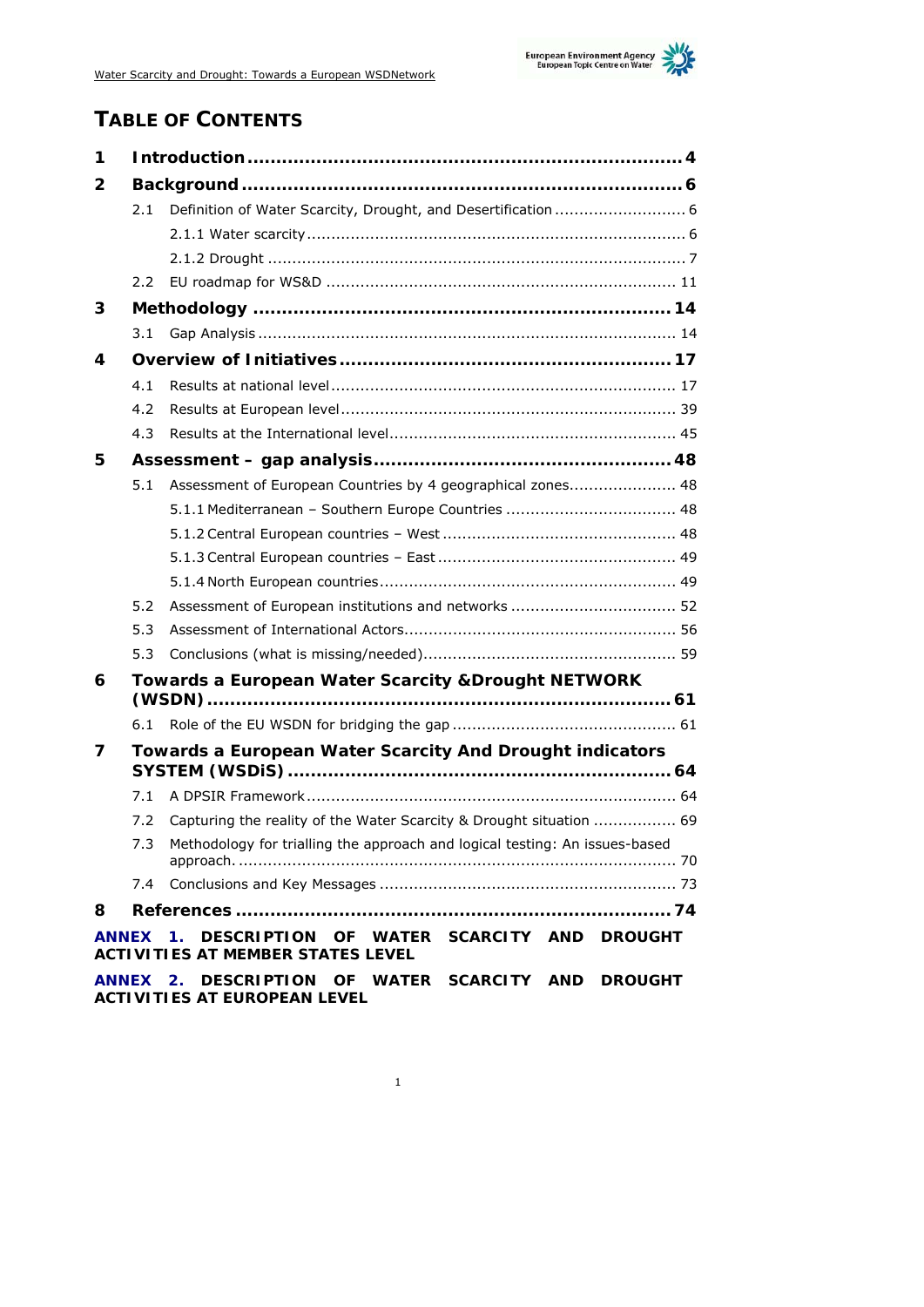

# **TABLE OF TABLES**

# **TABLE OF FIGURES**

| Figure 1. Pillars for assessing European and International actors for WS&D 62              |  |
|--------------------------------------------------------------------------------------------|--|
| Figure 2. Identification of possible roles of existing institutions within the WS&DNetwork |  |
|                                                                                            |  |
|                                                                                            |  |
|                                                                                            |  |
|                                                                                            |  |
|                                                                                            |  |

## **HISTORY**

| Origin/Name of document (if<br>different) | <b>Version Date</b> |          | Prepared/UpdComments<br>ated by                               |                                                                                       |
|-------------------------------------------|---------------------|----------|---------------------------------------------------------------|---------------------------------------------------------------------------------------|
| RpD_GapAnalysis_080728.doc                | Draft               | 28/07/08 | Jaume Fons,<br>Alejandro<br>Iglesias<br>ETC/LUSI              | Agreed<br>structure with<br>NTUA.                                                     |
| GapAnalysis outline 28.07.08.doc Draft    |                     | 28/07/08 | Maggie<br>Kossida,<br>ETC/Water                               | Update of the<br>structure                                                            |
| GapAnalysis_outline_28.07.08_bw<br>e.doc  |                     |          | Beate Werner,<br>EEA                                          | <b>BWE</b><br>comments on<br>the structure                                            |
| GapAnalysis outline 30.07.2008            | Draft               | 30/07/08 | Maggie Kossida Incorporated<br>ETC/Water                      | comment<br>from BWE,<br><b>Formulated</b><br>Chapter 1 to<br>be edited by<br>ETC/LUSI |
| GapAnalysis_outline_30.12.2008            | Draft               | 30/12/08 | Maggie Kossida<br>ETC/Water                                   |                                                                                       |
| GapAnalysis_WSD_072009                    | <b>Final</b>        | 07/2009  | Ifigenia Koutiva<br><b>Maggie Kossida</b><br><b>ETC/Water</b> |                                                                                       |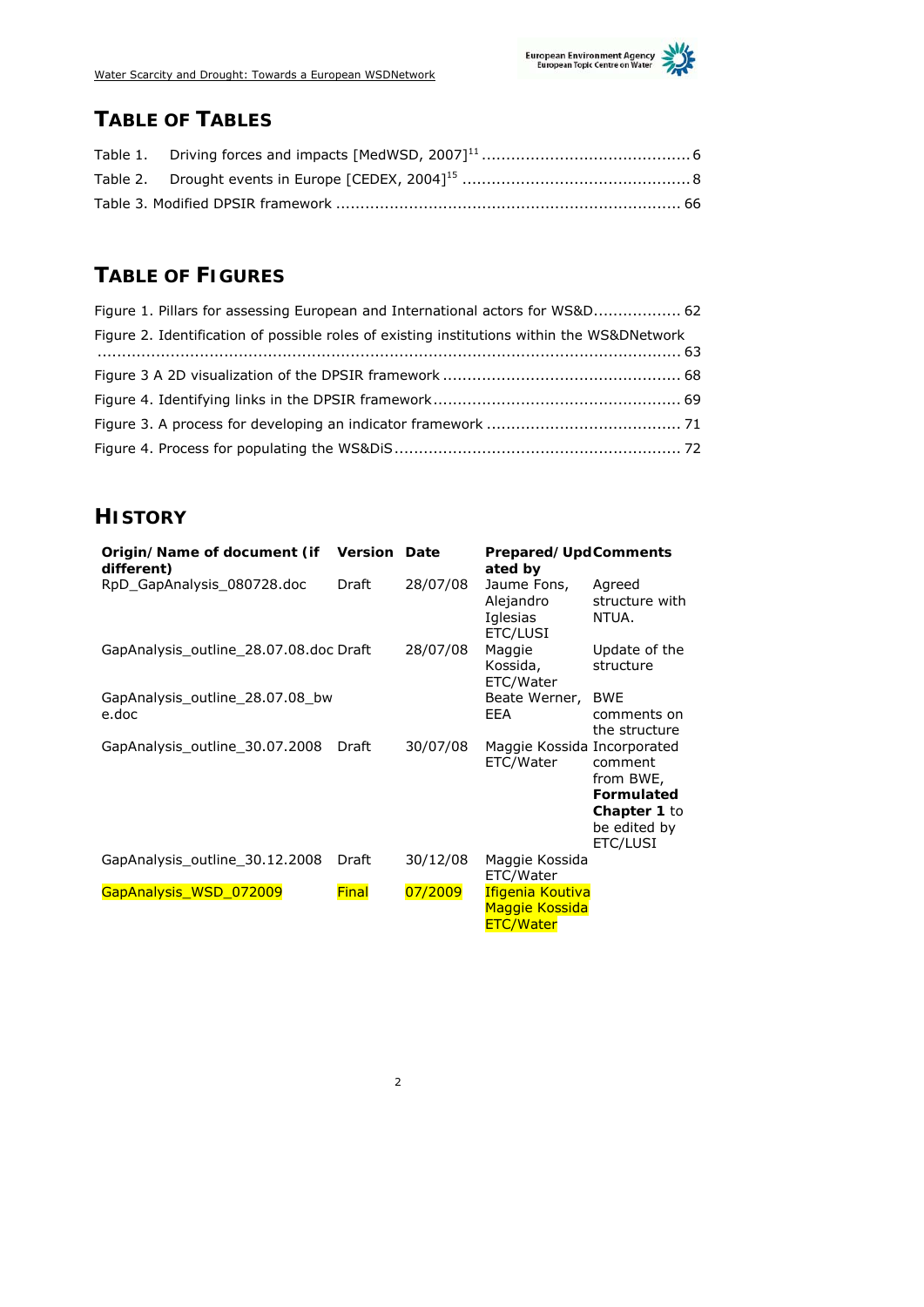

### **LIST OF ACRONYMS**

| ETC LUSI     | European Topic Centre Land Use and Spatial Information |
|--------------|--------------------------------------------------------|
| ETC Water    | European Topic Centre Water                            |
| NTUA         | National Technical University of Athens                |
| <b>UAB</b>   | Autonomous University of Barcelona                     |
| <b>UNCCD</b> | UN Convention to Combat Desertification                |

### **LIST OF ABBREVIATIONS**

| Drivers – Pressures – State – Impact – Response |
|-------------------------------------------------|
|                                                 |
|                                                 |
|                                                 |
|                                                 |
|                                                 |
| Water Scarcity and Drought indicators System    |

### **GLOSSARY**

**Water Scarcity**: The (long-term) imbalance between availability and demand for water. WS should not be viewed exclusively as a quantity problem: the degradation of groundwater and surface water quality, intersectoral competition, interregional and international conflicts, all contributes to water scarcity  $(FAO<sup>1</sup>)$ . Water Scarcity often has its roots in water shortage (drought), combined with population growth and economic development.

**Drought**: The term drought is used to define a temporary decrease in water availability due for instance to rainfall deficiency. Drought is an indistinct event, of water deficiency, that results from the combination of many complex factors and neither the beginning nor the end can be precisely defined,  $[COM (2007) 414]<sup>2</sup>$ ..

**Indicators**: Indicators are variables that describe the magnitude, duration, severity, and spatial extent of WS&D (typical indicators are based on meteorological and hydrological variables, such as precipitation, stream flows, soil moisture, reservoir storage, and groundwater levels). A more precise description and typology of indicators can be found in EEA (1999).

**Indices**: Several indicators can be synthesized into a single metric which will be called an *index*. An example of a simple index is the WEI index, which is formed on the basis of two indicators: water abstraction and water availability. An example of more complex indices are the US Experimental Blends.

-

<sup>1</sup> http://www.fao.org/nr/water/issues/scarcity.html

 $2$  COM (2007) 414, "Addressing the challenge of water scarcity and droughts in the European Union", COMMUNICATION FROM THE COMMISSION TO THE EUROPEAN PARLIAMENT AND THE COUNCIL, COM(2007) 414 final, Brussels, 18.7.2007.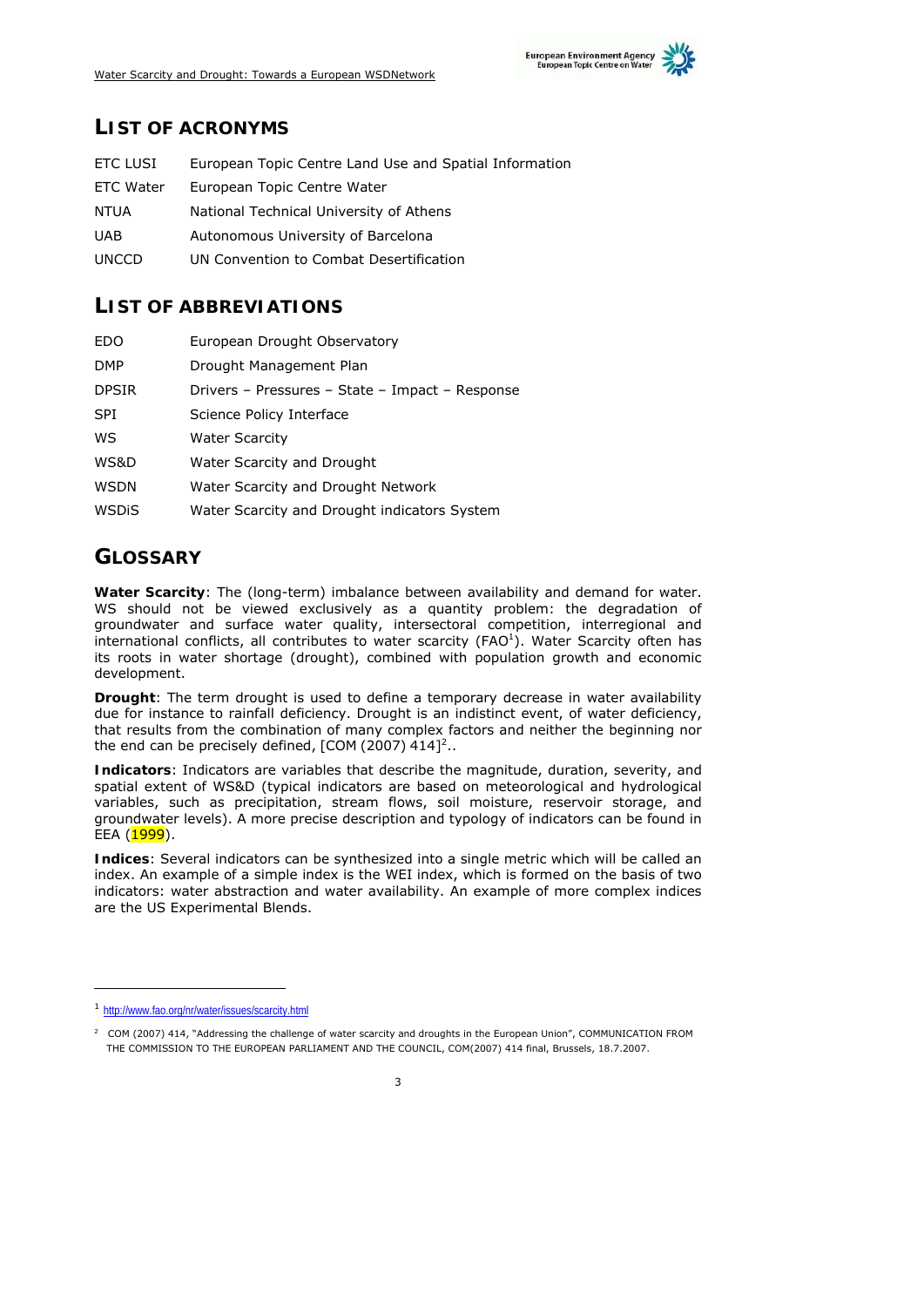

# **1 INTRODUCTION**

With the **overall vision** to develop a coherent concept for water scarcity and drought observation and information in Europe this report aims to provide a first argumentation for the further needs to develop a European Water Scarcity and Drought Network (WSDN), taking into account existing activities of different actors (national and European authorities, networks, institutions and research community) and setting up the basis for joint actions and cooperation towards the common goal to prepare Europe for the increasing risk of water scarcity and droughts.

In June 2007, the Commission published its communication "Addressing the challenge of water scarcity and droughts in the European Union", [COM (2007)  $414$ ]<sup>2</sup>. It stresses the importance of improving drought risk management through exchange of information and best practices, drought monitoring, efficient alert system, knowledge of the extent and impacts of water scarcity and drought. For that purpose, and to better serve the European community, reliable data and information collected and disseminated though a Water Scarcity and Drought Network also linked to a European Drought Observatory are suggested as key components of the way forward.

Furthermore, in the conclusions of the Informal Council Environment Ministers held in Lisbon September 2007 [Council of the European Union  $13888/07$ ]<sup>3</sup> the need for increase of knowledge and wide exchange of experience to improve preparedness was underlined. Towards this direction arrangements for establishing a platform for data-collection and research activities, which is based on and closely interlinked with the existing structures and activities of the EEA, ESA, JRC<sup>5</sup> and the Commission, are to be considered and this process may lead to the set up of a European Drought Observatory (EDO).

Several approaches and activities are currently ongoing in Europe to monitor and manage drought, water scarcity and desertification risk, both at national and European level. Several countries are monitoring drought or developing regional or national Drought Management Plans (DMP) (e.g. Spain, Portugal, UK, etc.), and at EU level various initiatives are implemented by different agents, centres and networks (e.g. Joint Research Centre - Institute for Environment and Sustainability (JRC-IES)<sup>4</sup>, Drought Management Centre for South-Eastern Europe (DMCSEE)<sup>5</sup>, European Drought Centre (EDC)<sup>6</sup>, Euro-Mediterranean Information System on know-how in the Water sector (SEMIDE/EMWIS)<sup>7</sup>, European Environment Agency ( $EEA$ <sup>8</sup>, etc.). The supported activities deal with different aspects like drought observation and forecasting, indicator based information collection and dissemination, impact and risk assessments, development of mitigation measures like DMPs, development of policy framework etc., nevertheless the inter-linkages are significant; hence a good framework for cooperation, clear definition of roles and efficient joint use of information is vital.

#### **The scope of the present report is to:**

**a) perform a Gap Analysis at National and European level** in order to identify the different links and overlaps in terms of objectives, priorities, methodological approaches (e.g. mapping activities are relevant for forecasting as well as for the indicator development and DMP development), risk assessment and management, but also the gaps and missing corner stones towards the development of a coherent water scarcity, drought and desertification information system for Europe desertification.

-

<sup>&</sup>lt;sup>3</sup> 13389/07 ENV 486 DEVGEN 170 AGRI 307. Council of the European Union. Water Scarcity and Drought - draft Council conclusions. (http://register.consilium.europa.eu/pdf/en/07/st13/st13888.en07.pdf)

<sup>4</sup> JRC-IES Action 22008 - DESERT: Desertification, Land Degradation, and Drought (Monitoring, Mitigation and Early Warning). (http://desert.jrc.ec.europa.eu/action/php/index.php?action=view&id=-1)

<sup>5</sup> DMCSEE (http://www.dmcsee.org/en/home/)

<sup>6</sup> EDC (http://www.geo.uio.no/edc/)

<sup>7</sup> SEMIDE/EMWIS (www.emwis.net)

<sup>&</sup>lt;sup>8</sup> EEA (www.eea.europa.eu)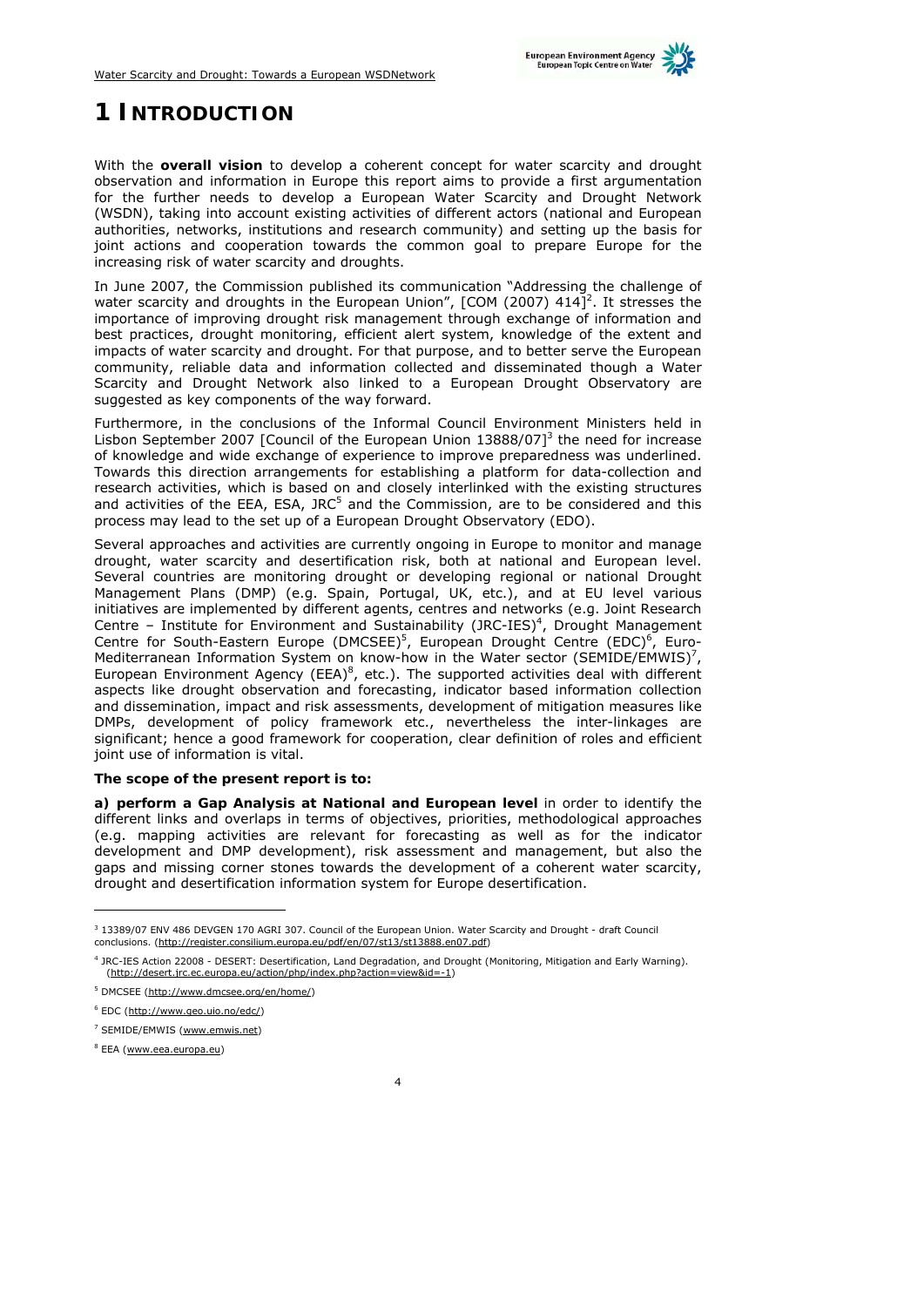

**b) propose a structure for a European Water Scarcity and Drought Network (WSDN)** that will bridge and coordinate the existing initiatives providing a better information, fostering synergies, promoting capacity building between scientists and the user community, and thereby increasing preparedness and resilience of the European society to drought, water scarcity and desertification

**c) propose a DPSIR framework for drought and water scarcity to be populated with indicators (Water Scarcity and Drought indicators' System WSDiS)** as dynamic part of the WSDN serving the purposes of observation and data harmonisation.

**The specific objective** of this report is to propose an articulated structure for a European Water Scarcity and Drought Network (WSDN) based on formulated conclusions drawn from the analysis on the main institutional, organisational and knowledge related problems in tackling water scarcity and drought problems in Europe in a coherent systematic European approach. The specific objectives are:

- Identify main stakeholders, authorities, agents etc. who manage and/or deal with water scarcity and drought issues
- Overview of ongoing activities on water scarcity and drought at national level (objectives, priorities, monitoring, management, mitigation)
- Overview of ongoing activities on water scarcity and drought at transnational and European level (vision, priorities, methodological approach, synergies, networking, etc.)
- Identify how water scarcity and drought are linked in different institutions, countries, transnational and EU level
- Identify information gaps on water scarcity and drought in Europe. Identify main institutional, organisational and knowledge related problems in tackling drought and water scarcity problems in Europe in a coherent systematic pan European approach
- Contribute to the reflection on the problem and to regional sharing of experience about drought management in relation to the territorial specificities (grouping and comparison by 4 geographical zones)
- Provide a first argumentation for the further needs towards the development of a European Water Scarcity and Drought Network that will help improve drought risk management next to national management plans
- Underline the importance of drought and water scarcity observation as dynamic component of the WSDN and propose a Water Scarcity and Drought indicators system (WSDiS) based on a DPSIR framework to be fully developed for this purpose.
- Underline the importance of setting a framework for cooperation, clear definition of roles and efficient joint use of information in order to increase preparedness and resilience of the European community in terms of efficiency

The current report is organised in 8 chapters. Detailed information is included in the Annex. Chapter 2 summarises the basic background information on water scarcity and drought and the EU roadmap. In Chapter 3 the methodology adopted in this report is presented. Chapter 4 summarises the current national, EU and international initiatives related to WS&D. The detailed overview of the identified initiatives is included in the Annex. In Chapter 5 of this report a gap analysis is carried at national, European and international level by classifying and grouping the countries according to their common characteristics in terms of climate and geographic aspect (Mediterranean, Central West, Central East, Northern countries). Relative tables summarising the findings are included in this section. In Chapter 6 the development of a European Water Scarcity and Drought Network (WSDN) is proposed and recommendations for its structure and the role of the identified European and International actors are proposed. The final Chapter 7 touches on the value of the development of a European Water Scarcity and Drought indicators System (WSDiS) as a dynamic component integrated into the WSDN to enhance data harmonisation and water scarcity and drought observation.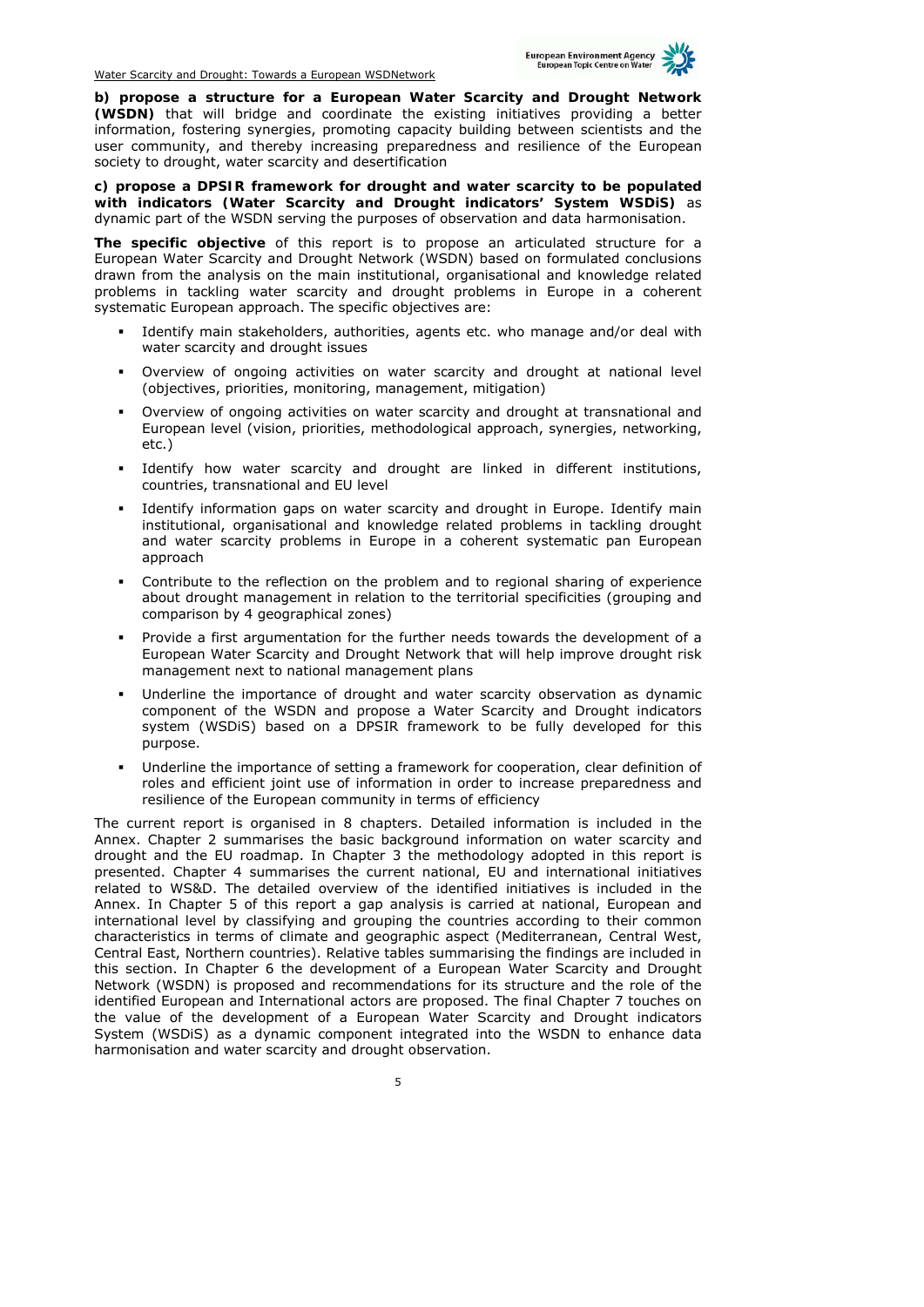

# **2 BACKGROUND**

-

### **2.1 DEFINITION OF WATER SCARCITY, DROUGHT, AND DESERTIFICATION**

#### **2.1.1 Water scarcity**

Water scarcity is a long term condition identified by the occurrence of differences between demanded and offered water resources. "At least 11% of the European population and 17% of its territory have been affected by water scarcity to date. Recent trends show a significant extension of water scarcity across Europe."  $[COM(2007)414]$ <sup>9</sup>. In order to classify a water shortage situation, spatial and temporal parameters are needed to define reference points for the comparison of water resources supply and demand, either for the present or for projections based on anticipated supply and demand. [MedWSD, 2007]<sup>10</sup>.

The **driving forces** of Water Scarcity are, as stated in the  $2^{nd}$  Interim Report<sup>11</sup> on water scarcity and droughts (WS&D), "imbalance(s) between water supply and water demand". Therefore increasing problems of water scarcity can result either from the increase of abstracted volumes or the decrease of water resources availability. Many interrelating factors are responsible for these imbalances and can be divided in the following three categories: human activities, environmental pressures and climate change.

Human activities, such as urbanization, tourism, industry and agriculture, apply pressures on the environment and threaten the quantity as well as the quality of water resources (Table 1). [MedWSD, 2007] $^{11}$ 

| <b>Driving</b><br><b>Forces</b> | <b>Impact</b>                                                                                                                                                                                                                                                                                                                                                                                                                                                                                                    |
|---------------------------------|------------------------------------------------------------------------------------------------------------------------------------------------------------------------------------------------------------------------------------------------------------------------------------------------------------------------------------------------------------------------------------------------------------------------------------------------------------------------------------------------------------------|
| Urbanization                    | Increasing urban population applies substantial pressures on surface<br>water resources and groundwater. More than two-thirds of Europe's<br>population lives in urban areas and the rate of urbanization in particular,<br>is still increasing in Central and Eastern Europe, while in Western Europe<br>has stabilized.                                                                                                                                                                                        |
| Industry                        | Industrial pressures involve: high water demand for cooling and cleaning<br>purposes; pollution with potentially toxic inorganic and organic substances<br>(e.g. organic matter, metals, chlorinated hydrocarbons, nutrients etc);<br>disposal or dumping of sludge and waste, and inadequate containment of<br>old industrial sites; accidents during production and transport. Further<br>pollution arises from emissions to air, mainly from the combustion of<br>fossil fuels, which initiate acidification. |
|                                 | Energy sector uses water for energy production which is considered as<br>non-consumptive and accounts for about 30 % of all reported uses in<br>Europe. (WS Drafting Group, 2006)                                                                                                                                                                                                                                                                                                                                |
| Tourism                         | Tourism causes very high pressures especially on groundwater, because<br>of the additional water demand during seasons when the groundwater<br>situation may already be rather critical. Waste and sewage from this<br>sector represent another potential source of water pollution.                                                                                                                                                                                                                             |

**Table 1.** Driving forces and impacts [MedWSD, 2007]<sup>11</sup>

<sup>9</sup> COM(2007)414, "Addressing the challenge of water scarcity and droughts in the European Union", COMMUNICATION FROM THE COMMISSION TO THE EUROPEAN PARLIAMENT AND THE COUNCIL, COM(2007) 414 final, Brussels, 18.7.2007.

<sup>&</sup>lt;sup>10</sup> MedWSD, 2007, "Mediterranean Water Scarcity and Drought Report", Technical Report - 009 - 2007, produced by the MEDITERRANEAN WATER SCARCITY & DROUGHT WORKING GROUP (MED WS&D WG), April 2007.

<sup>&</sup>lt;sup>11</sup> 2nd Interim Report, 2007, "Water Scarcity and Droughts 2nd Interim Report", produced by the DG Environment, European Commission, June 2007.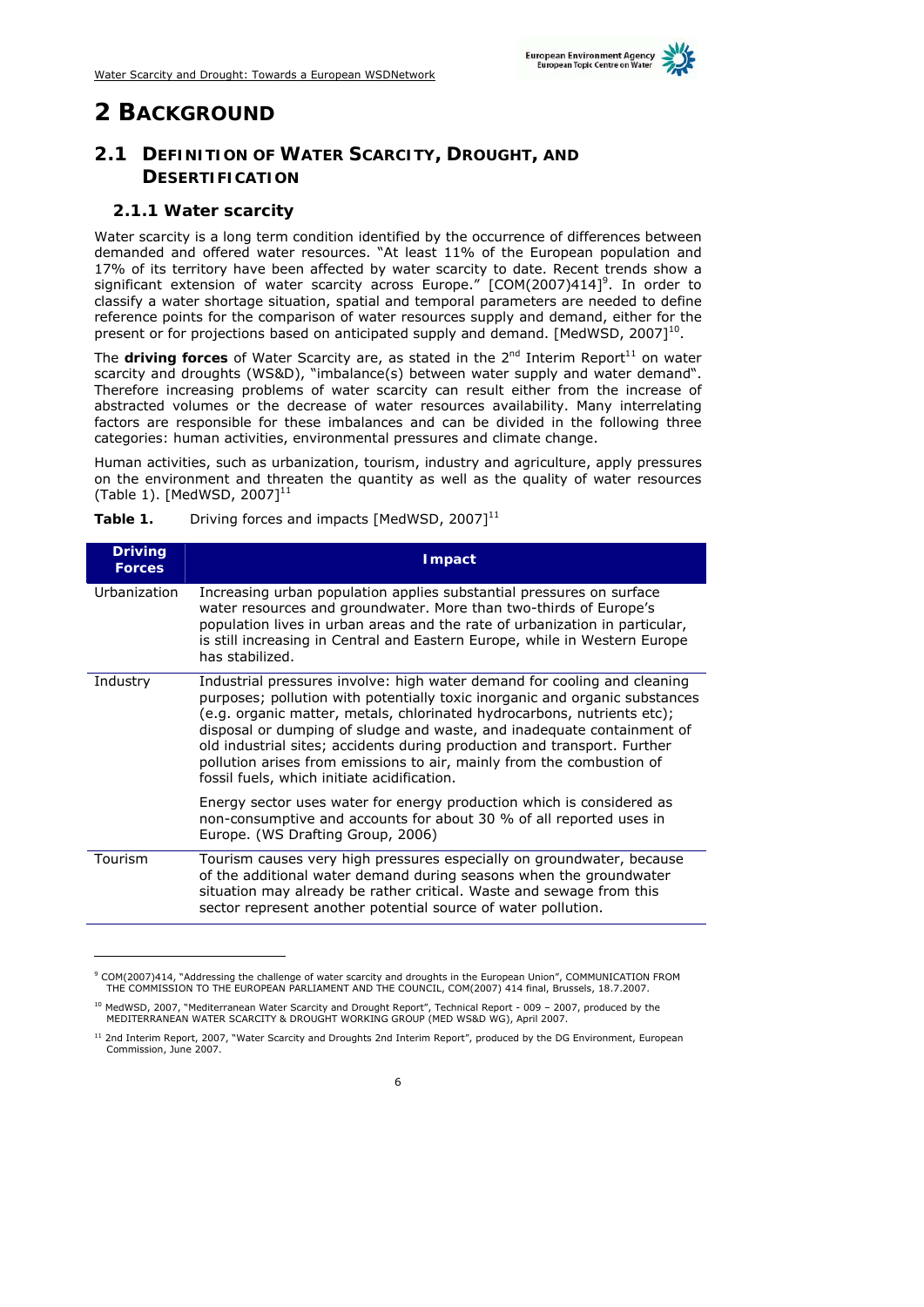

Agriculture Agriculture causes high pressure which can lead to its depletion due to over-abstraction. The legacy of the agricultural intensification of the postwar years is still present, and it is widely predicted that groundwater will continue to be contaminated with nitrate for several decades.

Human activities pose threat as well to the quality and the quantity of groundwater resources through excessive pumping, return flow from irrigation water with high concentration in agrochemicals, storm water runoff from urban areas, leakages from wastewater networks, land fills, septic tanks, sewers, mine tailings etc. [Iglesias et al,  $2007$ <sup>12</sup>. Based on a review conducted by the Académie des Sciences, (2006) Marsily pointed out in 2007 that "the effects of climate changes for the next century are fairly well predicted as far as the temperature is concerned…, but that their hydrologic effects are really much more uncertain". The Portuguese Presidency of the European Union Council, in 2007, placed "Water Scarcity and Drought" as one of its main priorities. In a report drafted for the purposes of the Portuguese Presidency, Marsily concluded, that the consequence, of climate change in terms of water scarcity in the EU, under normal conditions, is expected to be a strong decrease of water resources in Southern Europe, affecting mostly agricultural production.

The **impacts** of water scarcity may be summarised as follows [2nd Interim Report,  $20071^{12}$ :

- 1. Economic impacts
	- Deficiency in public water supply with implications in related sectors like tourism.
	- Decrease of energy since river water's temperature is large and cannot be utilised as cooling water and water reservoirs' levels have dropped below the efficient level for hydropower facilities.
- Uncertainty on crops yield and deeper abstractions for use in agriculture. 2. Social impacts
	- - Increase of water prices due to compensating measures.
		- Migration of water-intensive industry.
- 3. Environmental impacts
	- Seawater intrusion due to over-pumping of groundwater aquifers
	- Jeopardised minimum water flows in rivers.
	- Less dilution increases the concentration of pollutants.
	- Deterioration of wetlands.
	- Land erosion and threats of desertification

The economic impact of water scarcity is difficult to estimate since water scarcity affects a variety of economic sectors in various ways and in addition to the implications that water scarcity has to the natural environment.

To **evaluate** water scarcity indicators and indices can be used. A water scarcity indicator is a variable to identify and assess water scarcity or water stress conditions. Common indicators on water availability are usually compared with water abstraction/water use, and impacts related to water scarcity. They usually account for cause-effect relationships and often follow a pressure-state-response approach. A widely accepted index for water scarcity is the Water Exploitation Index (WEI) with its application to the river basin level being the River Basin Water Exploitation Index (RBWEI). This index illustrates the extent to which the total water demand puts pressure on the water resource. In a regional level, a river basin is considered as water scarce whenever RBWEI is above 10% or if identified as such by expert judgement. [2nd Interim Report, 2007]<sup>12</sup>, [CSI018 fact sheet EEA]<sup>1</sup>

### **2.1.2 Drought**

-

The term drought is used to define a temporary decrease in water availability due for instance to rainfall deficiency. Drought is an indistinct event, of water deficiency, that

<sup>&</sup>lt;sup>12</sup> Iglesias et al, 2007, "Challenges to Manage the Risk of Water Scarcity and Climate Change in the Mediterranean", Ana<br>1995ias, Luis Garrote, Francisco Flores, Marta Moneo, Water Resources Management (2007) 21:775-788,

<sup>&</sup>lt;sup>13</sup> CSI018 fact sheet accessible at http://themes.eea.europa.eu/IMS/IMS/ISpecs/ISpecification20041007131848/full\_spec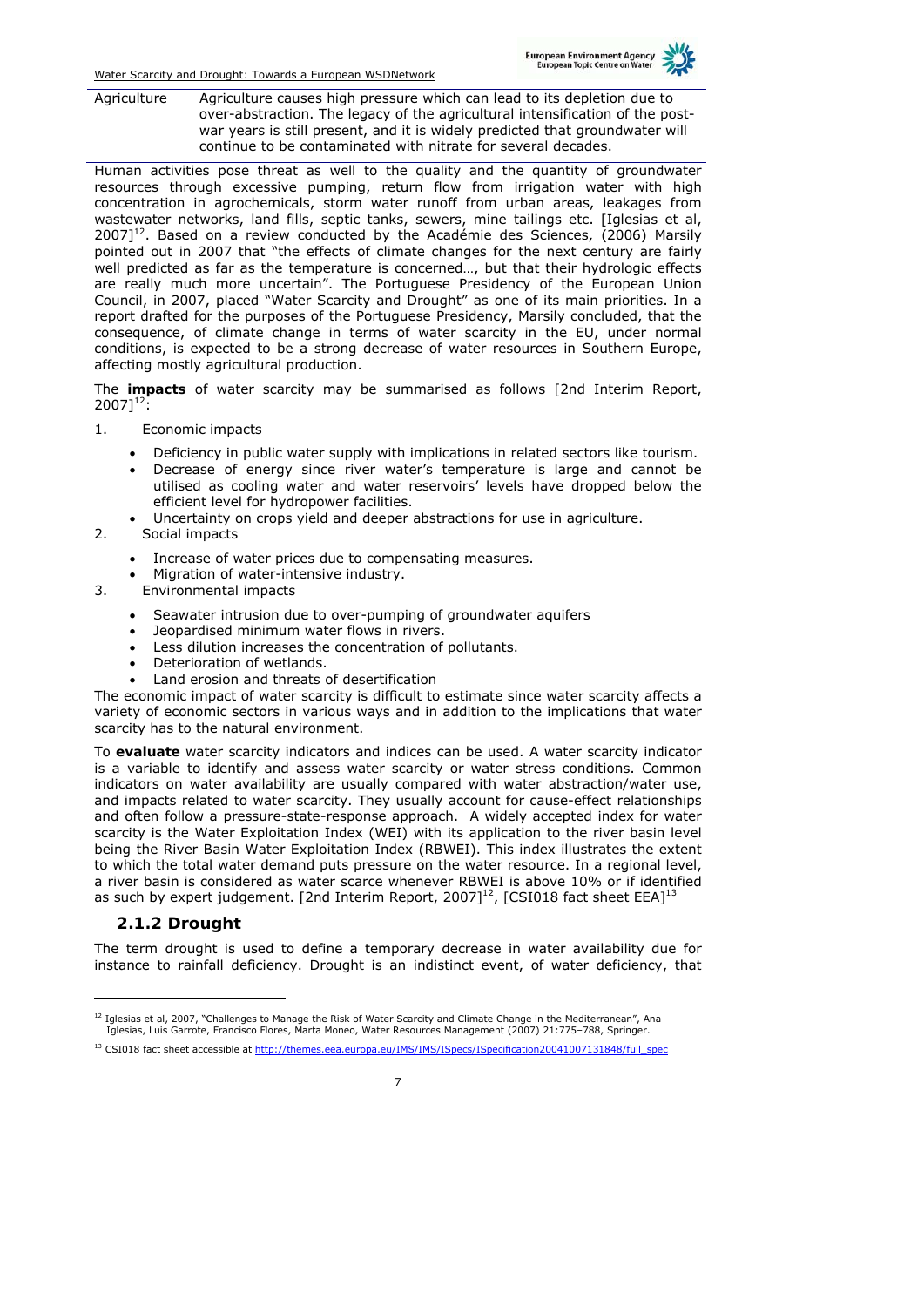

results from the combination of many complex factors and neither the beginning nor the end can be precisely defined.  $[COM(2007)414]^{10}$ 

Over the past thirty years, drought events and the number of areas and people affected have dramatically increased both in number and intensity within the EU. [MedWSD, 2007]11

The impacts of drought vary in relation to the affected sector. Therefore drought definitions differentiate based on the analysed effects, meteorological, agricultural, hydrological and socioeconomic, as follows [CEDEX, 2004] $^{14}$ :

**Meteorological drought**: deficit in precipitation (duration and/or intensity) in comparison with long-term average.

Description: an interval of time (months or years) during which the actual moisture supply at a given place consistently falls below the climatically appropriate moisture supply.

**Hydrological drought**: refers to deficiencies in surface and subsurface water supplies.

Description: stream flow, snow peak, and lake, reservoir and groundwater levels.

**Agricultural drought**: inadequate soil moisture to meet the needs of a particular crop at a particular time.

Description: crop yield reduction due to lack of water for average plant water supply.

**Socioeconomic drought**: physical water shortages affect the health, well-being, and quality of life of the people, or when the drought starts to affect the supply and demand of an economic product

Description: measurable impacts of reduced water supply on society, e.g. production losses, restrictions in waterway transport or private water supply.

The difficulty to establish a definition suitable to adequately describe drought as well as an index in order to measure it, is mainly because drought affects a wide variety of disciplines and operates in a diverse geographical and temporal multiscale distribution. One common thing to all types of drought, though, is the deficiency of precipitation [MedWSD, 2007]<sup>11</sup>. The term drought is used to define a temporary decrease in water availability due for instance to rainfall deficiency. The onset of a drought event is difficult to identify both in time and place, mainly because drought events do not begin with an extreme meteorological event, such as floods. In addition, drought slowly affects regions usually with different severity and impact levels. Drought end is also difficult to identify due to the fact that the resulting effects may be evident even after the event's "end" for a long period of time.

The following Table 2 summarises drought events in Europe for the past forty (40) years.

| Date of | <b>Location</b> | <b>Impact</b>                                 |
|---------|-----------------|-----------------------------------------------|
| event   |                 |                                               |
| 1968    | Hungary         | Rainfall (Feb-July) 10 % of normal            |
| 1969    | Sweden, UK,     | Very dry summer; water rationing              |
|         | <b>Denmark</b>  |                                               |
| 1971    | Most of Europe  | Exceptionally dry year                        |
|         |                 | Lowest winter rainfall in Spain for 30 years  |
|         |                 | Intensive summer drought in Poland            |
|         |                 | Lowest levels on Rhine since 1818             |
| 1972    | USSR            | Lowest river levels for 50-80 years           |
| 1973    | North and East  | Very dry spring in eastern UK                 |
|         | Europe          | Low winter rain/snowfall in Austria, Germany, |
|         |                 | Czechoslovakia                                |

**Table 2.** Drought events in Europe [CEDEX, 2004]<sup>15</sup>

-

<sup>14</sup> CEDEX, 2004, "Task Plan 2004. Task 11 (Activity 4.3.1) Development of background information sheets on potential issues/extreme events of public interest for inland waters. Event: Droughts", ETC/WTR Authors: Manuel Menéndez, Concepción Lallana (CEDEX), July 2004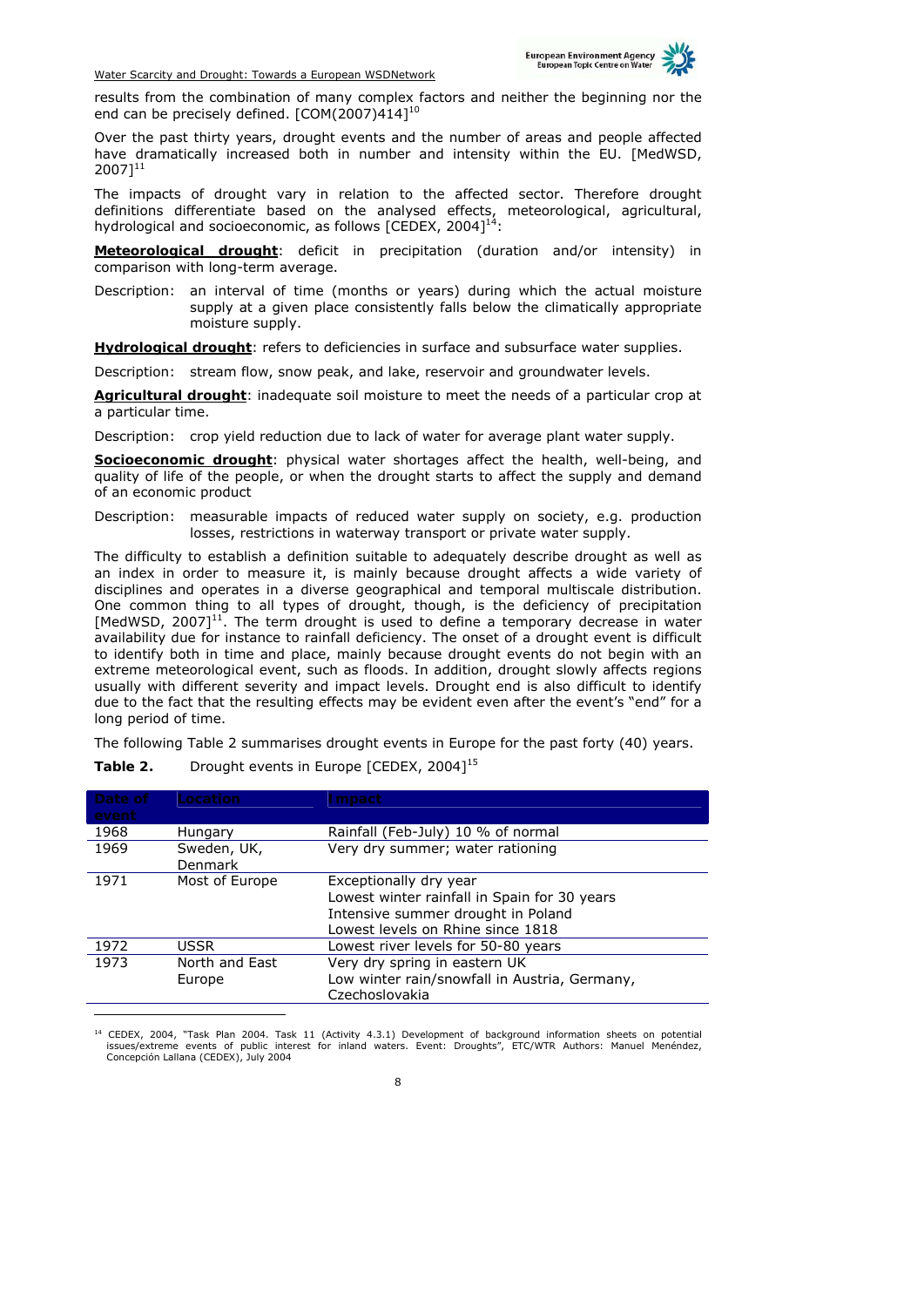

| 1974   | Scandinavia,         | Dry spring in Norway (rainless April in some areas),               |
|--------|----------------------|--------------------------------------------------------------------|
|        | France, Holland,     | Denmark, the Netherlands, Austria                                  |
|        | Austria              | 9 week spring drought in Sweden                                    |
|        |                      | Low rainfall April-August in France                                |
| 1975   | North and East       | Dry winter in Eastern Europe, low river levels                     |
|        | Europe               | February-August rainfall in Ireland, UK lowest this                |
|        |                      | century                                                            |
|        |                      | Summer rainfall in Sweden lowest on record                         |
|        |                      | October rainfall in Belgium lowest on record                       |
| 1976   | Northern Europe      | Severe drought, especially in SE England and N.                    |
|        | (Scandinavia to      | France. Hot dry summer following a dry winter. Record              |
|        | France)              | rainfall deficits. Surface water and groundwater deficits          |
|        |                      | UK: 16 month duration, unprecedented intensity. Very               |
|        | Effects also spread  | dry summer in Scotland, impact worst in SE England                 |
|        | to Eastern Europe    | with supply restrictions                                           |
|        |                      | March-September rainfall in the Netherlands, Denmark,              |
|        |                      | Norway, Sweden, Scotland and N. France lowest on                   |
|        |                      | record. Very low soil moisture deficits in Ireland                 |
| 1977   | <b>UK</b>            | Dry summer from May-August                                         |
|        |                      | Scotland(mid)- driest summer since 1868                            |
|        |                      | N. Ireland - seventh successive summer with below                  |
|        |                      |                                                                    |
|        | South-east UK        | average rainfall<br>SE England - driest autumn since 1752          |
| 1978   |                      |                                                                    |
|        | North and west UK    | W. France - driest Oct/Nov since records began                     |
| 1984   |                      | Very dry spring and summer. Affected surface water<br>sources only |
| 1988-  | Most of Europe       | Prolonged abnormal circulation pattern causing rainfall            |
| 1992   | (Southern England    | deficiency over wide geographic area interspersed with             |
|        | to Mediterranean     | short wet periods. High summer temperatures and                    |
|        | and to Hungary)      | above average winter temperatures with reduced                     |
|        |                      | snowfall. Timing and severity of maximum run-off                   |
|        |                      | deficit varied widely. Water resource problems across              |
|        |                      | Europe exacerbated by increased demand e.g. 3 000                  |
|        |                      | rivers dried up in France in late 1990, irrigation                 |
|        |                      | restrictions. Severe summer drought in NE Germany in               |
|        |                      | 1992, with crop production reduced by 22 %.                        |
| 1990-  | Spain, Portugal      | Prolonged drought across all of Spain except North                 |
| 1995   |                      | coast. Most intense between September 1994 and                     |
|        |                      | August 1995                                                        |
|        |                      | Hydroelectric stations forced to shut down                         |
| 1992-  | Bulgaria, Hungary    | Very hot dry summer 1992. Continued with below                     |
| 1993   |                      | average rainfall to October 1993. Very low soil                    |
|        |                      | moisture in Bulgaria causing severe loss of agricultural           |
|        |                      | production.                                                        |
|        |                      | Worst drought in USSR for 100 years                                |
| 1995   | Ireland and UK       | Hot dry summer and autumn. Dry soil. Impact on                     |
|        | Norway, Sweden       | surface water sources, not ground water                            |
|        |                      | Low temperatures and little winter snow in Nordic                  |
|        |                      | countries.                                                         |
| 1996   | <b>Bulgaria</b>      | Hot dry summer across whole country                                |
| 1997   | France, UK, Ireland, | Very low rainfall                                                  |
|        | Portugal, Germany    |                                                                    |
| Summer | Most of Europe       | Heat wave affecting specially Mediterranean countries.             |
| 2003   |                      | Many economic sectors affected, including agriculture,             |
|        |                      | navigation and nuclear and hydropower production.                  |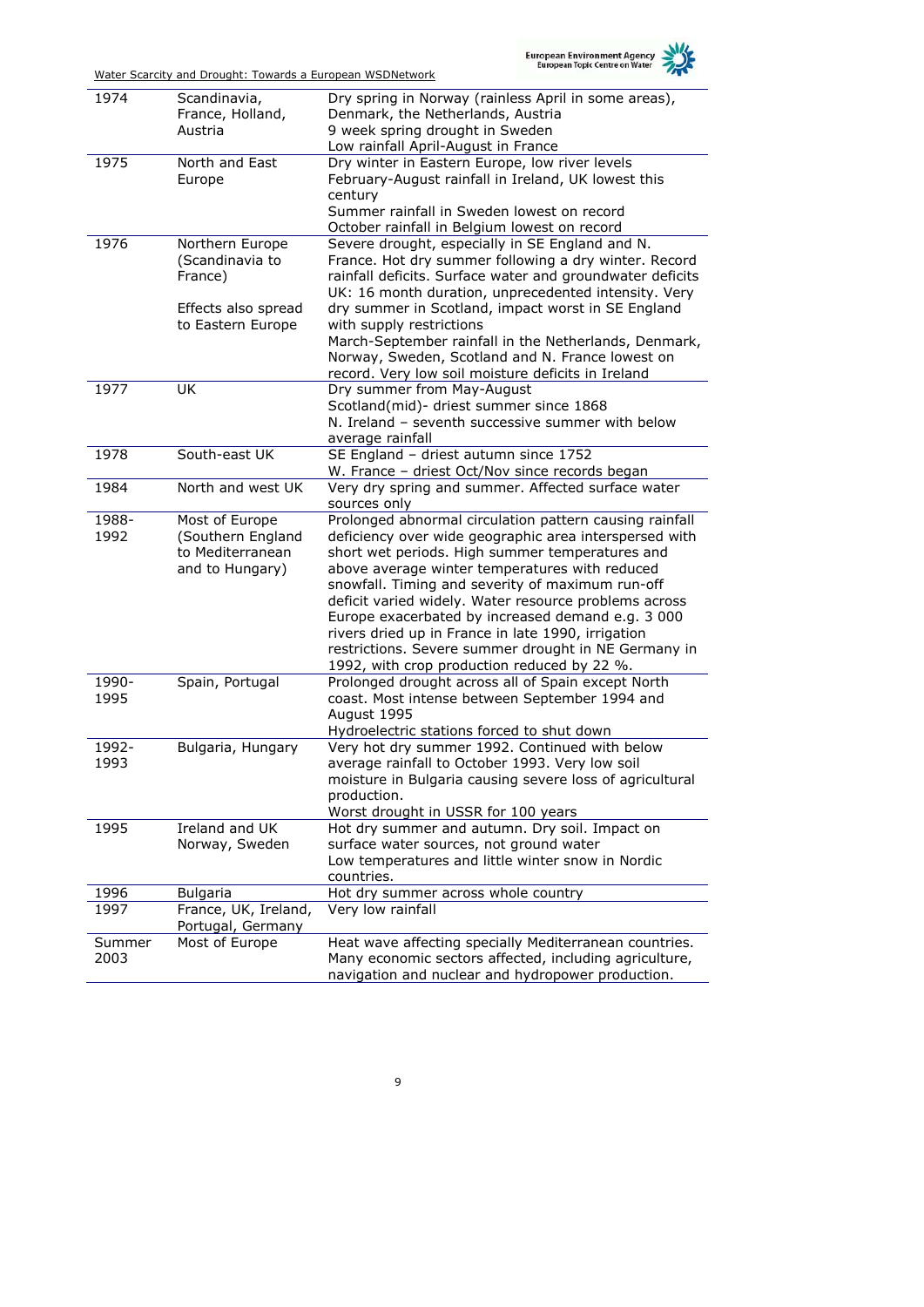

Drought events are a result of natural factors and are enhanced by anthropogenic influences. The difference of drought from other natural disasters is that it has a slow onset and a usually lengthy duration. [WS Drafting group,  $20061<sup>15</sup>$ . Drought's primary cause is the deficiency in rainfall. Low rainfall occurrences combined with high air temperatures, evapotranspiration rates during summer and precipitation storage in ice during winter, may increase the severity and duration of drought events. [WS Drafting group, 2006]<sup>16</sup>.

Droughts are enhanced by **human activities** that put pressure in water resources. Drought impacts are the result of interaction between a natural event (precipitation deficiencies because of natural climatic variability) and the demand placed on water and other natural resources [Wilhite et al., 2007]<sup>16</sup>. Some of the most important human activities that enhance the severity of drought events are [WS Drafting group, 2006]<sup>16</sup>:

- 1. Population growth increases water demand not only due to water supply needs but also due to increased water demand for agricultural purposes.
- 2. Climatic change and variability.

Climate change under normal conditions may trigger a strong decrease of water resources, especially in the Southern European Countries. In extreme conditions, in the same report, Marsily<sup>17</sup> concluded, that "drought frequencies are very uncertain, though are expected to occur, with or without climate change".

3. Land use

-

- a. Degradation of watersheds and catchments may reduce the amount of usable water available downstream.
- b. Reduction of vegetation cover may result in higher runoff that in turn reduces groundwater infiltration and the storage capacity of dams and lakes through sedimentation.
- c. Draining of large scale wetlands or large scale deforestation.
- d. Development of "thirsty" crops.
- e. Urbanisation leads to increased surface run-off, reduced infiltration and reduced base flows locally.
- 4. Water pollution, the concentration of pollutants in water resources increases as the quantity of water decreases thus making water sources difficult or even impossible to use. On the other hand, reducing water pollution can increase the usable water supply.
- 5. Poor or inadequate legislation can exacerbate the effects of water scarcity resulting in conditions of drought.
- 6. The use of water in international rivers of cross-boundary catchment areas by upstream countries may lead to conditions of drought in downstream countries.
- 7. Political realities, the temporal perspective of many politicians does not coincide with the temporal dimension of a prudent water resources management, resulting in decisions being made on the basis of short term political benefits only.

**Impacts** from drought can be classified as direct or indirect. Reduced crop, agricultural land, and forest productivity; increased fire hazard; reduced water levels; increased livestock and wildlife mortality rates; and damage to wildlife and fish habitat are a few examples of direct impacts. [Wilhite et al., 2007] $^{17}$ .

Drought is usually defined, as stated previously based on its impacts, meteorological, agricultural and hydrological. When a drought event begins, soil water is rapidly depleted thus affecting the agricultural sector because of its heavy dependence on stored soil water. The other sectors that are dependent on water will feel the effects of drought if precipitation deficiencies continue. The last to be affected are usually those sectors relying

<sup>&</sup>lt;sup>15</sup> WS Drafting Group, 2006, "WATER SCARCITY MANAGEMENT IN THE CONTEXT OF WFD", Water Scarcity Drafting Group, MED Joint Process WFD /EUWI, June 2006.

<sup>&</sup>lt;sup>16</sup> Wilhite et al., 2007, "Understanding the complex impacts of drought: A key to enhancing drought mitigation and preparedness", Donald A. Wilhite, Mark D. Svoboda, Michael J. Hayes, Water Resources Management (2007) 21:763–774, Springer.

<sup>&</sup>lt;sup>17</sup> Marsily, 2007, "Climate Change and its Links to the Water Scarcity and Drought Problems in Europe", Ghislain de Marsily,<br>included in the publication of the Portuguese Presidency "WATER SCARCITY AND DROUGHT, A Priority Presidency", Edition: Ministério do Ambiente, do Ordenamento do Território e do Desenvolvimento Regional, 2007.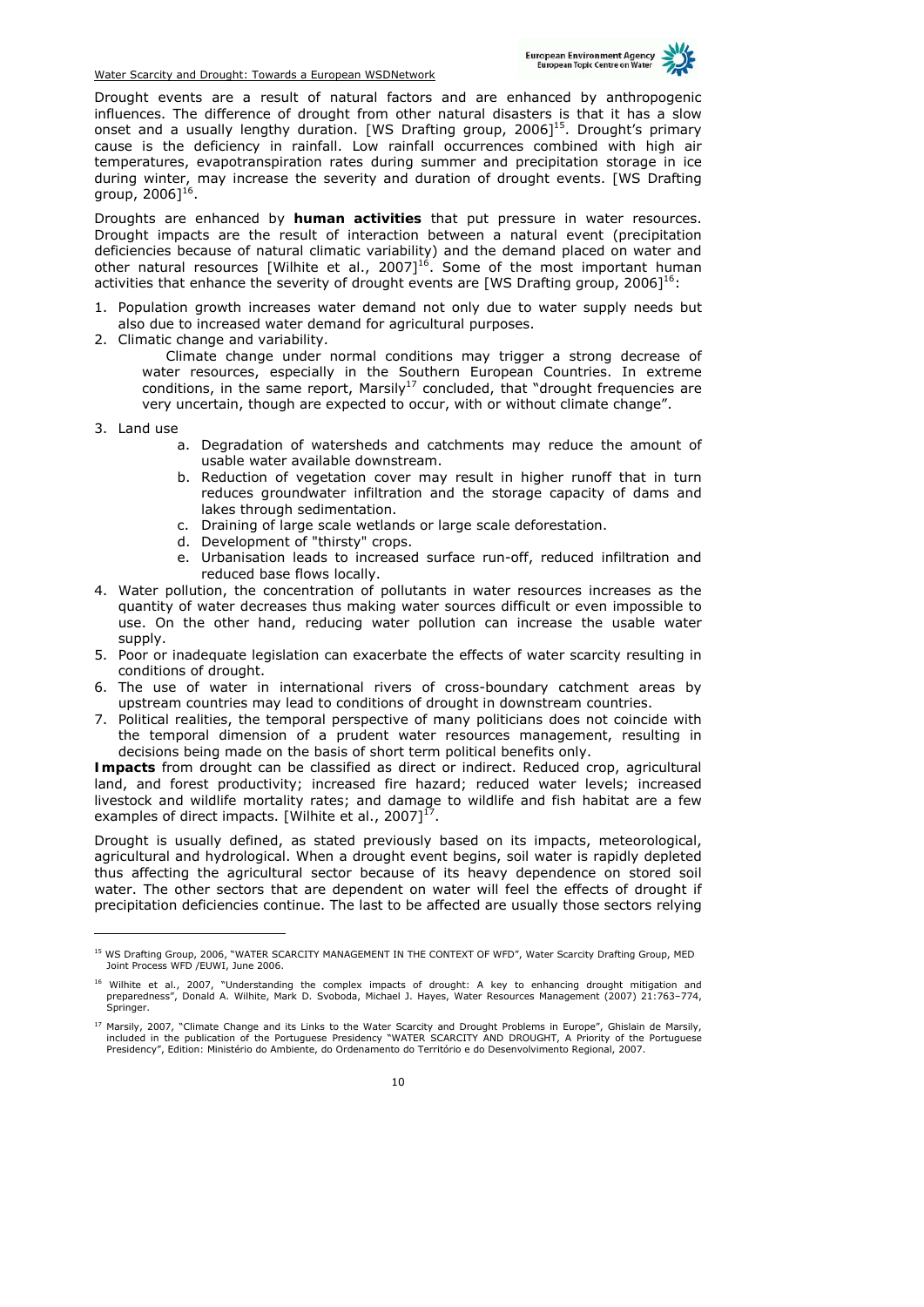

on surface water and groundwater. When the drought event has ended soil water reserves are the first to be replenished, followed by surface water and groundwater. Therefore, the agricultural sector is the first to come off the crisis followed by the other sectors that may take even months or years to recover depending on stored surface or subsurface supplies. [WS Drafting group, 2006]<sup>16</sup>

Drought impacts may also be divided into economic, environmental and social [WS Drafting group,  $2006$ <sup>16</sup> as follows:

- 1. Economic
	- a. Mainly agriculture and other related sectors, such as forestry and fisheries. Losses in crop and livestock production, increases of insect's infestation, plant diseases and soil erosion. Increase of fire incidents.
	- b. Recreation and tourism industries are also affected.
	- c. Prices of food, energy and other products increase as supplies are reduced. Even the need to import goods may arise or to change the transportation method due to low water levels in rivers.
	- d. Hydropower production may also decrease.
- 2. Environmental
	- a. Damages to plant and animal species and wildlife habitat.
	- b. Decrease of air and water quality
	- c. Forest and range fires
	- d. Degradation of landscape quality
	- e. Loss of biodiversity
	- f. Soil erosion.
- 3. Social

-

- a. Public safety
- b. Health
- c. Conflicts between water users
- d. Reduced quality of life
- e. Inequities in the distribution of impacts.<br>f. Economic and environment in the Universe
- Economic and environmental impacts have also social components

To **evaluate** drought events, drought indicators are used allowing the identification of the onset, the severity, and the end of a drought. These indicators need to be objective measures of the system status. [WS Drafting group,  $2006$ ]<sup>16</sup> Common indicators are based on meteorological and hydrological variables such as rainfall, stream flow, soil moisture, reservoir storage, and ground water levels.

### **2.2 EU ROADMAP FOR WS&D**

Based on the input of several Member States, severe drought events on an annual basis have affected more than 800.000 km<sup>2</sup> of the European Union's territory (37%) and at least 100 million inhabitants (20%) with different degrees of intensity. Moreover, water scarcity's impacts have affected at least 19% of the European Union's inhabitants and 33 river basins (12%) within the European Union's territory. [Afonso, 2007]<sup>18</sup>

In November 2003, the informal meeting of the EU Water Directors reached the agreement to develop an initiative on WS&D issues. This decision came after one of the most widespread droughts, in 2003, when over 100 million people and a third of the EU territory were affected.

The full implementation of the Water Framework Directive (WFD) is a major priority for the Member States (MS). The Directive 2000/60 expands water protection to all waters, groundwater and surface waters. It aims within a set deadline to achieve and keep "good" the ecological and chemical status, to promote "no-deterioration" state after the implementation and to develop a single management system for all European waters, the river basin. It supports the establishment of appropriate water pricing policies and it aims to introduce public participation within water management.

<sup>&</sup>lt;sup>18</sup> Afonso, 2007, "Water Scarcity and Droughts: Main issues at European level and the Portuguese Experience", José Rocha<br>Afonso, included in the publication of the Portuguese Presidency "WATER SCARCITY AND DROUGHT, A Prio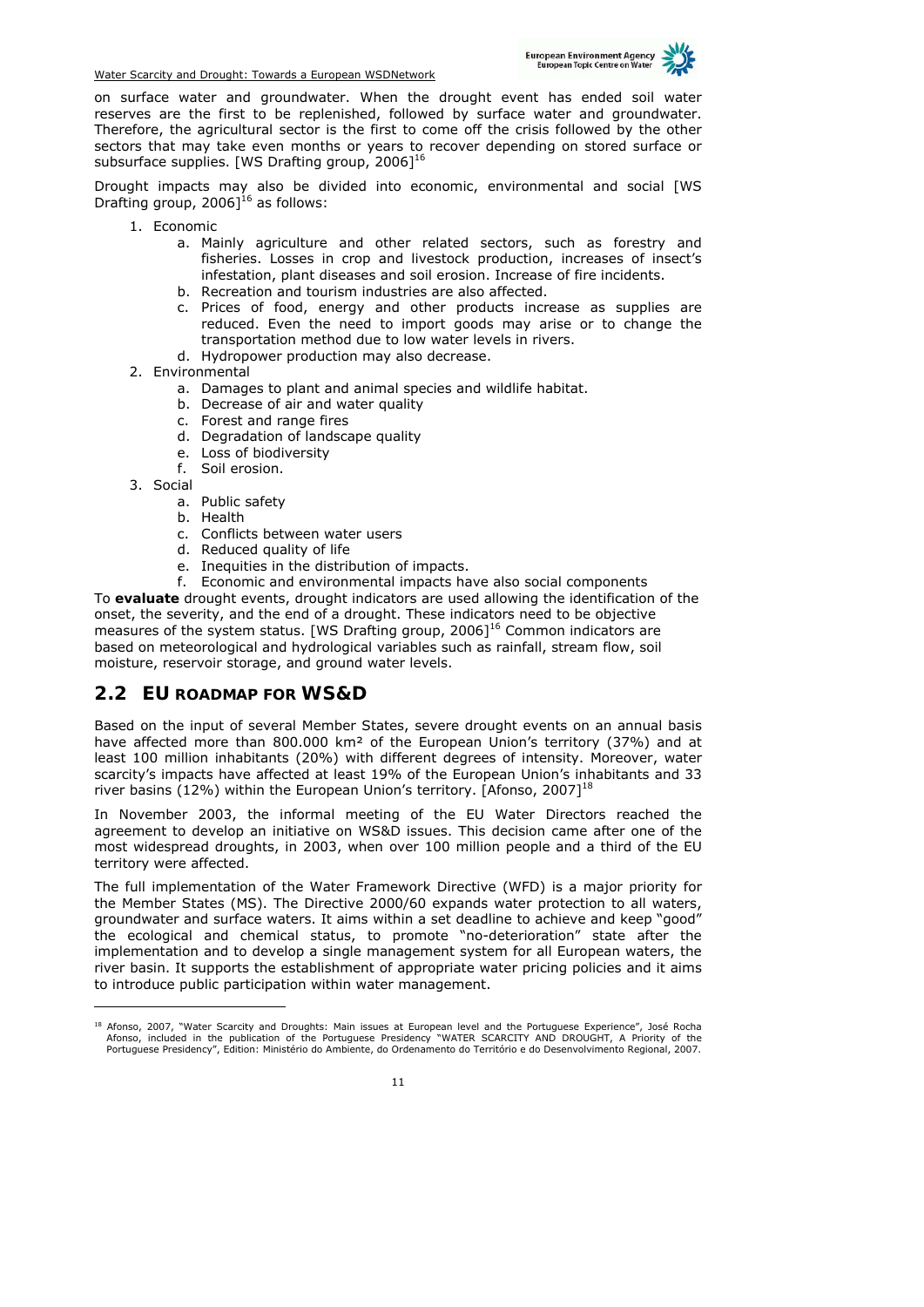

Some concerns and gaps of the WFD relating to quantitative issues, which influence the achievement of the environmental objectives, were identified, particularly in regard to floods, water scarcity and droughts. The need for further developments was envisaged by the Member States, both at a political level and at technical level, aiming at acknowledging the relevance of WS&D and at fostering the analysis of measures to deal with WS&D within the implementation of the WFD. [Afonso, 2007]<sup>19</sup>

The above referred concerns were reflected within the Common Implementation Strategy (CIS) of the WFD, from the first stages to present developments. The following table summarises all the recent developments from 2003 up to now relevant to WS&D.

**Table 4.** E.U. addresses WS&D.

| <b>Date</b>                            | <b>Action</b>                                                                                                                                                                                                                                                                                                                                                                                     |
|----------------------------------------|---------------------------------------------------------------------------------------------------------------------------------------------------------------------------------------------------------------------------------------------------------------------------------------------------------------------------------------------------------------------------------------------------|
| 11/2003                                | The informal meeting of the EU Water Directors agreed to develop an<br>initiative on water scarcity issues. A Drafting Group for Water Scarcity,<br>led by France, Italy and Spain within the Common Implementation<br>Strategy (CIS) of the Water Framework Directive (WFD), was set up by<br>the Water Directors to produce a Technical Document on drought events<br>and water scarcity issues |
| 2004                                   | The MED-EU Water Initiative/WFD joint process participated in the<br>production of the Technical Document by the Drafting Group for Water<br>Scarcity.                                                                                                                                                                                                                                            |
| 03/2006                                | EU Council: MS called for E.U. action on drought events and water<br>scarcity situations                                                                                                                                                                                                                                                                                                          |
| 11/2006                                | In-depth analysis and collection of complimentary data from the MS and<br>stakeholders to produce the 1st Interim Report                                                                                                                                                                                                                                                                          |
| 2006-2007                              | In-depth Assessment                                                                                                                                                                                                                                                                                                                                                                               |
| 29/01/2007<br>26/03/2007<br>24/05/2007 | Stakeholder Forums were set-up and all interested parties submitted<br>contributions to the 1 <sup>st</sup> Interim Report                                                                                                                                                                                                                                                                        |
| 06/2007                                | 2 <sup>nd</sup> Interim Report                                                                                                                                                                                                                                                                                                                                                                    |
| 18/07/2007                             | Commissions communication to the EU Parliament and Council                                                                                                                                                                                                                                                                                                                                        |
| 31/10/2007                             | Meeting between EEA and DG                                                                                                                                                                                                                                                                                                                                                                        |
|                                        | Based on the Communication, EEA and DG start discussions on building<br>Indicators. The objective of the meeting was to clarify the organisation<br>of forthcoming work at European level on indicators for water scarcity<br>and droughts (WS&D), in particular the distribution of tasks between DG<br>ENV, EEA and Member States as well as the timetable                                      |
| 12/2007                                | Questionnaire on WS&D indicators and other related products prepared<br>by EEA-ETC/W sent out to MS                                                                                                                                                                                                                                                                                               |
| 19/03/2008                             | Assessment of the questionnaire results on the most commonly used<br>WS&D indicators by the MS, and DPSIR Framework for WS&D indicators,<br>presented by the EEA-ETC/W to the Expert Network on WS&D nad Core<br>Group on WS&D Indicators                                                                                                                                                         |
| 15/04/2008                             | Joint EEA-JRC Meeting to clarify the roles related to water scarcity and<br>drought observatories                                                                                                                                                                                                                                                                                                 |
| 10/06/2008                             | Assessment of the questionnaire results on the most commonly used<br>WS&D indicators by the MS, and DPSIR Framework for WS&D indicators,<br>presented by the EEA-ETC/W to the NFPs/NRCs at the Thematic Eionet<br>Workshop 'Water Quantity and Use' in Copenhagen                                                                                                                                 |
| 27/10/2008                             | A framework for Drought and Water Scarcity Indicators (incl. first draft<br>indicators) presented by the EEA-ETC/W to the Expert Network on                                                                                                                                                                                                                                                       |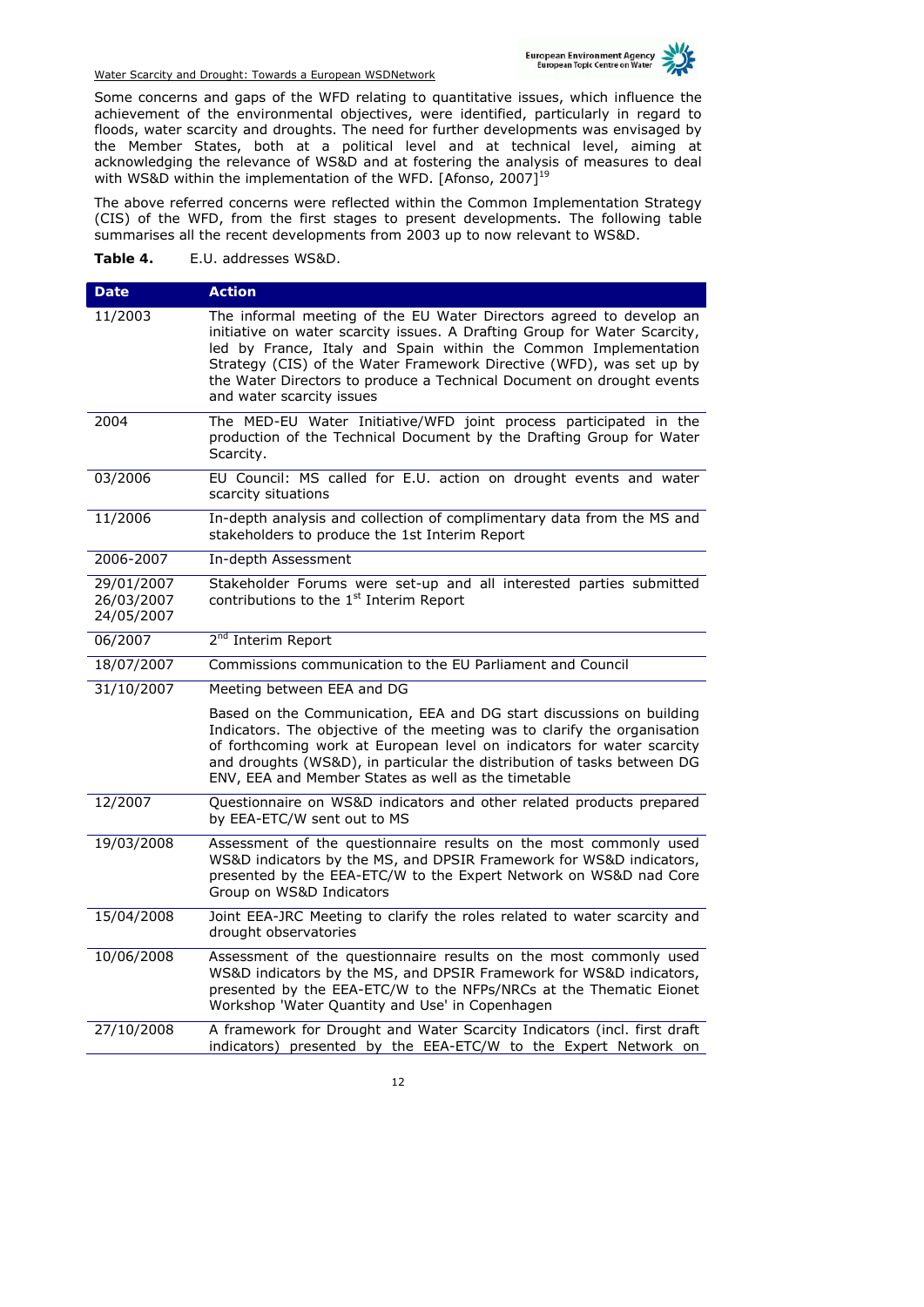

#### WS&D and Core Group on WS&D Indicators

Addressing water scarcity and drought: The Communication of the Commission towards the European Parliament and the Council addressing the challenge of water scarcity and droughts at the European Union, issued in the 18th of July 2007, identified a first set of policy options with a view to opening up a wide-ranging debate on how to adapt to WS&D. The proposed policy options are the following [COM(2007)414]<sup>10</sup>:

- 1. Putting the right price tag on water
- 2. Allocating water and water-related funding more efficiently
	- a. Improving land-use planning
		- b. Financing water efficiency
- 3. Improving drought risk management
	- a. Developing drought risk management plans
	- b. Developing an observatory and an early warning system on droughts
	- c. Further optimising the use of the EU Solidarity Fund and European Mechanism for Civil Protection
- 4. Considering additional water supply infrastructures
- 5. Fostering water efficient technologies and practices
- 6. Fostering the emergence of a water-saving culture in Europe
- 7. Improve knowledge and data collection
	- a. A water scarcity and drought information system throughout Europe
	- b. Research and technological development opportunities

In general the Commission's Communication focuses on the full implementation of the Water Framework Directive and identifies additional policy options that could be implemented within the WFD $^{19}$  which address WS&D in specific.

The Commission's Communication also sets deadlines for certain actions towards the implementation of the proposed policy options. For example, by 2009, policy research results must have been disseminated, facilitated and integrated to policy research results on WS&D. Specific drought management plans should be set up at national level by 2009, in order to supplement WFD river basin management plans, where needed, in accordance with WFD provisions (WFD Article  $13(5)$ )<sup>20</sup>. In addition, at national level, by 2010, water tariffs should be set according to a consistent economic assessment of water uses and value and compulsory metering programmes must be introduced in all water using sectors. Finally, at European and national levels, by 2012, prototypes must be developed and implementing procedures must be set up for operational European Drought Observatory and early warning system. [COM(2007)414]<sup>10</sup>.

-

<sup>19</sup> WFD 2000/60/EC http://eur-lex.europa.eu/LexUriServ/LexUriServ.do?uri=CELEX:32000L0060:EN:NOT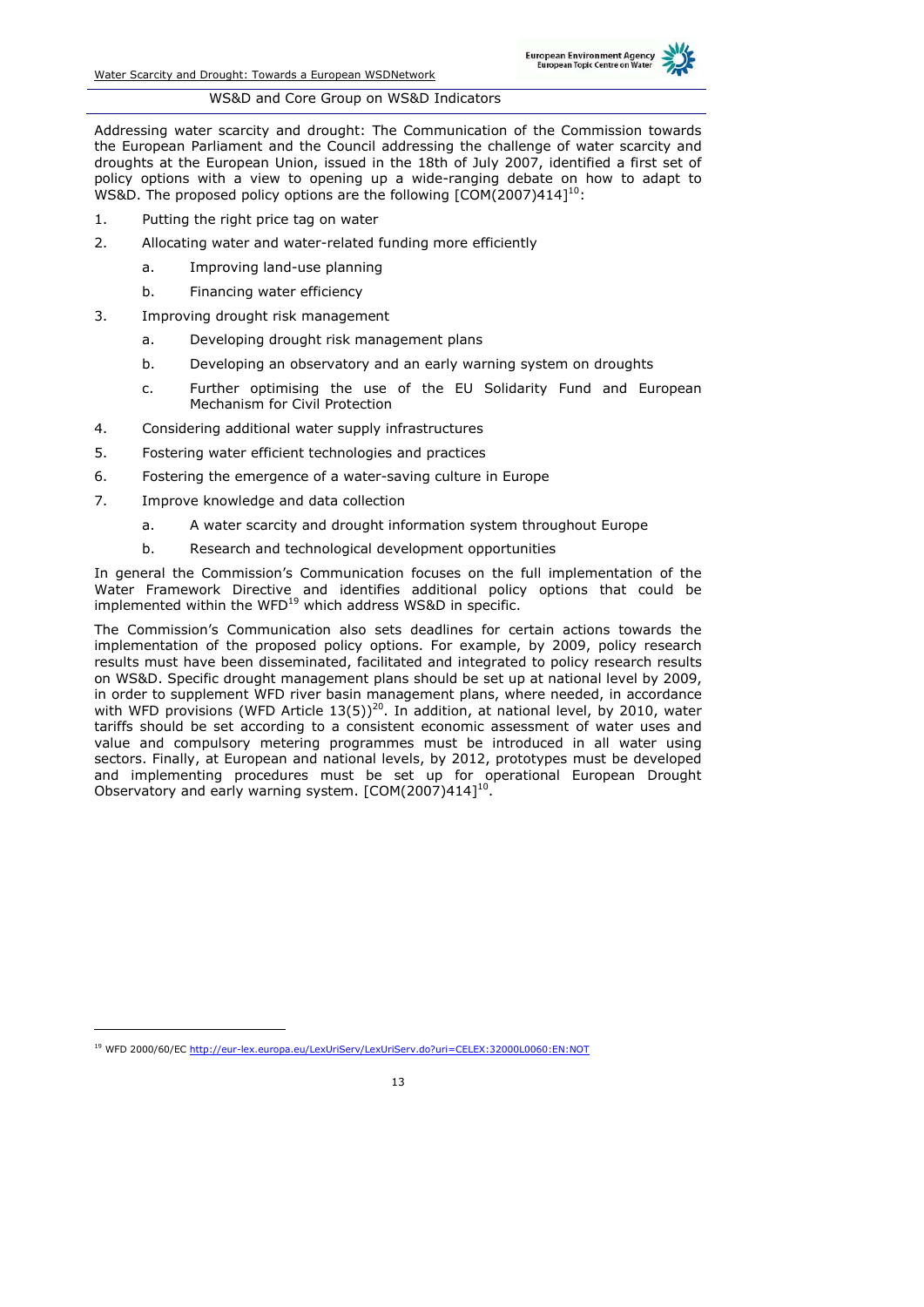

# **3 METHODOLOGY**

In the current report the first step included the identification of the main stakeholders, authorities, agents etc. who manage and/or deal with drought, water scarcity and desertification issues at National level and European level, and the collection of relative data on their objectives, priorities, activities (monitoring, management, mitigation etc.). Based on this the main information gaps on water scarcity and drought in Europe were identified, as well as the main institutional, organisational and knowledge related problems in tackling the problem in Europe in a coherent systematic pan European approach (Gap Analysis). These conclusions led to the argumentation and identification of the further need of developing a European Water Scarcity and Drought Network (WSDN) that will help improve risk management next to national management plans. Following this, a conceptual definition of the structure of such a WSDN and of the various components it should include is provided. As the importance of WS&D observation has a key role in mitigating the impacts, it is recognised that an observation system should be dynamically linked to the WSDN as integrated component of the latest, and thus it is suggested that a Water Scarcity and Drought indicators System (WSDiS) is developed in this respect following a concrete methodological approach as described in this report.

The methodology followed in each distinct part of this report (namely the Gap Analysis, the WSDN structure, and the WSDiS development approach) are presented in the sections bellow.

### **3.1 GAP ANALYSIS**

The purpose of gap analysis is to compare the current activities for water scarcity and drought observation and information of different actors in Europe and propose the vision for a coherent concept for water scarcity and drought network. The application of gap analysis for the purposes of this report was twofold.

Firstly, the current activities for water scarcity and drought of the different actors in the Member States were compared with criteria, relevant to: the vision; the planning stage at the organisational/institutional national level (national objectives and priorities); the implementation stage (monitoring, indices, etc.); and the management and mitigation stage (DMP, forecasting, etc.).

Secondly, the current activities for water scarcity and drought observation and information of different actors at European level were compared to selected pillars based on the necessity to address water scarcity and drought in a coherent systematic pan European approach. The gap analysis identified the different links and overlaps in terms of objectives, priorities, methodological approaches, risk assessment and management, but also the gaps and missing corner stones towards the development of a European Water Scarcity and Drought Network (WSDN). It also identified appropriate WSDN components and the way these components may be coordinated by using the existing initiatives providing better information, fostering synergies, promoting capacity building between scientists and the user community, and thereby increasing preparedness and resilience of the European society to water scarcity and drought.

In order to collect and process the information needed for the gap analysis, the following steps have been taken:

1. Collection of information relevant to the current activities for water scarcity and drought of the different actors in the Member States.

A **predefined template** was compiled to collect web information for all institutional and organisational structures and for the current situation on water scarcity and drought related activities in each country.

 Compilation of a **questionnaire by the ETC/Water** to collect information from all the 27 EU countries; the questionnaire was distributed in December 2007 by DG Environment to the Expert Network on WS&D to collect relative information on WS&D national authorities, products, indicators (see annex I) but was focused on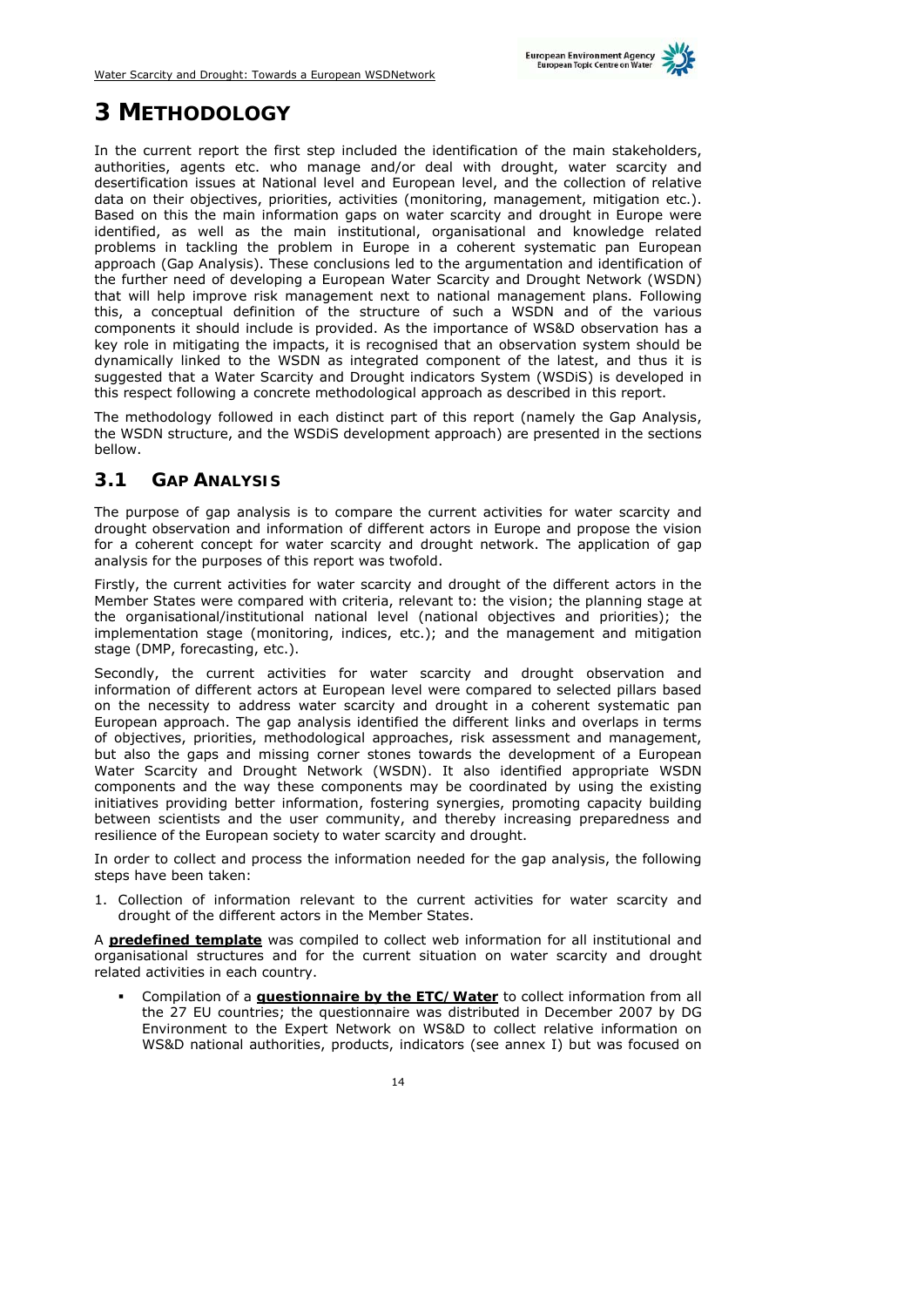

the indicators used by the MS to identify, assess and monitor water scarcity and drought. Even though this questionnaire did not have an observatory question specifically in its objectives, nevertheless the information was used of cause.

- The collection of this information was presented for each country separately. Then a classification of the countries in four categories was conducted in terms of the geographical location e.g. Mediterranean countries, Central European countries - West, Central European countries – East and North European countries.
- Synthesised tables for all countries were compiled and presented with the purpose to identify and present the possible gaps at organisational/institutional national level in the planning stage (national objectives and priorities), the implementation stage (monitoring, indices, etc.), and the management and mitigation stage (DMP, forecasting, etc.)
- Finally the main findings of the gap analysis were discussed.

The first step was to identify the problem of water scarcity, drought and desertification where the researcher evaluated whether the country has detected a drought problem. Then the national objectives-priorities of each country referring to water resources were collected. These objectives were classified based on the importance of each element as following: Secure public water supply, Secure Other Water Uses (agriculture, industry, hydroelectric power, and fisheries), Secure Vital flow – Ecological Status, Social Activities Status. Next all the interested parties and structures, providing their name and link were reported.

The current status of each country regarding drought and water scarcity activities and observation was identified and reported in this template. The classification in this case had several steps as follows: First, an examination of whether monitoring systems were established in this country and collecting any kind of relevant data. Second, a research on the indices/indicators that each country has developed or used was carried out. The next step referred to the identification of any Drought Management Plans that the countries may have compiled at a national level. As a final step, the mitigation measures that were taken or the policy instruments that were practiced in the countries to combat drought situations were detected.

As a final step of this procedure, an evaluation of the institutional and organisation structure was carried out with individual comments and specific remarks on the gaps for each country according to their priorities and objectives for drought. This evaluation was based on different parameters such as the importance of drought in the country, the gaps of the relevant objectives and the problems in the organisations and responsible bodies (e.g. capacity, effectiveness).

2. Collection of information relevant to the current activities for water scarcity and drought at European level.

Again a **predefined template** was compiled to collect web information for selected European institutions and organisational structures, EU Initiatives, Information Centres, Action Programmes, Financial Instruments etc, relevant to the current activities for water scarcity, drought and desertification at the European level.

The first step was to present a short description coupled with the objectives and the vision of each actor. In addition, the relevance of the actor to water scarcity, drought and desertification was identified. The actors were classified based on the relevance of their activities, objectives and vision to the following: research, observation, monitoring (drivers, pressures, state of the environment, impacts and responses), knowledge (dissemination, awareness) and economic. Synthesised tables for all actors were compiled and presented containing all relevant information.

As a final step of this procedure, the actors at the European level were compared to the proposed structure of a European Water Scarcity and Drought Network (WSDN). The gap analysis identified the different links and overlaps as well as the gaps in terms of the relevance of their activities to the above mentioned criteria (research, observation, monitoring (drivers, pressures, state of the environment, impacts and responses), knowledge (dissemination, awareness) and economic). It also identified which WSDN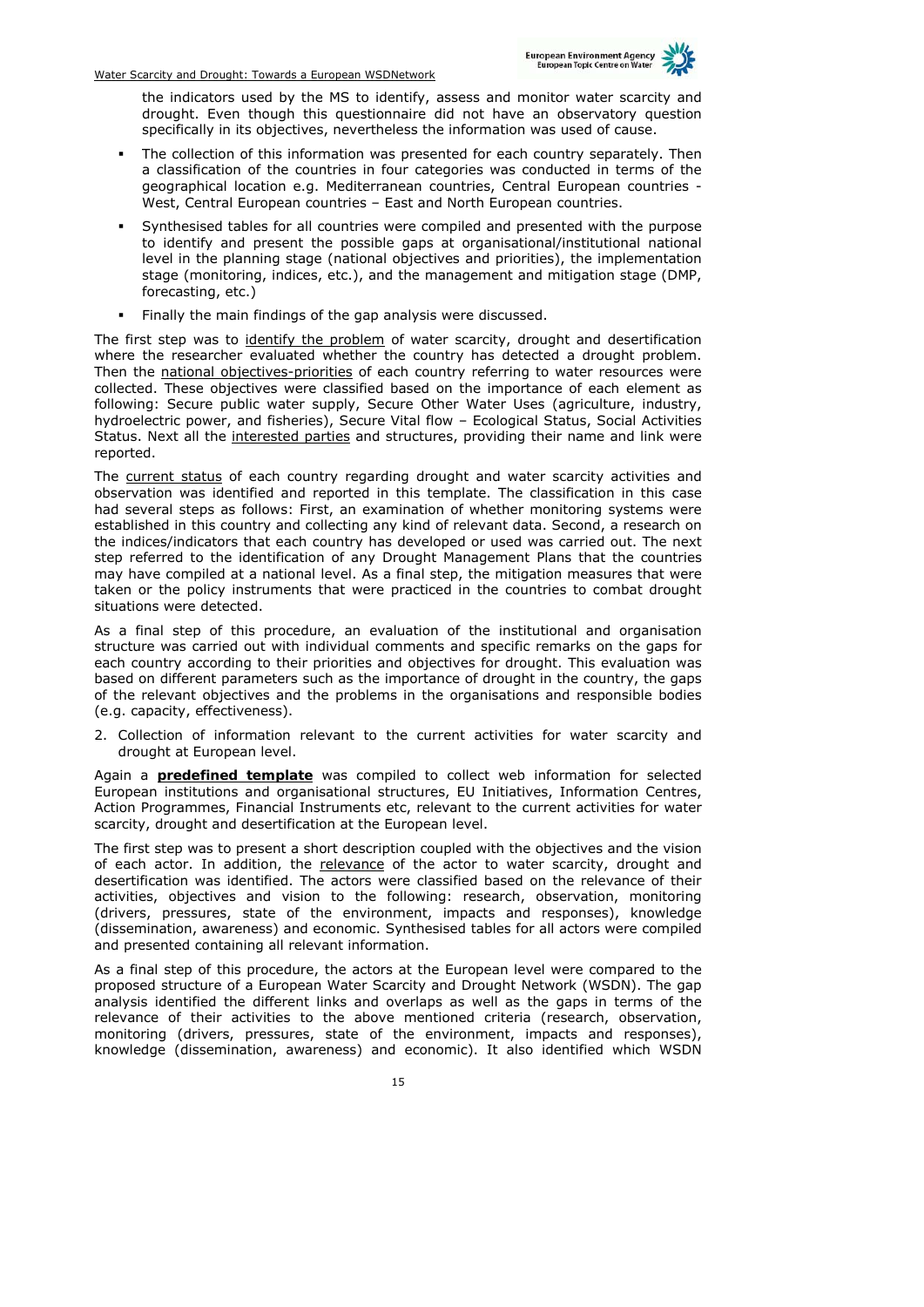

components may be coordinated by using the existing initiatives as well as which components are not currently included at the European level and therefore need further development.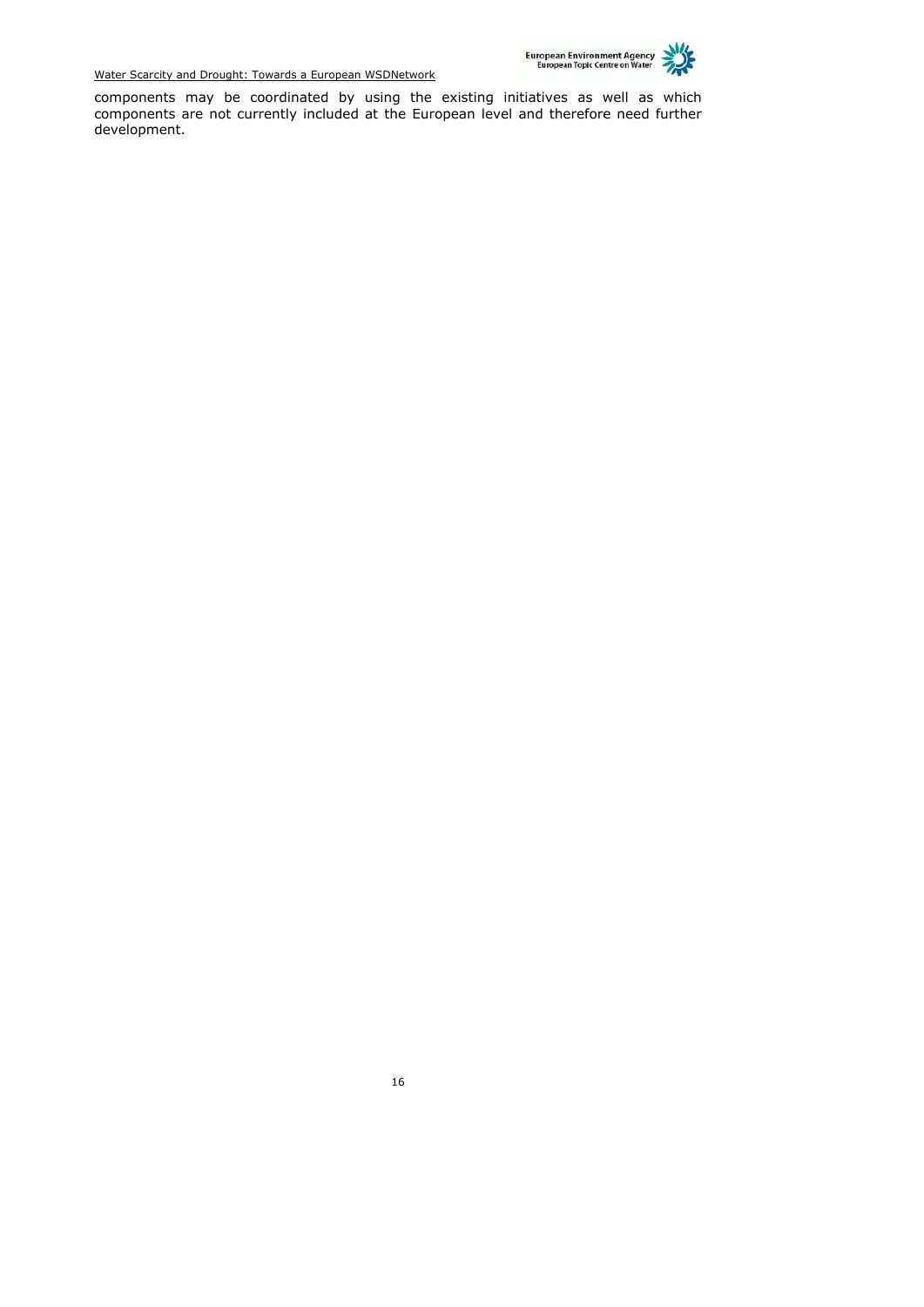

## **4 OVERVIEW OF INITIATIVES**

### **4.1 RESULTS AT NATIONAL LEVEL**

*Short summary on the main findings reported in the Annex. The summary will touch on the following:* 

**Box 1. Abstract of the national overview: terms of reference** 

1. Problem identification of WS&D

2. National objectives and priorities in relation to WS&D awareness and management *[Secure public water supply, Secure Other Water Uses (agriculture, industry, hydroelectric power, fisheries), Secure Vital flow – Ecological Status, Social Activities Status]* 

3. Presentation of the country's main bodies and structures responsible for WS&D management *[Ministries, organisations, authorities, etc]*

4. Current status for WS&D management

#### **Austria**

1. Austria is classified according to the EEA assessment as a non – stressed country in terms of having the WEI  $90^{20}$  index below 20% (WEI\_Austria = 4%) (EEA, Use of freshwater resources - Assessment published Jan 2009).The period between 1999 and 2003 has been characterised as a dry period in Austria and caused damage to agriculture and cattle farming. In addition, it also affected the national electricity supply since 75% of electricity generation in Austria is covered by hydropower, which amounts to about 12% share in the total energy input (Austrian Energy Agency). However, despite this long sequence of dry spells after 1999 and up to 2003 drought does not seem to be a major problem in Austria.

2. The main concerns of Austria, water – wise, are to secure energy production and potable water, especially after the dry period of 1999-2003. Since 2000 a high priority relates to the cattle farmers also due to lack of feeding resources. Climate change scenarios seem to affect Austria and therefore main concerns are expressed on that issue.

3. The Federal Republic of Austria is made up of nine states. Each one of these states has a *Hydrographical Department* and all of them compile the *Central Hydrographic Office* ("Hydrographisches Zentralbuero"). The Departments are administrated by the *Federal Ministry for Agriculture, Forestry, Environment and Water Management* ("Bundesministerium für Land- und Forstwirtschaft, Umwelt und Wasserwirtschaf") and among others they provide ample information regarding Austria's environmental status.

4. Numerous hydrometeorological parameters are monitored in Austria from several bodies, the most important of which are actual precipitation and percentage of normal rainfall, river discharges and water levels, water balance, snow observations and groundand spring water level.

There are no drought management plans identified in Austria, however a couple of mitigation measures and policies were identified that concern exclusively the dry period 1999-2003. During that period the citizens were called to water saving, springs unused so far were exploited and provisional associations were established.

**Belgium** 

-

<sup>20</sup> Water-scarcity can be defined by the **water exploitation index (WEI)**. WEI divides the total water abstraction by the long term annual average (LTAA) resource. The warning threshold, which distinguishes a non-stressed from a water scarce region, is around 20 %, with severe scarcity occurring where the WEI exceeds 40 %.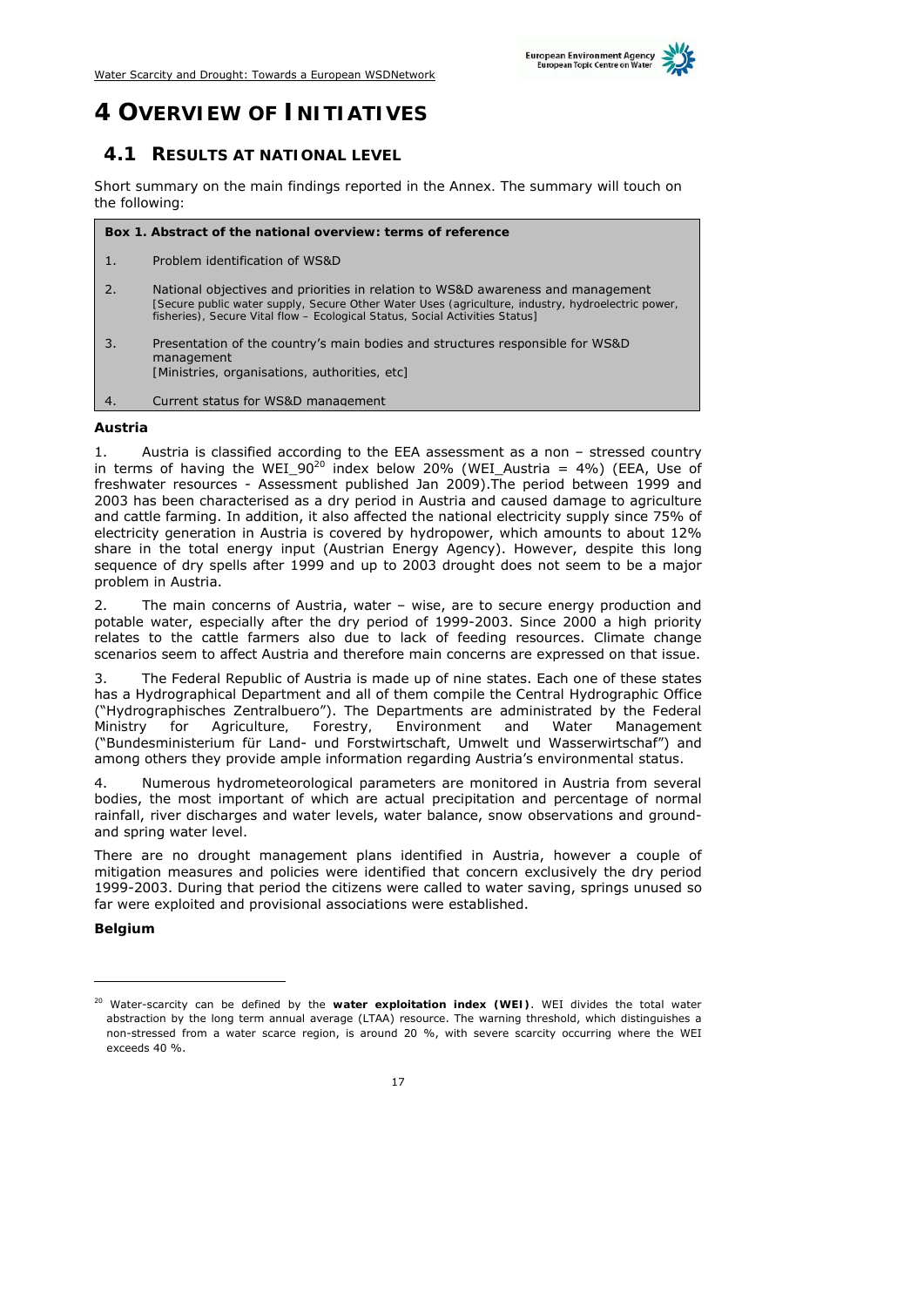

1. Belgium is classified according to the EEA assessment as a water-stressed country in terms of having the WEI\_90 index above 20% (WEI\_Belgium≈30%) (EEA, *Use of freshwater resources - Assessment published Jan 2009*).

3. The *Directorate General for International Cooperation – DGIC* of the *Ministry of Foreign Affairs* has a long-standing record of action in the field of combating desertification and drought. It organizes periodic meetings with the scientific and academic society, as well as with all interested NGOs of Belgium in order to prepare upcoming international meetings or to discuss the outcome of past ones. In this way professional colleagues are kept informed while having the opportunity to provide their input to the negotiating process (*CP2002-Belgium*). Water distribution companies, municipalities, provincial authorities, and civil protection agencies are responsible for drought prevention (*CP2002-Belgium*). Coordination between the regions has been institutionalized by the creation of a Coordination Committee on International Environment Policy.

4. Numerous parameters are monitored in Belgium, the most important of which relate to water quality and groundwater and in particular the purification infrastructure to reach the desired environmental objectives for water. Data on monitoring of water table and surface water flow are also available on the Flemish Environment Agency (VMM), while surveillance of surface water in terms of quantity has not been identified in Belgium. No WS & D indices or drought management plans were identified in Belgium.

Belgium has educational measures to mitigate water scarcity and drought e.g. brochures on sustainable water use and sanitation are made for architects (2000), cattle breeders (2001) and municipalities (2002). The launch of these brochures is organized on provincial level by means of seminars or workshops. A thematic centre provides tailor made information on sustainable water use on request of any individual or organization (CP2002-BELGIUM). Annual reports on water quality and discharges are made public by organizing press conferences. Further more, awareness raising campaigns are organized through printed (newspapers and magazines) and audio-visual media (TV and radio).

#### **Bulgaria**

1. Bulgaria is classified according to the EEA assessment as a severly water-stressed country in terms of having the WEI\_90 index above 40% (WEI\_Bulgaria≈60%) (EEA, *Use of freshwater resources - Assessment published Jan 2009*).

Freshwater resources and water sanitation in Bulgaria are of concern because of severe deficits in some regions. The main WS & D problems are situated on the western slopes of Rila Mountain, where a water crisis on supply exists. During the droughty years not only the irrigated fields, situated at river basin, but also the public water supply systems are the victim of chronic water shortage (towns of Dupniza, Blagoewgrad, Pernik, Kiustendil). Insufficient groundwater resources are mainly located in the region of Ludogorie, Fore-Balkan, Eastern Balkan, Kraishte, Eastern Rhodope Mountain, Strandja and Sakar. There is also considerable water loss through leakage, lack of accumulated water volume and illegal water abstraction and use (*Ministry of Environment and Water of Bulgaria - MOEW*). Availability and distribution of water present serious difficulties. While current water shortages are related mainly to a prolonged drought, major problems exist with old and leaky distribution systems and with wasteful agricultural and industrial use. Many municipal wastewater treatment plants are incomplete and funding for them is slow. In addition, because of the severe drought experienced over the years 1998-2002, the share of hydro-energy in total production has fallen from between 6-8% to 1-2% (*CP2002– BULGARIA*).

2. Bulgaria's priorities on WS & D include securing public water supply, securing water uses for agricultural purposes (irrigation, animal drinking pools) and industrial uses as well as recreational activities (*National Operative Programme "Environment" 2007 – 2013*).

The Ministry of Agriculture and Food Industry, the Committee of Forests at the Council of Ministers, and the Ministry of Environment are responsible for drought and related issues. The International Convention to Combat Desertification in Countries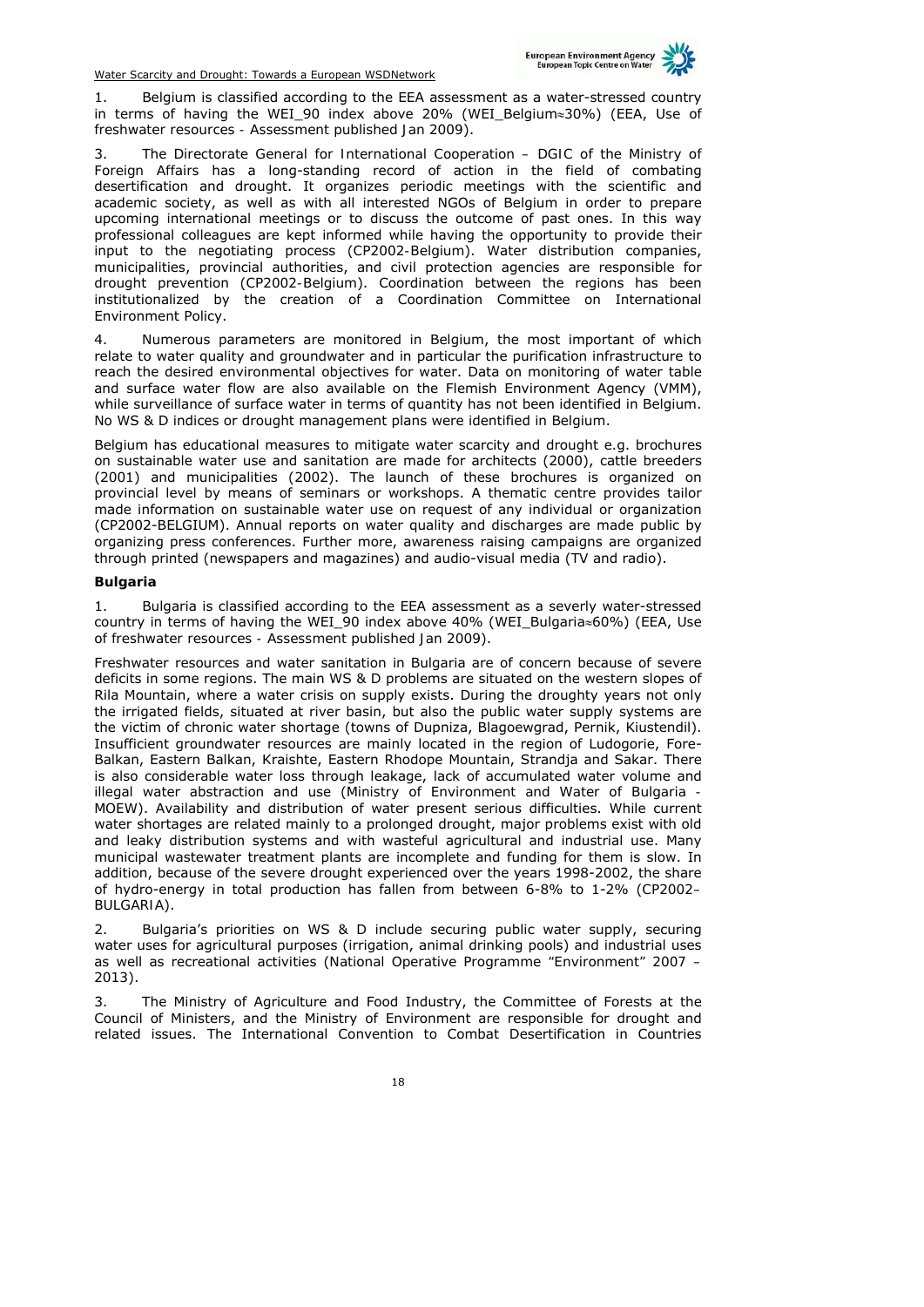

Experiencing Drought and/or Desertification particularly in Africa has not been signed by Bulgaria (*CP2002–BULGARIA*).

Surveillance systems originate from ground stations and satellite images and include both surface and groundwater monitoring. No WS & D indices were identified for Bulgaria. The National Statistical Institute distributes information on water specifically on water usage by agriculture, household and industrial. A bulletin of the Ministry of Environment and Water is published annually (*CP2002–BULGARIA*).

The drought management plans for Bulgaria include a program concerning the necessary measures in the circumstances of trend to drought. Bulgaria also participates in Subregional Project "*Drought Management Centre for South-Eastern Europe in the Context of the UNCCD*", which is an Operative Centre for drought monitoring and management (*MOEW, July 2007*).

The mitigation measures and policies for WS & D management in Bulgaria include measures for control, monitoring and assessment of drought, insurance of minimum permissible rivers run off, measures to prevent from groundwater overexploitation, prohibition on the clear felling with artificial renovation in water supply zones, selection of vegetative species, accumulating water stocks in vegetative mass and drought resistant species (*MOEW, July 2007*). Bulgaria generally attempts to improve institutional structure for water management; however national policy for combat to drought as whole is not clearly cut and accordingly reflected in currently existing strategies, policies and plans (*Ministry of Environment and Water, July 2007*).

#### **Cyprus**

1. Cyprus is listed among 9 countries, which will face "water scarcity" by year 2025 (*Young Reporters, January 2008*). Cyprus is classified according to the EEA assessment as a severly water-stressed country in terms of having the WEI\_LastYear2005 index above 40% (WEI\_Cyprus≈45%) (EEA, Use of freshwater resources - Assessment published Jan 2009).

Cyprus has been experiencing problems concerning its water supply, which has been rapidly decreasing over the past several years. The prolonged drought of the last years drastically reduced the water reserves of the surface and underground reservoirs (*CP2002-CYPRUS*). Cyprus depends heavily on water storage in dams to satisfy its water needs and has a high risk of having its reservoirs becoming virtually empty if the drought conditions persist, as the island suffers from low rainfall and ever-increasing demand for water (*International Herald Tribune, August 2007*). Average rainfall has dropped 15-20% over the past three decades and ground water has been exploited for many years. Meanwhile, continuous development and tourist arrivals, which more than triple the island's population to nearly 3 million, create ever-increasing demand. In 2007, the reservoirs held around 17% of capacity, at 45M $m<sup>3</sup>$ , about half the level of the same time in 2006 (*IHT, August 2007*). The annual demand is about 266Mm<sup>3</sup> , with day reservoirs being able to carry 327Mm<sup>3</sup> (*UN Division for Sustainable Development, June 2008*). The authorities notify that reserves could drop to below 1% of capacity by 2008, if the drought conditions persist. Large areas of cracked and dried mud stretch across the oncebrimming artificial lake at Kouris, the Mediterranean island's largest reservoir (IHT, August 2007). In the island's breakaway Turkish Cypriot north, most residential areas get water only once every three days, especially in the summer.

2. In drought seasons, priority is given to the supply of drinking water, with restrictions in the supply of water for irrigation purposes. The principal government policy is to secure ample water supply for irrigation and development in the agriculture, tourism, housing, industry and other sectors, so as to bring about equilibrium between supply and demand.

3. Bodies responsible for WS & D are the *Cyprus Meteorological Service* and the *Water Development Department* under the *Ministry of Agriculture, Natural Resources and Environment*. The Meteorological Service with a permanent staff of about 60 people has all the normal responsibilities of a national Meteorological Service operating a network of meteorological stations for the collection of data, weather forecasts, process and publication of meteorological data, reports on weather and climate etc. The Water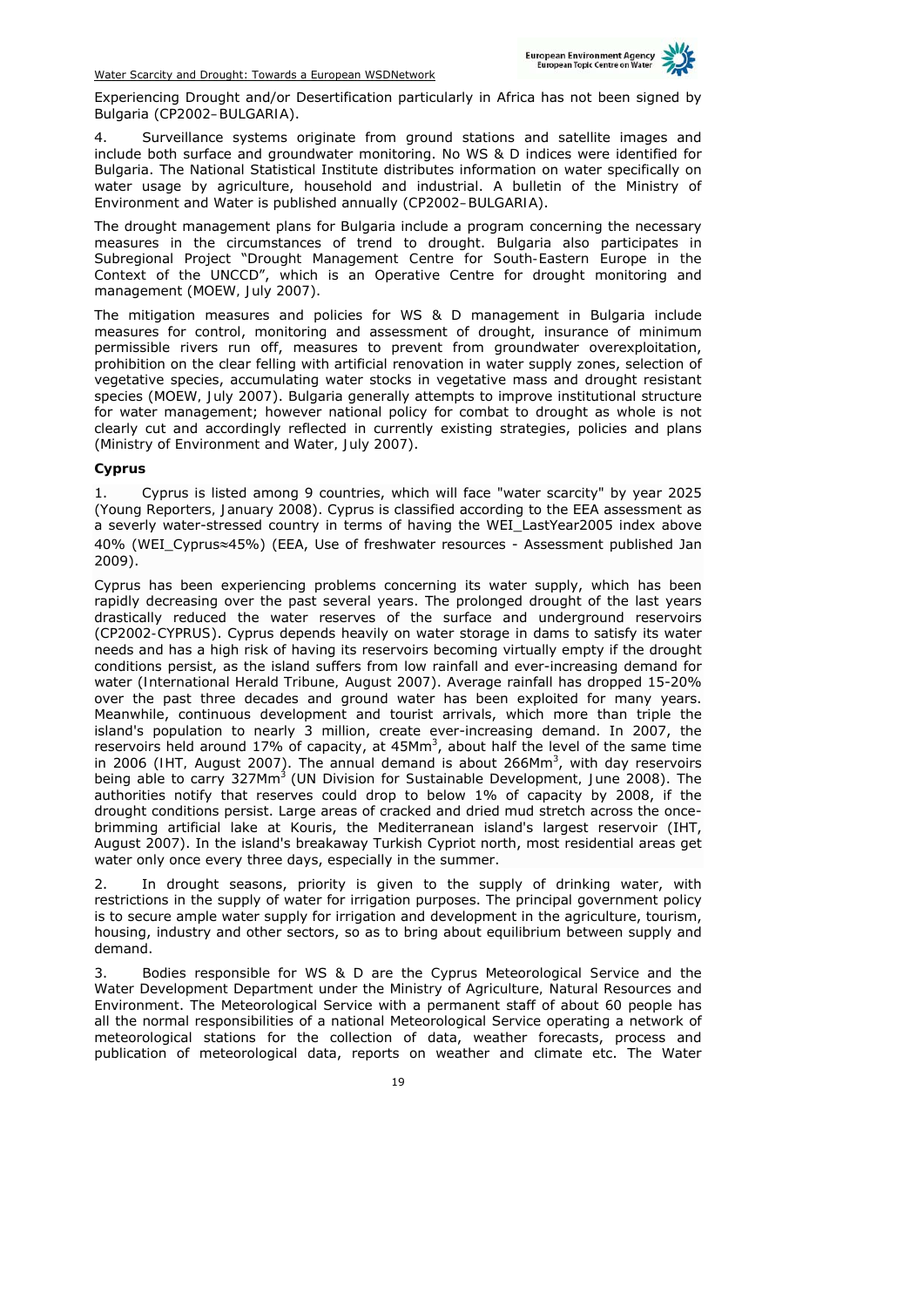

Development Department is responsible for implementing the water policy in Cyprus. The main responsibilities of the department cover the collection, processing and classification of hydrological, hydrogeological, geotechnical and other data necessary for the study, maintenance and safety of the water development works, the surveillance of dams, ponds, irrigation, domestic water supply and sewerage schemes and desalination plants as well as the protection of the water resources from pollution (*Water Development Department*).

4. Numerous hydrometeorological parameters are monitored in Cyprus, most important of which are precipitation, rain-days, dry spells, potential evapotranspiration, dam information, reservoir storage etc. Although drought indicators are estimated, they are not currently available online. No drought management plans were identified in Cyprus.

Mitigation measures and policies are taken in Cyprus to confront the problem of a continuous drought, the government switched to a multiple water development strategy of collecting, producing, recycling and conserving water. First, the government sped up the construction of additional dams on the stream-like rivers of Dhiarizos, Akaki, Peristerona, Karyotis and Tylliria. Then, it completed the Nicosia and Limassol sewage systems which recycle sewage water for irrigation, gave licenses for the construction of desalinization plants, and initiated a water conservation campaign (*Young Reporters, January 2008*).

The government has introduced conservation measures, including increased fines for water wasting. Fines for wasting tap water by hosing sidewalks and washing cars are also set to rise from 30 to 50 Cyprus pounds (€51-€85). The government is offering cash incentives for recycling household water and subsidizing new boreholes to tap water supplies under the cities. However not much has been done to fix leaking pipes. Officials are considering bringing in water from Turkey in undersea pipes and distilling sea water. In the south, authorities say there are no immediate plans to restrict household supply but irrigation water for farmers - who use 69% of the island's water - has been cut back (*IHT, August 2007*).

In order to eliminate dependency on rainfall and satisfy the increasing water demand, the Government has decided to precede with the construction of seawater desalination plants (*CP2002-CYPRUS*). Authorities plan to build a mobile desalination unit and expand existing water plants as well as build two new fixed units. In particular a new desalination plant is planned for Paphos to alleviate the problem. The risk that desalination will increase greenhouse gas emissions, and that salt released back into the sea will upset natural levels and harm marine life is stated by environmentalists. The Green party noted that desalination should be used as a last resort and favours improved recycling of water and investment in fixing the network which could be leaking as much as 40% of water into the ground (*IHT, August 2007*).

#### **Czech Republic**

Czech Republic is classified according to the EEA assessment as a water-stressed country in terms of having the WEI\_90 index above 20% (WEI\_Czech≈22%) (EEA, *Use of freshwater resources - Assessment published Jan 2009*).

In the last fifteen years, drought was not an essential issue for the Czech Republic although there were dry periods 1993 - 1995 and 2003 - 2004. On the contrary extreme floods have significantly affected large parts of the country. While addressing the flood issues in national strategic documents, the opposite hydrological event - drought - is also taken into account (*National SD Reports - Droughts, June 2008)*. According to many studies, negative impacts of climate change include extreme hydrological events such as droughts with negative impacts on water quantity and quality. Concerning the forestry in the Czech Republic, drought has not been a limiting factor so far. The dry periods caused an increased defoliation of tree species, and especially dieback of unoriginal spruce forests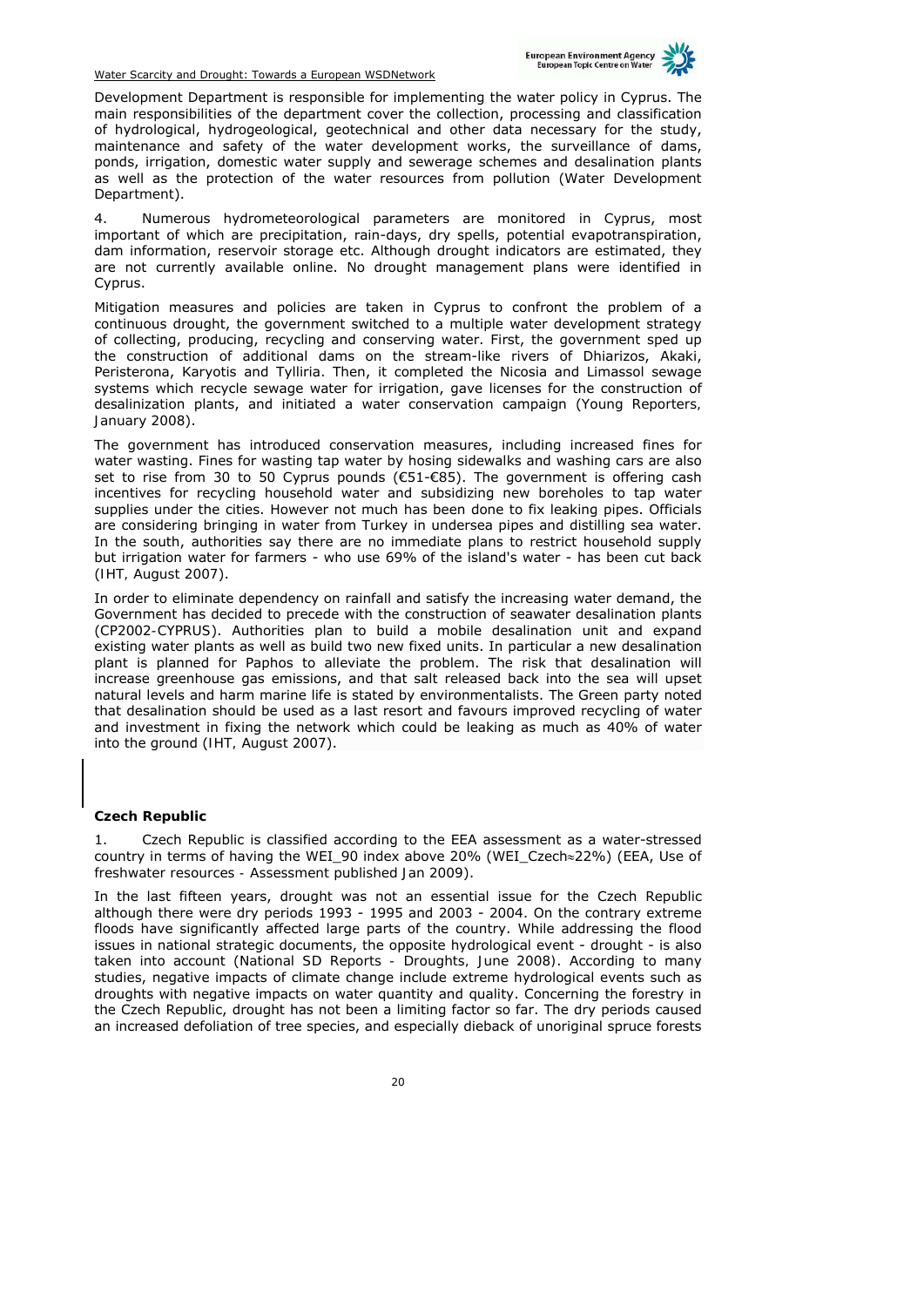

and *Pinus nigra*. Forests weakened by drought were consequently attacked by *Armillaria ostoyae* and bark-beetles (*National SD Reports – Droughts, June 2008*).

There are only a small number of minor water courses entering the Czech Republic, and therefore the water balance of Czech Republic is affected primarily by precipitation. With the expected increase in evaporation and without a significant increase in atmospheric precipitation, a substantial part of central and southern Moravia, central and northwestern Bohemia, and the regions around lower and central parts of the Labe and Vltava are in danger of drought, which could have a detrimental effect on harvest yields in the most productive agricultural areas (*National Program to Abate the Climate Change Impacts in the Czech Republic*). Under the warmest conditions and on extremely damp soils, it can be expected that locations will appear that are not suitable for economic production. Higher areas, where agricultural production is currently limited by low temperatures, should gain in productivity under the expected changes in climatic conditions, as they are probably not affected by the lack of precipitation *National Program to Abate the Climate Change Impacts in the Czech Republic*). In the Czech Republic to date, the effect of climate change on water reserves and compensation options of climate change impacts by means of water reservoirs have been assessed.

2. The main goal of the national policy is to create the conditions for sustainable management of the limited water resources of the Czech Republic (*National SD Reports – Droughts, June 2008)*. Securing public water supply is important as well as the use of water for industries and fisheries. Securing vital flow status in river basins is a national objective for Czech Republic. Framework goal of water protection from detrimental effects of drought in the River Basin Management Plan of the Czech Republic is to integrate other resource management sectors and regions into long-term prognoses of demands for water resources with adaptations to presumed climate change (*National SD Reports – Droughts, June 2008*). Czech Republic main objective in protection of waters is the improvement of the condition of water resources and water ecosystems, support for sustainable water use and alleviation of the adverse effects of droughts by improving the retention ability of the landscape.

3. Responsible bodies in Czech Republic for WS & D are the *Ministry of Agriculture* that operates the water management information portal, the *Ministry of the Environment* that is conducting geological research and is responsible for the natural hazards and the country water resources. The Czech Hydrometerological Institute is also working on the fields of hydrology, water quality, climatology and meteorology.

Protection of the water resources is achieved through the rational management of waters and the ongoing creation of conditions for increasing the accumulation ability of the landscape (*National SD Reports – Droughts, June 2008*). Large losses in water supply systems and leaks in sewerage systems also occur in Czech Republic (State Environmental Policy, January 2001)

Czech Republic has put a lot of energy into developing new policies and indicators for assessing drought. The different bodies and authorities report every year and the information through the websites and the portal has been improved in terms of language, availability of data etc. However there are still data in the portal on environment not available online.

The National Programme for the Reduction of Climate Change Impacts in the Czech Republic was approved in 2004, which, among others, emphasizes the need to develop and implement appropriate adaptation measures in the relevant sectors including the water resource management sector. Measures that have been taken in Czech Republic gradually improve and revitalize the natural water cycle in nature, ensure consistent protection of groundwater and surface water not only as resources, but particularly as aquatic ecosystems, increase the retention ability of the landscape and ensure the renewable nature of water resources.

#### **Denmark**

1. Denmark is classified according to the EEA assessment into a non water stressed country in terms of having the WEI\_90 index below 20% (WEI\_Denmark≈7%) (*EEA, Use of freshwater resources, Jan 2009*). However, dry winters were reported in 1995-1997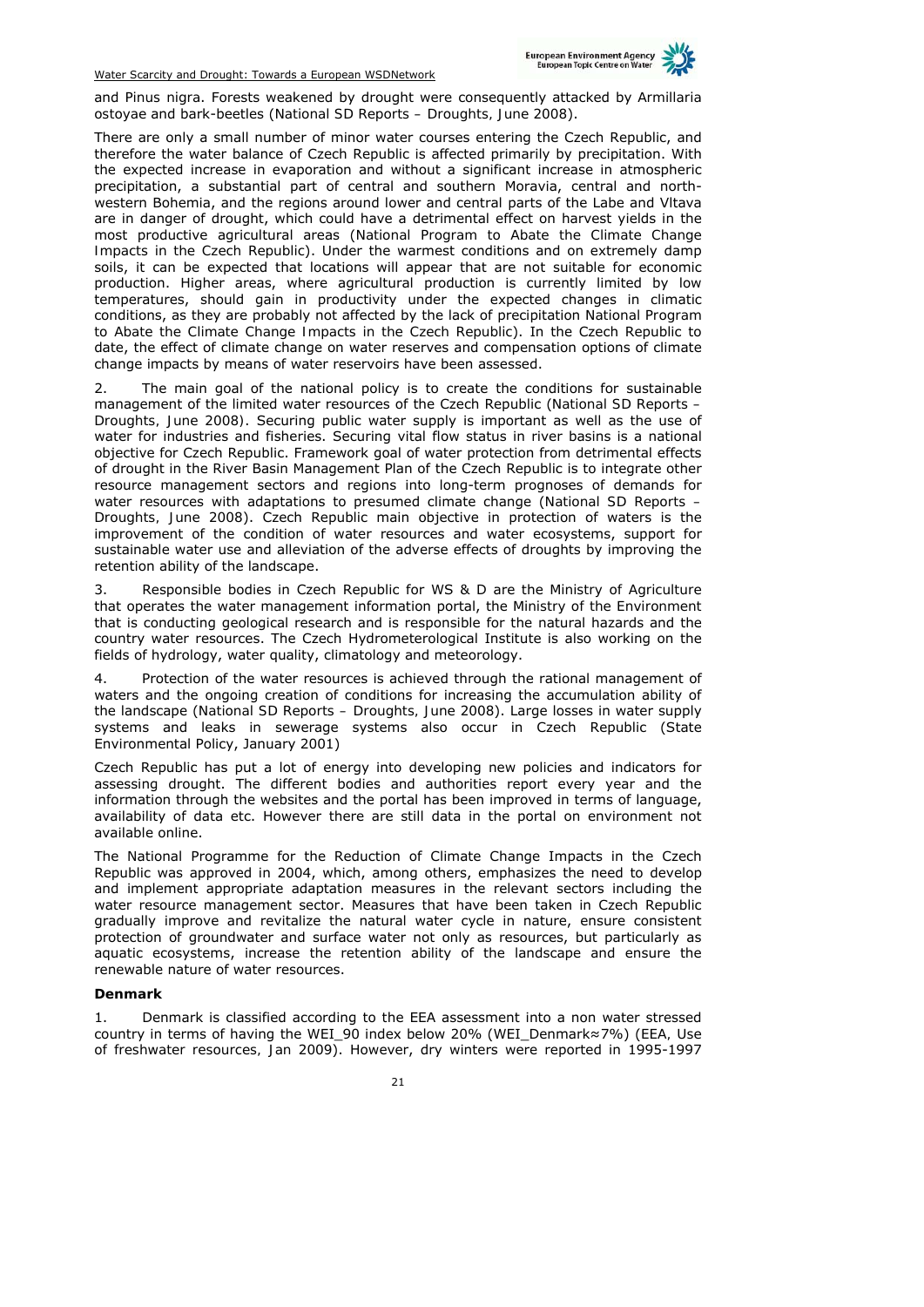

and extreme temperatures were recorded in July 2005. Due to those records, the country declared being almost entirely affected by water scarcity (*DG Environment, Water Scarcity and Droughts, Second Interim Report, June 2007*). Water abstraction exceeds sustainable recharge by up to 300% around Copenhagen and other large towns and irrigation, which is dominant in Western Jutland and exceeds sustainable recharge by up to 70% (*DG Environment, Water Scarcity and Droughts, Second Interim Report, June 2007*). Abstractions for public water supply and for manufacturing industry an energy cooling are also widely practiced in Denmark.

A large proportion of the sandy soils in Denmark are irrigated. This requires permission for groundwater retrieval. Higher summer temperatures and longer periods of drought may increase the need for irrigation of agricultural crops, with negative consequences in streams and/or rivers flows, and therefore there may be a need to revise existing permissions for groundwater retrieval (*UN Commission on Sustainable Development, Danish National Report*). Furthermore, higher temperatures reduce the generation time for both pests and diseases, and milder winters also improve winter survival of both pests and their natural enemies. It is likely that higher temperatures increase the crop protection problems in agriculture and thus the need for pesticide use (*UN Commission on Sustainable Development, Danish National Report*).

2. Securing public water supply and vital flow in rivers are national objectives for Denmark. The Danish government is also very concerned about the damage that droughts cause to agriculture.

3. The main bodies and structures responsible for WS &Din Denmark are the Danish Meteorological Institute (DMI), which is under the Ministry of Transport, the Danish Water Forum (DWF) and the Danish Environmental Protection Agency, which is under the Danish Ministry of the Environment.

4. The above mentioned bodies operate measurement stations for weather and climate monitoring at several hundred locations that cover the entire country. The data collected are exploited for the estimation of several indices that assess WS & D. Therefore, apart from daily climate information that mainly includes precipitation, barometric pressure and temperature, monthly and annual reports are provided as well. The groundwater status (quality and quantity), including groundwater levels and abstractions is also provided in annual reports. As drought index, the annual maximum number of consecutive dry days (days when < 1mm of precipitation is recorded) is estimated.

In order to mitigate drought local community-based programmes to sustainable enhance the productivity of land and the efficient use of water resources are promoted. Moreover, a water pricing policy has been developed. Water pricing always had a positive effect on both water use and loss in distribution systems (EC). The Danish Government has initiated a series of projects aimed at giving more solid knowledge on how the agricultural sector is affected by a changing climate and how to adapt in the most effective way (*UN Commission on Sustainable Development, Danish National Report*). However no agroenvironmental measures address directly quantitative issues (EC).

#### **Estonia**

1. Estonia is classified according to the EEA assessment into a non water stressed country in terms of having the WEI\_90 index not exceeding the 20% (WEI\_Estonia≈15%) (*EEA, Use of freshwater resources, Jan 2009*). The severest drought in Estonia with the mean number of 13 dry days was observed in August–September 2002. The mean number of dry days in that year was more than double than that in 2006, which was the second driest year over a 50year period. The period without precipitation lasted in Valga for 41 and in Mauri for 49 days in August–September 2002 (the number of dry days was respectively 21 and 29). In 2006, in many districts there were two dry spells – the first one in May and the second one in July. The current warming trend in Estonia, about  $1-1.7$  °C for the recent 50 years, is expected to lead to increased frequency, intensity, duration and severity of extreme weather events. Therefore, the annual number of extreme (wet and dry) days together has been presented as the average of 56 stations. It confirms the statistically significant rising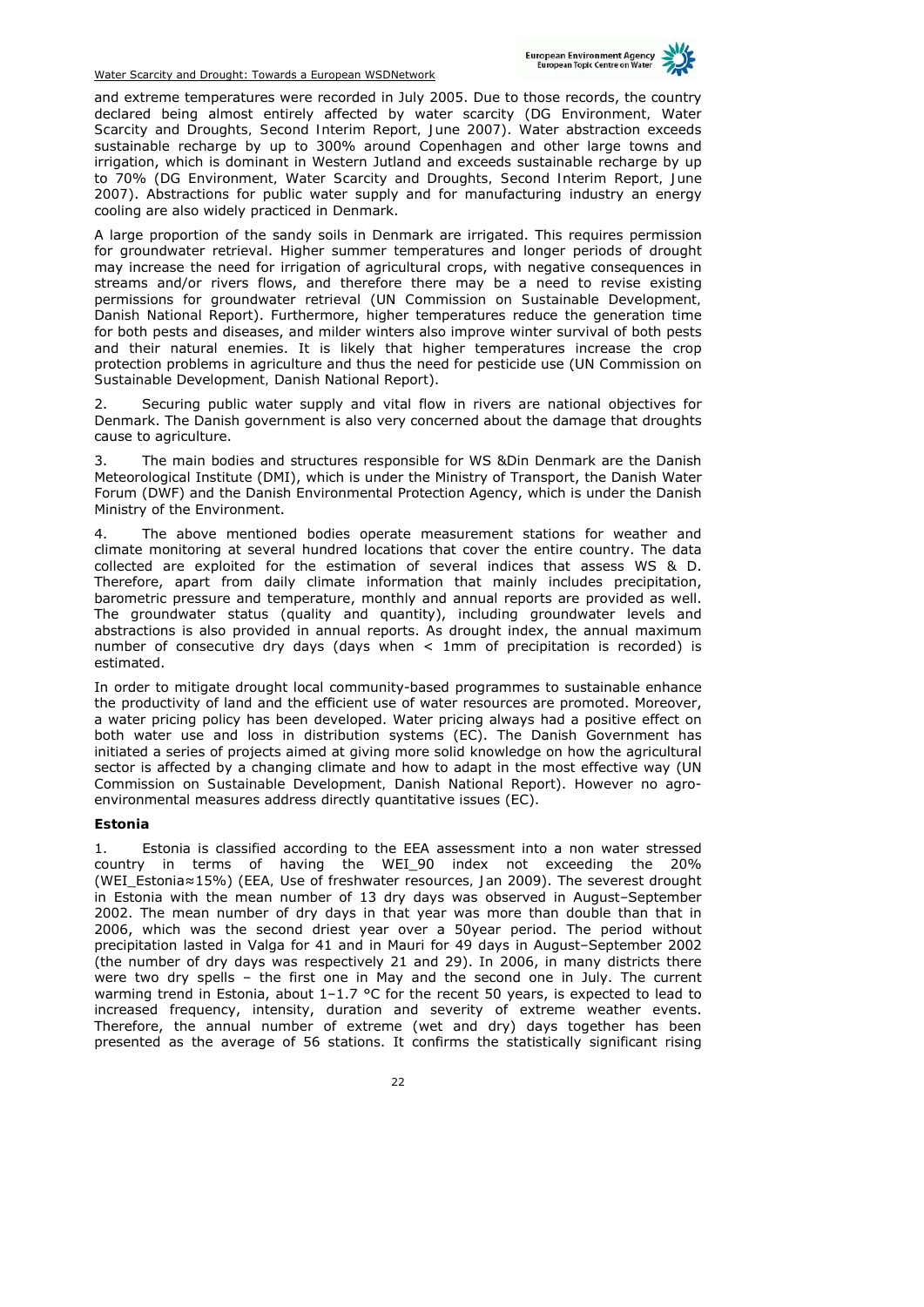

trend of extreme precipitation events in Estonia in the period 1957–2006. Inter-annual variability of the average number of wet and dry days in Estonia has remarkably grown in 1957–2006. In the last years, extreme dry as well as extreme wet periods have occurred in Estonia. In July 2006, the precipitation was only about 22% of the average level, which caused great damages to agriculture (*Distribution of extreme wet and dry days in Estonia in last 50 years, 2007*).

2. In Estonia securing public water supply is a national objective, while securing water for agricultural purposes, fisheries and vital flow status are also priorities for the Estonian government. Several relevant plans and programmes have been elaborated during recent years in Estonia to implement the Declaration on the Protection of the Marine Environment of the Baltic Sea in 1988, to meet Helsinki Commission recommendations, to improve water quality of the Baltic Sea and inland water bodies, and to supply the population with high drinking water quality.

3. The *Estonian Ministry of Environment - MoE* is the higher executive body for issues related to freshwater resources. The *Estonian Meteorological and Hydrological Institute - EMHI* is responsible for all activities carried out by a national meteorological and hydrological service e.g. collection, analysis and storage of the results of meteorological and hydrological measurements, issuing of weather forecasts etc. By approving the Estonian Environmental Strategy 2030 the Government has determined the long term development plans in order to maintain the status of the natural environment. The government in order to implement this strategy has approved the Estonian Environmental Activity Plan 2007-2013. The priorities of the Activity Plan include the improvement of the state of surface and groundwater and the protection of landscapes and biological diversity (*The Implementation of the EU Sustainable Development Strategy in Estonia, Tallinn 2007*). The *Estonia Water Management Development Plan* is a document in which general principles and goals of water protection and water supply are formulated. No Drought management plans have been identified for Estonia.

4. The main Estonian water legislation is the Water Act, which entered into force in 1994. According to the Water Act "River basins and sub-river basins to be covered by a water management plan shall be designated and their water management plans shall be approved by the Government of the Republic" (*Water Act, 1994*). Additionally the Act states that the county governments, local governments and residents of and other interested parties from the territory of the relevant river basin or sub-river basin shall be involved in the preparation of a water management plan. In order to publicise the initial outline and draft of a water management plan, the Ministry of the Environment shall organise public meetings. "The guidelines for establishment of river basin management plans" was elaborated in 2001.

Several indexes have been used in Estonia including the WEI, the use of freshwater resources, the water abstraction index, the mean precipitation etc. Numerous hydrometeorological parameters are monitored in Estonia, the most important of which are water level, water level change, water temperature, ice thickness, precipitation 24h, precipitation duration etc.

#### **Finland**

1. Finland is classified according to the EEA assessment as a non water-stressed country in terms of having the WEI\_90 index below 20% (WEI\_Finland≈2%) (EEA, Use of freshwater resources - Assessment published Jan 2009). Finland in general cannot be characterized as a country that suffers from drought. However, several dry periods have been recorded so far. An unusual drought that began during the summer of 2002 has left Scandinavians with soaring electricity prices and possible power outages. In Finland, reservoir levels which dropped to 10-year record lows resulted in a 10% increase in energy costs (Reuters).

The low precipitation on the south coast, in south-western Finland and in parts of Western Finland, combined with the high evaporation rates for July and August, resulted in severe drought on nearing the end of 2002. The drought was at its severest along the coastline. At its lowest, the annual precipitation on the mainland dropped to about 400mm, which is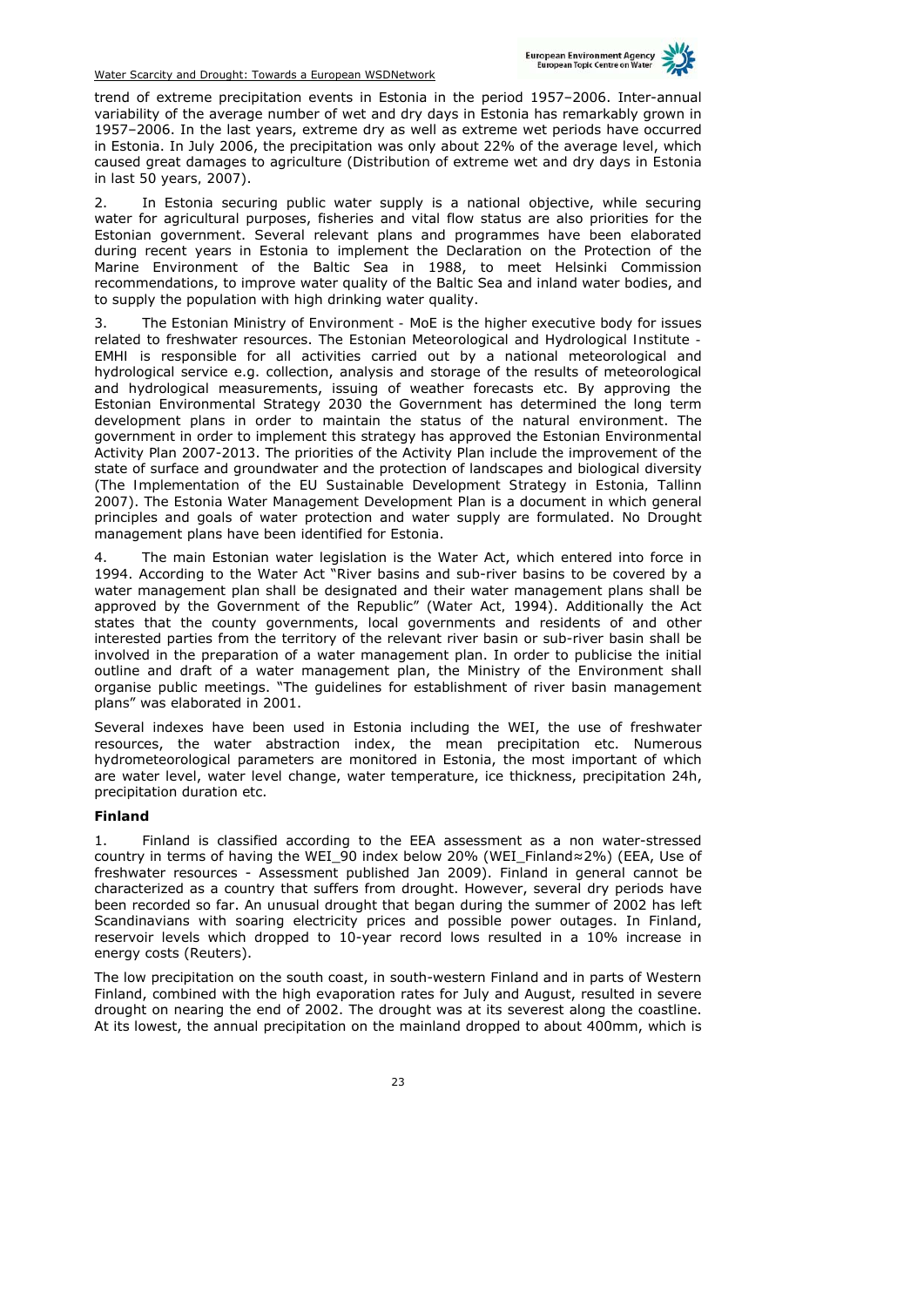

only slightly over half of the long term average, especially along southern and southwestern coastline (*Finnish Meteorological Institute, 2003*).

Water abstraction is practiced in Finland for public water supply, for manufacturing industry and for energy cooling. Hydroelectical power is a national priority. The Finnish government is also particularly concerned about securing public water supply, vital flow for the ecological Status and recreational water uses.

3. The main bodies and structures responsible for WS & D activities in Finland are the Finnish Environment Institute (SYKE) and the Finnish Meteorological Institute (FMI). SYKE coordinates environmental monitoring and FMI provides regular meteorological observations from about 500 locations that cover the entire country. Apart from current hydrological information, monthly hydrological reports and monthly hydrological and climatological reviews are also produced. Hydrological simulations and forecasting models are implemented, as well in the framework of several projects. Forecasts are made on a daily basis for 650 discharge and water level observation points.

Several hydrometeorological parameters which can be primarily used as drought indices are estimated on a regular basis. These parameters include the actual precipitation (daily and 30 days precipitation), the soil moisture and its deficit, the groundwater levels (which incorporate both simulations and forecasts), the total water power reservoir storage and its fluctuation and the snowpack accumulation.

As far as water scarcity is concerned, the hydrological water balance and water budget for all Finnish catchments, the water abstraction by source (surface water and groundwater) and by sectors and the per capita water use (in litres/capita/day) variation are estimated. The impacts of water scarcity on economic sectors (hydropower production) and its impacts on society (length of period when water level/discharge is inadequate for recreational use) are assessed.

No mitigation measures and policies to combat water scarcity or drought have been identified for Finland. Also, the pricing policy for irrigation is not common and the systems are operated by individual farmers (ec.europa.eu).

#### **France**

1. France is classified according to the EEA assessment as a water-stressed country in terms of having the WEI\_90 index above 20% (WEI\_France≈20%) (EEA, Use of freshwater resources - Assessment published Jan 2009). Despite the fact that water is abundantly available in France, there are chronic imbalances between withdrawals and resources available in a number of basins. Large stretches of river regularly dry up in the summer and the water table in some areas can drop substantially. These chronic situations are different from the difficulties experienced in exceptionally dry years. However, the regular occurrence of dry years increases the vulnerability of those sectors that are subject to excessive withdrawals (*National SD Reports – Droughts*).

Drinking water impact has been limited thanks to the work done on water availability and mainly thanks to the water supply network interconnections built since the drought of 1976 (*National SD Reports – Droughts*). Only a few isolated municipalities which did not carry out this work may today have supply problems. The only recent example: in 2005, 3,000 people were drawing their water supplies from cisterns, out of a population of 60 million.

2. The law on water and aquatic environments in December 2006 included legal provisions on: priority for drinking water over other uses; collective organization of irrigating farmers; quantitative safeguard zones; mandatory water meters in new apartment buildings; coverage of domestic wells; water savings as part of the Water Agencies mandate, etc. Other work is under way in the framework of the management plan and should make real progress possible.

3. In France the organization of potable water supply services, waste and storm water collection and treatment is under the responsibility of municipalities or groups of communities (*National SD Reports – Droughts*). INRA (Institut National de la Recherche Agronomique) carried out a "drought and agriculture" review in 2006 that provided data available to public authorities and stakeholders to support decision-making, particularly: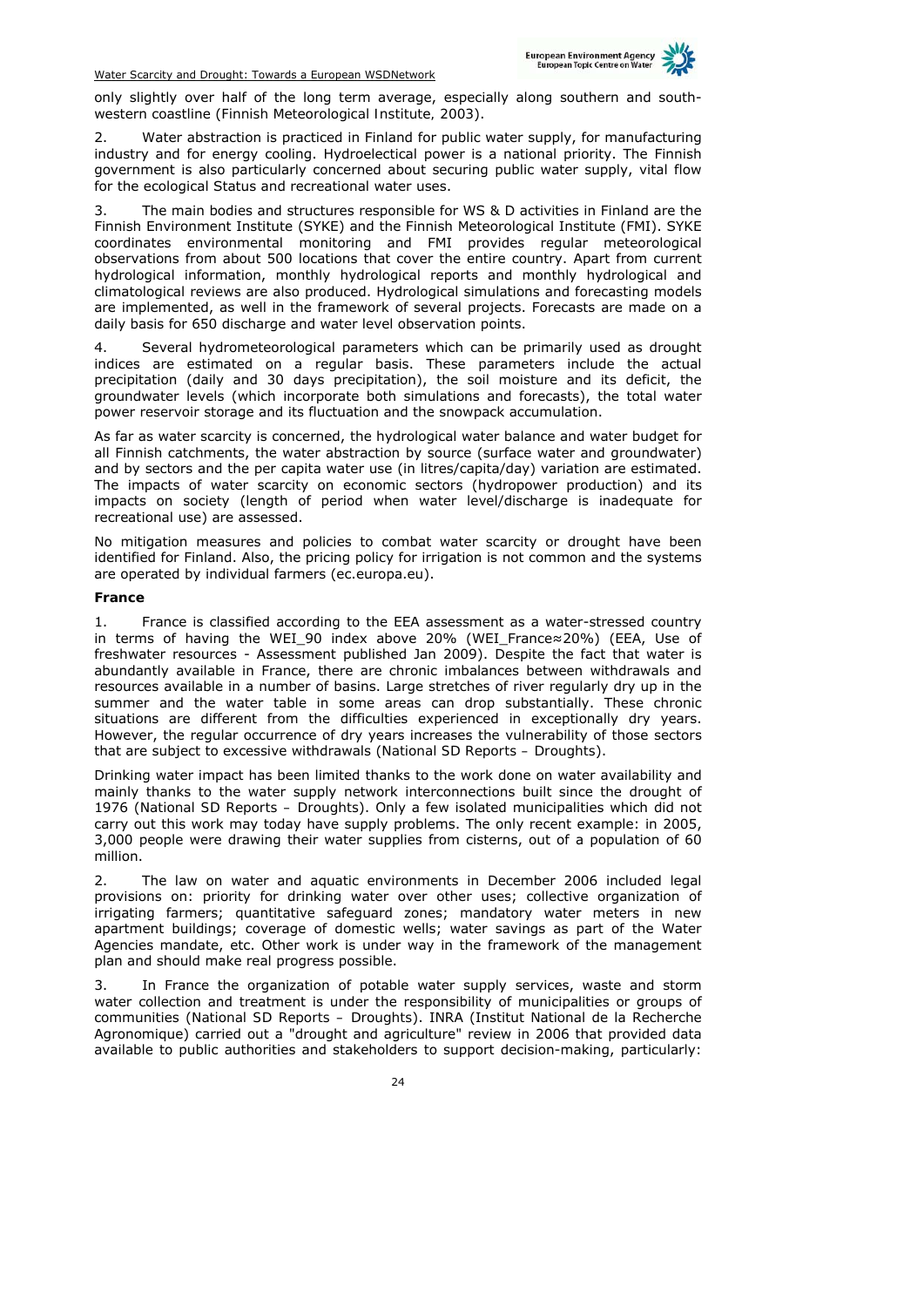

establishing the physical basis for balanced water resource management; exploring the possibilities for setting up cultivation and production systems better adapted to the new circumstances; analyzing the available avenues for economic and policy action (*National SD Reports – Droughts*).

4. Drought monitoring (DM) in France includes remote sensing technologies, hydrological bulletins, water resources situation reports, hydrological yearbooks, national or regional drought Information portals, water information systems, water portal etc. The website of the ministry in charge of ecology provides every month (every two weeks in the summer) data on weather, hydrology, piezometric pressure, and fill level of the major retention dams. This data is compared to the average of the last fifty years or calculated in terms of frequency. Announcements made by the ministries at the beginning of years identified as dry have enabled farmers to adjust their choice of crops. This information on climate and weather conditions, forecasts and monitoring and rapid warning data is used to mitigate the effects of drought (*National SD Reports – Droughts*).

Supplementing the implementation of all available regulatory instruments aimed at securing water supplies, a water scarcity management plan has been formulated. The water scarcity management plan in France, adopted by the Council of Ministers in October 2005, is structured in three parts: reinforce the legal priority given to drinking water, improve water management by users, farmers and industries; seek better sustainable use of water. The purpose of this plan is to sustainably reduce France's exposure to drought, by providing additional safety margins (particularly with respect to the drinking water supply) and by reconciling the various uses while preserving the quality of aquatic environments (*National SD Reports – Droughts*).

In France drought emergency plans consist in restricting withdrawals by the main consumer (irrigation in the agricultural sector) and the other sectors (manufacturing industry and energy) for the benefit of drinking water supplies. Drought emergency plans are structured by department, with four staged levels, defined in terms of piezometric level or flow rate: vigilance; alert: slight limitation of withdrawals; crisis: partial ban on withdrawals; reinforced crisis: total ban on withdrawals (according to use). A Drought Early Warning System (DEWS) is implemented in France as well as a Drought Mitigation and Response Plan. Also policies in mitigating drought impacts are practiced.

#### **Germany**

1. Germany is classified according to the EEA assessment as a water-stressed country in terms of having the WEI\_90 index above 20% (WEI\_Germany≈24%) (EEA, Use of freshwater resources - Assessment published Jan 2009). Germany has experienced dry seasons (mainly dry summers) in the past, the majority of which was of short duration. Concerning the southern Germany, Demuth S. and Heinrich B. (1997) investigated the temporal and spatial variability of drought behaviour, including drought duration and deficit volume (severity). The research concluded that according to an estimated dryness index the years 1962-1964, 1971-1973, 1976 and 1991 can be characterised as dry years. Based on the study, the Alpine region seems to suffer regularly from pronounced winter droughts (October-March), while the Pre-Alps and the River Rhine regions suffer mainly from summer droughts. However, the Pre-Alps and River Rhine regions present high variation coefficient regarding drought occurrence, since the temporal variation on these regions is also increased. In July 2006 an extreme heat wave was reported (Emergency Events Database) and as a consequence 20 people were killed.

Two nuclear plants in Germany recently had to reduce output due to the lack of sufficient water for cooling in rivers. According to WWF, if the droughts occur frequently many nuclear plants that rely on rivers for cooling water will have to reduce output or shut down (WWF\_04/08/2006).

2. Securing public water supply is a high priority for the German government. Securing water for energy production, industry and agriculture are also national objectives for Germany.

3. The main bodies and structures responsible for WS & D management in Germany are the German Weather Service (DWD) which is under the Federal Ministry of Transport,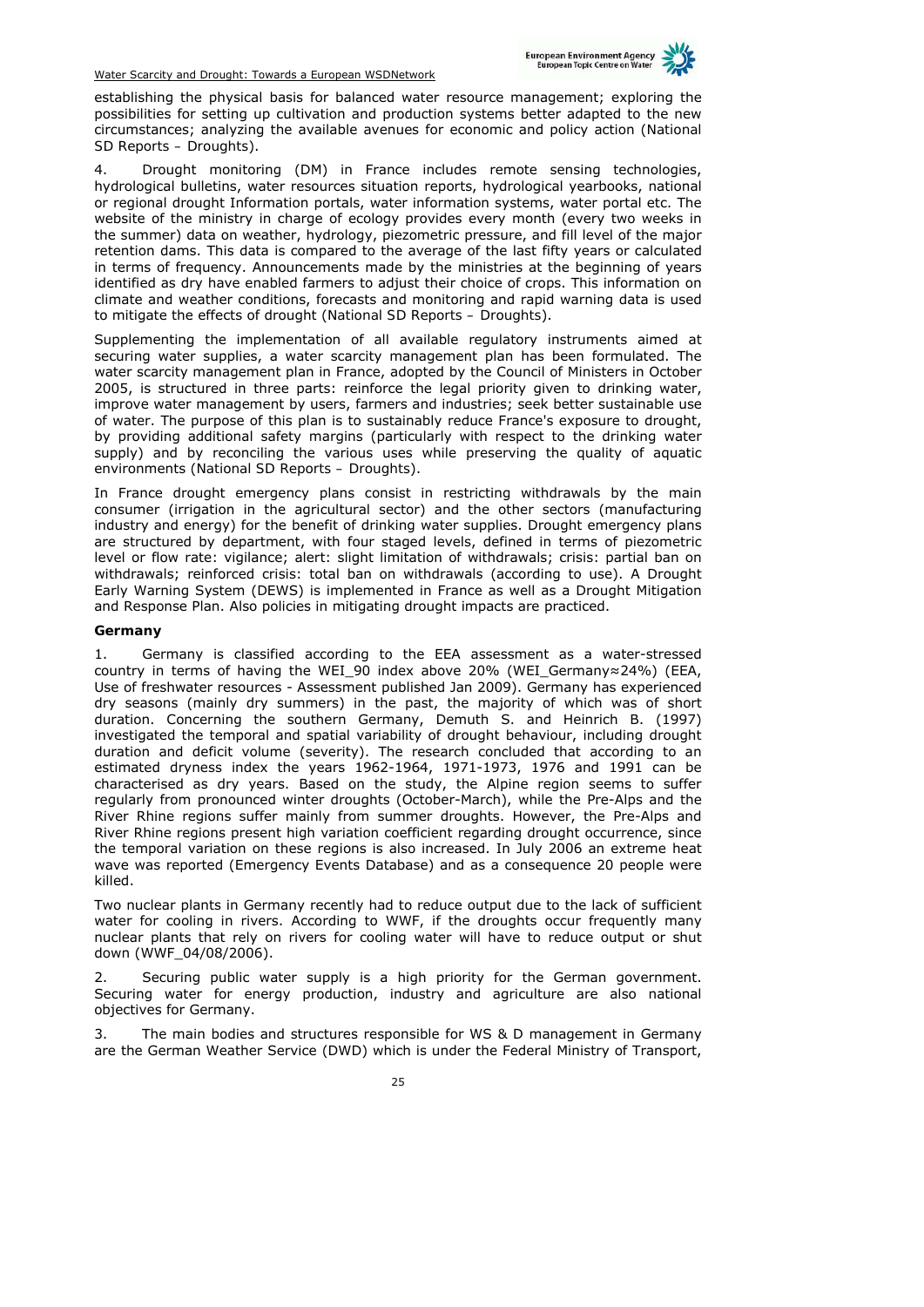

Building and Urban Affaires, the Federal Environment Agency, the Federal Institute of Hydrology, the German Federal Ministry of Education and Research and the Electronical Waterway Information System (ELWIS). The DWD operates several international data centres, which are collecting data over different time scales. Depending on the objectives of each centre, data may be collected only from certain regions. KLIWA, a Research Program under DWD focuses on the impacts of climate change on waterways. The Federal Institute of Hydrology provides most of the relevant products (data/reports/bulletins/yearbooks). GLOWA is embedded in the Ministry research programs for sustainability. It focuses on the problem of water availability and addresses also climate change, precipitation variability etc. Within GLOWA 2 cluster projects concern Germany (Danube, Elbe)

4. Numerous stations assess the current conditions & provide all necessary data for the production of hydrometeolrological forecasts. The following parameters are regularly estimated: precipitation (actual rainfall, percentage of normal rainfall, SPI), soil moisture, flows (mean lowest values and statistical analysis), reservoir storage and its fluctuation (for the larger German reservoirs), snowpack accumulation, evaporation, potential water availability, water abstractions (total, by source and by sector) and ecological discharges. Hydrologic Atlas of Germany and the Water and Ground Atlas for Baden Wurttemberg are available. Forecasts, which are constantly produced, activate early warning systems.

Regarding mitigations measures and policies, water saving measures for very dry summers have been identified (e.g. water consumption control in Hamburg). Price policies, which are federal dependant, are also applied as water efficiency measures (EC).

#### **Greece**

1. Greece is classified according to the EEA assessment as a non water-stressed country in terms of having the WEI\_90 index below 20% (WEI\_Greece≈10%) (EEA, Use of freshwater resources - Assessment published Jan 2009). Greece is presenting a reduction of precipitation during the last 20 years of the period 1951-1990, but there appears a trend of recovery the following decade. In North Greece in the period after 1967 there is a tendency for reduction of precipitation, due to the reduction of the precipitation in winter months. In the Athens area during the period 1976-1990 there was a gradual reduction of precipitation, which led to the great drought period in 1989/90 This was followed by a significant increase in precipitation during the decade 1990/2000. The decade 1984-1994 is the most drought decade in both Athens and Thessalonica areas (*Tsiourtis X. Nicos, 2002*). The frequency of mild and moderate drought conditions is approximately of the same order of magnitude over the whole Greek territory as was shown in a study on *Spatial and temporal analysis of drought in Greece using the Standardized Precipitation Index (SPI)* (*I. Livada and V. D. Assimakopoulos, 2007*). Also development of tourism has led to a water demand in summer from 5 to 10 times higher than in winter in some Greek islands (Cyclades), (Plan Bleu 2004).

2. Securing public water supply is a high priority for the Greek government. Securing water for agriculture and energy production are also national objectives for Greece.

The bodies responsible for WS & D activities are the Ministry for the Environment, Physical Planning and Public Works - Directorate General for Environment; the Ministry of Agriculture - Forest Service, the Land Reclamation Service, Department of Environment; the Ministry of Development - Directorate of Water resources. Also the Public Power Corporation S.A. (DEH A.E.), the Greek Institute of Geology & Mineral Exploration and the National Technical University of Athens have records of hydrometeorological data. However these bodies are not well coordinated which creates overlap and gaps in the monitoring stations both spatially and temporally. Since the United Nations Conference on Environment and Development (UNCED), the issues of early warning information to decision makers, and drought preparedness and relief schemes have been addressed in part. Meteorological and hydrological monitoring is moderate.

4. No drought management plan has been identified for Greece. However, mitigation measures have been practiced in cases of drought events and water scarcity periods. In particular measures related to the construction of water reservoirs and distribution systems with priority given to insular areas, groundwater recharge and broad range of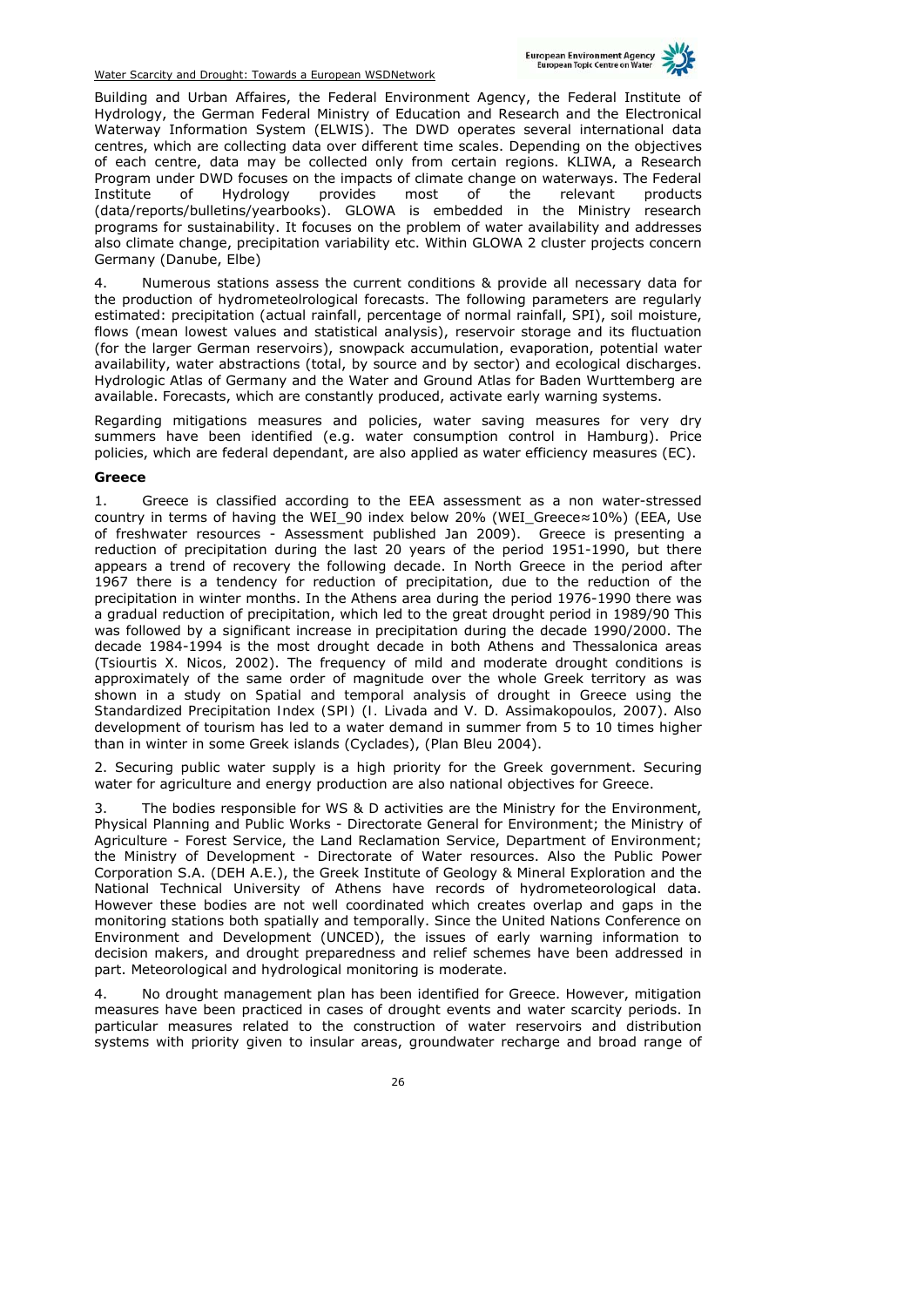

water infrastructure projects; measures for the protection and recharge of water tables although these measures did not attract many beneficiaries; measures to reduce irrigation even though evaluation of these measures is not available.

In the 2007-2013 programmes, Greece has planned to improve the efficiency of irrigation systems but not providing any funding figures makes the statement not easily credible. Also plans foresee the maintenance of highly water consuming crops, like beetroots, converted to energy crops. However the sustainability of such plans is questionable. In is characteristic that reduction of irrigation water consumption up to 30% through set aside and/or creation of standard fallow fringe and/or application of crop rotation were applied on 2.037 ha, corresponding to 0,024% of the regional area and 2% of the problem zone area (Agro-Environmental Measures - AEM).

Training on the sustainable water use of resources is provided by the related university departments. The National Committee is conducting a large scale awareness programme. Major groups (NGOs, women groups, and youth organizations) are ad hoc participants at all planning levels.

#### **Hungary**

1. Hungary is classified according to the EEA assessment as a non water-stressed country in terms of having the WEI\_90 index below 20% (WEI\_Hungary≈6%) (EEA, Use of freshwater resources - Assessment published Jan 2009). Hungary is located in a climate zone predisposed to drought, and dry periods have always occurred. Large parts of the country are semi-arid or dry sub-humid. According to the worldwide used aridity index, the ratio of annual precipitation to potential evapotranspiration (P/PET), Hungary can be identified as an "affected country" under the terms of the UNCCD. In fact, drought is a considerable and increasing risk factor, especially on the Great Hungarian Plain, an area which is irrigated by canals, and other parts of the country. The problem of droughts is compounded in some areas by soil erosion (*UN Department of Economic and Social Affaires, Division for Sustainable Development*).

Nearly every year Hungary suffers from severe or moderate droughts and drought frequency has increased, primarily in the last decades. Considering future tendencies that have been identified, extraordinary droughts are to be expected, particularly - in patches of variable intensity - in the Great Plain and, to a lesser degree and involving only moderate droughts, in Transdanubia. Considering the typical precipitation levels during the vegetative period, rainfall alone is insufficient to supply the water needs of crops (*UN Department of Economic and Social Affaires, Division for Sustainable Development*). According to the aforementioned future tendencies, an increase in temperature and a significant decrease in precipitation as well as in average soil moisture content is anticipated and therefore the fight against drought is a high priority in Hungary. So far, drought has affected agriculture and the extreme dry spells led to extensive forest fires.

2. The Hungarian government is concerned about securing public water supply as well as vital flow. Regarding public water supply, as part of a long term drinking water supply protection programme launched by the government in 1997, replenishment areas are supposed to be identified for vulnerable supplies that are either active or designated for long-term strategic use.

3. The main organizations that provide up-to-date information about actual environmental data, meteorological observations and forecasts are the *Ministry of Environment and Water*, the *Ministry of Agriculture and Rural Development*, the *Hungarian Meteorological Service - HMS* and the *National Directorate for Environment, Nature and Water*.

4. Several drought indices are estimated for Hungary, such as the Palmer Drought Severity Index (PDSI), the Standardised Precipitation Index (SPI) for series of 3-, 6-, 9 and 18- month time scales, the Palfai Aridity Index (PAI), mainly used by Hydrologists and Water Authorities and the Agro-Hydro Potential (AHP), which is the ratio of effective water consumption and water demand, mainly used by agronomists.

Based on PAI, a partial drought monitoring system is operating in water management and provides information to the local water authorities interested in drought mitigation. This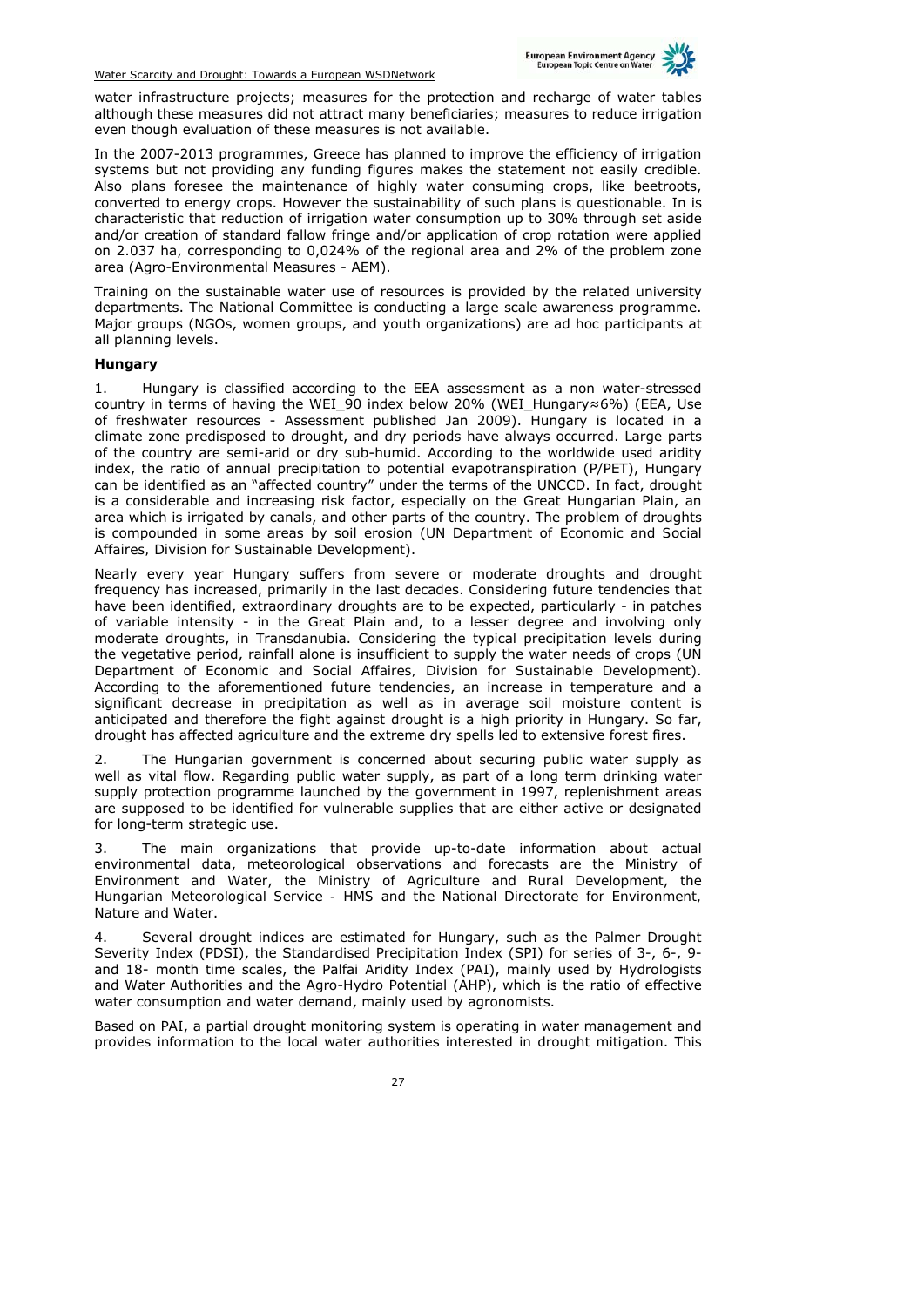

system will be extended, a general drought monitoring and forecasting system will be established and a special database for drought analysis will be created. The HMS provides an operational statistical (analogue) technique for long-range forecasting (for the last 20 years) / dynamical seasonal forecasts (since 1998) / precipitation, surface air temperature, mean sea level pressure forecasts.

Between 2001 and 2003 a project about National Drought Strategy was initiated and it was the starting point for the present Strategy, which was elaborated in 2006. It is a strategic planning framework for the protection and sustainable management of ecosystems in drought-prone areas and aims at prevention and control of droughts. The key elements of the strategy are promotion of water-saving farming methods e.g. tillage systems, application of organic manure, use of certain types of agricultural machines; plant protection and weed control; amelioration and irrigation; afforestation and plant breeding; and improvement of observation systems.

On 19th February 2007 the New Hungary Rural Development Programme 2007-2013 came into force in order to combat drought effects on agriculture, among others (*Ministry of Agriculture and Rural Development, Department for Agricultural Rural Development*). *Agroecology*, a national research and development programme dealing with water management and water scarcity in agriculture under the leadership of the *Research Institute of Soil Science and Agro-chemistry - RISSAC* of the *Hungarian Academy of Sciences*, and with participation of several academic and scientific institutions of Hungary is currently running (*UN Department of Economic and Social Affaires, Division for Sustainable Development*).

In terms of mitigation measures and policies Hungary implements afforestation programmes that support the planting of the drought-resistant, fast-growing species on the sites that are most vulnerable to climate change are favoured. The government also promotes drought tolerant varieties of the cultivated crop species and farmers are motivated to undertake agricultural activities less stressful on the environment. Forecasting is recognised as one of the most important preventive actions.

Regarding drought damage mitigation Hungary has implemented water retention, storage of excess surface waters, economical use of water supply, increase of the water storage capacity of the soil, alternative development of irrigation regionally, reconstruction of water-flow regulation facilities, integrated excess surface water management and regional water management. In the most endangered by drought areas beside water supplementation it is encouraged to apply environment-friendly irrigation, to spread drought tolerant cultures or to change land use.

#### **Ireland**

1. Ireland is classified according to the EEA assessment as a non water-stressed country in terms of having the WEI\_90 index below 20% (WEI\_Ireland≈2%) (EEA, Use of freshwater resources - Assessment published Jan 2009). Although Ireland is assumed to be wealthy in terms of water resources, there are substantial regional variations in the availability of water per head of population, with large parts of the east coast already coming under pressure to meet water demand. (http://icarus.nuim.ie/research/water.shtml).

Regarding climate change in Ireland the average temperature in the years 2021 to 2060 is expected to be 1 to 1.5°C higher compared to the years 1961 to 2000. For the same years, the prediction model *Community Climate Change Consortium for Ireland* - C4I is predicting wetter winters and drier summers (http://www.c4i.ie/home.php). Rainfall will increase in the winter and decrease in the summer. This could lead to droughts and water shortages in the south and east, especially Dublin. There will be fewer but stronger storms.

2. In Ireland, priority is given to the supply of drinking water, water availability for agricultural purposes, fisheries, energy and tourism. Securing the vital flow is also a national objective.

3. The *Department of Environmental and Local Government* and the *Environmental Protection Agency* are responsible for the development of national water resource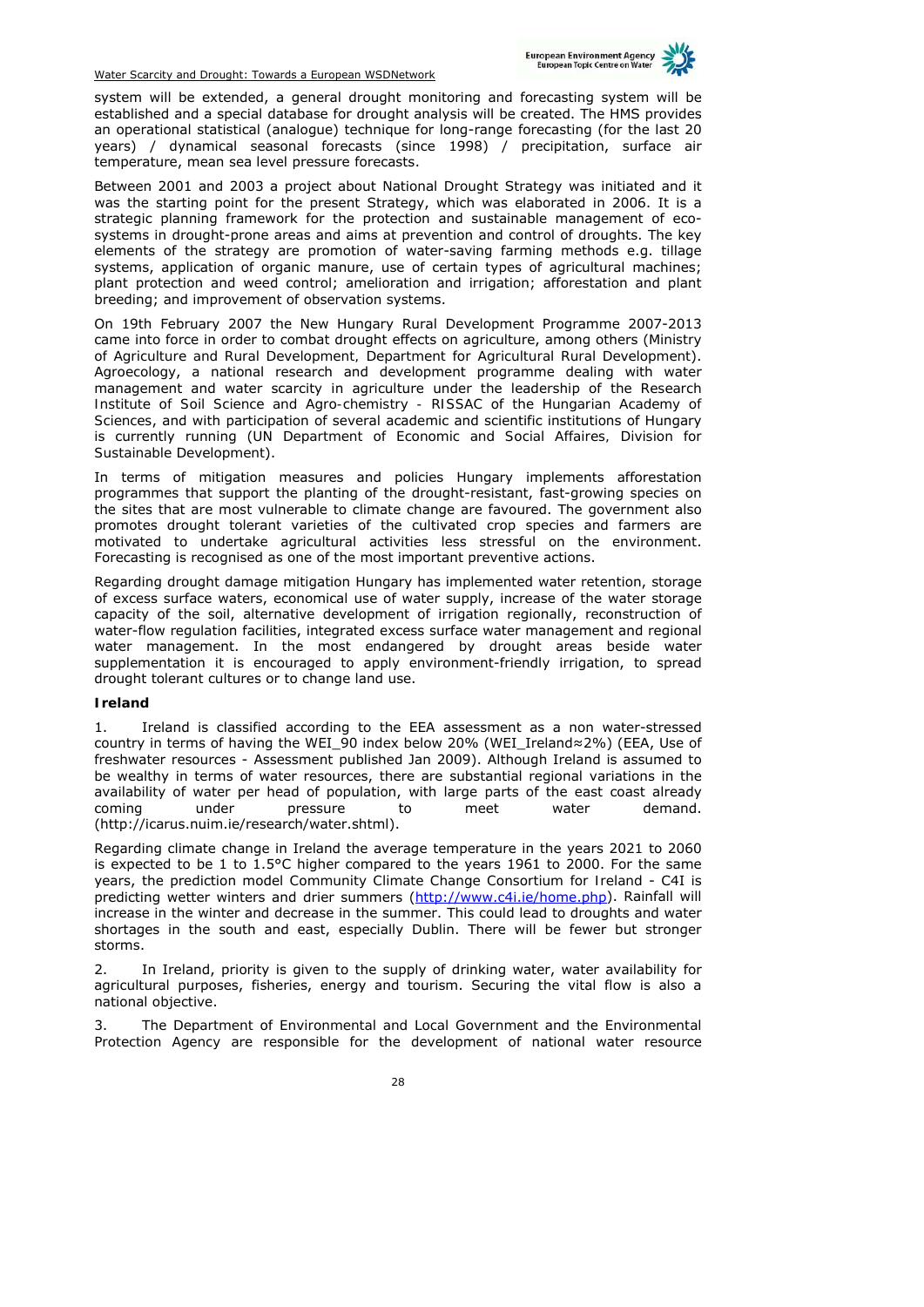

management. The terms of the Environmental Protection Agency Act 1992, provide for the preparation and implementation of national water resource monitoring programmes and overseeing the performance by the 33 local authorities of their statutory environmental protection functions.

4. Numerous hydrometeorological parameters are monitored in Ireland from several bodies, the most important of which are rainfall, temperature, humidity, wind, soil moisture deficits in average and extremes.

To facilitate the implementation of the EU WFD, the *Department of the Environment, Heritage and Local Government* is promoting the establishment by Local Authorities of river basin management projects for River Basin Districts in relation to all inland and coastal waters that will facilitate participation by all stakeholders, and lead to the identification and implementation of effective measures for improved water management. The overall objective of these projects is to develop a River Basin Management System, including a programme of measures designed to maintain and/or achieve at least good water status for all waters, and to facilitate the preparations of River Basin Management Plans (http://www.wfdireland.ie/).

#### **Italy**

1. Italy could be classified according to the EEA assessment as a water-stressed country in terms of having the WEI\_LAstYear1998 index above 20% (WEI\_Italy≈24%) (EEA, Use of freshwater resources - Assessment published Jan 2009).

2. Securing public water supply is a national objective for Italy and a detailed study on drinkable water has been carried out. The predominant water use in Italy is the agricultural use and a detailed study on agriculture, industry and hydropower has been conducted. Also hydroelectrical power is a national objective for Italy.

3. The responsible organisations for water management in Italy are the Ministro dell'Ambiente e della Tutela del Territorio e del Mare, the Ministry of Agriculture, the Italian Environment Protection and Technical Services Agency, APAT (Agenzia per la Protezione dell'Ambiente e per i servizi Tecnici, the National Hydrographic Service, the Ufficio Centrale di Ecologia Agraria (UCEA), the Regional Basin Authorities, the Regional Agencies for Environmental Protection (ARPA) centrally co-ordinated by the National Agency for Environmental, the Water Research Institute (IRSA-CNR) and the CIMA – Centro di ricerca interuniversitario in Monitoraggio Ambientale

Drought and monitoring system (hydro-meteorological network of tele-measurement in real time; national water table measuring network;) is in place by the National Hydrographic Service, the Ufficio Centrale di Ecologia Agraria (UCEA) & Ministry of Agriculture. Co-ordination between the different sectors involved in the drought prevention and mitigation by Regional Agencies for Environmental Protection (ARPA) centrally co-ordinated by the National Agency for Environmental Protection (ANPA). The Italian Committee to Combat Drought & Desertification was constituted to coordinate national and local governments and to draw up initially the guidelines for the Italian National Action Programme (NAP) and, later, the actual National Action Programme "The analysis and evaluation of strategies to prevent and combat drought and desertification".

Numerous hydrometeorological parameters are monitored in Italy from several bodies, the most important of which are rainfall, streamflow etc. In addition, in Italy hydrological drought is monitored through PDSI and SWSI and a Drought Watch System (drought indicators, monitoring network, links with existing information systems, organisational structure) is in place. Furthermore, the Italian authorities use the Standardized Precipitation Index (SPI): SPI-12, the Cumulative stream flow anomaly and Reservoir storage, the Palmer Drought Severity Index (PDSI): for hydrological drought monitoring and the Surface Water Supply Index (SWSI): for hydrological drought monitoring.

In Italy, Drought Management Plans have been developed and elaboration of general management plans for drought in Italy (River basin authorities & emergency plans by Civil Protection)

**Latvia**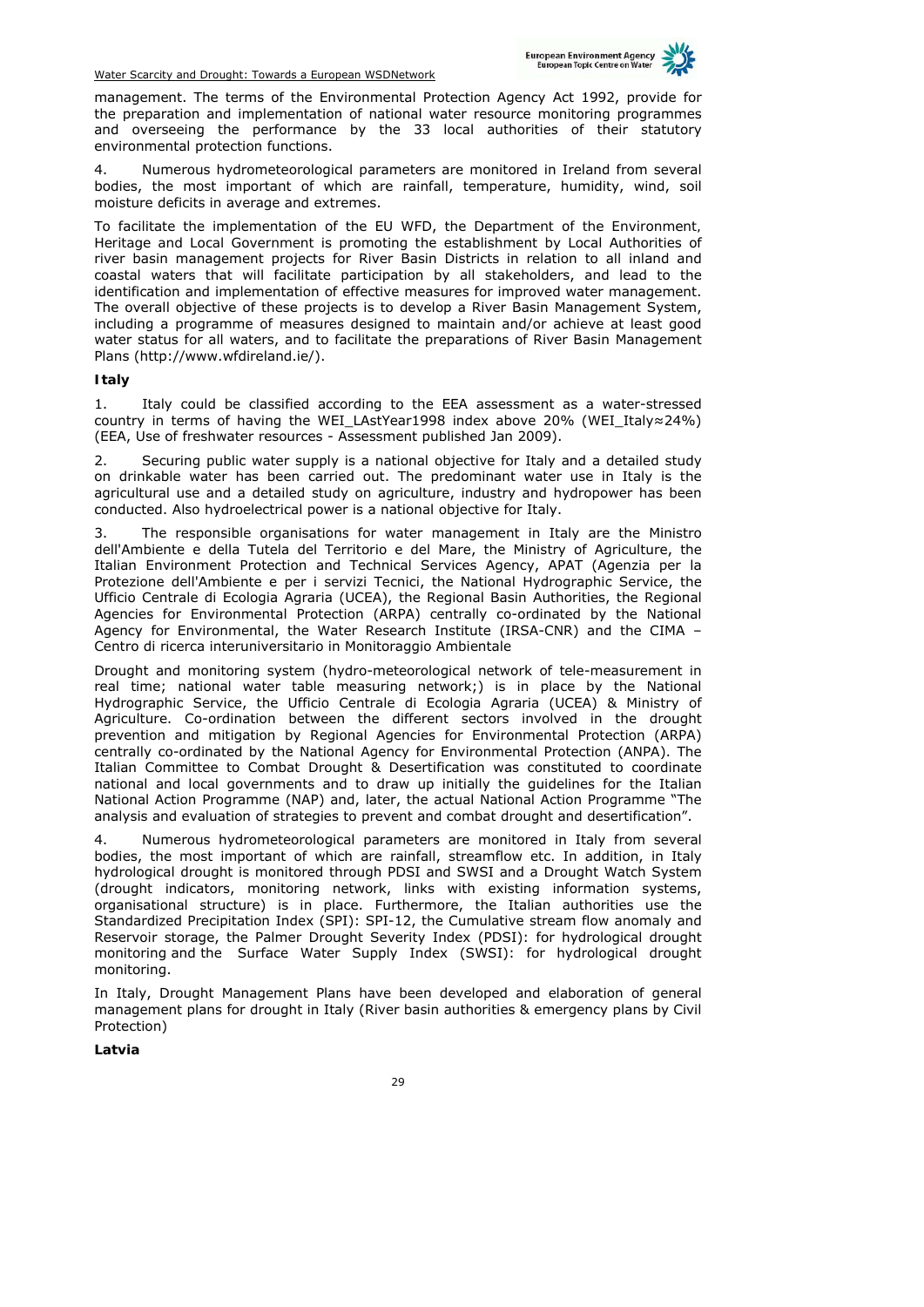

1. Latvia is classified according to the EEA assessment as a non water-stressed country in terms of having the WEI\_90 index below 20% (WEI\_Latvia≈1%) (EEA, Use of freshwater resources - Assessment published Jan 2009).

2. Public water supply is a national objective for Latvia. Securing water for agriculture, fisheries and vital flow status are also a priority for Latvia.

3. Since January 2004 the management of river basin districts in Latvia has been carried out mainly by 1 institution- The River Basin Authority under The State Geological Survey. The main task of the River Basin Authority under the State Geological Survey is to ensure preparation of basin plans and programmes- what are the main elements for meeting EU and national legislation requirements. Currently most of tasks are subcontracted for external experts or done ion the framework of bilateral assistance projects. Authority's task is to co-ordinate implementation process of programs of measures to meet targets.

#### **Lithuania**

1. Lithuania is classified according to the EEA assessment as a non water-stressed country in terms of having the WEI\_90 index below 20% (WEI\_Lithuania≈17%) (EEA, Use of freshwater resources - Assessment published Jan 2009).

2. Regarding securing public water supply, there is no policy for combating drought and desertification. The priority is to ensure supply of good-quality in drinking water to the majority of the country's population.

3. The responsible agency for water resources management is the Ministry of Environment.

In Lithuania there are decreased groundwater resources and there is a problem in water quality as it is described in the WFD. There is no specific policy for combating drought and water scarcity. Various economic measures are implemented in Lithuania for regulating water resources.

#### **Luxembourg**

1. Luxemburg could be classified according to the EEA assessment as a non waterstressed country in terms of having the WEI\_LastYear1999 index below 20% (WEI\_Luxemburg≈3%) (EEA, Use of freshwater resources - Assessment published Jan 2009).

2. For securing public water supply there is no policy for combating desertification and drought.

Responsible organisations for water resources management are the Ministère de l'Environnement, the Administration de l'Environnementand the Ministre de l'interieur - Administration de la Gestion de l'Eau.

Water quality is monitored in Luxembourg and drinking water is monthly checked by the Laboratory of Water and the Environment. To guarantee a reliable drinking water supply, an adequate monitoring system is established with regular maintenance. Risk analysis is also carried out.

No drought or water scarcity indices are used in Luxembourg. Various quality parameters (flow of the source, temperature and conductivity of collected water) belong to this program and complementary samples are taken.

No mitigation measures or policy instruments are implemented in Luxembourg.

#### **Malta**

1. Malta is classified according to the EEA assessment as a water-stressed country in terms of having the WEI\_90 index above 20% (WEI\_Malta≈30%) (EEA, Use of freshwater resources - Assessment published Jan 2009). In Malta surface waters cannot be exploited economically as 80% of Malta's groundwater resources are abstracted from sea-level fractured-limestone aquifers. Secure groundwater quantity and quality, reversibility of aquifer degradation are examined. Malta's freshwater needs are met with desalinated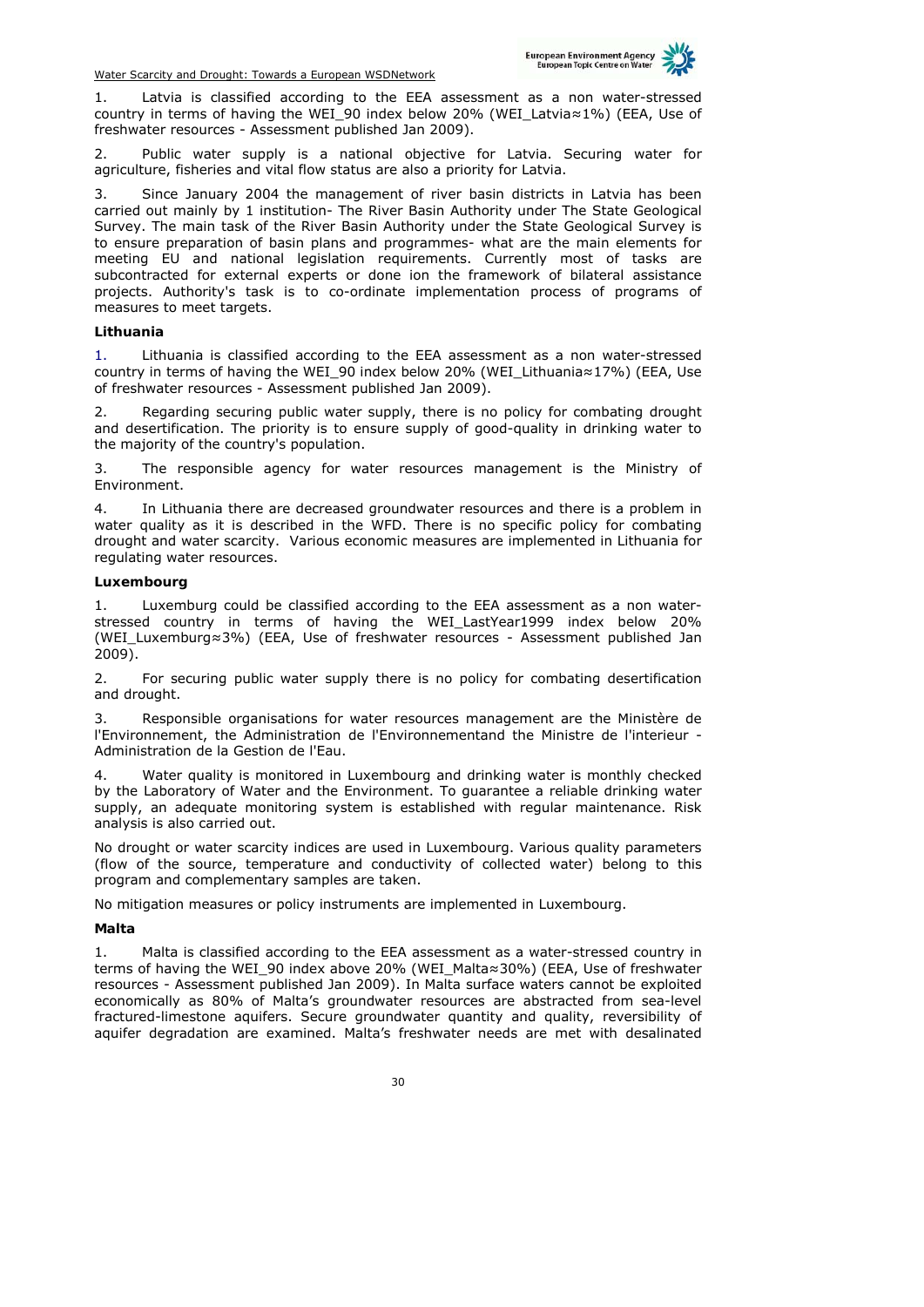

water through desalination plants. Thus construction of sewage treatment plants is identified as an important objective.

2. For securing public water supply in Malta, the attainment of internationally acceptable standards in drinking-water quality is important through the undertaking of the necessary improvements in the water production and distribution infrastructure. National priority is also to encourage further water conservation measures with specific reference to the use of cisterns.

The predominant water use in Malta is the agricultural use (irrigation). For the irrigation use, the agricultural water users have turned to groundwater. Thus in order to protect the quality of groundwater, designation of the entire Maltese Islands as a nitrate-vulnerable zone is critical.

3. The responsible bodies and structures for water resources management are the Malta Resources Authority (MRA), the Malta Environment and Planning Authority (MEPA), the Water Services Corporation (WSC), the Health Department, which is responsible for regulating drinking-water quality and the Malta Resources Authority (MRA) which is responsible for the elaboration of studies and consultations to articulate the national water policy.

Pricing industrial and agricultural use, irrigation of crops with treated sewage effluent (TSE) and desalinated water is a further priority. Optimization of the use of second-class water and purification of wastewater are further objectives. IWRM coupled with further enforcement of regulatory measures in particular with regard to illegal abstraction is also assessed. The protection of high-status sites in line with the EU Water Framework Directive (WFD) is important for securing basins vital flow.

The main control on urban water demand (e.g. domestic, industrial or tourist sectors) has been the tariff charged by the Water Services Corporation (WSC). Tariffs had the desired effect of encouraging some larger hotels to install their own mini-desalination plants and some industries to recycle water.

Domestic or agriculture sectors overall demand considerably higher water resources that tourism, industry and government organizations (e.g. hospitals and schools). Illicit construction of boreholes has an important overabstraction risk. Farmers observe increasing problems of poor crop quality and yields as a result of deteriorating groundwater quality.

Water-related information exists in Malta but this information is fragmented and difficult to access. The WSC monitoring network (i) has access to safe drinking-water; and (ii) shares distributed water not conforming to quality standards.

#### **Poland**

1. Poland is classified according to the EEA assessment as a water-stressed country in terms of having the WEI\_90 index above 20% (WEI\_Poland≈24%) (EEA, Use of freshwater resources - Assessment published Jan 2009).

2. Public water supply is a national objective for Poland. Securing water for agriculture, hydroelectric power and vital flow status are also a priority for Poland.

3. The bodies and structures responsible for water resources management in Poland are the Polish Ministry of the Environment, the 7 Regional Water Management Boards, the National Water Management Board and the Institute of Environmental Protection. In addition SOK holds a database with a radar map with animation from 1 -24h.

4. The National Council for Water Management pronounces opinions on the matters of water management, flood control and drought impact. The Polish bodies maintain systems for weather forecasts and actual weather data, hydrological forecasts and actual hydrological data, products of agrometeorological protection, assessments of wind energy resources and studies concerning domains such as meteorology, hydrology, water management and hydrometry.

#### **Portugal**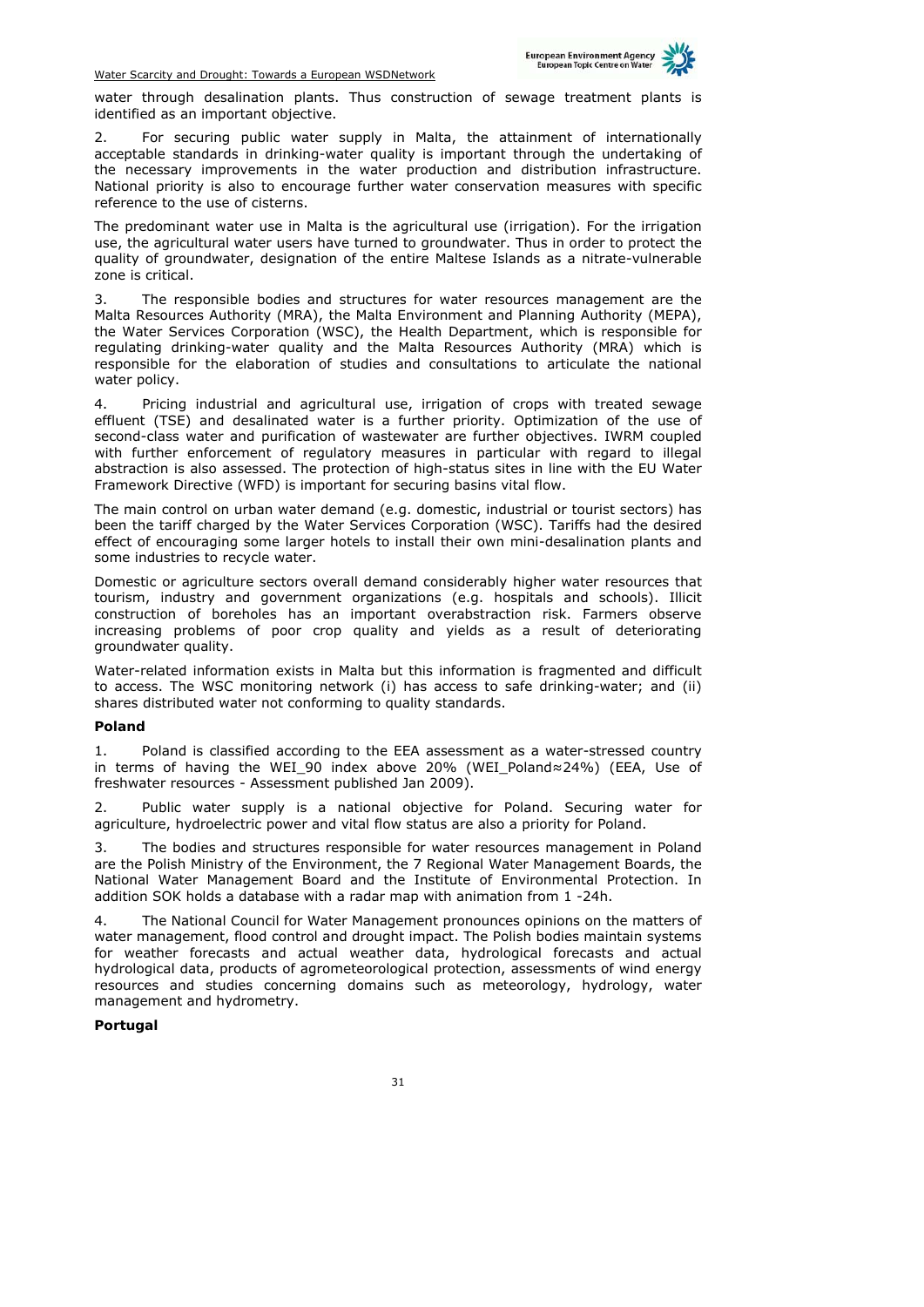

1. Portugal is classified according to the EEA assessment as a non water-stressed country in terms of having the WEI\_90 index below 20% (WEI\_Portugal≈10%) (EEA, Use of freshwater resources - Assessment published Jan 2009). Droughts are natural phenomena that occur in Portugal regularly with more of less intensity but always with widespread impacts in such diverse fields as agriculture, irrigation, forest fires water distribution to the populations and energy generation.

The very pronounced annual precipitation cycle, with almost no rain during the summer months, especially in the south part of Portugal, leads to the necessity to store water during the winter to be used during the summer.

The longer the drought, the more important its consequences are, but if it lasts less than a year, a winter drought is more important and has severer consequences than a summer one, as it occur during the Portuguese rainy season.

2. The predominant water use in Portugal is the agricultural use and there water abstractions are mainly used for irrigation. Main objectives of the water management sector in Portugal are to improve public water supply and water treatment systems and to improve the efficiency of these systems and to reduce water mismanagement (Portugal – Operational Programme 2007-2013). This is to be done through support for the construction of water supply and water treatment infrastructures.

In addition, another specific objective of the water management sector is to complete the basic primary water supply and to manage the distribution for irrigation and other needs. This is to be pursued through the construction of water supply and water-transport systems (OP Portugal 2007-2013).

3. The bodies and structures responsible for water resources management in Portugal are the INAG - Instituto da Água, Planning Department & Water Resources Departmen, the Instituto de Meteorologia, the Agência Portuguesa do Ambiente (APA) and the Ministério do Ambiente, do Ordenamento do Território e do Desenvolvimento Regional.

4. To secure Vital flow the 'RIOS' system is implemented under which Portugal has established an integrated network to monitor river flows, rainfall, reservoir levels and water quality in all the country's river basins.

Portugal has established a National/Regional Drought Information System SNIRH: Synthesized Data - Water Resources - Drought Monitoring and uses remote sensing through the Meteorological Observatory. In addition, Portugal has established a National Inventory of Water Supply and Sewers Systems as well as the RIOS system which is a water resources alert and surveillance system.

Portugal uses indices such as Actual precipitation; % of normal Rainfall; Precipitation deciles; Standardized Precipitation Index (SPI); Palmer Severity Drought Index (PSDI) as well as drought and water scarcity indicators/indices such as Palmer Moisture Anomaly Index (Z index); Cumulative stream flow anomaly; 7-day average flow; Surface Water Supply Index (SWSI); Reservoir storage; measurements of impacts on economic sectors; Hydrological Water balance; Aquifer Depletion - changes in water table; Reservoir storage fluctuations; Fire potential (e.g. Keetch-Byram Drought Index)

The national water resource information system (SNIRH), including the main hydrometeorological data collected from the national networks, with yearly, monthly, daily and hourly data and also reports, legislation, and other data. This is a national water resource information system, including the main hydrometeorological data collected from the national networks, with yearly, monthly, daily and hourly data and also reports, legislation, and other data. This is the main data base about water resources in Portugal.

In addition, SVARH a real time water resources warning system, with hourly data. It permits to have in real time information about basins, rivers and reservoirs, with data collected from a network of stations of rainfall, flows and reservoirs. This is a complete information data base about the water users and the infrastructures of water supply and sewews, including physical and economic characterisation and water use quantification. It is a support for the socio-economic drought evaluation, mainly during a drought management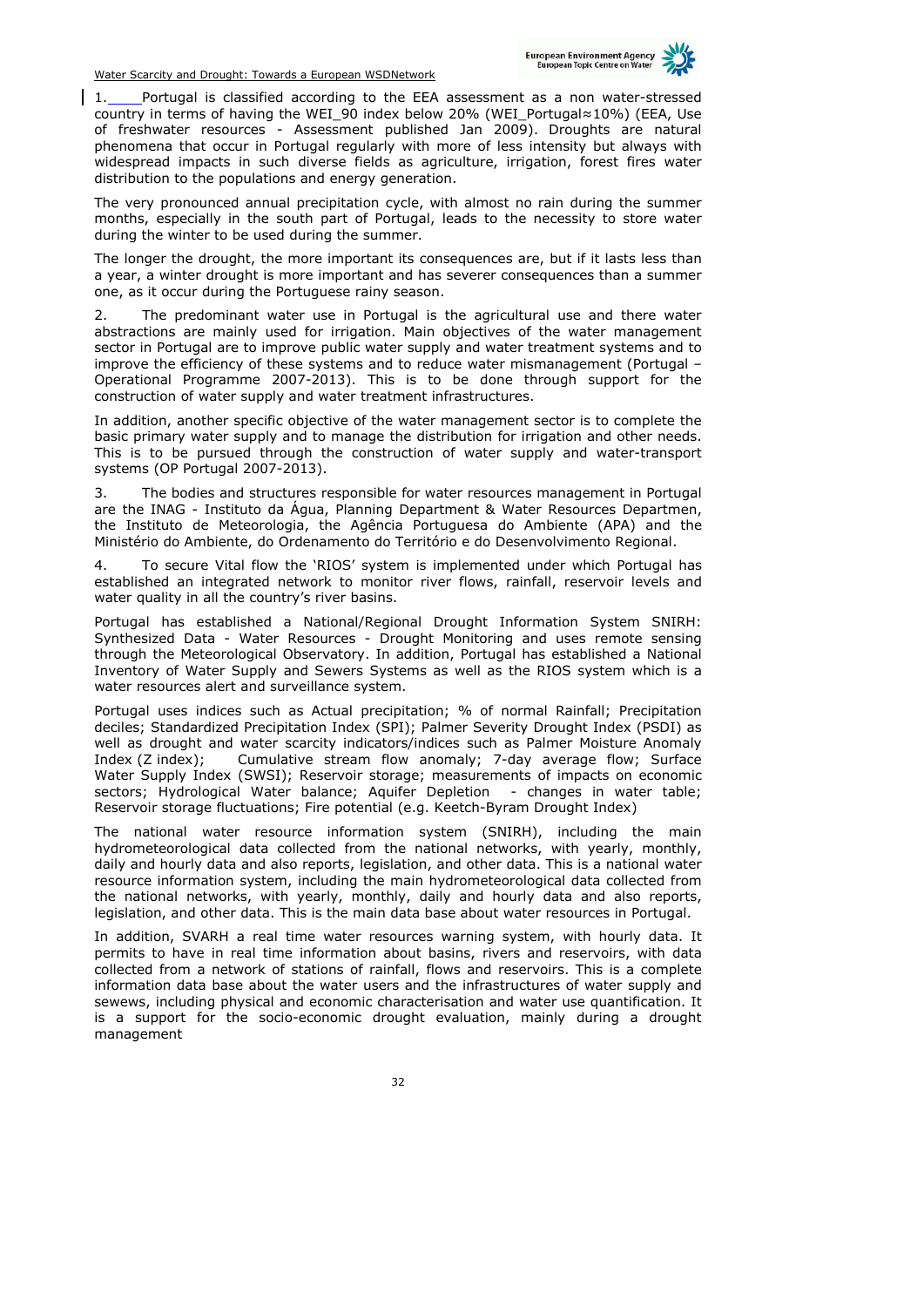

#### **Romania**

1. Romania is classified according to the EEA assessment as a severly water-stressed country in terms of having the WEI\_90 index above 40% (WEI\_Romania≈41%) (EEA, Use of freshwater resources - Assessment published Jan 2009).

2. National priorities for Romania are public water supply and flooding and water pollution mitigation.

3. The bodies and structures responsible for water resources management in Romania is the Ministry of Environment & Water Management (MEWM).

4. The Ministry of Environment and Water Management has designed and is in the stage of implementation of a monitoring system for water management in case of disasters (WATMAN). This system incorporates water balance monitoring in reservoirs and in-time behaviour of dams, inter-basins derived water volumes measurement and the monitoring of the most important catchments with influence over natural runoff regime. The data collected and directly processed, stored at meteorological, hydrologic and water management databases will be the basis of a Decision Support System usage.

In Romania there are no drought and water scarcity indices used as well as no mitigation measures to combat drought and water scarcity.

#### **Slovakia**

1. Slovakia is classified according to the EEA assessment as a non water-stressed country in terms of having the WEI\_90 index below 20% (WEI\_Slovakia≈2%) (EEA, Use of freshwater resources - Assessment published Jan 2009). Desertification and drought is not currently urgent in Slovakia. However Slovakia has experienced severe droughts, particularly in recent years.

2. Public water supply accounts for more than a quarter of the overall water consumption in Slovakia. In eastern Slovakia, drinking water supply is being ensured with surface water reservoirs, as scarcity problems have arisen in groundwater. Distribution of sectoral water abstractions in Eastern Slovakia river basins affected by water scarcity: public water supply (51%), agriculture (4%), industry (45%).

3. The bodies and structures responsible for water resources management are the Ministry of Environment of the Slovak Republic and the Slovak Hydro-meteorological Institute.

4. There is no national policy for combating desertification and drought in Slovakia.

#### **Slovenia**

Slovenia is classified according to the EEA assessment as a non water-stressed country in terms of having the WEI\_90 index below 20% (WEI\_Slovenia≈1%) (EEA, Use of freshwater resources - Assessment published Jan 2009). Slovenia has rich water resources, although they are not spatially uniformly distributed. Water covers about 272  $km<sup>2</sup>$  of Slovenia's territory, while geologic units, which may store and transmit groundwater, contain about 50  $\mathrm{m}^3$ /s of dynamic supply.

2. Public water supply is a national objective for Slovenia in terms of water quality.

3. The bodies and structures responsible for water resources management in Slovenia are the Ministry of the Environment and Spatial Planning, Environment Directorate, the Inspectorate of the Republic of Slovenia for the Environment and Spatial Planning and the Environmental Agency of Slovenia.

4. In Slovenia the responsible bodies monitor and measure individual elements of the water cycle at hydrologic monitoring stations for surface water (watercourses, lakes, sea) and for groundwater and springs

The Environmental Agency of the Republic of Slovenia:

• measures levels and temperature of groundwater, springs, rivers, lakes and sea, and determines changes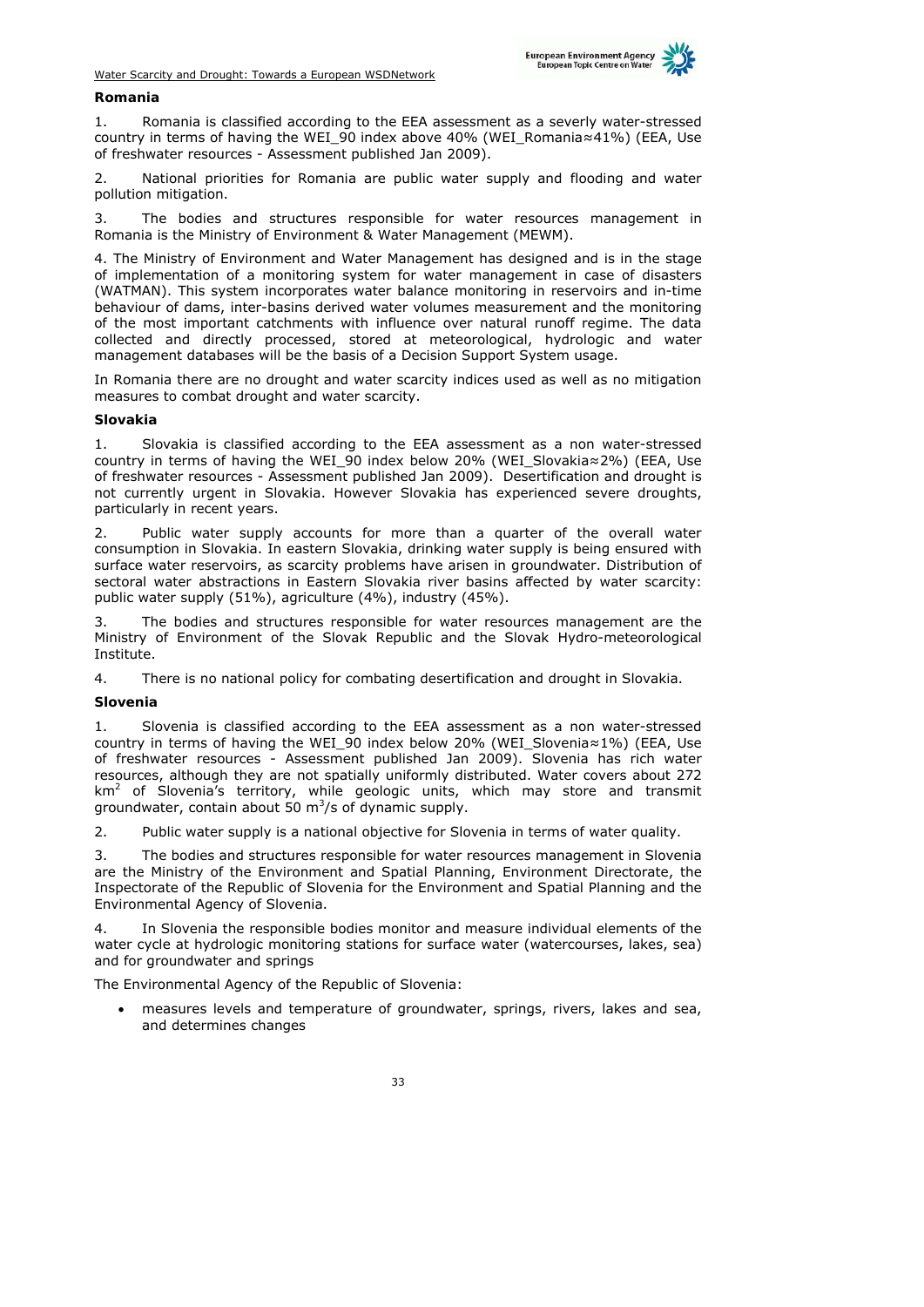

- monitors river discharge regimes, and notes changes on the basis of water level and hydrometric measurements
- issues warnings of an increased risk of flooding from rivers and sea, and of declining water levels of surface and groundwater
- manages waters in a manner to protect water in all its forms, regulates waters and decides on the use of water in accordance with: long-term protection of available water resources
- keeps databases, records and registers in the area of water quality and quantity
- Hydrological data automatic gauging stations and observations: Water table level, Discharge, Temperature
- The index that is mainly used is the Discharge Decile Class

#### **Spain**

1. Spain is classified according to the EEA assessment as a water-stressed country in terms of having the WEI\_90 index above 20% (WEI\_Spain≈31%) (EEA, Use of freshwater resources - Assessment published Jan 2009).

3. The Spanish Ministry of Environment, the Andalusian Water Agency and the Catalan Water Agency are the three governmental bodies that are more involved in the definition and implementation of strategies, monitoring systems and data acquisition for drought management in Spain.

Regional Governments have more extended competences in their own territory than the National Government in the whole country, and some River Basins are belonging to the regions. In some cases the development of common indicators, indexes and measures are not ensured in between the regional water agencies and public bodies.

However there is a problem identified in Spain in relation to the internal organisation of the water management authorities. Spain is divided into 19 different Autonomous Communities that have fully competences on water management in their own territory without any common base, what it makes difficult the coordination and the implementation of national drought plans due the different regional interests.

An example of this problem is that the Spanish Ministry of Environment is not offering data regarding drought and water scarcity from those River Basins that have been transferred to the Regional Governments (Andalusia, Catalonia, Galicia, Basque Country, Balearic Islands and Canary Islands), the available core set of maps at the Spanish Ministry's web site is already classifying part of these Spanish regions as "no data".

Spain is considered a high water stressed country according to the relevant EEA reports and the national and regional governments are reacting quickly in the implementation of action plans to manage the drought periods. In this sense all the River Basin Authorities belonging to the Spanish Ministry of Environment have already put into force their own Drought Management Plan as a complement to the River Basin Management Plan establishing the different methodologies and actions that each Authority should take into account for emergency situations.

During the last years and facing the implementation and transposition of the Directive 2000/60/CE into the Spanish Legal System, the Spanish Ministry of Environment and other Public Bodies such as the Hydrological Studies Centre and the Spanish Observatory on Sustainability have created a core set of indicators on waters that facilitate a better understanding of the water resources status and identify the main pressures and uses of the water in Spain. Some indicators are directly involved with drought management and water scarcity. The underpinning data related with this core set of indicators is periodically updated at the public and integrated information systems on waters at the Ministry's web site. In addition to the National Government, the Autonomous Communities of Andalusia and Catalonia have also developed regional indicators to follow up the water scarcity within the region.

#### **Sweden**

1. Sweden is classified according to the EEA assessment as a non water-stressed country in terms of having the WEI\_90 index below 20% (WEI\_Sweden≈1%) (EEA, Use of freshwater resources - Assessment published Jan 2009).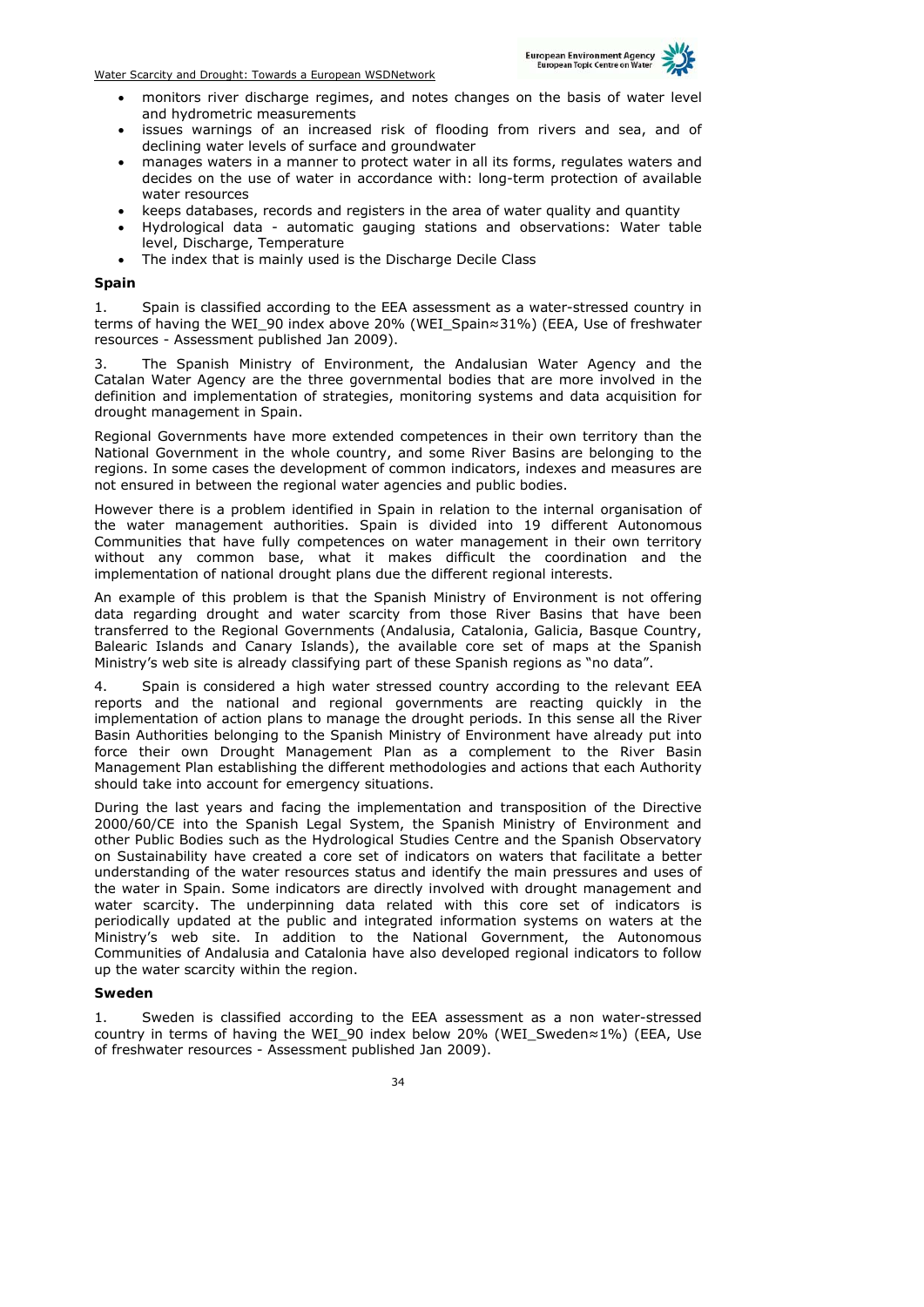

Water resources in Sweden are abundant with more than 100.000 lakes and a yearly runoff estimating  $175.000$  million  $m<sup>3</sup>$ . Cases of water scarcity are restricted to archipelago areas and the islands Gotland and Oeland. Therefore it can be assumed that Sweden in general does not suffer from water scarcity or droughts. However, some drought incidents have been recorded, such as the severe drought of 1993 and the record-breaking European heatwave of 2003 definitely affected Sweden, as well. It was preceded by an unusually dry spring during which soils dried up across the continent. Also extreme temperatures were recorded in July 2006. Hot summers had as a result power cuts in Swedish nuclear power plants.

2. In Sweden water abstraction is implemented mainly for public water supply and for manufacturing industry. An important objective for the Swedish government is the securing of hydroelectric power.

3. The main bodies and structures responsible for WS & D activities in Sweden are the Swedish Meteorological and Hydrological Institute (SMHI), the Stockholm International Water Institute (SIWI), the Swedish International Development Cooperation Agency (SIDA) and the Swedish Water House (SWH). Since drought does not seem to be a major problem of Sweden, those bodies are activated for combating drought problems of other countries. SIWI is a policy institute whose diverse Stockholm-based, internationally-oriented programmes and activities contribute to finding sustainable solutions to the world's escalating water crisis. The United Nations Environment Programme Finance Initiative (UNEP FI) and SIWI initiated the project on water-related challenges for financial institutions, with the main aim founded on the need to learn and expand on the issues that arise from dealing with water scarcity and identify opportunities for the financial sector for contributing to sustainable development through active engagement in mitigating water related risks. SIDA is a government agency under the Ministry of Foreign Affaires and is working raising awareness and responsibility for social and environmental issues for long-term sustainability of the economic growth.

4. As far as the situation in Sweden is concerned, environmental monitoring for studying trends and effects is regular and relevant reports are also regularly produced. The main meteorological parameters daily recorded include precipitation, temperature, wind and snow depth and are available at request. Also, extreme values of the hydrometeorological characteristics of the previous day are recorded and reported. Weather, climate and runoff forecasts are produced.

In Sweden criteria for environmental quality assessment that intend to classify and or facilitate the interpretation of environmental data have been established e.g. criteria for evaluating groundwater potability, criteria for agricultural landscape etc.

Concerning mitigation measures and policies, brochures, policy briefs with structural policy suggestions, policy reports and textbooks or even techniques to manage demand in dry periods ranging from temporary restrictions on water use to public education campaigns, have been identified.

#### **The Netherlands**

1. The Netherlands is classified according to the EEA assessment as a non waterstressed country in terms of having the WEI\_90 index below 20% (WEI\_Netherlands≈9%) (EEA, Use of freshwater resources - Assessment published Jan 2009).

In the Netherlands there is increased water abstraction. Water deficits (demand vs available water) occur annually. Precipitation deficits (max. cumulative difference between precipitation and evaporation over the period 01/04-01/10) are experienced every summer season. Water deficits have regional characteristics that vary according to local area features (elevation, groundwater regime, soil type, land use, water-transporting infrastructure) and the presence of water-dependent sectors. Furthermore, drinking water reservoirs are constructed in a proper way so as to overcome possible water deficits and therefore it is rather unlike that drinking water deficits occur. However, increased local demand may lead to a significant drop in its pressure.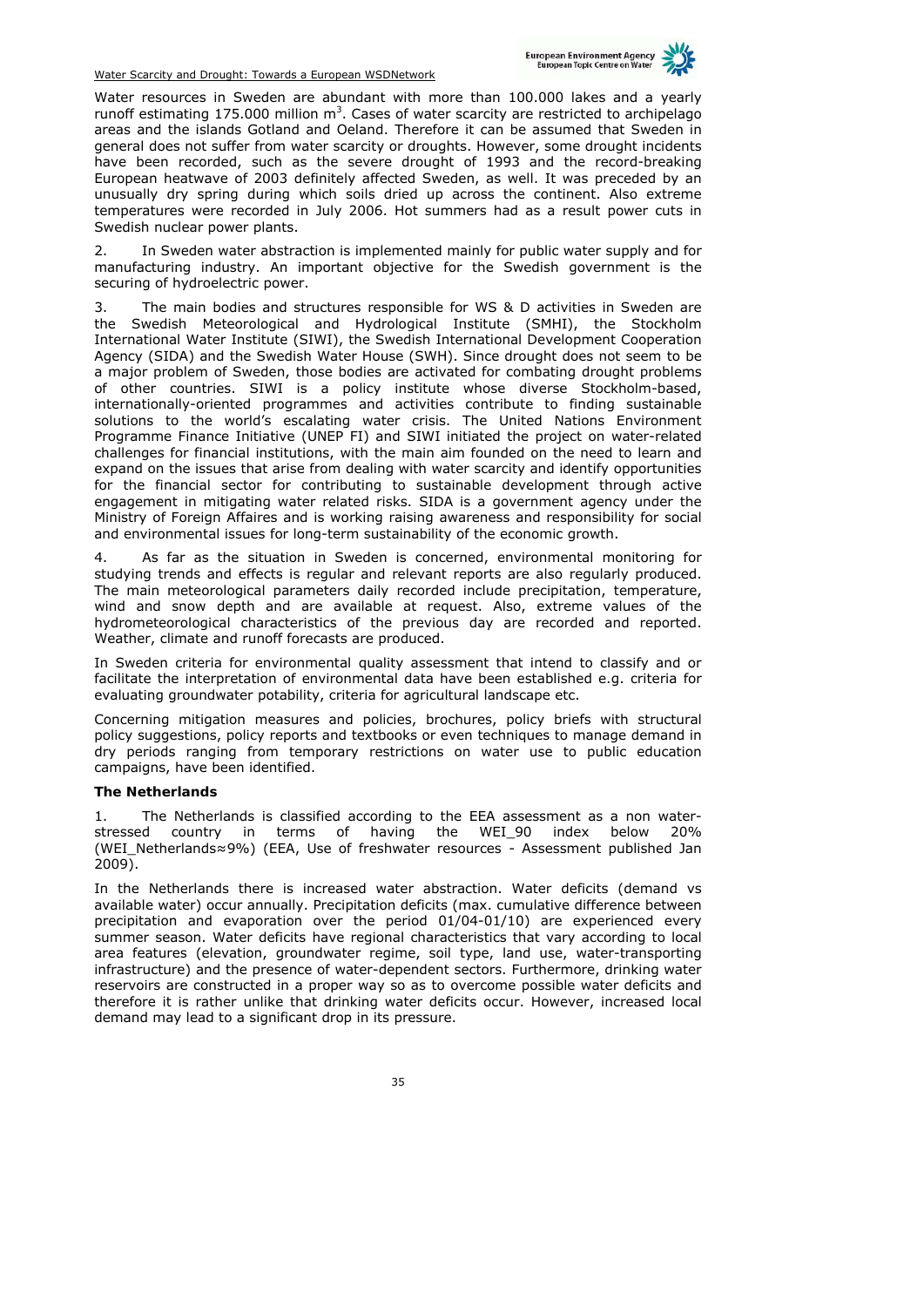

Warm summers, as the one recorded in 2003 result in deficit of cooling water causing problems in power stations, affecting by that way the energy supply. Extreme dry spells led in the past to extensive forest fires, as well. As far as agriculture is concerned, it forms the larger single water consumer for the Netherlands and water deficit for irrigation can cause calamitous damages to crops.

2. The maintenance of water level in dikes is extremely important for safety reasons. The highest priority in the Netherlands is given to water-level control in low-lying areas to prevent settling and safeguard the stability of flood barriers. When the water level drops, the stability of the flood barriers deteriorates and the protection against flooding is reduced. The security of water supply for energy production, agriculture, manufacturing industry and inland fisheries is also a high priority for the Danish government. The negative impact of water deficit both on aquatic habitats and terrestrial nature has been clearly identified in the Netherlands. Moreover, the Danish government is concerned about the impacts of drought social activities and mainly on cruising, recreational angling and swimming.

3. The main Dutch bodies and structures responsible for WS & D management are the Ministry of Transport, Public Works and Water Management and the Royal Netherlands Meteorological Institute (KNMI).

Drought monitoring in the Netherlands includes remote sensing technologies. National Drought Information, Drought Reports, Hydrological Bulletins and Yearbooks, Climate Atlas and Water Situation Reports are produced on a regular basis. Water balance, annual precipitation deficit (and its comparison with the dry years since 1976), monthly precipitation anomaly, top soil moisture and top soil moisture anomaly maps (from observed and forecasted data) and annual seasonal variation in runoff compared with dry years are also available.

As far as Drought Management Plans are concerned, by the end of 2006 the government produced an update of the 2005 Drought Study. Then it decided whether changes are needed in the national water supply priority series. Moreover, 3-month precipitation and temperature forecasts are produced and when necessary they activate Drought Early Warning Systems.

Several mitigation measures and policies have been identified in the Netherlands. The most important are listed below.

- A time-dependent (month-dependent) lower limit is assumed for Rhine discharge levels. The LCW (National Coordination Committee for Water Distribution) assembles when the limits at Lobith are exceeded & the situation is expected to last longer than 3 successive days.
- If Meuse discharge is less than  $25m^3$ /sec, the Head Engineer from the Department of Public Works requests a LCW meeting with the Limburg directorate.
- A LCW meeting takes place also when water temperature at Lobith exceeds 23ºC.
- Anti-drought measures, such as letting in fresh water and changing the management of sluices, can exacerbate the salinisation of surface water and groundwater in those parts of the country at or below sea level.
- During water deficit water drainage is avoided as much as possible.
- Abstractions of drinking water are avoided where and/or when possible.
- Weirs and discharge sluices are kept closed with full chambers.
- Flushing used to combat salinisation is restricted.
- Anti-drought measures, such as letting in fresh water and changing the management of sluices, can exacerbate the salinisation of surface water and groundwater in those parts of the country at or below sea level.
- In general, every user is expected to use water as efficiently as possible.

## **United Kingdom**

1. UK is classified according to the EEA assessment as a water-stressed country in terms of having the WEI\_90 index just above 20% (WEI\_UK≈20%) (EEA, Use of freshwater resources - Assessment published Jan 2009).

**Naformátováno:** není zvýrazněné **Naformátováno:** není zvýrazněné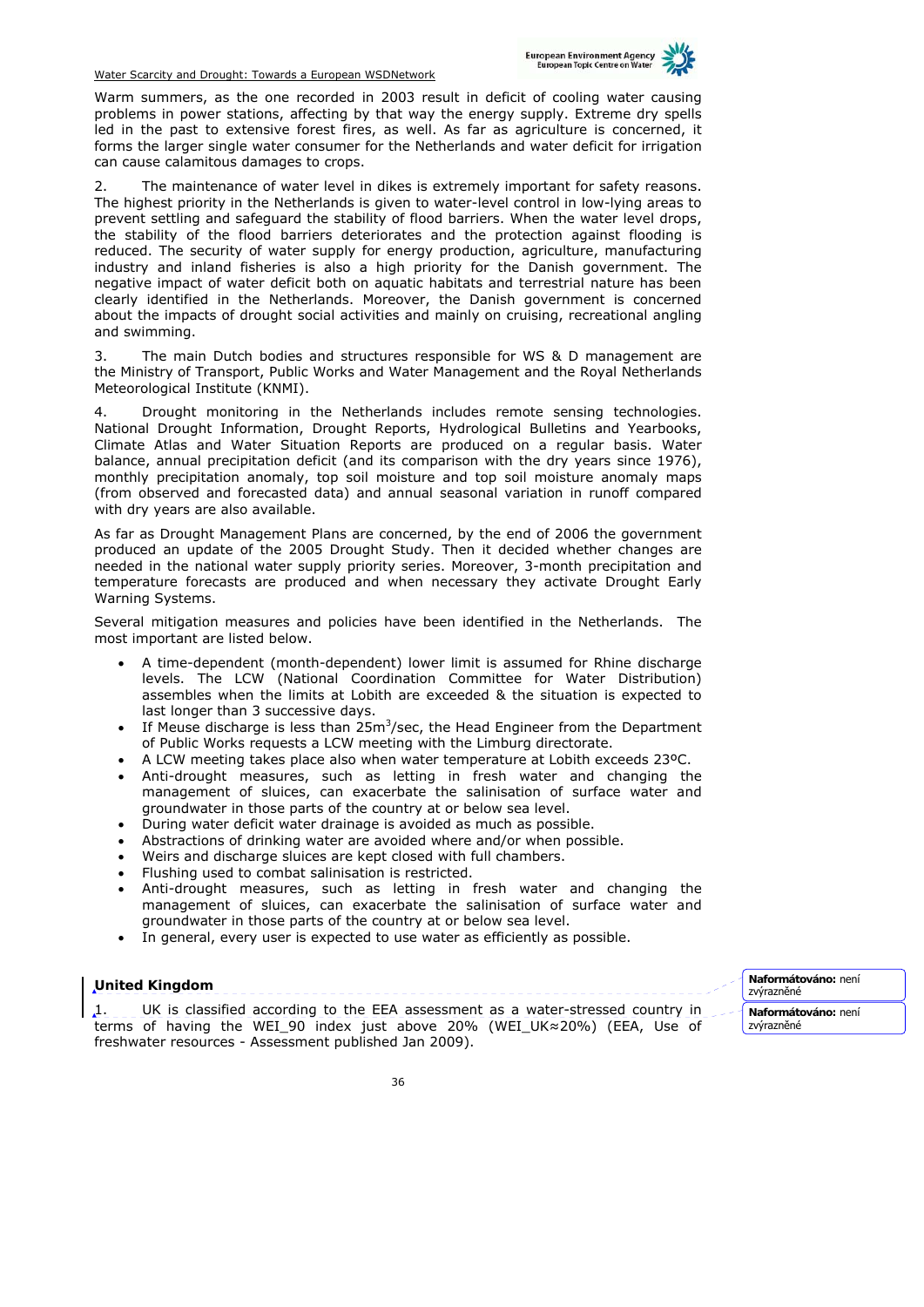

2. In United Kingdom water abstraction is mainly implemented for public water supply. Secure public water supply is a national priority for United Kingdom. Industrial and agricultural water uses as well as securing vital flow status are also a national objective.

3. The bodies and structures responsible for water resources management in the United Kingdom are the Environment Agency, DEFRA, the Scottish Environment Protection Agency, the Centre for Ecology and Hydrology and others.

4. Monitoring of water resources is implemented through a monitoring network and yearly reports are published. In terms of indicators for drought, in the UK the following are being used: for meteorological drought cumulative rainfall anomaly; for agricultural drought soil moisture deficit; and for hydrological drought GW levels compared with longterm range for time of year. In terms of indicators for water scarcity, in the UK the following are being used: measurement of abstraction and use per sector and per type of resource (GW & SW), catchment water balances contained in around 100 Catchment Abstraction Management Strategies in England and Wales; and surface water low flow comparison with long-term average low flows.

The Environment Agency publishes an Early Drought Prospects report when drought threatens and throughout the drought. They identify the hydrological situation, the area likely to be affected by drought, and recommended actions for water companies, farmers and people.

In addition, in UK monthly water situation reports are published together with monthly hydrological summaries. Water situation reports cover rainfall totals, river flows, soil moisture deficit, groundwater levels and reservoir levels. These are produced monthly at all times, with weekly information during droughts. Furthermore, monthly hydrological summaries have an in-depth textual summary on current UK hydrological conditions and a general appraisal of water resources status. A commentary is provided on regional & national monthly rainfall (totals & accumulations), monthly river flows (accumulations & peaks), groundwater levels and reservoir levels with occasional soil moisture deficit information.

All water supply companies have drought plans by law. These can be found on each company's own web site. The Water Industry Act 1991 (as amended, WIA91) requires water supply companies (which provide public water supplies) to produce long term (25 years, revised every 5 years) plans for supply-demand balance and to produce drought plans (revised yearly) in order to allow for water supply companies to impose restrictions on garden watering and some other household water use (powers to extended, expected to be in 2010). These drought plans from water companies explain the measures that water companies will take to identify and manage the impact of drought. They include measures to reduce demand as well as improved leakage control and resource options. The plans include an assessment of the environmental impact of different drought management options. The plans are subject to public consultation and are submitted to Ministers.

Furthermore, the water supply companies of England and Wales have a statutory duty to prepare and maintain water resources management plans (s37A Water Industry Act 1991). These will explain the measures that water companies will take to maintain public supplies, setting out the measures used to promote water efficiency, reduce leakage etc. The plans are subject to public consultation and are submitted to Ministers. Draft plans are being consulted on in mid-2008 and will be finalised in 2009.

In addition, Water Resources Act 1991 allows for Ministers to make drought orders – these can allow further restrictions on water use to manage demand, and also for restrictions on abstraction to protect the environment. The drought plans set out the circumstances in which these measures are to de deployed.

Environment Agency drought plans set out the management structure and actions for drought management. They cover drought monitoring, triggers for drought status, the way that decisions will be made during a drought, any changes to management structure that are necessary, and communications work. They are at river basin and sub-river basin scale, with an overview drought plan for England and Wales.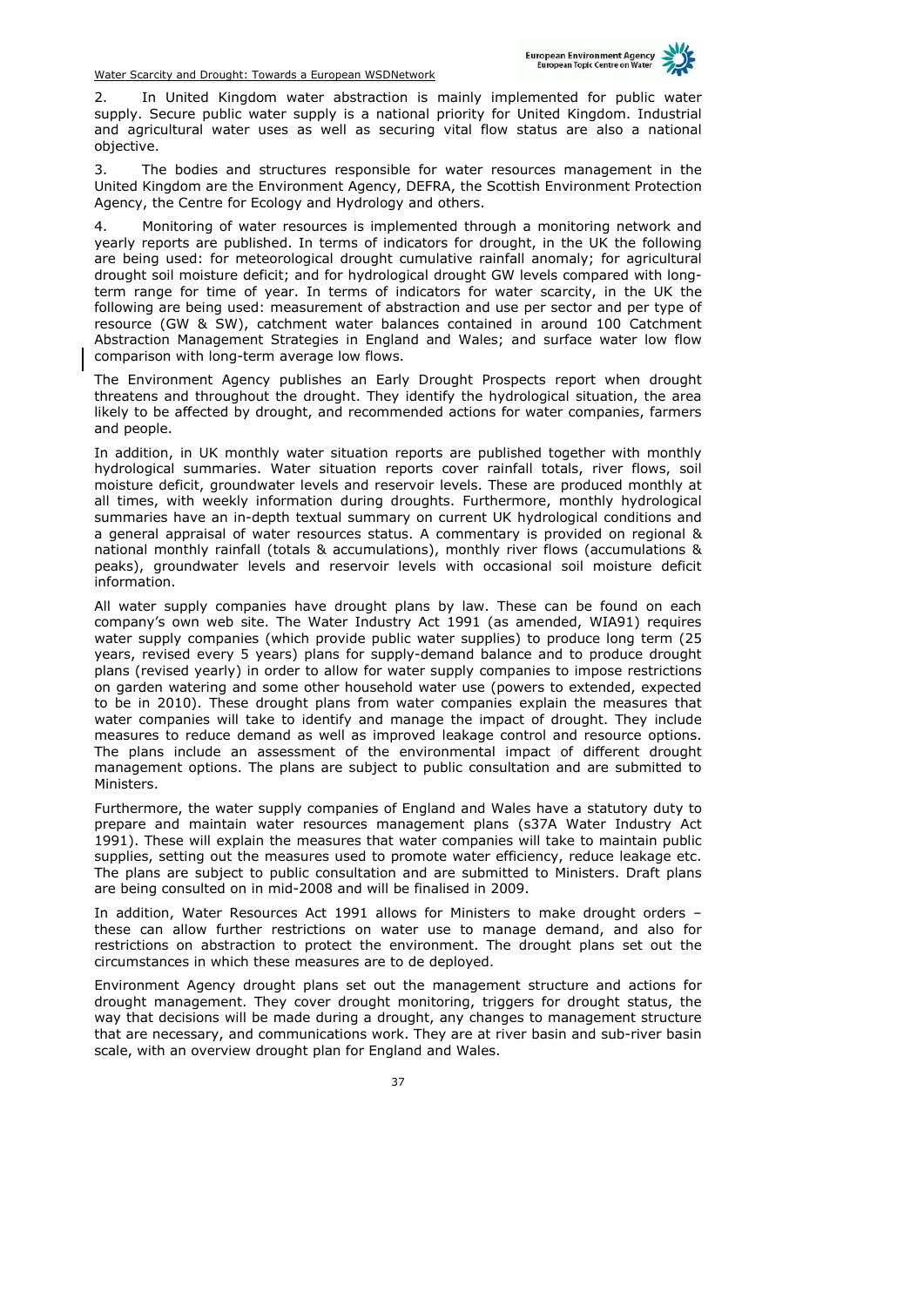

In terms of mitigation measures in England and Wales spray irrigation can be limited by the Environment Agency as needed (s57 Water Resources Act 1991) in addition many abstraction licences have conditions that limit/stop abstraction at times of low flows or water levels. In Northern Ireland water use restrictions and interruptions are determined by assessment of the extent of water scarcity.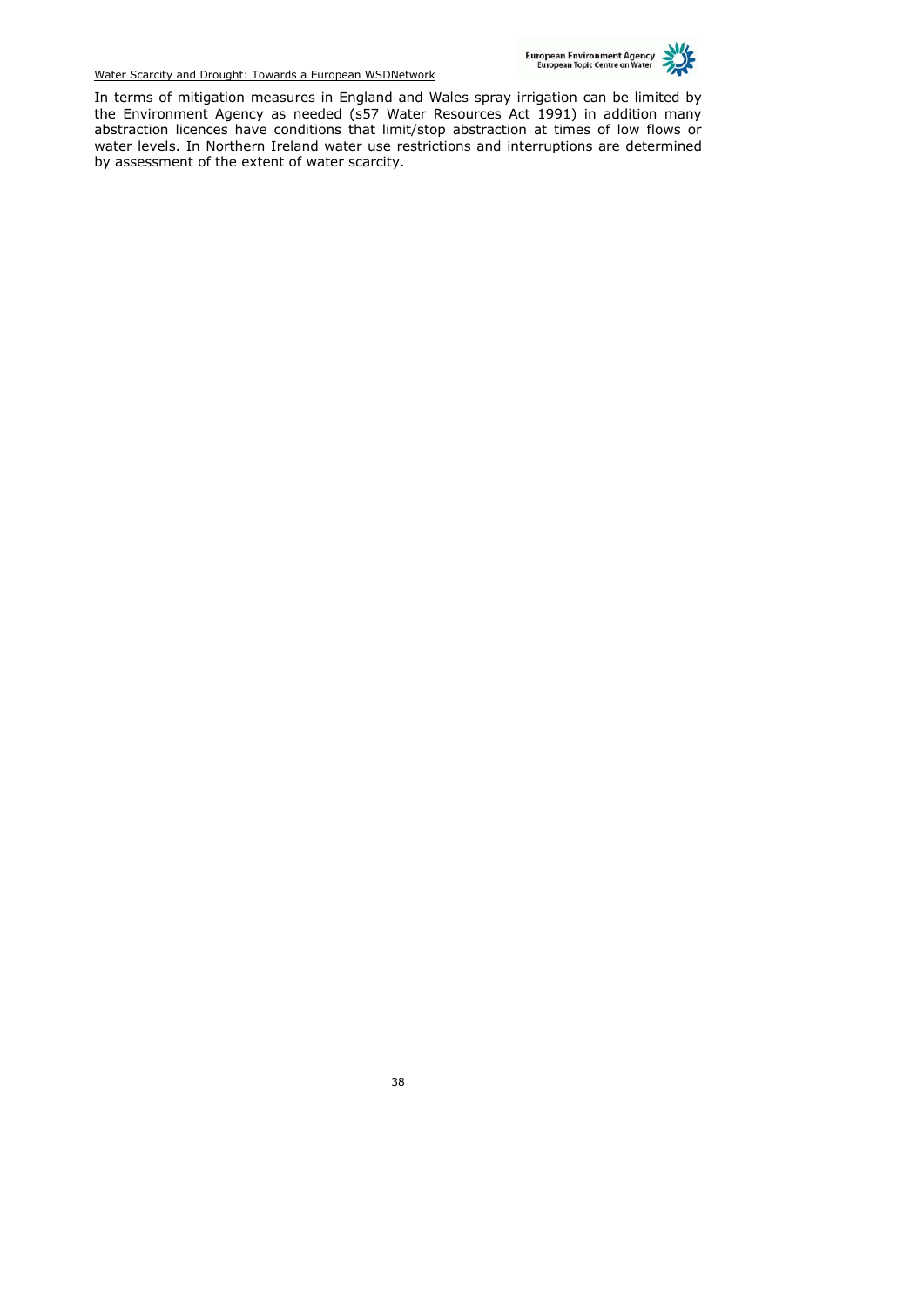

## **4.2 RESULTS AT EUROPEAN LEVEL**

The European actors that are active in the field of water scarcity and drought were identified at the European level. These actors, in alphabetical order, coupled with a short description, are:

#### **1. DG Environment – Directorate General Environment**

DG Environment has initiated the debate around water scarcity and drought issues since 2003. In 2007, following two Interim Reports on WS&D a Communication was drafted for addressing WS&D. Following that DG Environment is active in the policy making for addressing WS&D through the funding of related activities (i.e. EUWI) of EU institutions and research projects and the publication of reports, studies and policy documents relevant to WS&D.

#### **2. DG Regional Policy**

The mission of the Directorate General for Regional Policy is to strengthen economic, social and territorial cohesion by reducing disparities between the levels of development of regions and countries of the European Union. In this way the policy contributes positively to the overall economic performance of the EU. DGRegio funds through instruments like INTERREG projects related to water scarcity and drought.

#### **3. DG Research**

The mission of the Directorate General for Research is to develop the European Union's policy in the field of research and technological development and thereby contribute to the international competitiveness of European industry; to co-ordinate European research activities with those carried out at the level of the Member States; to support the Union's policies in other fields such as environment, health, energy, regional development etc.; to promote a better understanding of the role of science in modern societies and stimulate a public debate about research-related issues at European level. DG Research funds through instruments such as FP6 and FP7 projects related to water scarcity and drought.

Examples of projects funded under DG Region and DG Research:

#### **a. EC-IP WATCH: WATer and global Change: Drought in Europe** (http://euwatch org)

Integrated Project Water and Global Change (WATCH), funded under the EU FP6, is a collaboration of 25 policy and research institutions.

Objectives:

- 1. To integrate modelling of the water cycle into global and regional climate models
- 2. To better quantify possible changes in the water cycle due to human influences and climate change in the period 2000-2100 - esp. floods and droughts
- 3. To assess impacts of the changes on agriculture, industry, energy, drinking water supplies and the environment
- 4. To analyse and describe the current global water cycle
- 5. To evaluate how the global water cycle and its extremes respond to future drivers of global change
- 6. To evaluate feedbacks in the coupled system as they affect the global water cycle
- 7. To develop a modelling and data framework to assess the future vulnerability of water as a resource
- **b. AQUASTRESS** (http://www.aquastress.net)

EU funded integrated project (IP) contract n°511231-2 - 6th EU Framework Programme for RTD.

Objectives: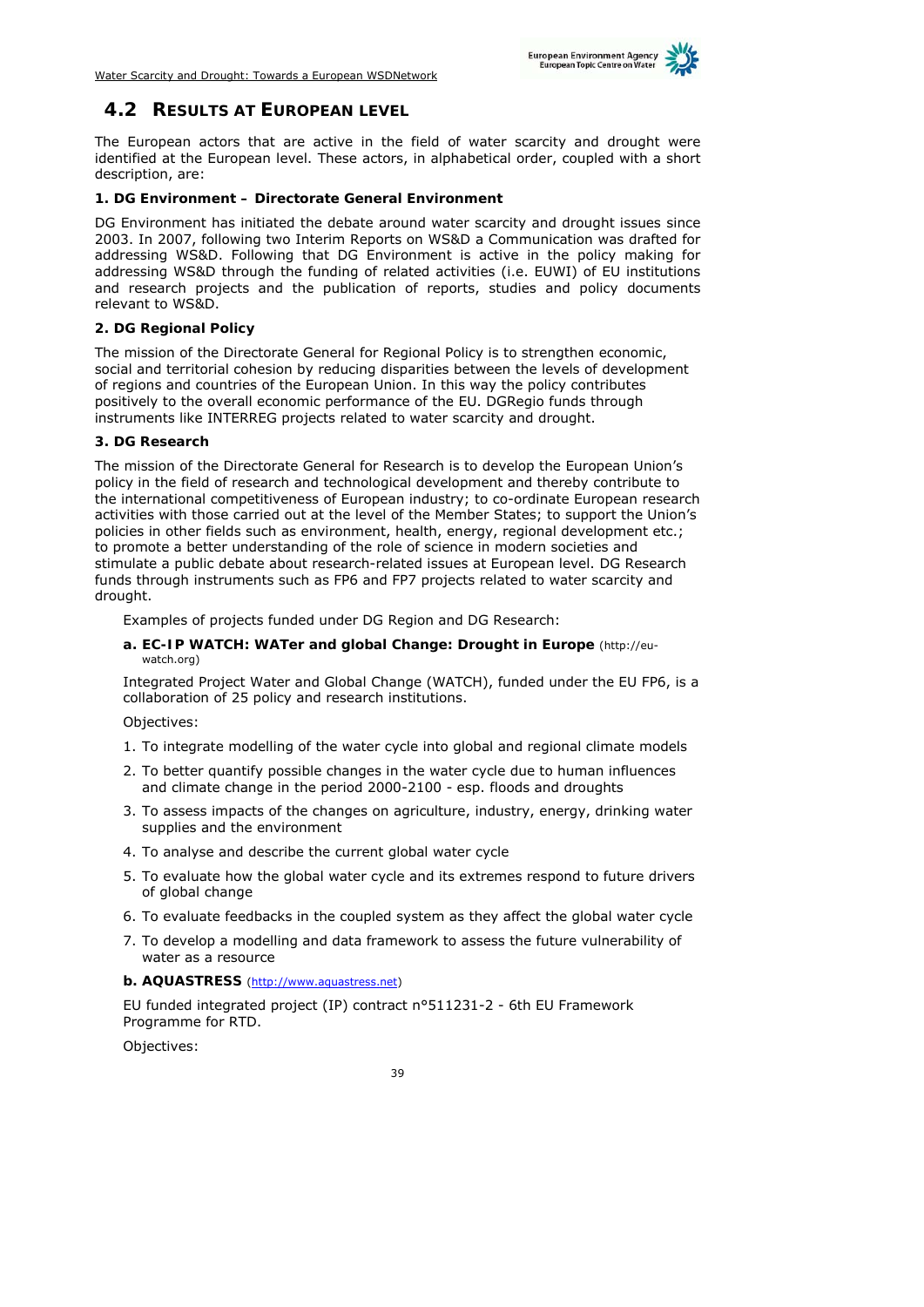

- 1. Major advances in the understanding, effectiveness and empowerment of stakeholder driven participatory decision making in water management at local and regional scales;
- 2. New insights into the pressures and drivers of water stress in different regions of the EU, and in the regional aggregation of stakeholder based decisions;
- 3. New assessments of diverse policies, institutions and cultural factors as causes and remedies to water stress, leading to new measures of the effectiveness and side effects of mitigation options;
- 4. New approaches to the integration of diverse multi-sectoral and multi-disciplinary expertise for participatory vulnerability assessment and adaptive planning;
- 5. The development of IT knowledge management tools to support this new management approach;
- 6. Identifying areas where new technologies would have the most impact in mitigating water stress;
- 7. A culture change in the European approach to water management, from centralist infrastructure dependency towards a distributed, bottom-up, adaptive integrated systems approach.

#### **4. DMCSEE - Drought Management Centre for South-eastern Europe**  (http://www.dmcsee.org)

DMCSEE was initiated jointly by the World Meteorological Organization and the UN Convention to Combat Desertification. The mission of DMCSEE is to coordinate and facilitate the development, assessment, and application of drought risk management tools and policies in South-Eastern Europe with the goal of improving drought preparedness and reducing drought impacts. Therefore DMCSEE focuses on monitoring and assessing drought and assessing risks and vulnerability connected to drought.

Objectives:

- 1. To assess the data available for effective drought monitoring and early warning system.
- 2. To evaluate and select the most effective and reliable indices and indicators for drought assessment.
- 3. To conduct a drought risk assessment.
- 4. To identify the specific training needs.
- 5. To develop and implement a data and information delivery system on drought management.
- 6. To develop a comprehensive network of experts and institutions to assist the DMCSEE.
- 7. To ensure communication and user feedback.
- 8. To establish the permanent DMCSEE and ensure its sustainable functioning and operations.

#### **5. EDC - European Drought Centre** (http://www.geo.uio.no/edc/)

EDC is a virtual centre with the aim to act as a networking platform for actors that are active in drought related activities in Europe. The main aim of EDC is to assist in the process towards mitigation of the environmental, social and economic impact of droughts. EDC promotes collaboration and capacity building between scientists and the user community and thereby increase preparedness and resilience of society to drought.

Objectives:

1.Work towards a better understanding of the drought phenomenon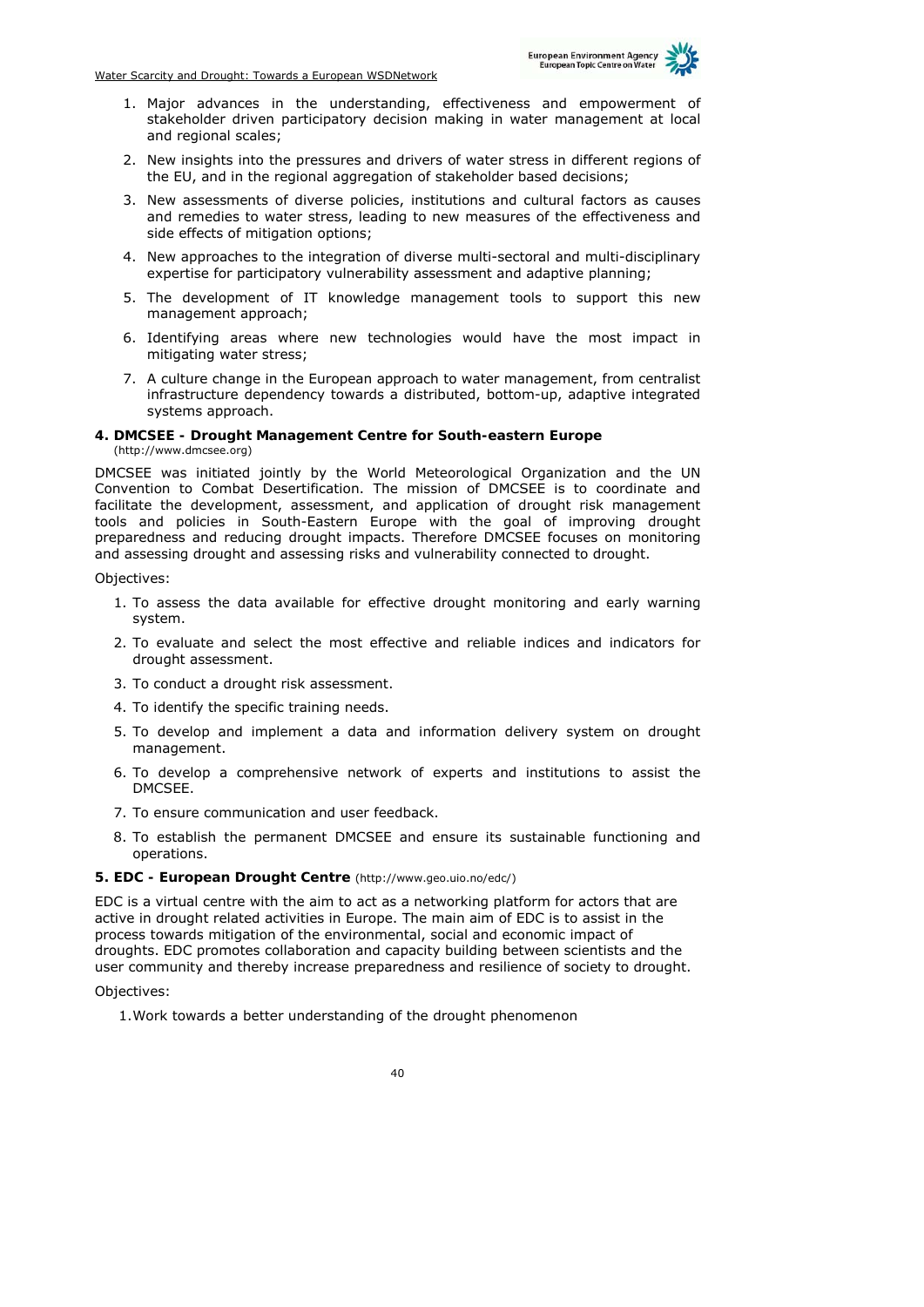

- 2.Act as a platform to initiate and discuss scientific progress on drought research within the academic society, but as important be a meeting place between multidisciplinary experts in drought research, policy and operational management
- 3.Act as a forum for discussion on policy issues related to sustainable water resources management in a pan-European context, e.g. implications of the Water Framework Directive on low flow and drought management
- 4.Liaise with international organisations and programs (e.g. UNESCO, WMO-HWRP, IAHS), EU framework programs, international river commissions and regional drought centers
- 5.Work towards establishing a European Drought Watch System, focusing on drought forecasting and monitoring at the pan-European level
- 6.Support the developing of national drought mitigation plans based on best practice guidelines

#### **6. EEA – European Environment Agency** (www.eea.europa.eu)

The European Environment Agency (EEA) is an agency of the European Union, established in 1990, with the mandate to help the Community and member countries make informed decisions about improving the environment, integrating environmental considerations into economic policies and moving towards sustainability and to coordinate the European environment information and observation network (Eionet) and the integration of all relevant data flows into the Water Information System for Europe (WISE).

EEA received a grand from DG Environment to work towards addressing Water Scarcity and Drought. Following that EEA established a new State of the Environment reporting sheet for water quantity in order to set up a stable data flow for the availability and abstraction of water resources in the Member States and to upgrade the CSI 018 use of freshwater resources.

In addition EEA has initiated a work programme towards addressing WS&D which includes the establishment of an indicator framework for WS&D.

## **7. ENPI- European Neighbourhood and Partnership Instrument**

(http://ec.europa.eu/europeaid/where/neighbourhood/index\_en.htm)

#### Direct link to WS&D: FUNDING PROJECTS RELEVANT TO WS&D

The ENPI is the main source of funding for the 17 partner countries (ten Mediterranean and six Eastern European countries, plus Russia). The ENPI replaces the co-operation programmes TACIS (for the Eastern European countries) and MEDA (for the Mediterranean countries). In this light, the ENPI appears as the strategic continuity with enlarged objectives of the former TACIS and MEDA programmes. The overall allocation for the ENPI instrument amounts to almost €12 billion for the seven-year period 2007- 2013. This represents an increase of 32%, in real terms, compared with the amount available over the period 2000-2006 for the MEDA and TACIS programmes. The main purpose is to create an area of shared values, stability and prosperity, enhanced cooperation and deeper economic and regional integration by covering a wide range of cooperation areas. ENPI priorities "will be identified in key areas such as water quality, waste management, air pollution and the fight against desertification".

ENPI's proprietor MEDA funded several projects relevant to WS&D.

# **MEDA Water programme: Euro-Mediterranean Regional Water Programme for**

**Local Water Management** (http://www.medawater-rmsu.org/)

### Direct link to WS&D: FUNDING PROJECTS RELEVANT TO WS&D

MEDA-Water is the water sector's regional programme of the financial instrument, MEDA. A call for proposals was launched in 2002, with a total budget of 40 M€. Since early 2005, the MEDA-Water programme is managed by the EC delegation of Jordan.

Objectives: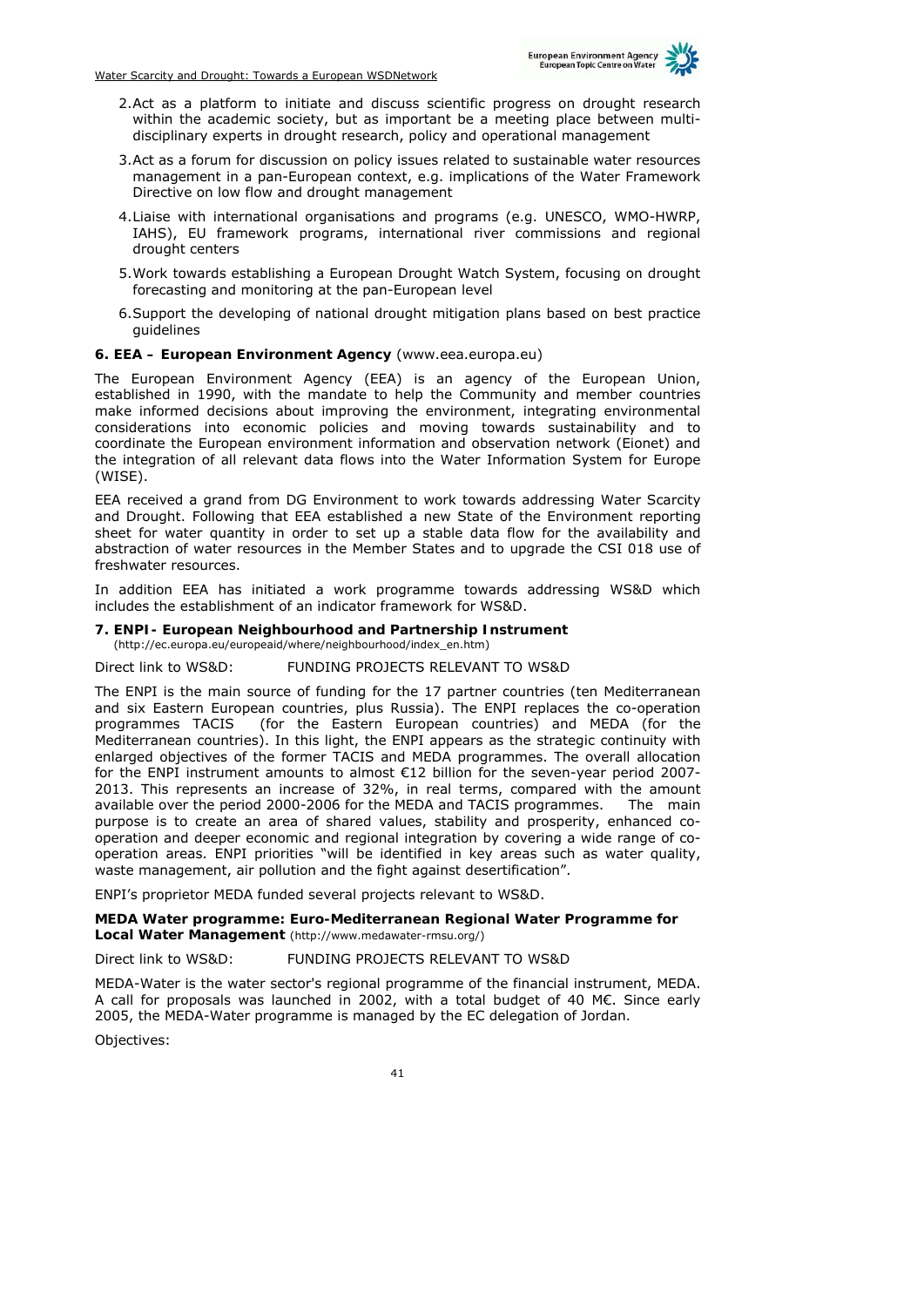

- 1.The improvement of the performance of the MEDA Water projects through improvement of planning and follow up of activities and progress towards achievement of objectives;
- 2.The improvement of co-ordination between the MEDA Water projects through the facilitation of information exchange, the organisation of workshops and the stimulation of interaction between the projects; and
- 3.The promotion of the MEDA Water programme through the preparation of promotion materials, the development of a MEDA Water website, promotion of MEDA Water activities towards decision makers and support of the MEDA Water projects in their promotion activities.

Examples of projects funded under MEDA, are:

- 1.EMWater Efficient management of wastewater, its treatment and reuse in the Mediterranean countries.
- 2.EMPOWERS Euro-Med Participatory Water Resources Scenarios
- 3.ISIIMM Institutional and social innovations in irrigation Mediterranean management.
- 4.MEDAWARE Development of tools and guidelines for the promotion of sustainable urban wastewater treatment and reuse in agricultural production in the Mediterranean countries.
- 5.MEDWA Cooperation with Jordan and Palestine for the stakeholder participatory sustainable water management at farm level.
- 6.Zer0-M Sustainable concepts towards a zero outflow municipality.

Even though these projects are not directly linked to WS&D their outcomes will enhance the response to WS&D.

#### **8. EMWIS – SEMIDE - Euro-Mediterranean Information System on know-how in the Water sector** (www.semide.net/initiatives)

EMWIS is an initiative of the Euro-Mediterranean Partnership. It provides a strategic tool for exchanging information and knowledge in the water sector between and within the Euro Mediterranean partnership countries. The countries involved in the Euro-Mediterranean Partnership are the 27 EU member states and the 10 Mediterranean Partner Countries (Algeria, Egypt, Israel, Jordan, Lebanon, Morocco, Palestine, Syria, Tunisia and Turkey).

Objectives:

- 1. To provide easy access to information, with special emphasis on:
	- a. Institutions: types of institutions and people involved.
	- b. Documentation: Existing centres and their organisation; the means and technologies used for processing, accessing, consultation and dissemination, standardisation and quality certification.
	- c. Training: Existing organisations, programmes, localisation, trainers, methods, training materials, quality certification.
	- d. Research and development: Existing organisations, programmes, people involved, means and technologies, publications, partnerships, funding sources.
	- e. Data administration: Existing organisations and databases, methods used for data gathering and checking, publications.
- 2. To develop the sharing of information
- 3. To work together on common products and cooperation programmes.

EMWIS - SEMIDE research activities relevant to WS&D are presented below: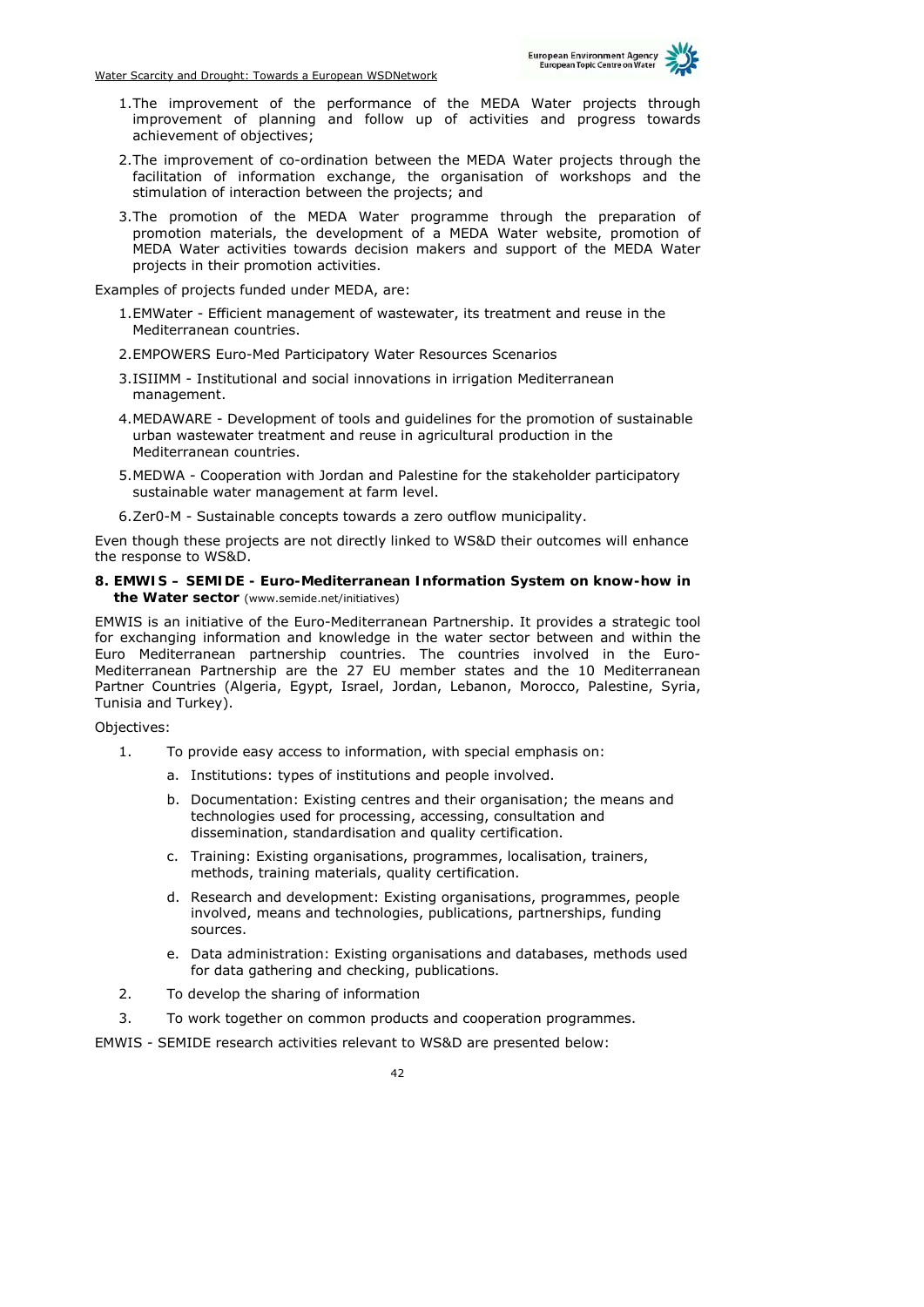

- 8.Towards a Mediterranean Water Information Mechanism compatible with the Water Information System for Europe (WISE) Algeria, Egypt, Israel, Jordan, Lebanon, Morocco, Tunisia, Turkey, Syria, Palestine EC-ENRTP (2008)
- 9.Water Scenarios for Europe and for Neighbouring States Finland, Spain, Poland, Netherlands, France, Turkey, United Kingdom, Estonia, Italy, Greece, Hungary, Russian Federation INCO MED (FP6) (2006)
- 10. Mediterranean Drought Preparedness and Mitigation Planning Spain, Cyprus, Morocco, Greece, Tunisia, Italy MEDA-WATER (2003)
- 11. Euro-Med Participatory Water Resources Scenarios Improving long-term access and rights to water for local populations in Egypt, Jordan and West Bank/Gaza (2003)

#### **9. EU-INCO: International Research Cooperation with Mediterranean Partner Countries** (http://ec.europa.eu/research/iscp/index.cfm)

EU-INCO's mandate is to jointly mobilise European and partner countries' research teams to help solve social problems of regional interest to partner countries.

Objectives: To become more competitive and play a leading role globally, the European Community needs a strong and coherent international science and technology (S&T) policy with three objectives:

- 1.support European competitiveness through strategic partnerships with non-EU countries in selected fields of science and by engaging the best scientists from such countries to work with and in Europe;
- 2.enhance the production of knowledge and scientific excellence by enabling European universities, research institutions and firms to establish contacts with their partners in such third countries, thereby facilitating access to research environments outside Europe and promoting synergies on a global scale;
- 3.address specific problems that third countries face, or that have a global character, on the basis of mutual interest and mutual benefit.

A selection of EU-INCO research activities relevant to WS&D, are shown below:

- 8.MEDROPLAN Mediterranean Drought Preparedness and Mitigation Planning
- 9.ASTHyDA Analysis, synthesis and transfer of knowledge and tools on hydrological drought assessment through a European Network
- 10. DSS-DROUGHT A decision support system for mitigation of drought impacts in the Mediterranean region
- 11.WAM-ME Water Resources Management under Drought Conditions: Criteria and Tools for Conjunctive Use of Conventional and Marginal Waters in Mediterranean Regions
- 12.WATERWEB Water resource strategies and drought alleviation in Western Balkan agriculture

#### **10. EU LIFE, Financial Instrument for the Environment**

(http://ec.europa.eu/environment/life/index.htm)

Introduced in 1992, is one of the spearheads of the European Union's environmental policy. It co-finances projects in the European Union and some third countries bordering the Mediterranean and the Baltic Sea, as well as in EU candidate countries that have chosen to participate. Under EU Life projects may be funded that are relevant to water saving and integrated water resources management.

#### **11. EURAQUA** (http://www.euraqua.org)

EURAQUA is the European Network of Freshwater Research Organisations. The aim of EurAqua is to contribute substantially to the development of European freshwater science and its dissemination on a European scale, thus having a significant input on the development of the scientific basis of European water management.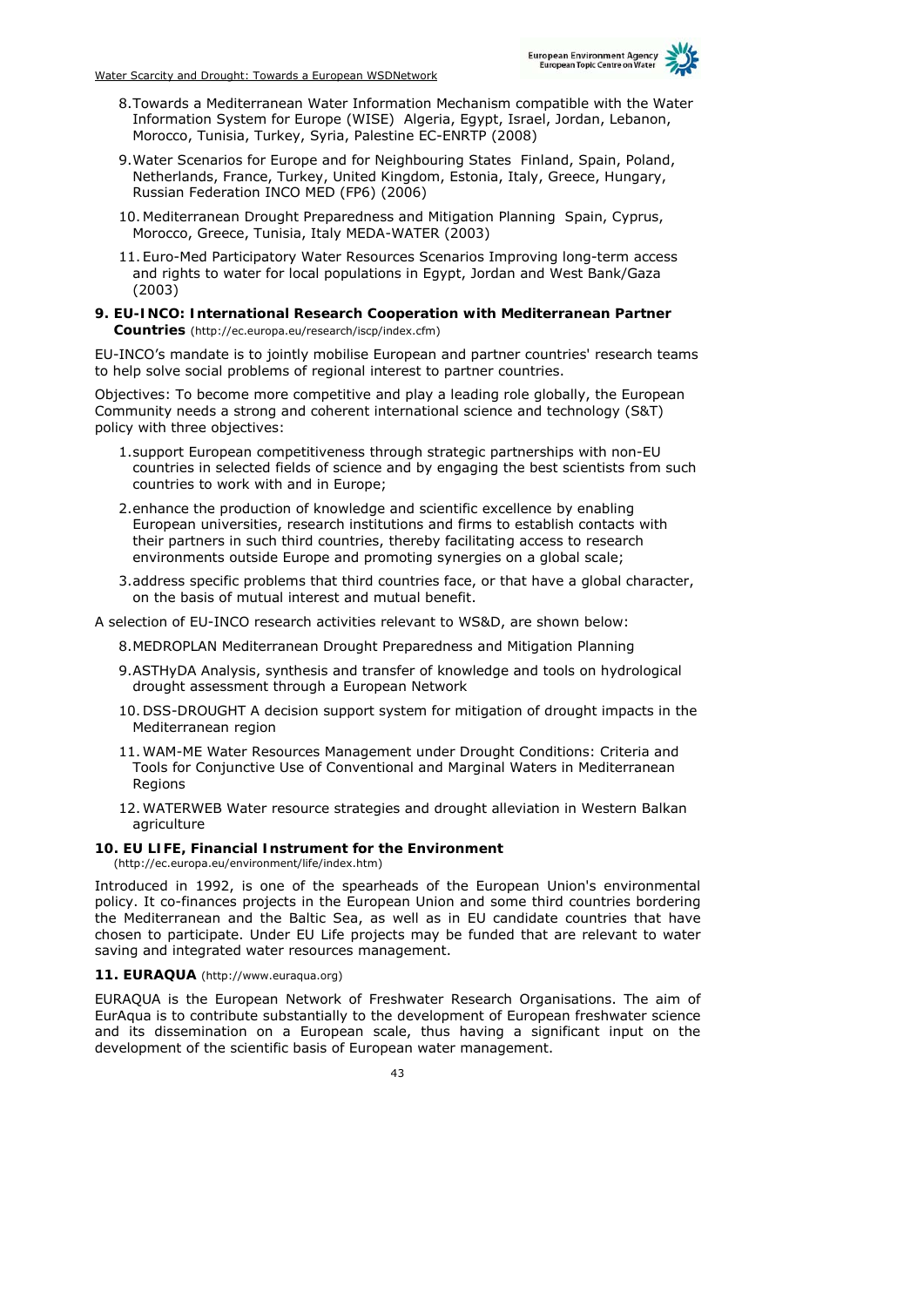

Objectives:

- 1.Integration of European research resources through joint actions and initiatives
- 2.Promoting the collaboration and efficient transfer of knowledge between scientific institutions and between researchers
- 3.Providing expert advice to EU institutions and other stakeholders
- 4.Increasing the competitiveness of the European water sector on a global scale

**12. EUROSTAT** (http://epp.eurostat.ec.europa.eu)

Eurostat's mission is to provide the European Union with a high-quality statistical information service of statistics at European level that enable comparisons between countries and regions.

In terms of water resources quantity, EUROSTAT has established a reporting request together with OECD which is requested from the Member States every two years. The results from this questionnaire were used up until 2008 from EEA to support the assessment of the CSI018 – Use of Freshwater Resources.

#### **13. EU-SMAP - The Short and Medium-term Priority Environmental Action Programme** (http://ec.europa.eu/environment/smap/home.htm)

SMAP is a framework programme of action for the protection of the Mediterranean

environment, within the context of the Euro-Mediterranean Partnership. It was adopted unanimously by the Euro-Mediterranean Ministerial Conference on the Environment, held in Helsinki on the 28 November 1997.

Priorities:

- 1.Integrated Water Management,
- 2.Integrated Waste Management,
- 3.Hot Spots (including polluted areas and threatened biodiversity zones),
- 4.Integrated Coastal Zone Management and
- 5.Combating Desertification.
- **14. JRC** (http://desert.jrc.ec.europa.eu)

The DESERT action team was created in January 2008. DESERT staff has a wide range of experience related, for example, to land management, climatology, hydrology, remote sensing, GIS, or database development. The aim of the team is to support decision makers with expert knowledge and access to relevant information from the regional to the global scale.

Objectives:

- 1.Development of a European Drought Observatory as a contribution to a global drought monitoring system.
- 2.Evaluation and development of benchmarks and indicators for the assessment of drought and desertification processes and their impacts.
- 3.Development of a global Early Warning System (EWS) for desertification.
- 4.Development of the new World Atlas of Desertification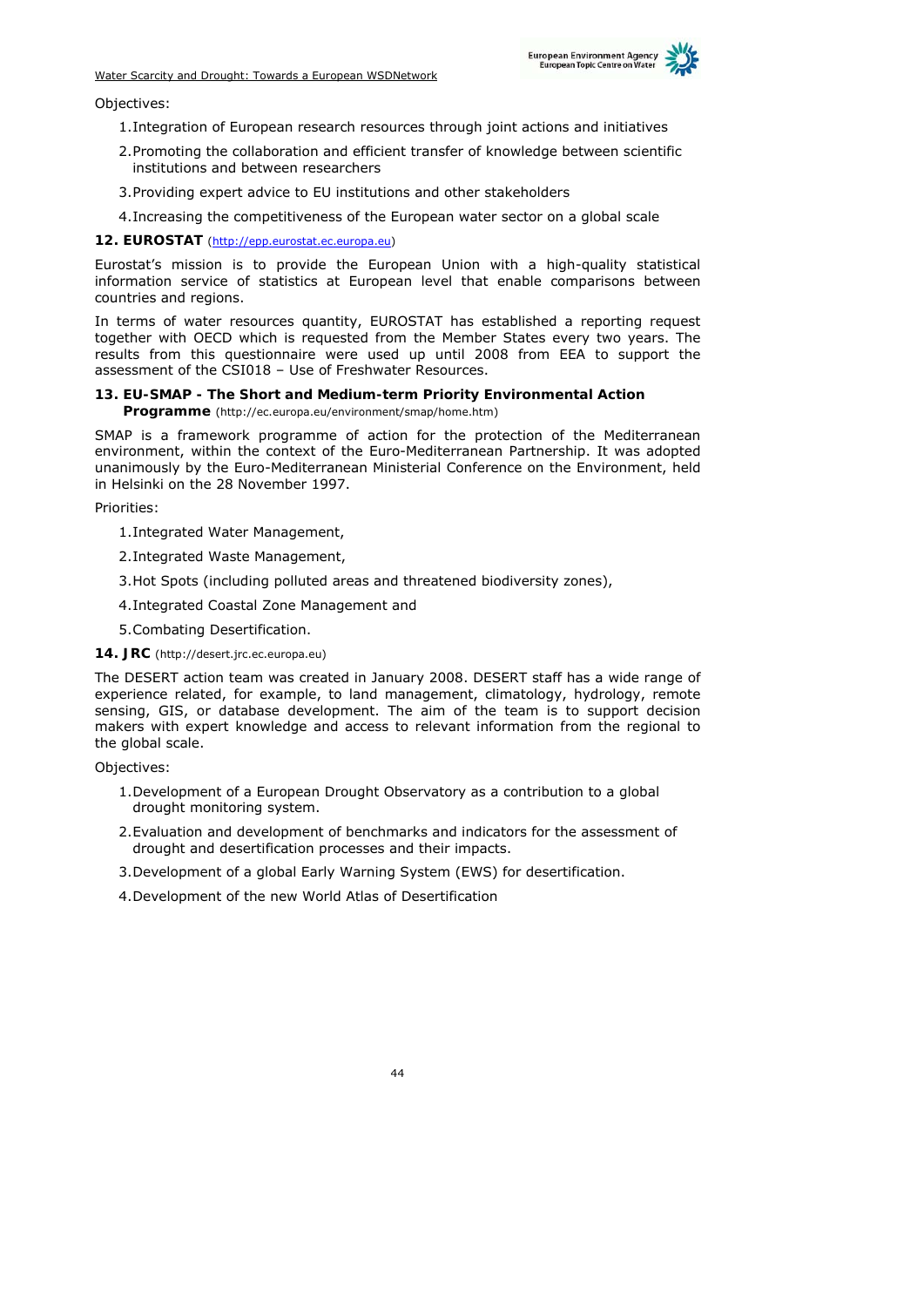

## **4.3 RESULTS AT THE INTERNATIONAL LEVEL**

Actors from the international were identified that are active in the field of water scarcity and drought. These actors, in alphabetical order, coupled with a short description, are:

#### **1. FRIEND - Flow Regimes from International Experimental and Network Data**

The FRIEND programme is an international collaborative programme intended to develop, through the mutual exchange of data, knowledge and techniques at a regional level and a better understanding of hydrological variability and similarity across time and space. The advanced knowledge of hydrological processes and flow regimes gained through FRIEND helps to improve methods applicable in water resources planning and management. FRIEND is a cross-cutting programme that interacts with all five core IHP-VI themes.

A FRIEND project relevant to WS&D is the NE-FRIEND (Northern European FRIEND) Project 2: Low Flow and Drought (http://ne-friend.bafg.de/servlet/is/7398/)

#### **2. GWP- Med - Global Water Partnership – Mediterranean** (www.gwpmed.org)

GWP - Med is a Regional Water Partnership of the Global Water Partnership (GWP). GWP-Med, in its present form, was created in 2002 and it is the successor partnership to the Mediterranean Technical Advisory Committee of GWP (MEDTAC).

Objectives:

- 1. Promotes and sustains a strong partnership in the Mediterranean among competent organisations that have an impact on water management.
- 2. Makes the principles of sustainable use and integrated management of water resources (IWRM) widely known, recognised and applied by countries and all other stakeholders in the Mediterranean, through appropriate mechanisms for sharing information and experience.
- 3. Supports exemplary actions at local, national and regional level that demonstrate the value applicability and positive impact of the above principles.
- 4. Seeks and facilitates the appropriate international funding and involvement of international institutions for activities promoting IWRM.
- 5. Introduces, helps to implement and adapts to the specificities of the Mediterranean region, global initiatives launched or adopted by the GWP.

#### **3. NDMC - National Drought Mitigation Center** (http://www.drought.unl.edu/)

The NDMC, established in 1995, is based in the School of Natural Resources at the University of Nebraska-Lincoln. The National Drought Mitigation Center (NDMC) helps people and institutions develop and implement measures to reduce societal vulnerability to drought, stressing preparedness and risk management rather than crisis management.

Objectives:

- 1. Understanding and Defining Drought: A discussion of the concept and definition of drought.
- 2. Drought Indices: An analysis and discussion of 8 drought indices, also available as a pdf.
- 3. Predicting Drought: The multiple causes of drought and their use in drought prediction.
- 4. Drought and Climate Change: A short history of the Greenhouse Effect and climate change.
- 5. Other Resources: Resources on El Nino and Climate Change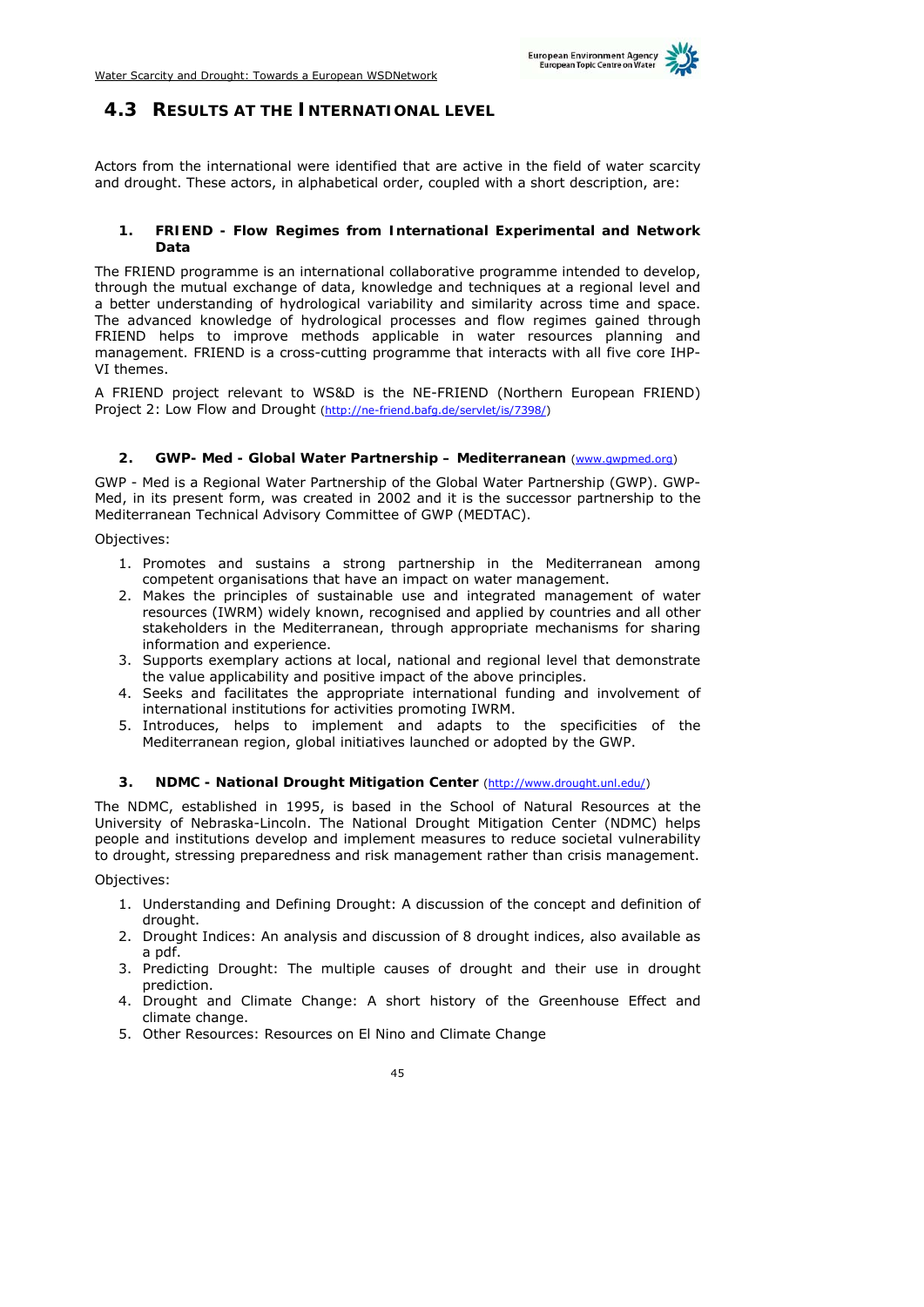

#### **4. NIDIS - National Integrated Drought Information System**  (http://www.drought.gov)

The NIDIS Act was introduced in the U.S. Congress and signed by the President in 2006. Objectives:

- 1. Develop the leadership and networks to implement an integrated drought monitoring and forecasting system at federal, state, and local levels.
- 2. Foster and support a research environment focusing on risk assessment, forecasting, and management.
- 3. Create an ""early warning system"" for drought to provide accurate, timely, and integrated information.
- 4. Develop interactive systems, such as the Web Portal, as part of the early warning system.
- 5. Provide a framework for public awareness and education about droughts

#### **5. UNCCD - United Nations Office for Combat of Drought and Desertification** (http://www.unccd.int)

The permanent Secretariat of the UNCCD was established during the first Conference of the Parties (COP 1) held in Rome in 1997.

Objectives:

(a) To promote the establishment and/or strengthening of national environmental information coordination centres that will act as focal points within Governments for sectoral ministries and provide the necessary standardization and back-up services; to ensure also that national environmental information systems on desertification and drought are linked together through a network at sub-regional, regional and interregional levels;

(b) To strengthen regional and global systematic observation networks linked to the development of national systems for the observation of land degradation and desertification caused both by climate fluctuations and by human impact, and to identify priority areas for action;

(c) To establish a permanent system at both national and international levels for monitoring desertification and land degradation with the aim of improving living conditions in the affected areas.

#### **6. UNEP**

The Regional office in Europe collaborates with the Secretariat of the International Committee for the Protection of the Danube River (ICPDR) in promoting a river basin management approach for the Tisza River. An environmental outlook of the river basin has been prepared and submitted to ICPDR.

Transboundary water related problems, in particular pollution risks from mining and other industrial activities, have been identified as priority areas of attention in all geographical areas (Central Asia; Southern Caucasus; South eastern Europe) of the UNEP/UNDP/OSCE Environment and Security Initiative. The river basins involved include the Aral Sea river basin and the Kura-Aras and Amu-Darya river basins. Future work in these areas will include environmental assessment (through GRID Arendal or GRID Geneva), or convening meetings, subcontracting and/or backstopping specific projects, and, where appropriate moderating or servicing negotiations.

Together with ECE, the Secretariat of the ICPDR, the REC, WWF and others. ROE is assisting in exchanges and discussions to solve problems and mitigate risks of projects which impact on water bodies and their surroundings in the Danube-Carpathian region.

ROE, through its Moscow office has also promoted and supported projects of the Russian Ministry for Natural Resources and the DUMA on aspects of environmental sound management of the Volga river basin. ROE participates in and contributes to selective meetings of the MAP.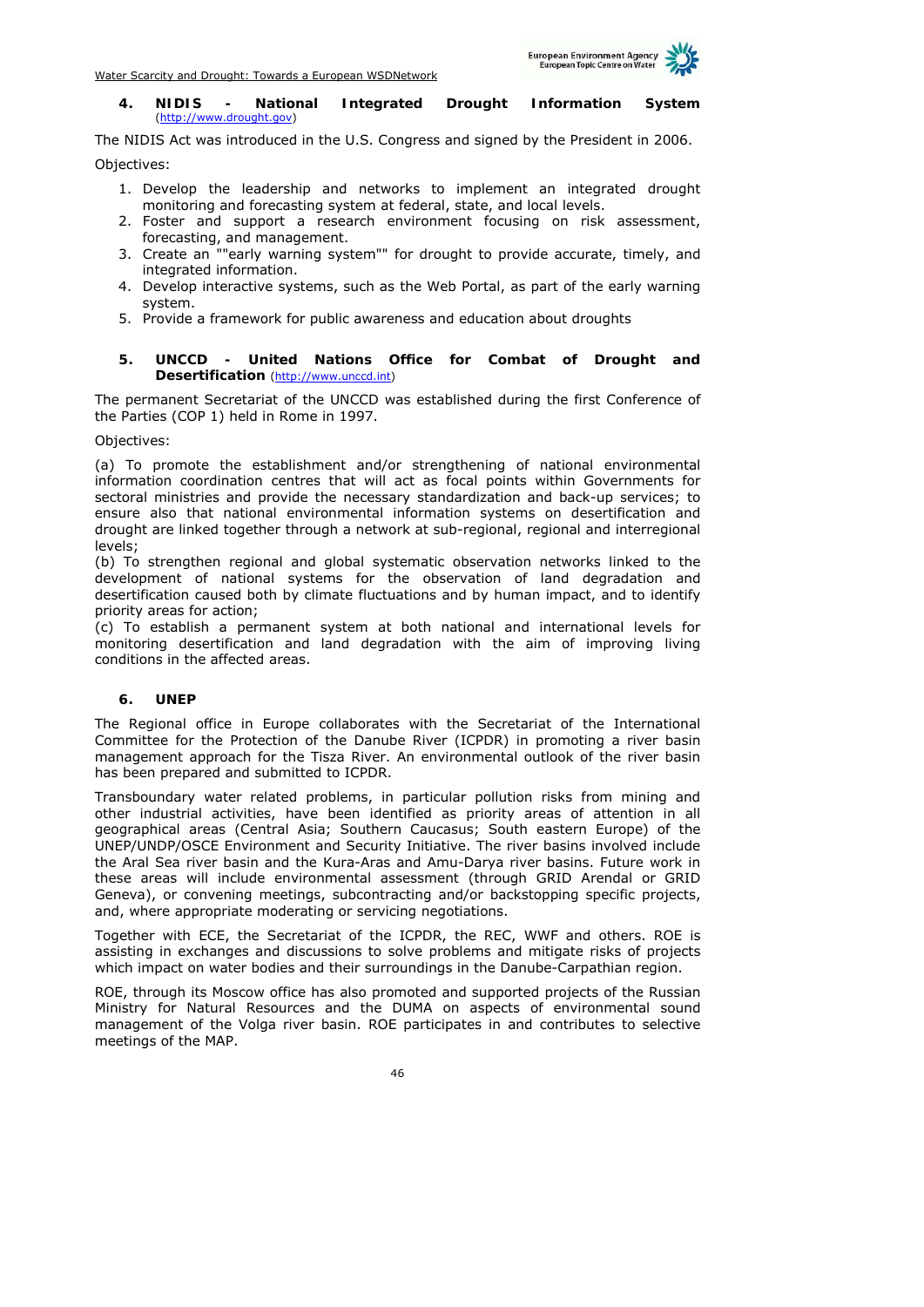

#### **7. UNESCO – IHP** (http://typo38.unesco.org/en/about-ihp/ihp-partners/assessment.html)

IHP is UNESCO's international scientific cooperative programme in water research, water resources management, education and capacity-building, and the only broadly-based science programme of the UN system in this area.

Objectives:

- 1. To act as a vehicle through which Member States, cooperating professional and scientific organizations and individual experts can upgrade their knowledge of the water cycle, thereby increasing their capacity to better manage and develop their water resources
- 2. To develop techniques, methodologies and approaches to better define hydrological phenomena
- 3. To improve water management, locally and globally
- 4. To act as a catalyst to stimulate cooperation and dialogue in water science and management
- 5. To assess the sustainable development of vulnerable water resources
- 6. To serve as a platform for increasing awareness of global water issues

#### 8. **WMO – World Meteorological Organisation** (www.wmo.int)

The World Meteorological Organization (WMO) is a specialized agency of the United Nations. It is the UN system's authoritative voice on the state and behaviour of the Earth's atmosphere, its interaction with the oceans, the climate it produces and the resulting distribution of water resources.

One of WMO's major efforts over the past few years has been the promotion of the World Hydrological Cycle Observing System (WHYCOS). WHYCOS is being supported by the World Bank and other agencies, and will involve the creation of about 1 000 benchmark hydrological observatories sited on major rivers.

Objectives:

- 1. Strengthen technical and institutional capabilities of Hydrological Services
- 2. Promote and facilitate dissemination and use of water-related information
- 3. Establish a network of key national stations

Up till now there are three projects implemented:

- Med HYCOS involved eighteen Mediterranean countries and thirty-one Data Collection Platforms have been installed in selected basins in the participating countries with major output of the first phase has been the establishment of the Mediterranean Hydrological Information System (MHIS)
- SADC HYCOS involved 11 countries of the South African Development Community (SADC) and a network of 43 Data Collection Platforms were installed and the development of an Internet based Information System based in the Regional Centre.
- AOC HYCOS involved 11 countries from the Western and Central Africa subregion and the major achievement was to consolidate the development of the Regional Hydrological Observatory of Western and Central Africa (OHRAOC) by supporting data collection activities in the countries and reinforcing the regional data bank.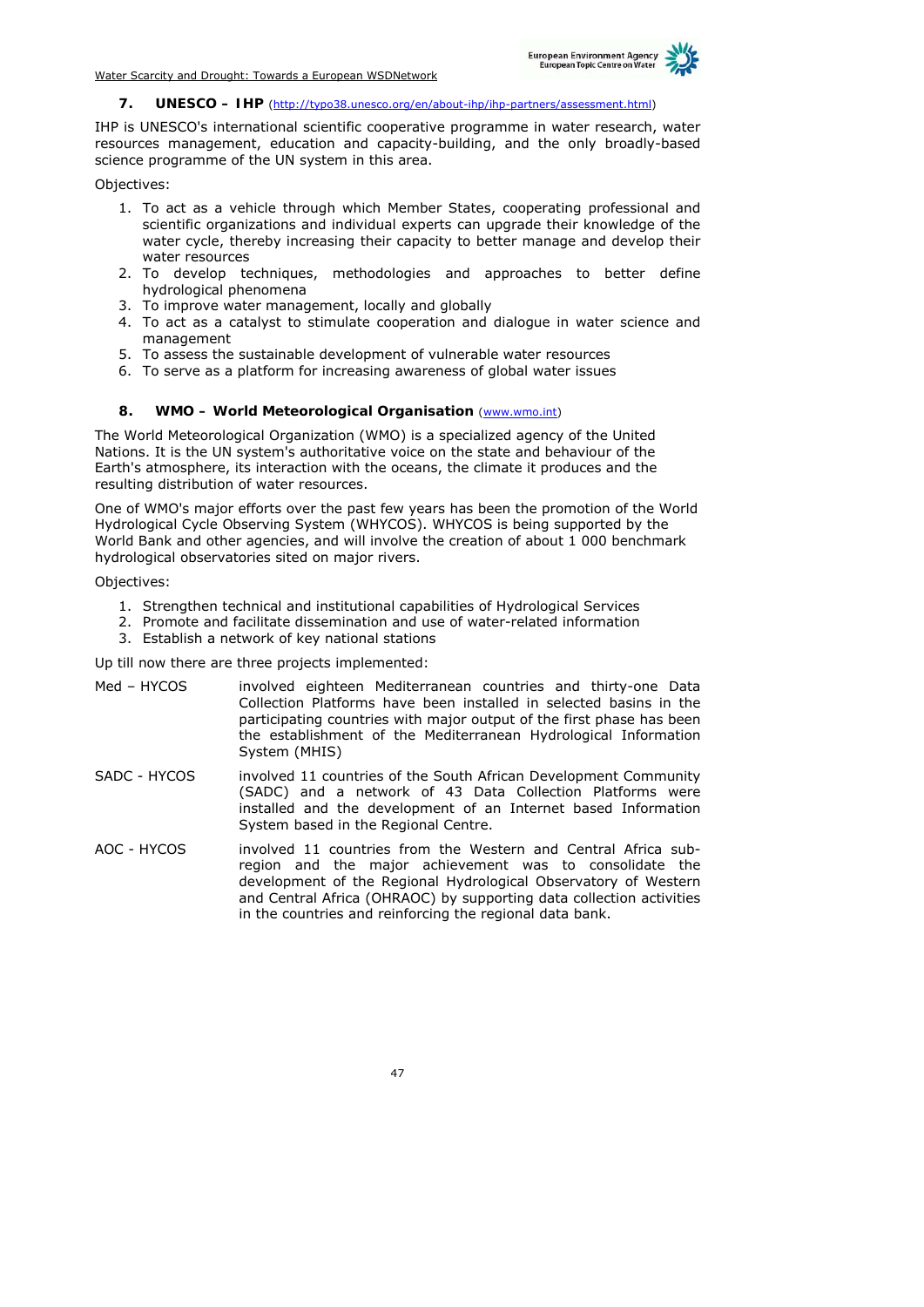

# **5 ASSESSMENT – GAP ANALYSIS**

## **5.1 ASSESSMENT OF EUROPEAN COUNTRIES BY 4 GEOGRAPHICAL ZONES**

Given the diversity of countries in terms of climate and biogeographic aspects, the assessment has been done by classifying and grouping the countries according to their common geographical characteristics into four regional groups.

During the 2<sup>nd</sup> interim report, Member States provided information that revealed that annual severe drought events had affected more than 800.000 km² of the EU territory (37%) and 100 million inhabitants (20%) in 1989, 1990, 1991 and more recently in 2003.

### **5.1.1 Mediterranean – Southern Europe Countries**

Countries included: Spain, Italy, Greece, Portugal, Cyprus, Malta

The  $2<sup>nd</sup>$  interim report, published in 2007, indicated that based on the Water Exploitation Index at least all Mediterranean – Southern Europe EU Member States (Cyprus, Malta, Italy, Spain, Portugal, Greece) are impacted by water scarcity, with a total population concerned of 130 million inhabitants (27% of the EU population). In addition, the most affected river basin districts from water scarcity, based on a RBD WEI, are located in Mediterranean – Southern Europe (Cyprus, Malta, Italy, Portugal, Spain, France).

In terms of drought, Italy, Portugal, Cyprus, Spain and France have registered the highest frequency of droughts from 1976 to nowadays, with 8 to 21 events per country. In Cyprus, Italy, Portugal, Spain, droughts may last one or several years. Furthermore, most of the Mediterranean – Southern countries (Cyprus, France, Italy, Malta, Portugal, Spain), drought affects a large part of their territory and not just a specific part of their territory.

Based on the Analysis in Chapter 4.1 the Table "Assessment of countries by 4 geographical zones" was derived. The main conclusions from this assessment are that most of the water stressed countries in the Mediterranean and Southern Europe are focused in observing and monitoring WS&D and mitigating their impacts. Most of the countries do have a proactive planning in the form of Drought Management Plans and have set objectives of ensuring public water supply and other uses.

### **5.1.2 Central European countries – West**

Countries included: Austria, Belgium, Germany, Luxembourg, the Netherlands and the UK

Belgium and Germany and UK have specified, during the  $2<sup>nd</sup>$  Interim report, specific river basins that are affected from water scarcity. In addition, in terms of drought events Austria, has been affected by droughts and Belgium, Germany, Netherlands and the UK have reported to experience severe droughts, particularly in recent years. Only a specific part of Austria and Belgium is affected from drought events with a duration of two to six months while in Germany the predominant duration of drought events is one month.

Based on the Analysis in Chapter 4.1 the Table "Assessment of countries by 4 geographical zones" was derived. The main conclusions from this assessment are that half of the countries in Central Europe are affected from water scarcity and drought. From the water stressed countries only Belgium has not yet implemented Drought Management Plans. The Netherlands even though they are not classified as water stressed, based on the WEI\_90, they have included WS&D within their water management policy through the elaboration of Drought Management Plans, monitoring programmes and mitigation measures. Most of the countries do have a monitoring programme that includes water quantity issues and have set objectives of ensuring public water supply and other uses.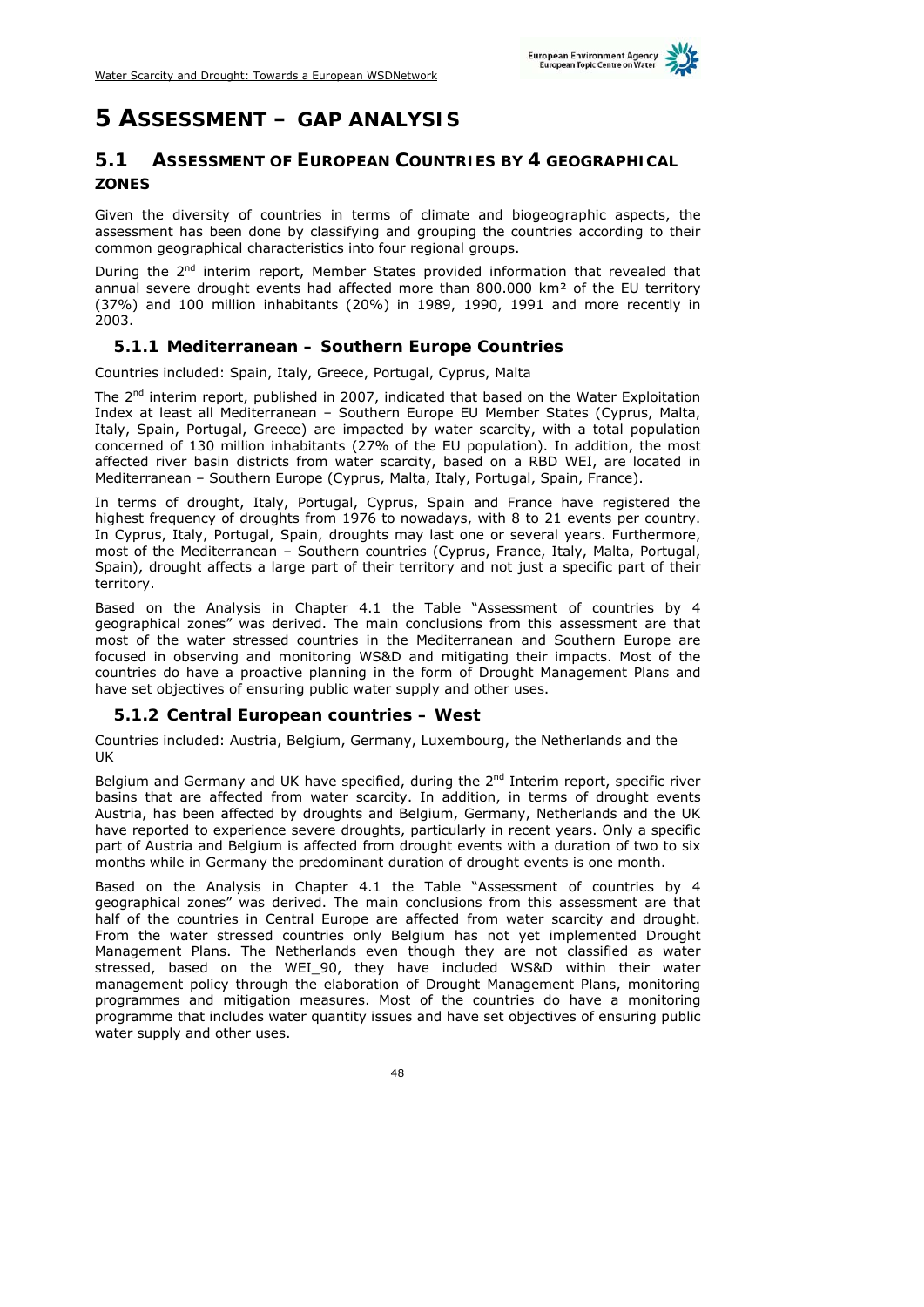

### **5.1.3 Central European countries – East**

Countries included: Bulgaria, Czech Republic, Estonia, Hungary, Latvia, Lithuania, Poland, Romania, Slovakia, Slovenia

Hungary has identified river basins that are affected from WS&D, during the  $2<sup>nd</sup>$  interim report, even though based on the WEI\_90 is not classified as water stressed country. In terms of drought, Hungary and Lithuania have been affected by severe drought events in the last thirty years that lasted one month

Based on the Analysis in Chapter 4.1 the Table "Assessment of countries by 4 geographical zones" was derived. Bulgaria and Romania are severely affected from water scarcity, based on the WEI\_90, but only Bulgaria has set clear objectives and implements measures for the proactive management of WS&D. Poland is also affected from water scarcity based on the WEI\_90 and implements Drought Management Plans, monitoring programmes and mitigation measures.

#### **5.1.4 North European countries**

Denmark, Finland, Ireland, Sweden, United Kingdom

During the  $2<sup>nd</sup>$  interim report, it was identified that Denmark specified river basins that were affected from water scarcity. Furthermore, in terms of drought events Norway has been affected by severe droughts in the last thirty years. In addition, a large part of Finland is affected whenever droughts occur. Furthermore, Finland was affected by a 270 day drought from August 2002 to April 2003.

Based on the Analysis in Chapter 4.1 the Table "Assessment of countries by 4 geographical zones" was derived. Bulgaria and Romania are severely affected from water scarcity, based on the WEI\_90, but only Bulgaria has set clear objectives and implements measures for the proactive management of WS&D. Poland is also affected from water scarcity based on the WEI\_90 and implements Drought Management Plans, monitoring programmes and mitigation measures.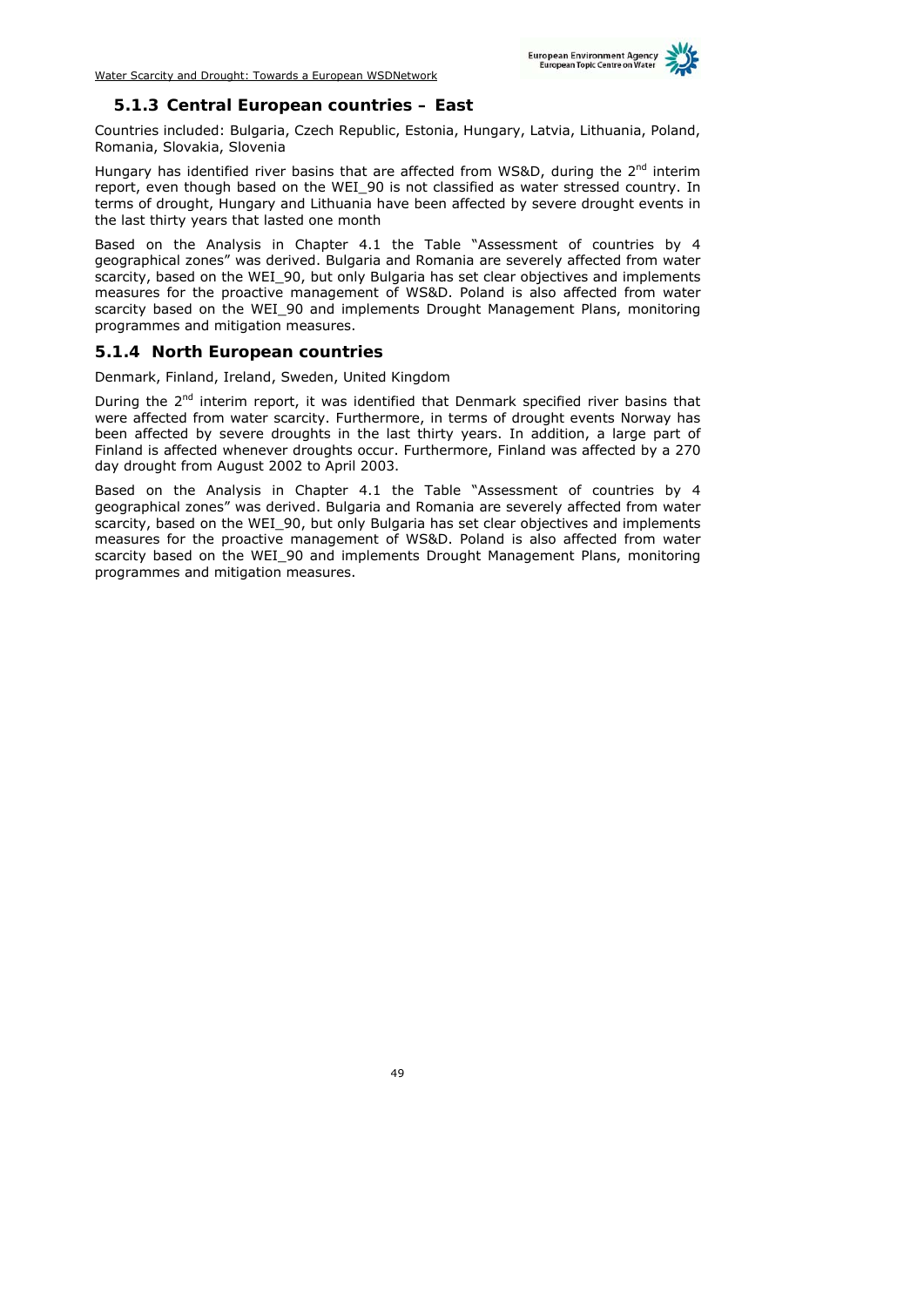

|                                  |                               |                                                                                |                                            |                                                                    | Assessment of countries by 4 geographical zones |                                             |                                                |                       |                             |                                   |                                                   |       |                                  |
|----------------------------------|-------------------------------|--------------------------------------------------------------------------------|--------------------------------------------|--------------------------------------------------------------------|-------------------------------------------------|---------------------------------------------|------------------------------------------------|-----------------------|-----------------------------|-----------------------------------|---------------------------------------------------|-------|----------------------------------|
|                                  |                               |                                                                                | <b>Objectives</b>                          |                                                                    |                                                 |                                             |                                                | <b>Current Status</b> |                             |                                   | <b>Institutional &amp; Organisational Problem</b> |       |                                  |
|                                  | Secure Public<br>water supply | Secure Other<br>water uses<br>(agriculture,<br>industry, energy,<br>fisheries) | Secure Vital<br>flow, Ecological<br>Impact | Impact on social<br>activities (e.g.<br>recreational water<br>use) | Problem<br>identification                       | Water<br>Stressed<br>(no, yes,<br>severely) | Monitoring                                     | Indices               | Drought<br>management plans | Mitigation<br>measures,<br>policy | Bodies (ministries,<br>authorities etc)           | Links | Evaluation<br>Comment:           |
|                                  |                               |                                                                                |                                            |                                                                    |                                                 |                                             | <b>Mediterranean Southern Europe Countries</b> |                       |                             |                                   |                                                   |       |                                  |
| Cyprus                           | X                             | $\times$                                                                       | $\times$                                   | X                                                                  | X                                               | Severely<br>(2005)                          | X                                              | X                     | $\boldsymbol{\mathsf{X}}$   | $\mathsf{X}$                      | X                                                 |       | See Annex see Chapter            |
| Greece                           | $\times$                      | $\times$                                                                       |                                            |                                                                    | $\mathsf{X}$                                    | <b>No</b>                                   | $\mathsf{X}$                                   |                       |                             |                                   | $\times$                                          |       | See Annex see Chapter            |
| <b>France</b>                    | X                             | $\times$                                                                       |                                            |                                                                    | $\mathsf{X}$                                    | Yes                                         | $\mathsf{X}$                                   | X                     | $\boldsymbol{\mathsf{X}}$   | X                                 | X                                                 |       | See Annex see Chapter            |
| Italy                            | X                             | $\times$                                                                       |                                            |                                                                    | X                                               | No<br>(1998)                                | $\boldsymbol{\mathsf{X}}$                      | X                     | $\mathsf X$                 | X                                 | $\times$                                          |       | See Annex see Chapter            |
| <b>Malta</b>                     | X                             | $\times$                                                                       |                                            |                                                                    | X                                               | Yes                                         | $\boldsymbol{\mathsf{X}}$                      | X                     | $\mathsf{X}$                | X                                 | X                                                 |       | See Annex see Chapter            |
| Portugal                         | X                             | $\boldsymbol{\mathsf{X}}$                                                      | X                                          | X                                                                  | $\boldsymbol{\mathsf{X}}$                       | No                                          | X                                              | X                     | $\boldsymbol{\mathsf{X}}$   | X                                 | X                                                 |       | See Annex see Chapter            |
| Spain                            | X                             | $\mathsf{X}$                                                                   | X                                          | X                                                                  | $\times$                                        | Yes                                         | X                                              | X                     | $\sf X$                     | X                                 | X                                                 |       | See Annex <sup>See Chapter</sup> |
|                                  |                               |                                                                                |                                            |                                                                    |                                                 | Central European countries - West           |                                                |                       |                             |                                   |                                                   |       |                                  |
| Austria                          | X                             | $\times$                                                                       | $\times$                                   |                                                                    | X                                               | No                                          | $\mathsf{X}$                                   |                       |                             | X                                 | X                                                 |       | See Annex see Chapter            |
| <b>Belgium</b>                   | X                             | $\mathsf{X}$                                                                   |                                            |                                                                    | $\times$                                        | Yes                                         | $\times$                                       |                       |                             | X                                 | $\times$                                          |       | See Annex see Chapter            |
| Germany                          | $\mathsf{X}$                  | $\mathsf{X}$                                                                   | $\mathsf{X}$                               |                                                                    | X                                               | Yes                                         | $\mathsf{X}$                                   | X                     | $\mathsf X$                 | X                                 | $\mathsf{X}$                                      |       | See Annex <sup>See Chapter</sup> |
| Luxembourg                       | X                             |                                                                                |                                            |                                                                    | X                                               | No<br>(1999)                                | $\mathsf{X}$                                   |                       |                             |                                   | X                                                 |       | See Annex see Chapter            |
| <b>The</b><br><b>Netherlands</b> | X                             | $\mathsf{X}$                                                                   | $\mathsf{X}$                               | $\mathsf X$                                                        | X                                               | No                                          | $\mathsf{X}$                                   | X                     | $\sf X$                     | X                                 | $\mathsf{X}$                                      |       | See Annex <sup>See Chapter</sup> |
| <b>United</b><br>Kingdom         | $\mathsf X$                   | $\times$                                                                       | $\times$                                   | X                                                                  | $\mathsf{X}$                                    | Yes                                         | $\mathsf{X}$                                   | X                     | $\mathsf X$                 | $\mathsf{X}$                      | $\times$                                          |       | See Annex see Chapter            |
|                                  |                               |                                                                                |                                            |                                                                    |                                                 |                                             | <b>Central European countries - East</b>       |                       |                             |                                   |                                                   |       |                                  |
| <b>Bulgaria</b>                  | X                             | $\times$                                                                       | X                                          | X                                                                  | $\times$                                        | Severely                                    | X                                              | $\times$              | X                           | X                                 | $\times$                                          |       | See Annex see Chapter            |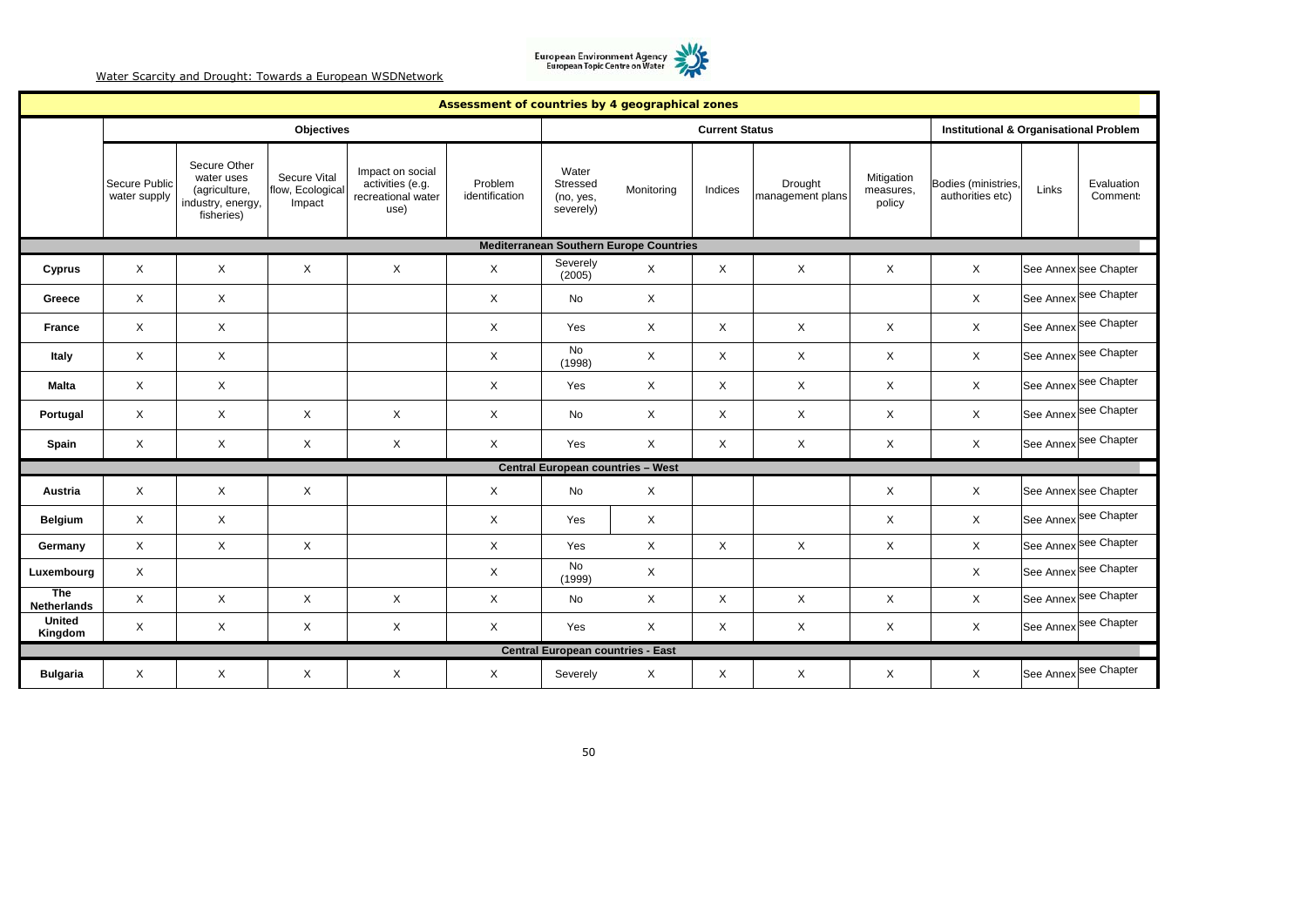

|                       |                               |                                                                                |                                            |                                                                    | Assessment of countries by 4 geographical zones |                                             |              |                       |                             |                                   |                                                   |       |                                  |
|-----------------------|-------------------------------|--------------------------------------------------------------------------------|--------------------------------------------|--------------------------------------------------------------------|-------------------------------------------------|---------------------------------------------|--------------|-----------------------|-----------------------------|-----------------------------------|---------------------------------------------------|-------|----------------------------------|
|                       |                               |                                                                                | Objectives                                 |                                                                    |                                                 |                                             |              | <b>Current Status</b> |                             |                                   | <b>Institutional &amp; Organisational Problem</b> |       |                                  |
|                       | Secure Public<br>water supply | Secure Other<br>water uses<br>(agriculture,<br>industry, energy,<br>fisheries) | Secure Vital<br>flow, Ecological<br>Impact | Impact on social<br>activities (e.g.<br>recreational water<br>use) | Problem<br>identification                       | Water<br>Stressed<br>(no, yes,<br>severely) | Monitoring   | Indices               | Drought<br>management plans | Mitigation<br>measures,<br>policy | Bodies (ministries,<br>authorities etc)           | Links | Evaluation<br><b>Comment:</b>    |
| <b>Czech Republic</b> | $\mathsf{X}$                  | $\mathsf{X}$                                                                   | X                                          |                                                                    | X                                               | Yes                                         | $\mathsf{X}$ | X                     |                             | X                                 | $\mathsf X$                                       |       | See Annex <sup>See Chapter</sup> |
| <b>Estonia</b>        | X                             | $\times$                                                                       | X                                          |                                                                    | X                                               | No                                          | $\mathsf{X}$ | X                     |                             |                                   | X                                                 |       | See Annex see Chapter            |
| Hungary               | $\mathsf{x}$                  | $\sf X$                                                                        | X                                          |                                                                    | X                                               | No                                          |              | X                     | X                           | X                                 | X                                                 |       | See Annex <sup>See Chapter</sup> |
| Latvia                | X                             | $\boldsymbol{\mathsf{X}}$                                                      | X                                          |                                                                    | X                                               | No                                          | $\mathsf{X}$ |                       |                             | X                                 | X                                                 |       | See Annex <sup>See Chapter</sup> |
| Lithuania             | X                             |                                                                                |                                            |                                                                    | X                                               | No                                          |              |                       |                             | X                                 | $\times$                                          |       | See Annex <sup>See Chapter</sup> |
| Poland                | X                             | $\boldsymbol{\mathsf{X}}$                                                      | X                                          |                                                                    | X                                               | Yes                                         | $\mathsf{X}$ |                       | $\pmb{\times}$              | X                                 | X                                                 |       | See Annex see Chapter            |
| Romania               | X                             |                                                                                |                                            |                                                                    | $\pmb{\times}$                                  | Severely                                    | $\times$     |                       |                             |                                   | X                                                 |       | See Annex <sup>See Chapter</sup> |
| Slovakia              | X                             |                                                                                |                                            |                                                                    | X                                               | No                                          |              | X                     |                             |                                   | X                                                 |       | See Annex <sup>See Chapter</sup> |
| Slovenia              | X                             |                                                                                |                                            |                                                                    | X                                               | No                                          | $\times$     | X                     |                             |                                   | X                                                 |       | See Annex see Chapter            |
|                       |                               |                                                                                |                                            |                                                                    |                                                 | <b>North European countries</b>             |              |                       |                             |                                   |                                                   |       |                                  |
| <b>Denmark</b>        | $\mathsf{x}$                  | Χ                                                                              | x                                          |                                                                    | X                                               | No                                          | X            | Χ                     | Χ                           |                                   | X                                                 |       | See Annex see Chapter            |
| Finland               | X                             | x                                                                              | x                                          | $\pmb{\mathsf{x}}$                                                 | X                                               | No                                          | X            | X                     | X                           |                                   | X                                                 |       | See Annex see Chapter            |
| Ireland               | X                             | X                                                                              | X                                          |                                                                    | X                                               | No                                          | X            |                       | X                           | X                                 | X                                                 |       | See Annex see Chapter            |
| Sweden                | X                             | X                                                                              | X                                          |                                                                    | X                                               | No                                          | X            | X                     | X                           | X                                 | $\times$                                          |       | See Annex <sup>See Chapter</sup> |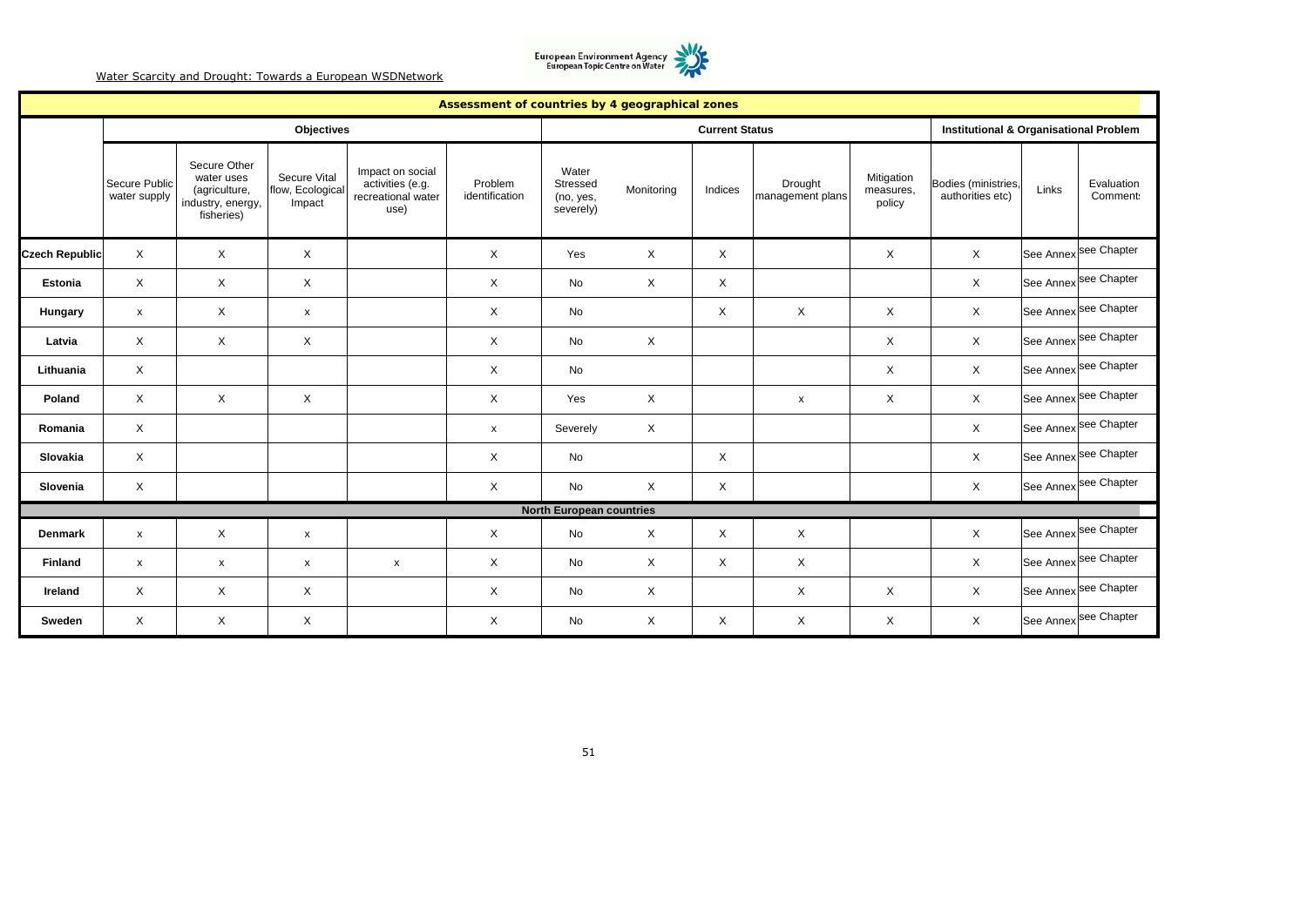

#### **5.2 ASSESSMENT OF EUROPEAN INSTITUTIONS AND NETWORKS**

The identification of the main actors for drought and water scarcity issues at European level, and the collection of relative data on their objectives, priorities and activities led to an assessment of a set of pillars that are needed in tackling the problem in Europe in a coherent systematic pan European approach. Based on this, the main information gaps, on drought and water scarcity in Europe, were identified (Gap Analysis) based on the relevance of their activities, objectives and vision to the following:

- 1. **Research** relevant to WS&D related topics.
- 2. **Observation** of WS&D events through the establishment of real or semi real time monitoring networks.
- 3. **Monitoring** of drivers, pressures, state of the environment, impacts and responses for WS&D through the use of appropriate indicators.
- 4. **Knowledge** enhancement through the dissemination of knowledge and raising stakeholder awareness
- 5. **Funding** of WS&D related research or consulting activities.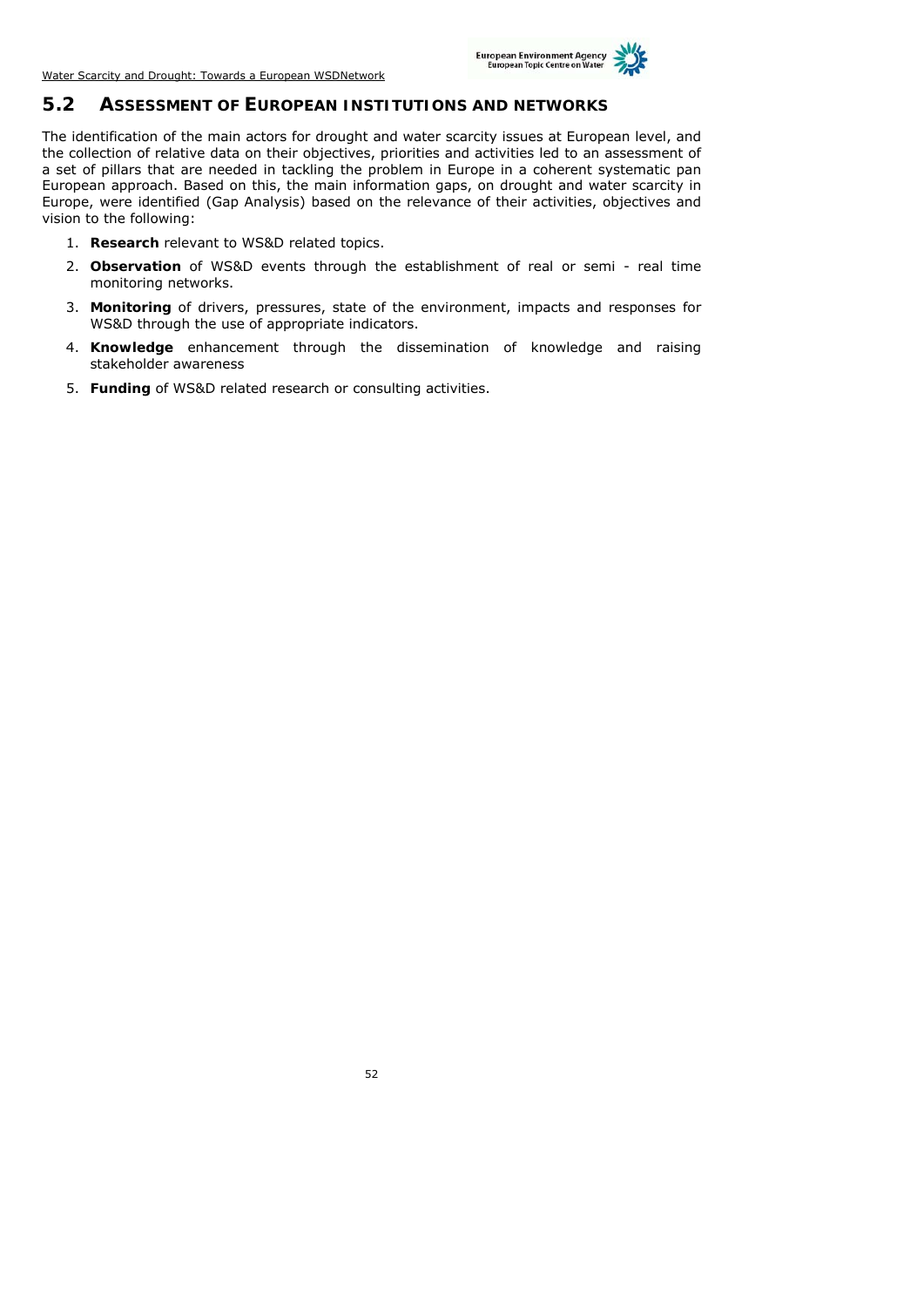

| <b>European actors</b>                  | <b>RESEARCH</b>                                                                                       | <b>OBSERVATION</b> | <b>MONITORING</b><br><b>KNOWLEDGE</b>                                                                                                                                                                                                                   |                  |                                                                                                                   |                |                                 |                                                                           |                                                                                                                                  | <b>FUNDING</b>                                                                     |
|-----------------------------------------|-------------------------------------------------------------------------------------------------------|--------------------|---------------------------------------------------------------------------------------------------------------------------------------------------------------------------------------------------------------------------------------------------------|------------------|-------------------------------------------------------------------------------------------------------------------|----------------|---------------------------------|---------------------------------------------------------------------------|----------------------------------------------------------------------------------------------------------------------------------|------------------------------------------------------------------------------------|
|                                         |                                                                                                       |                    | <b>DRIVERS</b>                                                                                                                                                                                                                                          | <b>PRESSURES</b> | <b>SoE</b>                                                                                                        | <b>IMPACTS</b> | <b>RESPONSE</b><br><sub>S</sub> | <b>AWARENES</b><br>S.                                                     | <b>DISSEMINATI</b><br><b>ON</b>                                                                                                  |                                                                                    |
| <b>DG Environment</b><br>* policy actor |                                                                                                       |                    |                                                                                                                                                                                                                                                         |                  |                                                                                                                   |                |                                 | Through<br>several<br>actions such<br>as.<br>conferences,<br>website etc. | Informs through<br>conferences and<br>online for news<br>in the field of<br>WS&D such as<br>events,<br>projects, reports<br>etc. | <b>EU</b> funding<br>schemes<br>for<br>relevant<br>consulting<br>projects.         |
| <b>DG Region</b>                        |                                                                                                       |                    |                                                                                                                                                                                                                                                         |                  |                                                                                                                   |                |                                 | Through<br>several<br>actions such<br>as.<br>conferences,<br>website etc. | Informs through<br>conferences and<br>online for news<br>in the field of<br>WS&D such as<br>events,<br>projects, reports<br>etc. | EU funding<br>schemes<br>for<br>relevant<br>research<br>projects.                  |
| <b>DG Research</b>                      |                                                                                                       |                    |                                                                                                                                                                                                                                                         |                  |                                                                                                                   |                |                                 |                                                                           | Indirectly<br>through the<br>conferences<br>organised by its<br>funded research<br>projects                                      | EU funding<br>schemes<br>for<br>relevant<br>research<br>projects.                  |
| <b>DMCSEE</b>                           |                                                                                                       |                    | Monitors the state of WS&D by using GPCC data in order to create preliminary maps<br>of the SPI, Percentiles and Precipitation for the SEE region.                                                                                                      |                  | Informs through<br>the website for<br>events,<br>projects,<br>reports,<br>research<br>activities and<br>calls etc |                |                                 |                                                                           |                                                                                                                                  |                                                                                    |
| <b>EDC</b>                              |                                                                                                       |                    |                                                                                                                                                                                                                                                         |                  |                                                                                                                   |                |                                 | of WS&D                                                                   | At this moment the EDC is an<br>information website for people,<br>events and projects in the field                              |                                                                                    |
| <b>EEA</b>                              | On specific<br>topics if<br>required to<br>produce<br>enhanced<br>assessments<br>(e.q.<br>indicators) |                    | Through<br>Establishment of an indicator framework for Water Scarcity and Drought.<br>conferences,<br>SoE#3 in water quantity.<br>website,<br>CSI018 on use of freshwater resources<br>publications<br>Water Information System for Europe -WISE<br>etc |                  |                                                                                                                   |                |                                 |                                                                           | Part of the EU<br>team for<br>addressing<br>WS&D. Work<br>with national<br>authorities for<br>the<br>establishment of            | For<br>consulting<br>activities<br>supporting<br>the EEA<br>Work<br>Programm<br>e. |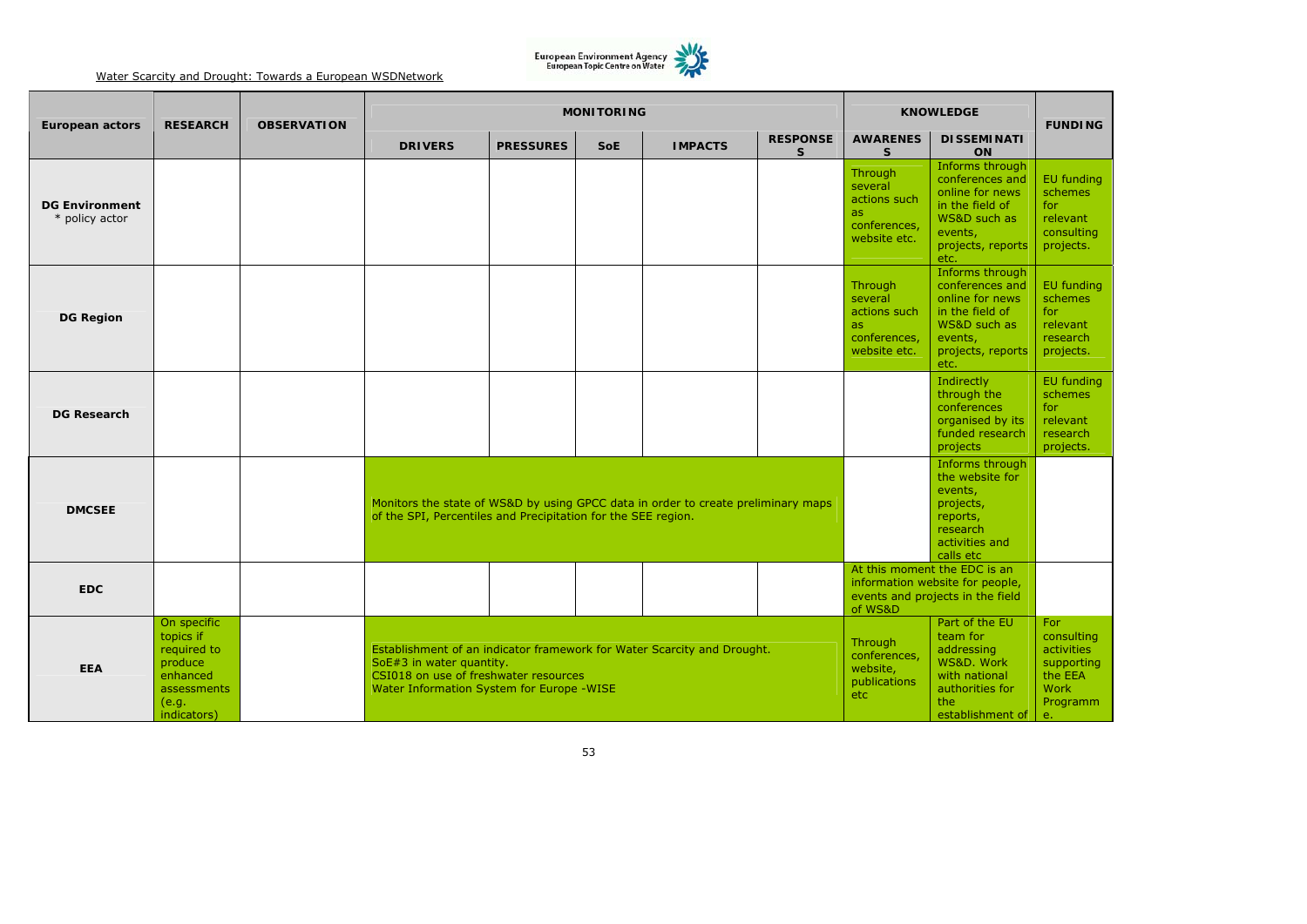

| <b>European actors</b> | <b>RESEARCH</b> | <b>OBSERVATION</b> |                | <b>MONITORING</b> |            | <b>KNOWLEDGE</b> | <b>FUNDING</b>                  |                                 |                                                                                                                                                                  |                                                                                    |
|------------------------|-----------------|--------------------|----------------|-------------------|------------|------------------|---------------------------------|---------------------------------|------------------------------------------------------------------------------------------------------------------------------------------------------------------|------------------------------------------------------------------------------------|
|                        |                 |                    | <b>DRIVERS</b> | <b>PRESSURES</b>  | <b>SoE</b> | <b>IMPACTS</b>   | <b>RESPONSE</b><br>$\mathsf{s}$ | <b>AWARENES</b><br>$\mathsf{s}$ | <b>DISSEMINATI</b><br>ON                                                                                                                                         |                                                                                    |
|                        |                 |                    |                |                   |            |                  |                                 |                                 | stable data<br>flows on water<br>quantity.                                                                                                                       | To the<br><b>ETCs</b> to<br>support<br>the EEA<br>activities<br>implement<br>ation |
| <b>ENPI</b>            |                 |                    |                |                   |            |                  |                                 |                                 | Indirectly<br>through the<br>conferences<br>organised by its<br>funded research<br>projects                                                                      | Funding of<br>research<br>projects                                                 |
| <b>EMWIS - SEMIDE</b>  |                 |                    |                |                   |            |                  |                                 |                                 | Networking<br>Platform,<br>sharing of<br>information -<br>knowledge<br>between<br>members                                                                        |                                                                                    |
| <b>EU-INCO</b>         |                 |                    |                |                   |            |                  |                                 |                                 | Networking<br>Platform plus<br>organisation of<br>conferences,<br>papers etc                                                                                     | Funding of<br>projects<br>through EU<br>funds                                      |
| <b>EU LIFE</b>         |                 |                    |                |                   |            |                  |                                 |                                 | Indirectly<br>through the<br>conferences<br>organised by its<br>funded research<br>projects                                                                      | Funding of<br>research<br>projects                                                 |
| <b>EURAQUA</b>         |                 |                    |                |                   |            |                  |                                 |                                 | Networking of<br>research<br>institutions.<br>Participation in<br>calls for water<br>research.<br>Network of<br>water<br>researchers.<br>Conferences,<br>papers, |                                                                                    |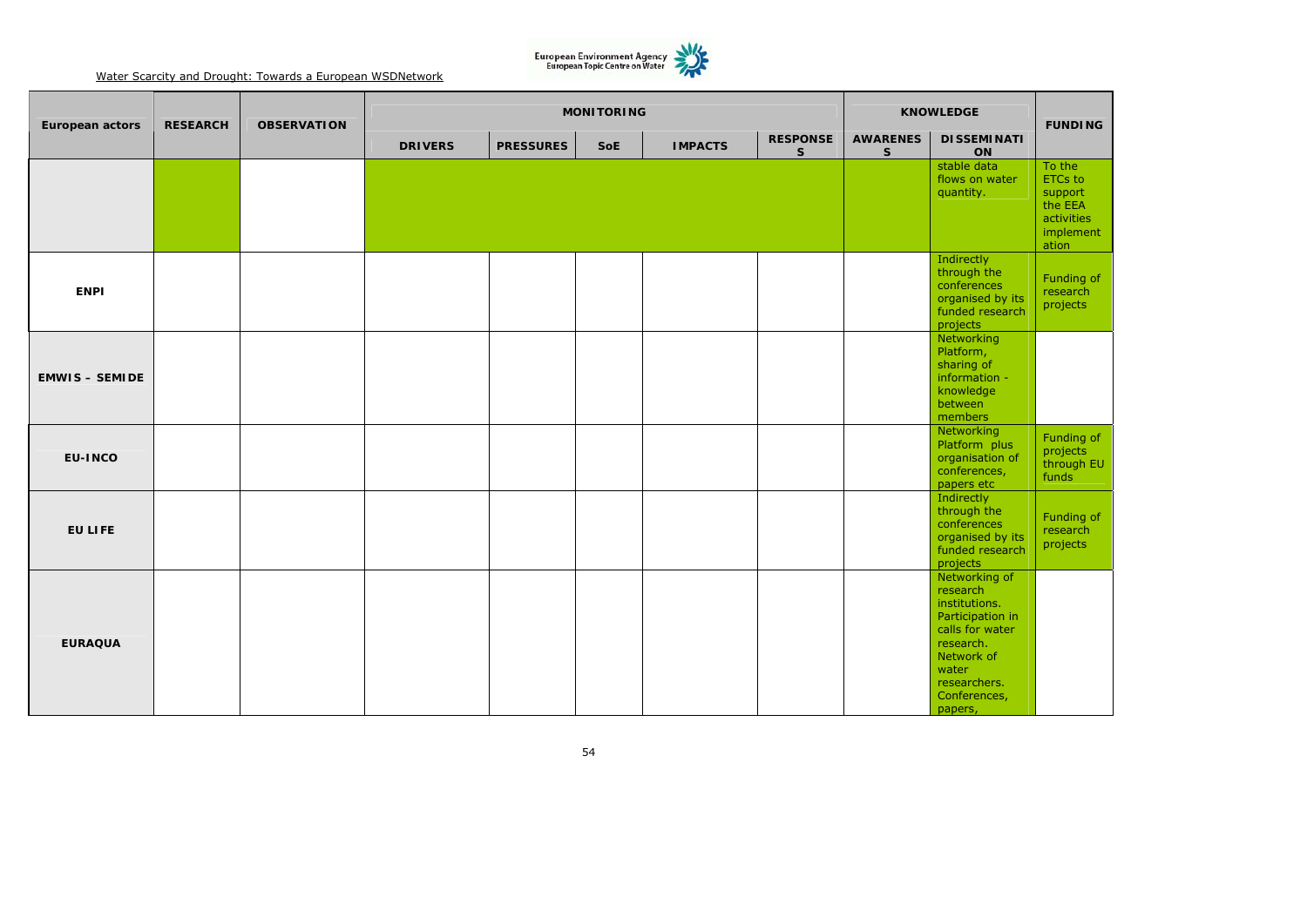

| <b>European actors</b>        | <b>RESEARCH</b>                                                                  | <b>OBSERVATION</b>                                                                                                                               |                                                                                                                                                                                                      | <b>MONITORING</b> | <b>KNOWLEDGE</b> | <b>FUNDING</b> |                       |                      |                                                                                        |                                                                                                                                                                       |
|-------------------------------|----------------------------------------------------------------------------------|--------------------------------------------------------------------------------------------------------------------------------------------------|------------------------------------------------------------------------------------------------------------------------------------------------------------------------------------------------------|-------------------|------------------|----------------|-----------------------|----------------------|----------------------------------------------------------------------------------------|-----------------------------------------------------------------------------------------------------------------------------------------------------------------------|
|                               |                                                                                  |                                                                                                                                                  | <b>DRIVERS</b>                                                                                                                                                                                       | <b>PRESSURES</b>  | <b>SoE</b>       | <b>IMPACTS</b> | <b>RESPONSE</b><br>S. | <b>AWARENES</b><br>S | <b>DISSEMINATI</b><br>ON                                                               |                                                                                                                                                                       |
|                               |                                                                                  |                                                                                                                                                  |                                                                                                                                                                                                      |                   |                  |                |                       |                      | scientific and<br>technical<br>reviews etc                                             |                                                                                                                                                                       |
| <b>EUROSTAT</b>               |                                                                                  |                                                                                                                                                  | Inland waters data gathering through the EUROSTAT/OECD Joint Questionnaire<br>every 2 years.<br>Eurostat Yearbook publication presents the data on inland waters which are also<br>available online. |                   |                  |                |                       | <b>Reports</b>       | Reports, data<br>sets                                                                  | Small<br>grants<br>specific to<br>projects<br>meeting<br><b>EUROSTAT</b><br>needs,<br>such as<br>disaggrega<br>tion of<br>water<br>resources<br>data to<br>RBD level. |
| <b>EU-SMAP</b>                |                                                                                  |                                                                                                                                                  |                                                                                                                                                                                                      |                   |                  |                |                       |                      | Networking,<br>conferences,<br>reports,<br>publications etc                            | Funding of<br>research<br>projects                                                                                                                                    |
| <b>JRC</b><br>* DESERT Action | Through the<br>Institute for<br>Environment<br>and<br>Sustainabilit<br>$V - IES$ | EDO development<br>Monitoring the state<br>of WS&D in Europe<br>through the<br>application of<br>indicators such as<br>SPI and soil<br>moisture. |                                                                                                                                                                                                      |                   |                  |                |                       |                      | Participate in<br>WS&D groups,<br>part of the EU<br>team for<br>addressing<br>WS&D etc |                                                                                                                                                                       |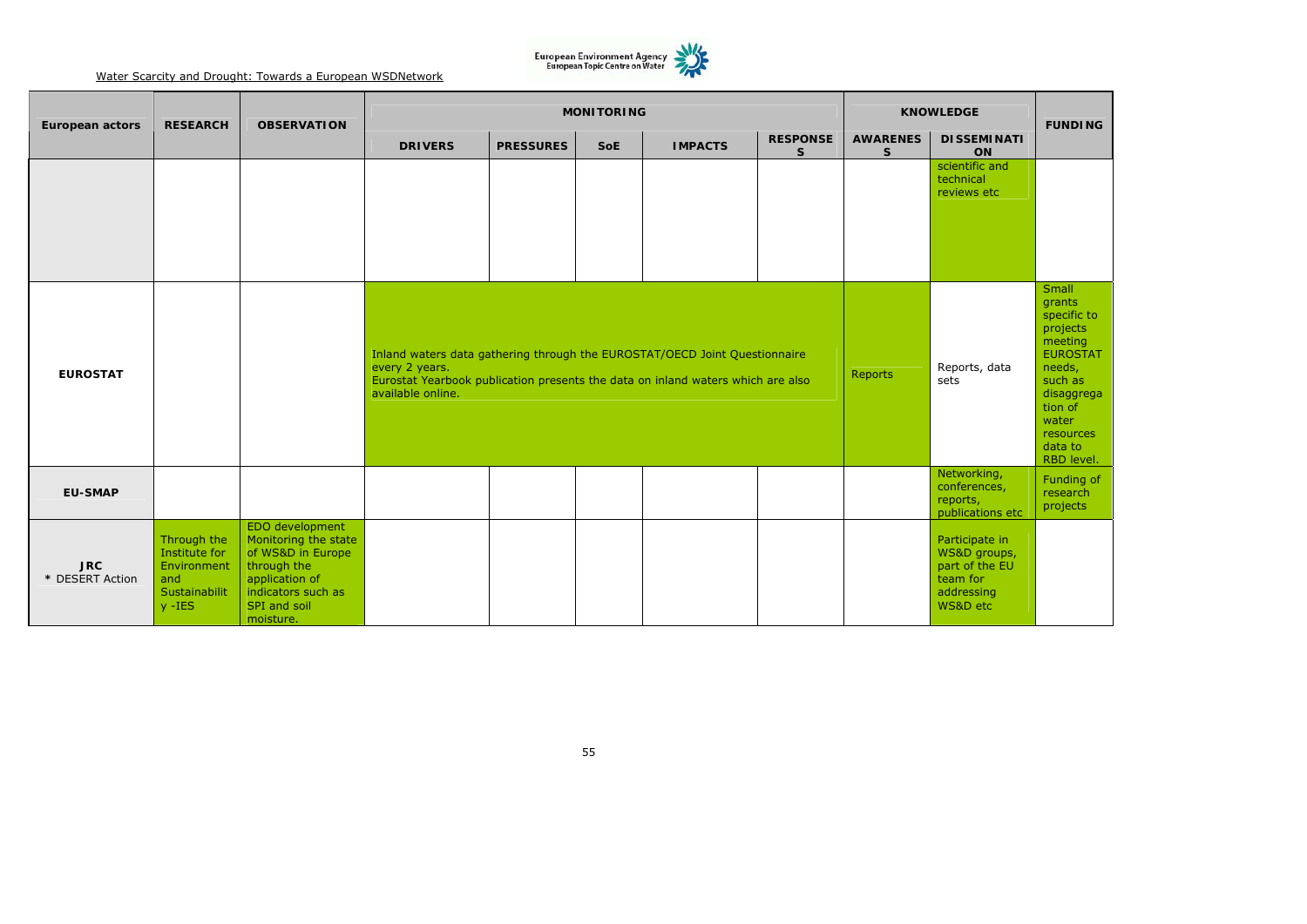

## **5.3 ASSESSMENT OF INTERNATIONAL ACTORS**

Following the same methodology for the assessment of the European actors, the International actors relevant to WS&D were classified based on the relevance of their activities, objectives and vision to the same pillars.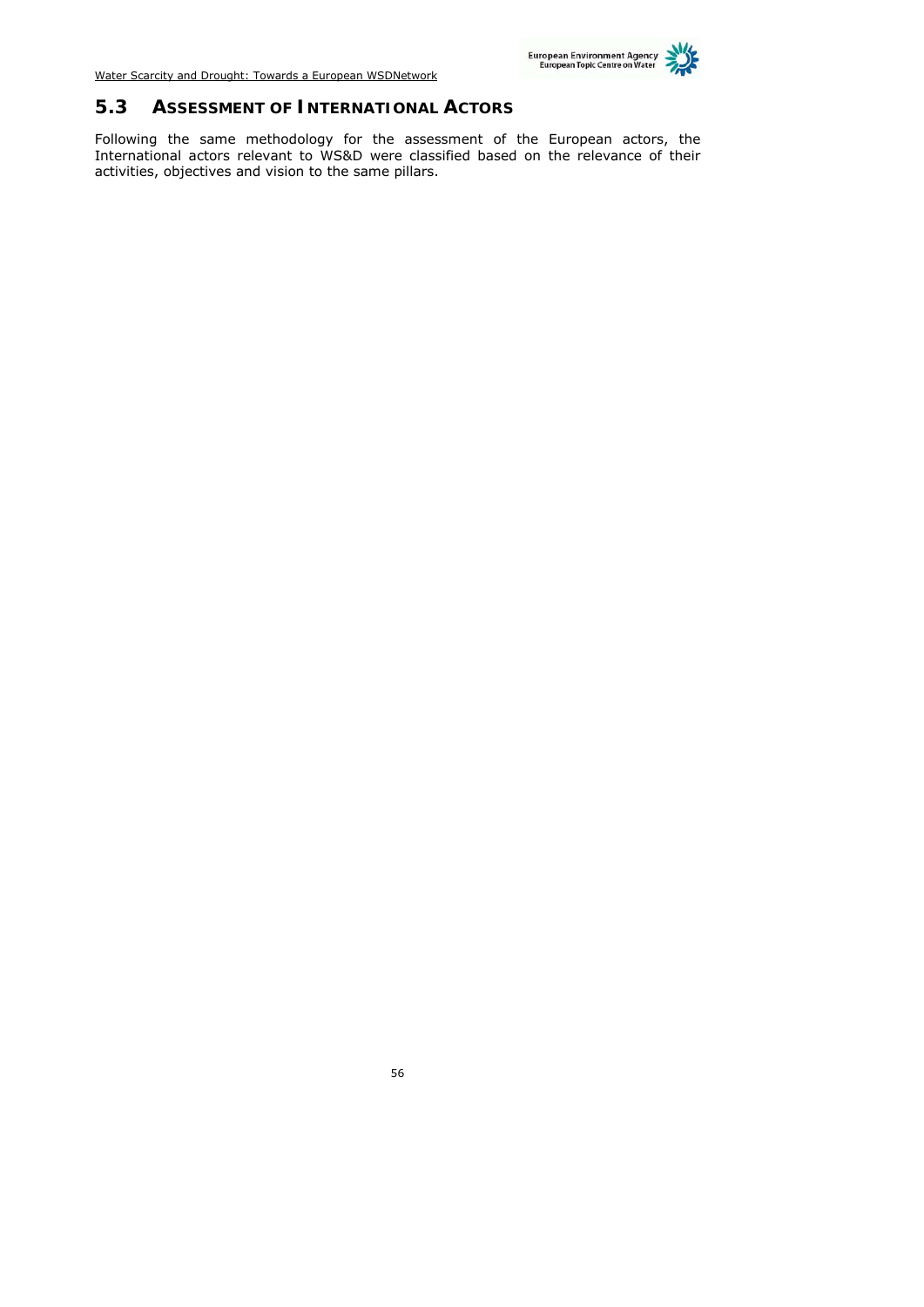

| <b>International</b><br>actors | <b>RESEARCH</b>                                                                        | <b>OBSERVATION</b> |                                                                                                                                                              | <b>MONITORING</b>                             |  | <b>KNOWLEDGE</b> | <b>FUNDING</b>                         |                                                                                                                                           |                                                                                                                                                                       |                                                                                                                                                                                                  |
|--------------------------------|----------------------------------------------------------------------------------------|--------------------|--------------------------------------------------------------------------------------------------------------------------------------------------------------|-----------------------------------------------|--|------------------|----------------------------------------|-------------------------------------------------------------------------------------------------------------------------------------------|-----------------------------------------------------------------------------------------------------------------------------------------------------------------------|--------------------------------------------------------------------------------------------------------------------------------------------------------------------------------------------------|
| Bodies &<br>structures         |                                                                                        |                    | <b>DRIVERS</b>                                                                                                                                               | <b>PRESSURE</b><br><b>SoE</b><br>$\mathbf{s}$ |  | <b>IMPACTS</b>   | <b>RESP</b><br><b>ONS</b><br><b>ES</b> |                                                                                                                                           | <b>DISSEMINATI</b><br>ON                                                                                                                                              |                                                                                                                                                                                                  |
| <b>FRIEND</b>                  | <b>Cross</b><br>cutting<br>programme<br>that<br>incorporates<br>research<br>programmes |                    |                                                                                                                                                              |                                               |  |                  |                                        |                                                                                                                                           | Provides<br>support,<br>networking,<br>project<br>proposals etc                                                                                                       |                                                                                                                                                                                                  |
| <b>GWP-Med</b>                 |                                                                                        |                    |                                                                                                                                                              |                                               |  |                  |                                        | the Mediterranean region,<br>and sustains a strong<br>partnership in the<br>Mediterranean among<br>have an impact on water<br>management. | Introduces, helps to implement<br>and adapt to the specificities of<br>global initiatives launched or<br>adopted by the GWP. Promotes<br>competent organisations that | Seeks and<br>facilitates<br>the<br>appropriat<br>e<br>internatio<br>nal<br>funding<br>and<br>involveme<br>nt of<br>internatio<br>nal<br>institution<br>s for<br>activities<br>promoting<br>IWRM. |
| <b>UNCCD</b>                   |                                                                                        |                    | To establish a permanent system for monitoring desertification and land<br>degradation with the aim of<br>improving living conditions in the affected areas. |                                               |  |                  |                                        |                                                                                                                                           |                                                                                                                                                                       |                                                                                                                                                                                                  |
| UNEP/MAP                       |                                                                                        |                    |                                                                                                                                                              |                                               |  |                  |                                        |                                                                                                                                           | Sharing of<br>knowledge that<br>may be used<br>for combating<br><b>WS&amp;D</b>                                                                                       |                                                                                                                                                                                                  |
| $UNESCO - HPP$                 |                                                                                        |                    |                                                                                                                                                              |                                               |  |                  |                                        | that may be used for<br>combating WS&D                                                                                                    | Postgraduate courses on water<br>resources Sharing of knowledge                                                                                                       |                                                                                                                                                                                                  |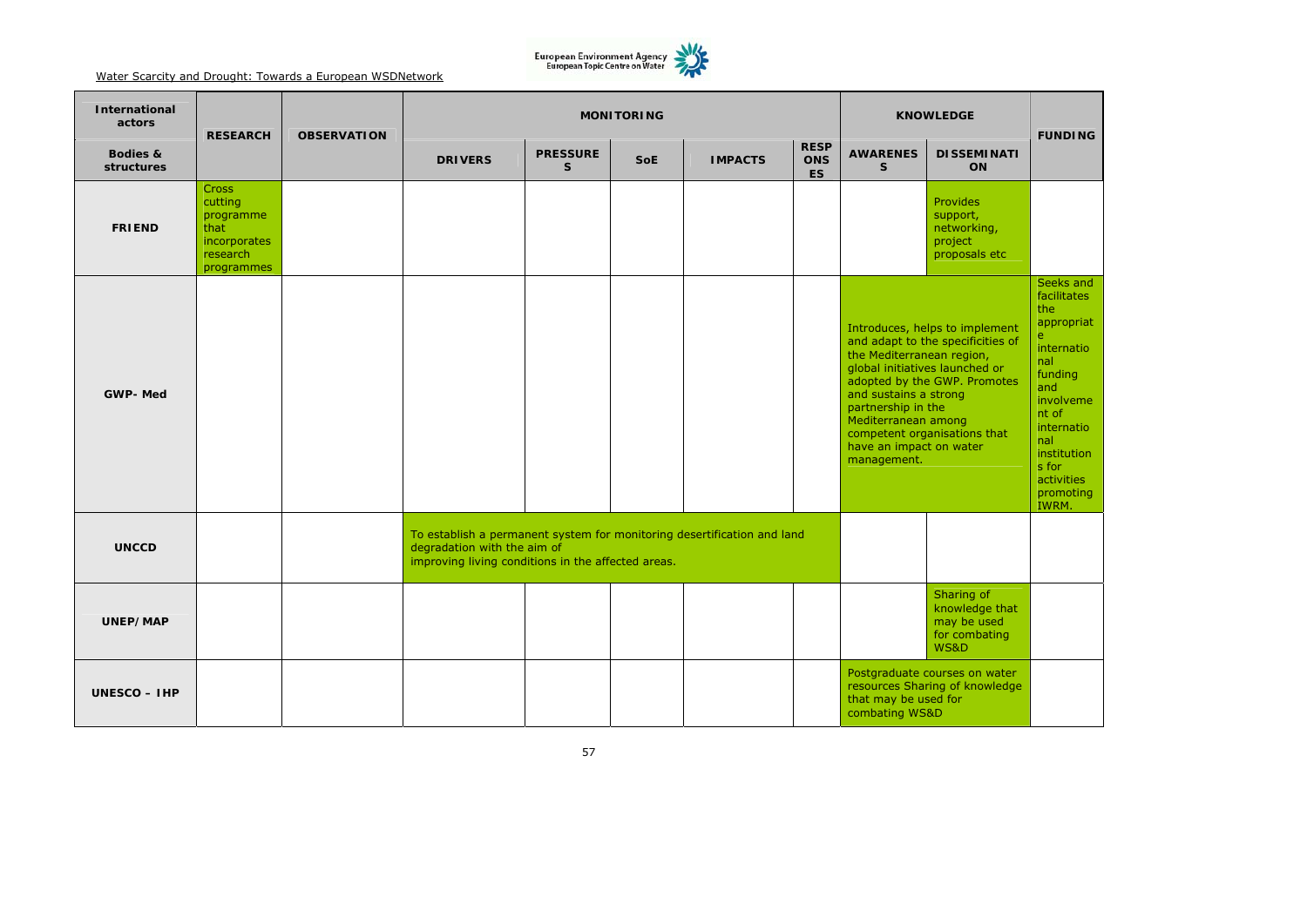

| <b>International</b><br>actors | <b>RESEARCH</b>                                                                                                                 | <b>OBSERVATION</b>                                                                                                                                    | <b>MONITORING</b><br><b>KNOWLEDGE</b>                                                                                                                                                                                                                            |                                                                                                                                                              |                                                                                                                                                                                        |                |  |                                                                                    |  |  |  |  |
|--------------------------------|---------------------------------------------------------------------------------------------------------------------------------|-------------------------------------------------------------------------------------------------------------------------------------------------------|------------------------------------------------------------------------------------------------------------------------------------------------------------------------------------------------------------------------------------------------------------------|--------------------------------------------------------------------------------------------------------------------------------------------------------------|----------------------------------------------------------------------------------------------------------------------------------------------------------------------------------------|----------------|--|------------------------------------------------------------------------------------|--|--|--|--|
| Bodies &<br>structures         |                                                                                                                                 |                                                                                                                                                       | <b>DRIVERS</b>                                                                                                                                                                                                                                                   | <b>AWARENES</b><br><sub>S</sub>                                                                                                                              | <b>DISSEMINATI</b><br>ON                                                                                                                                                               | <b>FUNDING</b> |  |                                                                                    |  |  |  |  |
| <b>WMO</b>                     |                                                                                                                                 | Strengthen<br>technical and<br>institutional<br>capabilities of<br>Hydrological<br>Services.<br>Establish a network<br>of key national<br>stations    | Development of an Hydrological Information System connected to the Web                                                                                                                                                                                           |                                                                                                                                                              | Promote and<br>facilitate<br>dissemination<br>and use of<br>water-related<br>information                                                                                               |                |  |                                                                                    |  |  |  |  |
|                                |                                                                                                                                 |                                                                                                                                                       |                                                                                                                                                                                                                                                                  | <b>USA</b>                                                                                                                                                   |                                                                                                                                                                                        |                |  |                                                                                    |  |  |  |  |
| <b>NDMC</b>                    | Collaborativ<br>e research;<br>participates<br>in numerous<br>international<br>projects.                                        | of the web site (drought.unl.edu/dm).                                                                                                                 | Drought monitoring; participation in the preparation of the U.S. Drought Monitor and maintenance                                                                                                                                                                 | $K-12$<br>outreach:<br>advising<br>policy<br>makers;<br>providing<br>data to and<br>answering<br>questions for<br>the media<br>and the<br>general<br>public. | Workshops for<br>federal, state,<br>and foreign<br>qovernments<br>and<br>international<br>organizations;<br>organizing and<br>conducting<br>seminars,<br>workshops, and<br>conferences |                |  |                                                                                    |  |  |  |  |
| <b>NIDIS</b>                   | Integrating<br>and<br>fostering<br>strategies<br>through<br>research,<br>preparednes<br>s, education<br>and public<br>awareness | Provide early<br>warning about<br>emerging and<br>anticipated<br>droughts.<br>Assimilate and<br>quality control data<br>about droughts and<br>models. | Provide information about past droughts for comparison and to understand<br>current conditions.<br>Provide information about risk and impact of droughts to different agencies<br>and stakeholders<br>Explain how to plan for and manage the impacts of droughts |                                                                                                                                                              |                                                                                                                                                                                        |                |  | Provide a forum for different<br>stakeholders to discuss<br>drought-related issues |  |  |  |  |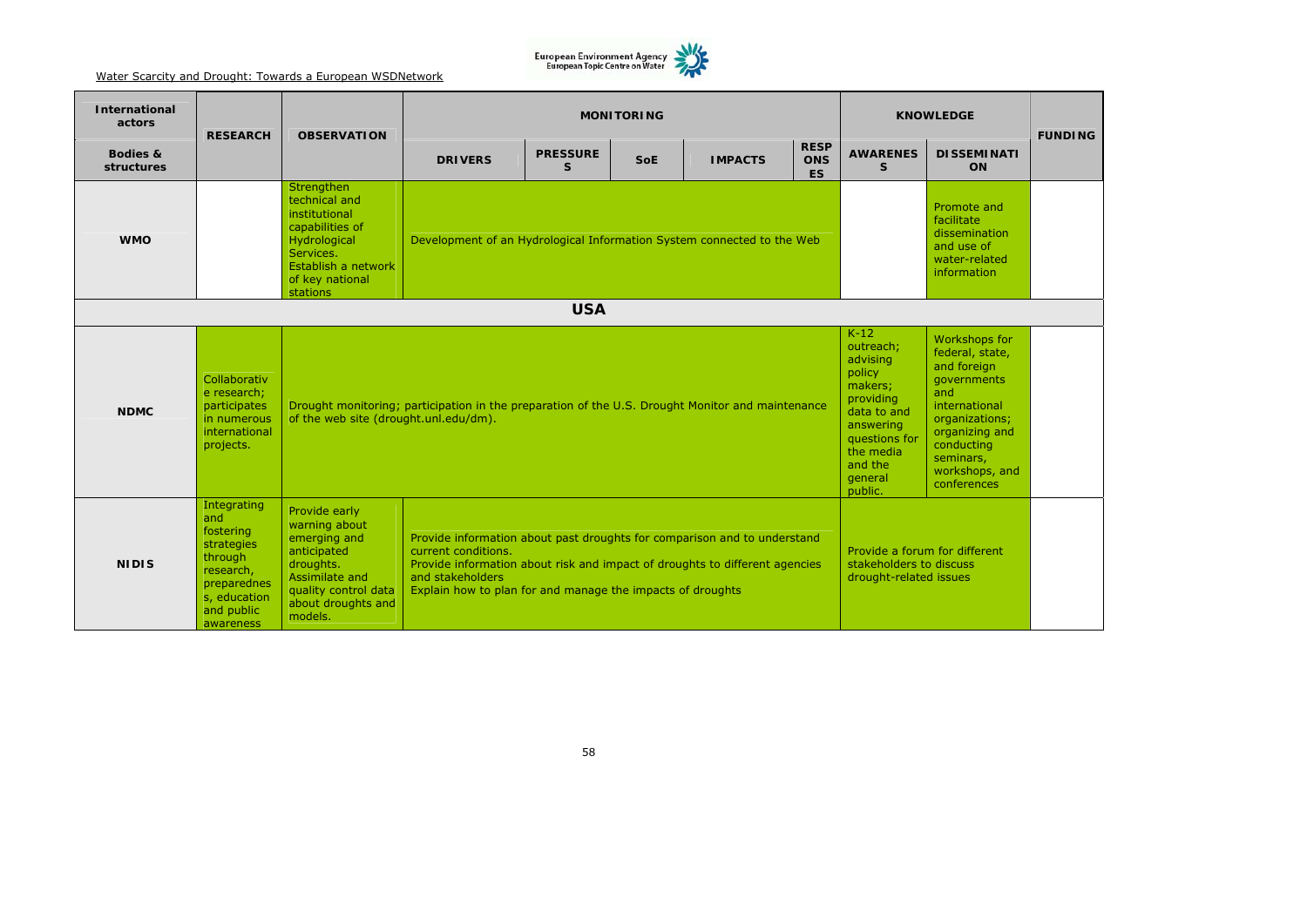## **5.3 CONCLUSIONS (WHAT IS MISSING/NEEDED)**

The conclusions arising from the assessment of the European actors in Chapter 5.2 are presented in the following Table.

The conclusions arising from the assessment of the International actors in Chapter 5.3 are that out of the eight (8) institutions that were identified as directly linked to WS&D the majority is active in the field of knowledge either by raising stakeholder awareness or by disseminating knowledge and enhance networking between experts. In addition, three (3) actors are involved with research, two (2) with observation, four (4) with monitoring, and one (1) with funding.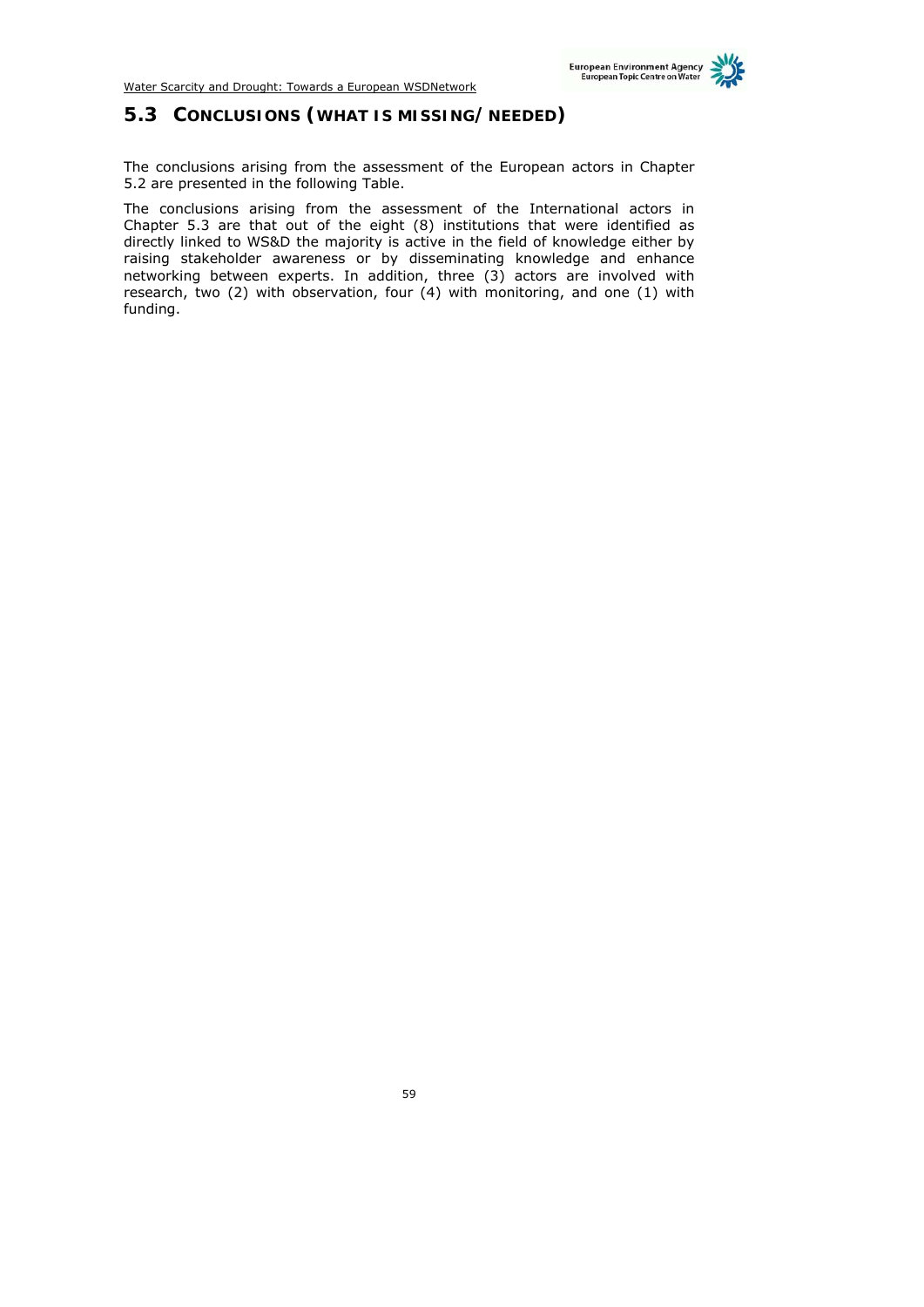

|                          |                              | <b>European Actors</b>                                               |                                                                                        |                                                                                                                                                                                                                                                                                                                                                                                                                                                                                                                                                                                                                                                                            |  |  |  |  |  |  |  |
|--------------------------|------------------------------|----------------------------------------------------------------------|----------------------------------------------------------------------------------------|----------------------------------------------------------------------------------------------------------------------------------------------------------------------------------------------------------------------------------------------------------------------------------------------------------------------------------------------------------------------------------------------------------------------------------------------------------------------------------------------------------------------------------------------------------------------------------------------------------------------------------------------------------------------------|--|--|--|--|--|--|--|
|                          | Pillar                       | Actors involved #                                                    |                                                                                        | <b>Comments</b>                                                                                                                                                                                                                                                                                                                                                                                                                                                                                                                                                                                                                                                            |  |  |  |  |  |  |  |
| 2 (JRC, EEA)<br>Research |                              |                                                                      |                                                                                        | COM(2007)14 suggested the enhancement of research related to WS&D as one of the main targets for addressing<br>WS&D. Even though only one European actor is active in the field of Research most of the actors participate in the<br>funding of relevant research activities and therefore most of the institutions do support the research for WS&D<br>(e.g. DGs)                                                                                                                                                                                                                                                                                                         |  |  |  |  |  |  |  |
|                          | Observation                  | $1$ (JRC)                                                            |                                                                                        | COM(2007)14 suggested the creation of a European Drought Observatory and an early warning system as one of<br>the main targets for addressing WS&D. JRC implements the Desert Action Programme which among other targets<br>the creation of an EDO. Other national level observatories or cluster of observatories are relevant and could<br>perform together under an overarching WS&D network.                                                                                                                                                                                                                                                                           |  |  |  |  |  |  |  |
|                          | Monitoring (Drivers,<br>SoE, | 3 (DMCSEE, EEA,<br>EUROSTAT)<br>Pressures,<br>Impacts,<br>Responses) |                                                                                        | COM(2007)14 suggested the improvement of knowledge and data collection through the use of an annual<br>European Assessment based on agreed indicators as one of the main targets for addressing WS&D. EEA is<br>currently (beginning 2009) undertaking an indicator system development based on the $D - P - S - I - R$<br>framework with the scope to monitor water scarcity and drought at EU level. DMCSEE produces regional relevant<br>maps on precipitation indicators gathering data from regional monitoring networks.                                                                                                                                             |  |  |  |  |  |  |  |
|                          |                              | Knowledge (Awareness and Dissemination of research results)          |                                                                                        |                                                                                                                                                                                                                                                                                                                                                                                                                                                                                                                                                                                                                                                                            |  |  |  |  |  |  |  |
|                          |                              | <b>ALL</b>                                                           |                                                                                        | COM(2007)14 suggested the need to foster the emergence of a water-saving culture and foster water efficient                                                                                                                                                                                                                                                                                                                                                                                                                                                                                                                                                                |  |  |  |  |  |  |  |
|                          |                              | the organisation of<br>conferences etc or<br>indirectly through      | (either directly through the<br>publication of results and<br>dissemination actions of | technologies and practices in Europe, to allocate water and water-related funding more efficiently, to<br>consider additional water supply infrastructures, to improve drought risk management, as main targets<br>for addressing WS&D. This communication is along with other initiatives (e.g study on water saving potential, on<br>alternative water resources etc.) trying to raise the awareness and can also help in formulating national water<br>policies of Member States. For example, EEA and EDC through various publications (e.g. EEA Water Resources<br>Report 2009) raise awareness to the stakeholders and general public also supporting policy making. |  |  |  |  |  |  |  |
|                          |                              | the actor's funded<br>projects.)                                     |                                                                                        | In addition, COM(2007)14 suggested the enhancement of the dissemination of the research efforts related to<br>WS&D as one of the main targets for addressing WS&DMost of the European actors are involved in dissemination<br>activities of research results either directly or indirectly through the dissemination activities of the research<br>projects they funded or in the creation of networking platforms and events in order to bring together experts in<br>the field of WS&D and water management in general.                                                                                                                                                  |  |  |  |  |  |  |  |
|                          | Funding                      | 9                                                                    |                                                                                        | WS&D field can be a specific subtopic for research launched in a call, or it can be not explicitly mentioned and<br>incorporated indirectly under the topics of climate change, environment, water resources management etc. In the<br>latest case it relies on the scientist and field experts to actually submit research proposals narrowed on thematic<br>area of WS&D and is not guaranteed that they will be evaluated as priority for funding.                                                                                                                                                                                                                      |  |  |  |  |  |  |  |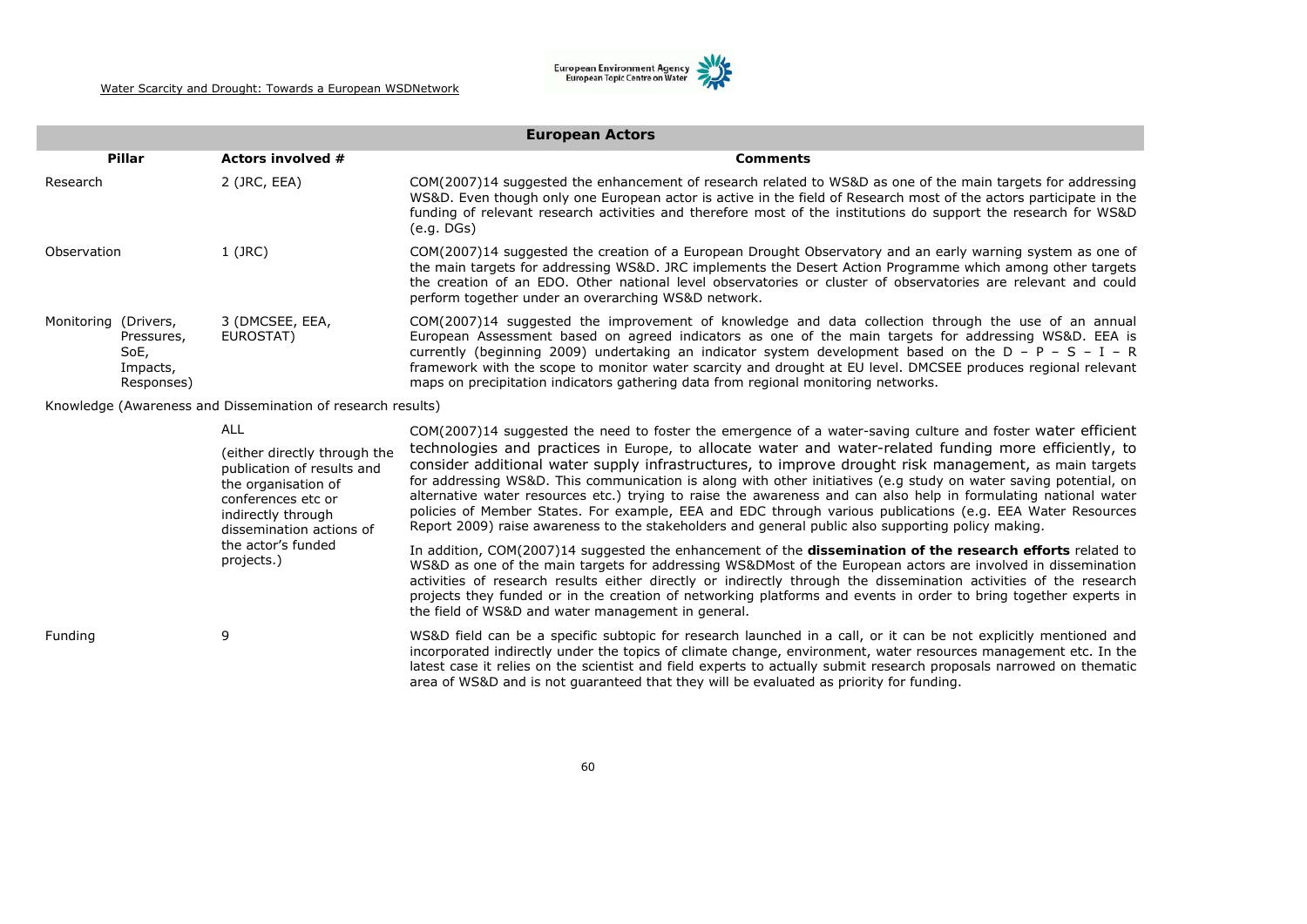# **6 TOWARDS A EUROPEAN WATER SCARCITY &DROUGHT NETWORK (WSDN)**

In June 2007, the Commission published its communication "Addressing the challenge of water scarcity and droughts in the European Union", [COM (2007)  $414$ <sup>21</sup>. Under Article "2.7 Improve knowledge and data collection" the need for a water scarcity and drought information system throughout Europe was identified.

This system will provide:

- 1. a reliable information base at the appropriate temporal and spatial resolution required for decision-making
- 2. shared interpretations/definitions
- 3. presentation of an annual EU assessment, based on agreed indicators and indices with data provided by MS and stakeholders to the COM or EEA on a yearly basis

In addition, the COM (2007) 414 identified that the proposed system should "fully exploit the Global Monitoring for Environment and Security (GMES) services for the delivery of space-based data and monitoring tools in support to water policies, land use planning and improved irrigation practices.

## **6.1 ROLE OF THE EU WSDN FOR BRIDGING THE GAP**

The assessment of the European and international actors that are currently involved in the effort to address water scarcity and drought led to the argumentation and identification of the further need of developing a European Water Scarcity and Drought Network (WSDN).

This gap analysis will try to propose a structure for a European Water Scarcity and Drought Network (WSDN) that will bridge and coordinate the existing initiatives providing better information, fostering synergies, promoting capacity building between scientists and the user community, and thereby increasing preparedness and resilience of the European society to water scarcity and drought.

In that extent, a selection of the vision of what should be dealt within such a system is the following:

- 1. WS&D Information
- 2. WS&D Observation: European Drought Observatory, Drought Forecast and WS&D indicator system
- 3. WS&D Planning: MS Drought Management Plans (DMPs), Drought Policies (existing and recommendations)
- 4. WS&D Education: Targeted education for different stakeholders and end users, Water saving potential/ smart technologies, Outreach Activities, Specific Training, Creation of training/educational programs (such as e-learning MS program)
- 5. WS&D Research: Networking activities such as a portal to relevant projects and programmes (national or international), enhancement of international cooperation and funding opportunities, dissemination of research results.
- 6. Networking

-

 $21$  COM (2007) 414. Communication from the Commission to the European Parliament and the Council Addressing the challenge of water scarcity and droughts in the European Union (http://eur-lex.europa.eu/LexUriServ/LexUriServ.do?uri=CELEX:52007DC0414:EN:NOT)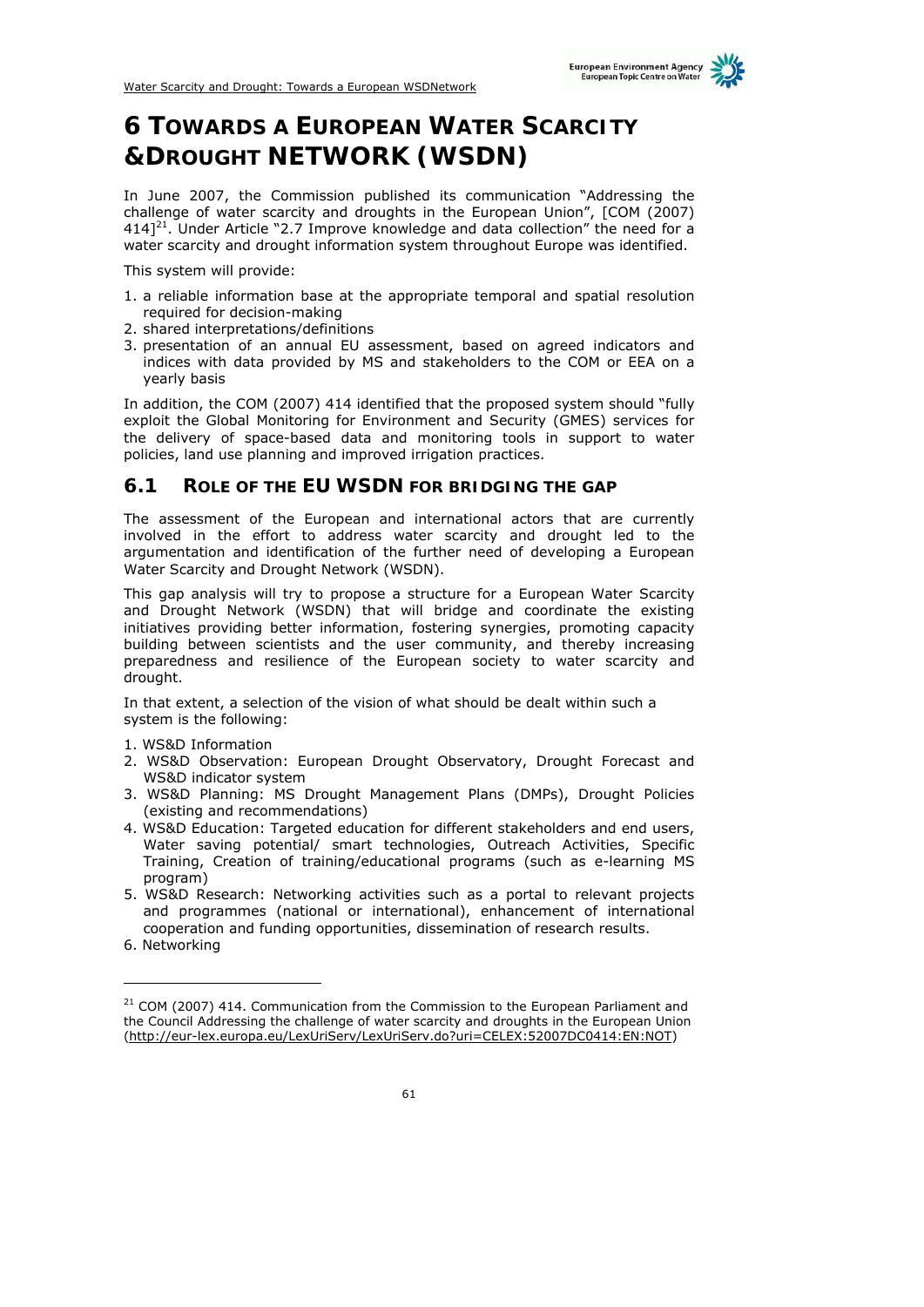

**This system could be established as a collaboration network between the different actors that are already active in the water scarcity and drought field in Europe and is conceptually given in Figure 1.** 

**Figure 1.** Pillars for assessing European and International actors for WS&D.



The EU WSDN will try to bring several aspects of the WS&D issue in common view. The main scope of the WSDN is to bridge science with policy with the aim to aid decision makers to take informed decisions and to be updated with the most important advances in the scientific field.

The WS&D Network will share information about the issue of WS&D and will also provide a range of more specific aspects of WS&D, such as links with an European Drought Observatory (EDO), with a WS&D indicators System with the aim to monitor driving forces, pressures, current state, impacts and responses for Water Scarcity and Drought, as well as Educational, Training and Dissemination links.

Even though there is a wide range of European institutions, instruments and networks that are involved with one or more of the selected pillars for addressing water scarcity and drought there is a gap on the development of an actual action list that will bring all actors together towards the common goal of understanding, addressing, and alleviating the impacts of WS&D. International actors and especially USA relevant actors seem to have a more coherent approach since most of them incorporate all pillars except funding.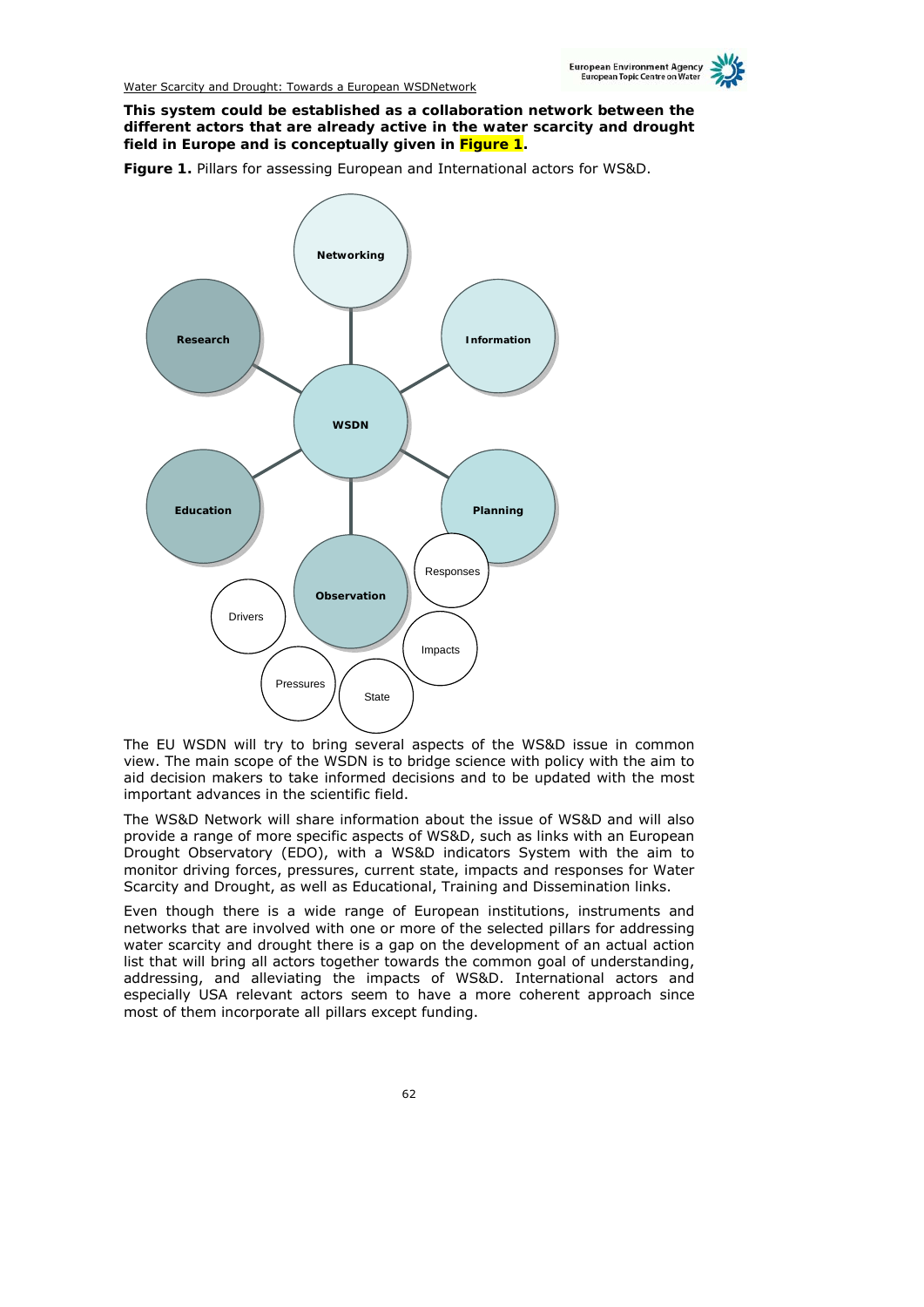

The purpose of this gap analysis is to assess whether the existing activities of selected European and International actors address the pillars of the WS&D Network. The identification of possible roles of existing structures in the WS&D Network are presented in the following Figure 2.

|             | Figure 2. Identification of possible roles of existing institutions within the |  |  |  |  |
|-------------|--------------------------------------------------------------------------------|--|--|--|--|
| WS&DNetwork |                                                                                |  |  |  |  |

|                                               | <b>WS&amp;D</b><br><b>Information</b>           | <b>WS&amp;D</b><br>Observation             |                                                            | WS&D Planning WS&D Education                                                           | <b>WS&amp;D Research</b>                                         | Networking                                                              |
|-----------------------------------------------|-------------------------------------------------|--------------------------------------------|------------------------------------------------------------|----------------------------------------------------------------------------------------|------------------------------------------------------------------|-------------------------------------------------------------------------|
|                                               | General<br>Information                          | EDO: Drought<br>Watch, Drought<br>Forecast | MS Drought<br>Management<br>Plans (DMPs)                   | Targeted education<br>for different<br>stakeholders and<br>end users                   | Portal to projects,<br>programmes (national or<br>international) | <b>Institutions that</b><br>either fund<br>research proje               |
| <b>SD Network</b>                             | Institutions that<br>may provide<br>information | WS&D indicator<br>system                   | <b>Drought Policies</b><br>(existing and<br>recommendation | Outreach Activities                                                                    | Scientists exchange blog                                         | or control EU fu<br>and that organi<br>and participate<br>dissemination |
| š                                             |                                                 | assessment,                                | Institutions that<br>may provide help<br>with drought risk | Specific Training                                                                      | International cooperation<br>and Funding Opportunities           | activities.                                                             |
|                                               |                                                 | drought                                    |                                                            | Creation of<br>training/educational<br>programs (such as<br>e-learning MS<br>program). | Institutions that<br>may educate<br>stakeholders in              |                                                                         |
| <b>WSDN</b><br><b>Bodies &amp; structures</b> | <b>WS&amp;D</b><br><b>Information</b>           | <b>WS&amp;D</b><br><b>Observation</b>      |                                                            | WS&D Planning   WS&D Education                                                         | <b>WS&amp;D Research and</b><br><b>Dissemination</b>             | <b>Networking</b>                                                       |
| <b>DG Environment</b> * policy                | 4                                               |                                            | М                                                          |                                                                                        | √                                                                |                                                                         |
| actor<br><b>DG Region</b>                     |                                                 |                                            |                                                            |                                                                                        |                                                                  |                                                                         |
| <b>DG Research</b>                            |                                                 |                                            | √                                                          |                                                                                        | √                                                                | ∢                                                                       |
| <b>DMCSEE</b>                                 |                                                 |                                            |                                                            |                                                                                        | √                                                                | 교                                                                       |
| EDC                                           | М                                               | 세                                          |                                                            | ۸ľ                                                                                     |                                                                  | ∢<br>∢                                                                  |
| <b>EEA</b>                                    | ∢<br>∢                                          |                                            |                                                            |                                                                                        |                                                                  |                                                                         |
|                                               |                                                 | м                                          |                                                            | 4                                                                                      |                                                                  |                                                                         |
| <b>ENPI</b>                                   |                                                 |                                            |                                                            |                                                                                        | √                                                                | √                                                                       |
| <b>EMWIS - SEMIDE</b>                         | 4                                               |                                            | И                                                          | И                                                                                      |                                                                  | м                                                                       |
| EU-INCO                                       |                                                 |                                            |                                                            |                                                                                        | 4                                                                | ∛                                                                       |
| <b>EU LIFE</b>                                |                                                 |                                            |                                                            |                                                                                        | √                                                                | 세                                                                       |
| <b>EURAQUA</b>                                |                                                 |                                            |                                                            |                                                                                        | 4                                                                | √                                                                       |
| <b>EUROSTAT</b>                               |                                                 | √                                          |                                                            |                                                                                        |                                                                  |                                                                         |
| <b>EU-SMAP</b>                                |                                                 |                                            |                                                            |                                                                                        | М                                                                | М                                                                       |
| * DESERT Action<br><b>JRC</b>                 | 41                                              | √                                          |                                                            | 4                                                                                      | √                                                                |                                                                         |
|                                               |                                                 |                                            | International                                              |                                                                                        |                                                                  |                                                                         |
| <b>FRIEND</b>                                 |                                                 |                                            |                                                            |                                                                                        | √                                                                | N                                                                       |
| <b>GWP-Med</b>                                | М                                               |                                            |                                                            |                                                                                        |                                                                  | √                                                                       |
| <b>UNCCD</b>                                  | 4                                               | м                                          | м                                                          |                                                                                        |                                                                  |                                                                         |
| <b>UNEP</b><br><b>UNESCO - IHP</b>            | 4                                               |                                            | ∛                                                          |                                                                                        | м                                                                |                                                                         |
| <b>WMO</b>                                    | ∛                                               |                                            |                                                            | 4                                                                                      | 4                                                                |                                                                         |
|                                               | ∢                                               | ٨l                                         |                                                            |                                                                                        |                                                                  |                                                                         |
|                                               |                                                 |                                            | <b>USA</b>                                                 |                                                                                        |                                                                  |                                                                         |
| <b>NDMC</b><br><b>NIDIS</b>                   | 41                                              | м                                          | √                                                          |                                                                                        |                                                                  | м                                                                       |
|                                               | √                                               | √                                          | √                                                          |                                                                                        |                                                                  | √                                                                       |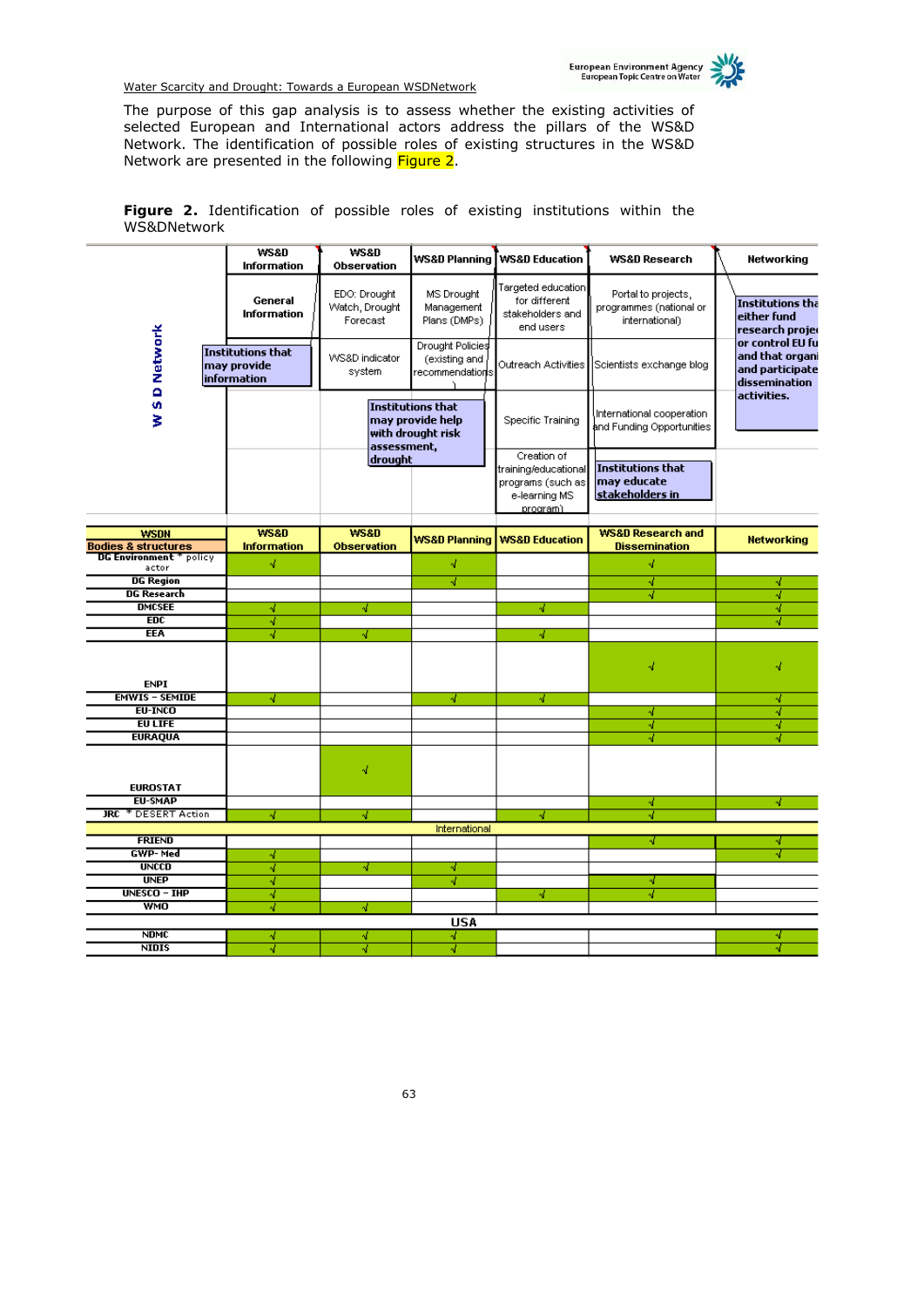# **7 TOWARDS A EUROPEAN WATER SCARCITY AND DROUGHT indicators SYSTEM (WSDiS)**

It is suggested that work on an EU Indicator System should encompass both **Drought** (in terms of water availability), but also, importantly, **Water Scarcity** (in terms of the mismatch between availability and demand). This suggestion (i.e. the firm inclusion of Water Scarcity as a major theme in Water Resources and Environmental Management) is based on several reasons:

- a) Water Scarcity affects a larger part of the EU: At least 11% of the European population and 17% of its territory have been affected by water scarcity to date. Recent trends show a significant extension of water scarcity across Europe. [COM(2007)4141<sup>22</sup>
- b) Water Scarcity often has its roots in water shortage (drought) which is combined with population growth and economic development.
- c) Water Scarcity is at the same time a social and environmental phenomenon and hence more manageable with policy instruments – this presupposes a firm basis of policy on a clear understanding of the situation and hence is of direct relevance to the EEA, which is tasked to provide this situation assessment to policy makers such as DG Environment).
- d) There is a gap of knowledge and tools at the EU level on the demand side of the Water Scarcity and a lack of reliable information [COM(2007)414], thus the formulation of an adequate indicators' framework could provide a powerful tool for building a common basis for policy and decision making.
- e) Work on Water Scarcity, with an emphasis on the demand side, would complement but not overlap with ongoing work at the EU level for improving Drought Management (incl. work at the JRC).
- f) Since Water Scarcity is at the crossroads between environmental phenomena (in the form of drought) and social phenomena (in the form of water demand – either directly or indirectly) is a clear example of an area that would benefit from a robust Science-Policy Interface (SPI). Such an interface requires common data as well as a common undertstanding of what the data show. The development and adoption of a common set of indicators, as a part of a Water Scarcity and Drought Information system directly linked to WISE is providing exactly such a SPI (which is currently missing at the EU level).
- g) Drought definitions differentiate based on the analysed effects, meteorological, agricultural and socioeconomic and therefore there is a need to combine indicators and indices used up till now to observe and monitor drought with socio economic indicators that will identify drivers, pressures and impacts of the phenomenon.

## **7.1 A DPSIR FRAMEWORK**

ł

The *Driver-Pressure-State-Impact-Response* methodological division has often been used to provide a thinking framework for the development and categorisation of indicators $^{23}$ . It is to be noted however that although effort has been made to provide definitions of these five categories, that would assist in

<sup>22</sup>COM(2007)414. Communication from the Commission to the European Parliament and the Council. Addressing the challenge of water scarcity and droughts in the European Union. Brussels, 18.7.2007, COM(2007) 414 final, {SEC(2007)993}{SEC(2007)996}

<sup>23</sup> See for example: OECD (1993). OECD core set of indicators for environmental performance reviews: a synthesis report by the group on the state of the environment. Environment Monographs 83, Organisation for Economic Cooperation and Development, Paris.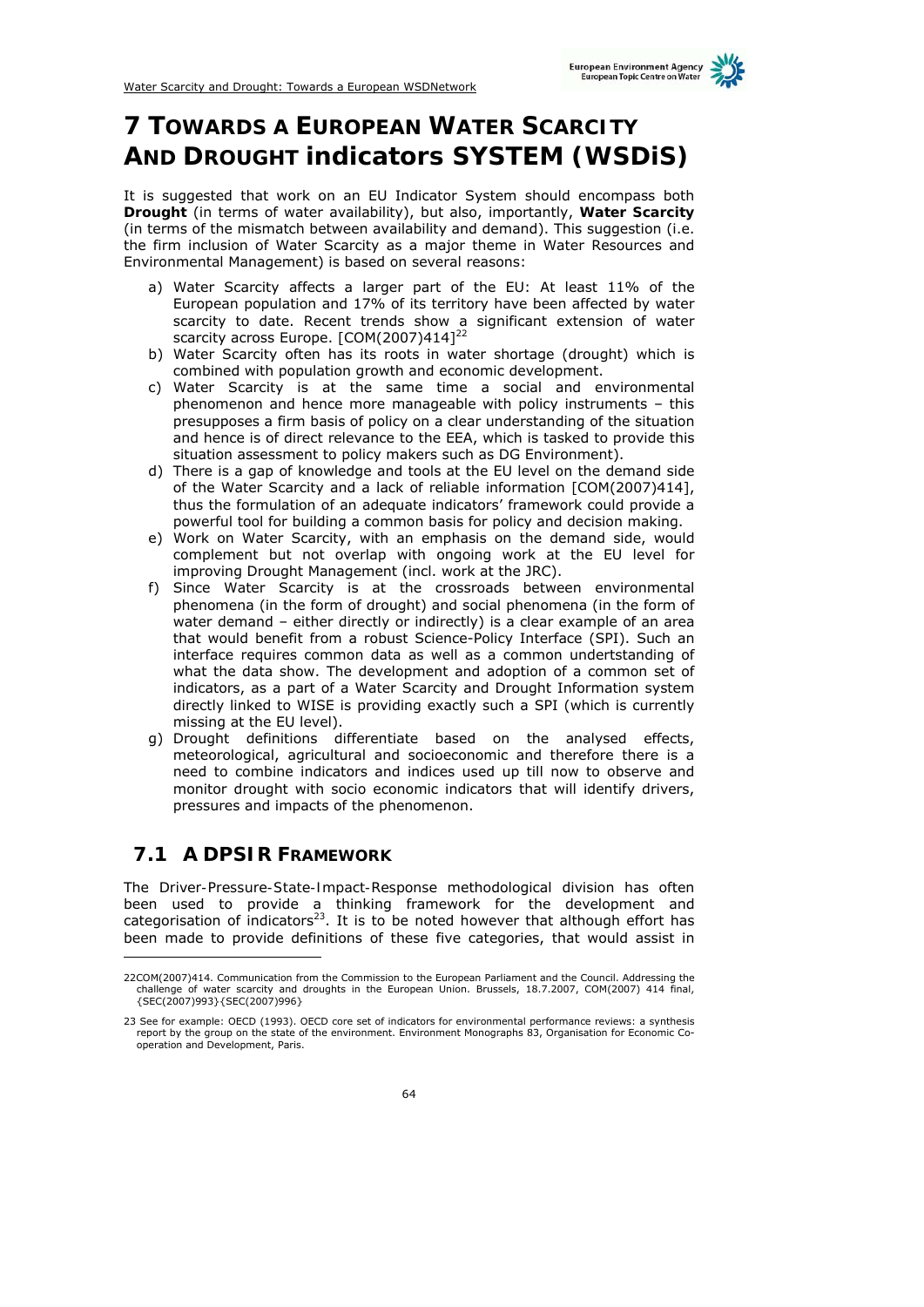making the DPSIR framework operational (e.g. EEA,  $1999^{24}$ ), the concepts have not always been interpreted in a consistent way and the resulting definitions were not always followed rigorously in the subsequent indicators categorisation. This needs to be attributed to a large degree to the complexity of the process of developing a thinking framework, in other words the complexity of the required level of abstraction, and the subjectivity in the conceptualisation of the developer.

DPSIR frameworks can be developed for almost anything and have been increasingly applied to a range of environmental problems (Aubry and Elliott, 200625; Bidone and Lacerda, 200426; Borja A. *et al* ,200627; Hameedi, 200528; Jorge et al, 2002<sup>29</sup>; Marsili-Libelli *et al.*, 2004<sup>30</sup>). Clearly, there is a serious challenge in developing consistent definitions of what the main domains of the framework are (ie. Drivers, Pressures, States, Impacts and Responses), that are generic enough to become meaningful vessels for a variety of indicators measuring processes as different as floods and droughts, energy policy or agriculture.

Due to both the inconsistency of the definitions and the lack of clarity on how to use the framework to categorise indicators, researchers and policy makers have often been tempted to proceed with developing indicators, using the DPSIR framework very loosely and modifying it ad hoc. Often, the DPSIR framework has been considered something too obscure to be useful and hence remained as a formality rather than as a tool, especially in cases where the cause-effect relations are complex and ill-defined.

It should be noted however that this loose use of the DPSIR framework, is not advisable, as it may constraint the conceptualisation of the phenomenon (casting it as a set of more-or-less formal cause-effect relationships), while at the same time does not profit from the methodological support that such a restriction was developed to provide in the fists place. A more rigorous application of the DPSIR framework is hence more desirable.

We are therefore suggesting, a specific interpretation and application of the DPSIR framework to underpin the development and categorising of indicators for Water Scarcity. It is not, however, necessarily suggested that the DPSIR framework has to be an explicitly visible part of the communication between policy makers (incl. the EEA) and other stakeholder. What is more important is to allow any communication to follow the logical sequence and language of the framework.

The following definitions have been used in the EEA (1999) report "Environmental Indicators: Typology and overview" and have been updated to serve as the basis for categorisation.

ł

<sup>24</sup> Smeets, E., Weterings, R., (2005). Environmental indicators: typology and overview. Technical report no. 25. European Environment Agency, 19 pp.

<sup>25</sup> Aubry, A., Elliott, M., (2006). The use of environmental integrative indicators to assess seabed disturbance in estuaries and coasts: application to the Humber Estuary, UK. Mar. Pollut. Bull. 53, 175–185.

<sup>26</sup> Bidone, E.D., Lacerda, L.D. (2004). The use of DPSIR framework to evaluate sustainability in coastal areas. Case study: Guanabara Bay basin, Rio de Janeiro, Brazil. Reg Environ Change (2004) 4, 5–16.

<sup>27</sup> Borja A. et al (2006). The European Water Framework Directive and the DPSIR, a methodological approach to assess the risk of failing to achieve good ecological status. Estuarine, Coastal and Shelf Science 66, 84-96

<sup>28</sup> Hameedi, J., (2005). Environmental indicators as performance measures for improving estuarine environmental quality. In: Bortone, S.A. (Ed.), Estuarine Indicators. CRC Press, Boca Raton, FL, pp. 451–465.

<sup>29</sup> Jorge, M.R, Nelson Lourenço, N., Machado, C.R., Rodrigues, L. (2002). Measuring, monitoring and managing sustainability in Indian coastal areas: the socioeconomic dimension. Littoral 2002, 22-26 September. Porto, Portugal.

<sup>30</sup> Marsili-Libelli, S., Betti, F., Cavalieri, S. (2004). Introducing River Modelling in the Implementation of the DPSIR<br>Scheme of the Water Framework Directive. Proc. IEMSs 2004 International Congress "Complexity and Integ Resources Management", Osnabruek, Germany, June 2004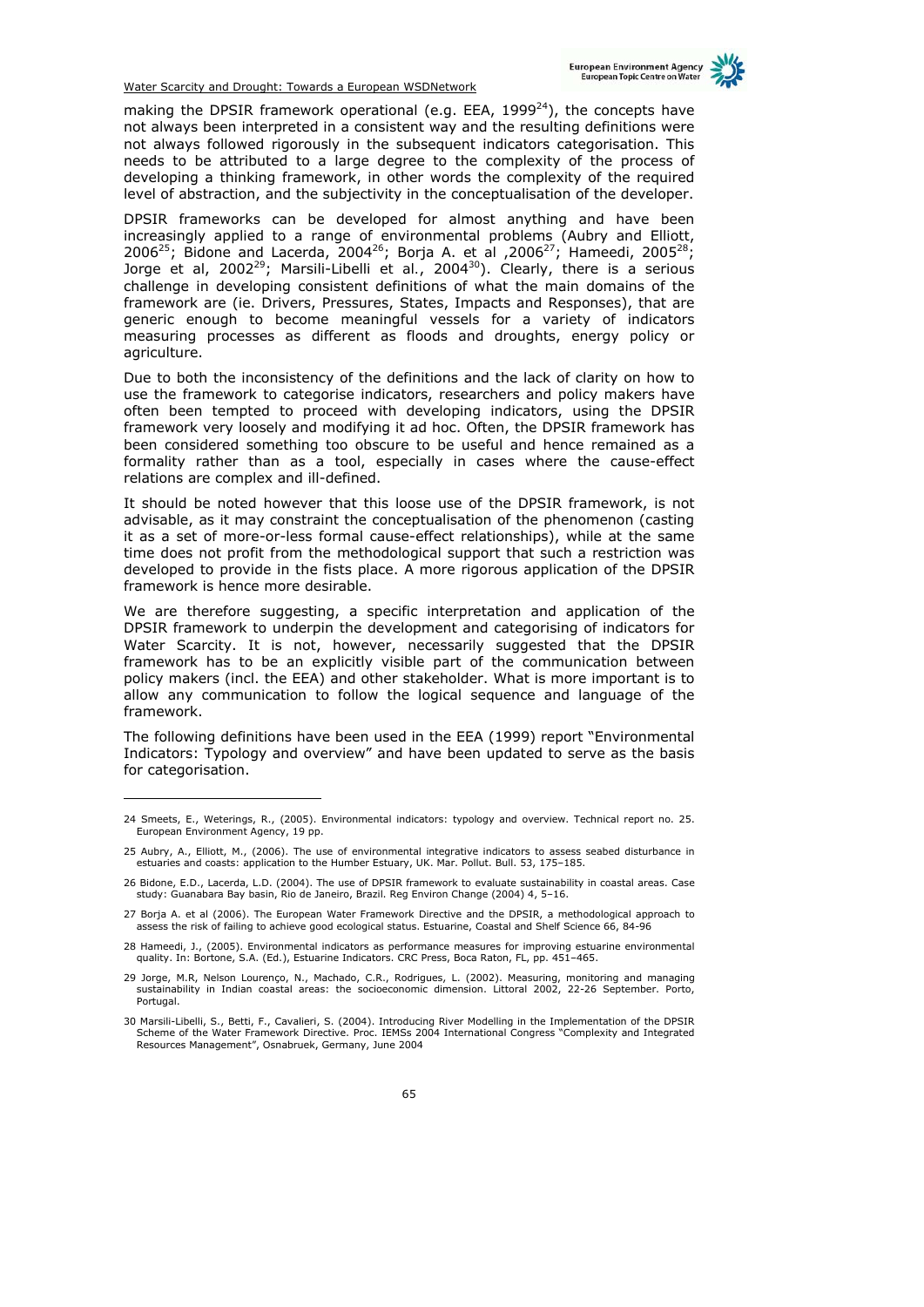| Table 3. Modified DPSIR framework |  |
|-----------------------------------|--|
|-----------------------------------|--|

| EEA (1999) Definitions                                                                                                                                                                                                                                                                                                                                                                                                                                                                                                                                                                                                                  | <b>Suggested Definitions</b>                                                                                                                                                                                                                                                                                                                                                                                                                                                                                                                                                                                                                                                              | Rationale                                                                                                                                                                                                                                                                                                                                                                                                  |
|-----------------------------------------------------------------------------------------------------------------------------------------------------------------------------------------------------------------------------------------------------------------------------------------------------------------------------------------------------------------------------------------------------------------------------------------------------------------------------------------------------------------------------------------------------------------------------------------------------------------------------------------|-------------------------------------------------------------------------------------------------------------------------------------------------------------------------------------------------------------------------------------------------------------------------------------------------------------------------------------------------------------------------------------------------------------------------------------------------------------------------------------------------------------------------------------------------------------------------------------------------------------------------------------------------------------------------------------------|------------------------------------------------------------------------------------------------------------------------------------------------------------------------------------------------------------------------------------------------------------------------------------------------------------------------------------------------------------------------------------------------------------|
| Indicators for driving forces<br>describe<br>the<br>social,<br>demographic<br>and<br>economic<br>developments in societies and<br>the corresponding changes in<br>life styles, overall levels of<br>consumption<br>and<br>production<br>patterns. Primary driving forces<br>population<br>growth<br>are<br>and<br>developments in the needs and<br>activities of individuals. These<br>primary driving forces provoke<br>changes in the overall levels of<br>production<br>and<br>consumption.<br>Through these<br>changes<br>in<br>production and<br>consumption,<br>driving<br>forces<br>the<br>exert<br>pressure on the environment. | for<br>driving forces<br>Indicators<br>describe<br>the<br>environmental,<br>social,<br>demographic<br>and<br>developments<br>economic<br>in<br>societies and the corresponding<br>changes in life styles, overall<br>levels<br>of<br>consumption<br>and<br>production<br>patterns.<br>Primary<br>driving<br>forces<br>climatic<br>are,<br>changes,<br>population<br>growth,<br>migration and developments in<br>the<br>needs and activities<br>οf<br>individuals.<br>These<br>primary<br>driving forces exert pressure on<br>the environment, either directly<br>(through changing precipitation<br>patterns) or indirectly through<br>changes<br>production<br>in<br>and<br>consumption. | Suggesting that all<br>drivers<br>are<br>anthropogenic<br>is<br>ignoring elements of<br>problem<br>the<br>(particularly in the<br>availability<br>water<br>of<br>the<br>part<br>equation).<br>also<br>It<br>leaves no room of<br>assessing the impact<br>of climatic changes -<br>that<br>may<br>not<br>necessarily<br>be<br>anthropogenic,<br>but<br>have<br>potentially<br>severe impacts on<br>society. |
| Pressure indicators describe<br>developments in release<br>of<br>substances<br>(emissions),<br>physical and biological agents,<br>the use of resources and the<br>use of land.<br>The pressures<br>exerted<br>by<br>society<br>are<br>transported and transformed in<br>a variety of natural processes to<br>manifest themselves in changes<br>environmental conditions.<br>in<br>Examples of pressure indicators<br>are CO2-emissions per sector,<br>the use of rock, gravel and sand<br>for construction and the amount<br>of land used for roads.                                                                                    | Pressure<br>indicators<br>describe<br>developments in release<br>οf<br>substances (emissions), physical<br>and biological agents, the use of<br>resources and the use of land.<br>They also describe pressures on<br>infrastructure (e.g. an increased<br>demand for infrastructure). The<br>pressures exerted by nature<br>(anomalies) or<br>society<br>are<br>transported and transformed in<br>a variety of natural processes to<br>manifest themselves in changes<br>environmental<br>conditions.<br>in<br>Examples of pressure indicators<br>are CO2-emissions per sector,<br>the use of rock, gravel and sand<br>for construction and the amount                                    | Natural drivers (e.g.<br>climatic<br>changes)<br>exert pressures<br>in<br>the<br>form<br>οf<br>anomalies<br>e.g.)<br>a a<br>precipitation<br>anomaly).<br>Socio-<br>economic<br>drivers<br>(e.g.<br>population<br>density)<br>exert<br>the<br>pressures<br>in<br>form of increased<br>demand for either a<br>natural (water) or a<br>technical<br>(infrastructure)<br>provision.                           |
|                                                                                                                                                                                                                                                                                                                                                                                                                                                                                                                                                                                                                                         | of land used for roads.                                                                                                                                                                                                                                                                                                                                                                                                                                                                                                                                                                                                                                                                   | Pressure<br>indicators<br>include<br>can<br>efficiency indicators<br>characterise<br>to<br>further the (socio-<br>economic) pressure<br>and give handles for<br>policy                                                                                                                                                                                                                                     |
|                                                                                                                                                                                                                                                                                                                                                                                                                                                                                                                                                                                                                                         |                                                                                                                                                                                                                                                                                                                                                                                                                                                                                                                                                                                                                                                                                           | Pressure<br>indicators<br>(resulting<br>from<br>physical drivers) can<br>include performance<br>indicators<br>(in<br>the<br>form<br>of<br>deviations/anomalies<br>from<br>expected<br>an<br>value – e.g. a $LTA$ )                                                                                                                                                                                         |
| indicators<br><b>State</b><br>give<br>a                                                                                                                                                                                                                                                                                                                                                                                                                                                                                                                                                                                                 | State<br>indicators<br>give<br>a                                                                                                                                                                                                                                                                                                                                                                                                                                                                                                                                                                                                                                                          | What<br>is<br>reservoir                                                                                                                                                                                                                                                                                                                                                                                    |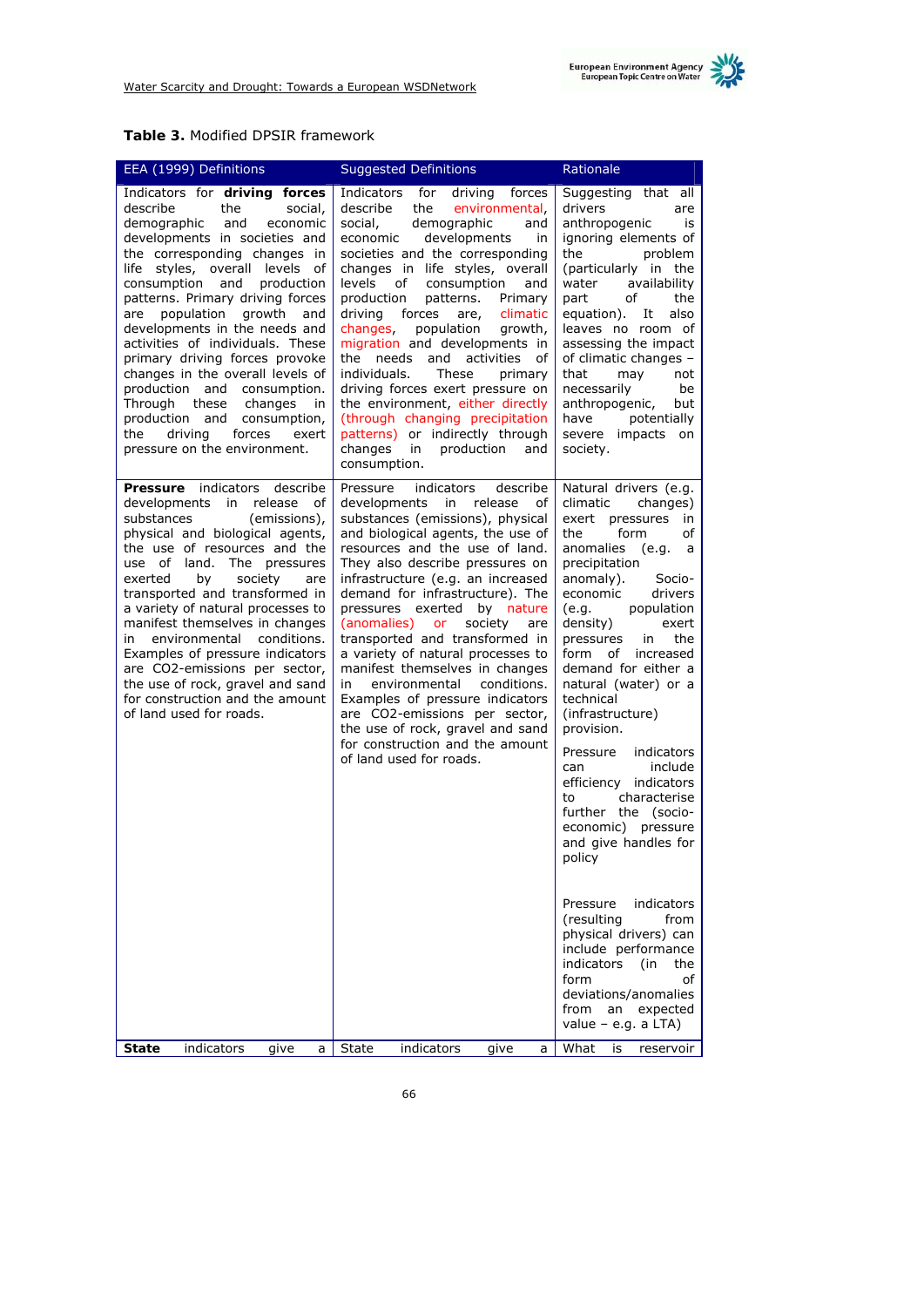

| description of the quantity and<br>quality of physical phenomena<br>temperature),<br>(such<br>as<br>biological phenomena (such as<br>fish<br>stocks)<br>and<br>chemical<br>phenomena<br>(such<br>as<br>atmospheric<br>CO <sub>2</sub><br>concentrations) in<br>a certain<br>area. State indicators may, for<br>instance, describe the forest<br>and wildlife resources present,<br>the concentration of phosporous<br>and sulphur in lakes, or the<br>οf<br>noise<br>in<br>the<br>level<br>neighbourhood of airports.                                                                                                                                                                                                     | description of the quantity and<br>quality of physical phenomena<br>(such as temperature), biological<br>phenomena (such as fish stocks)<br>and chemical phenomena (such<br>atmospheric<br>CO <sub>2</sub><br>as<br>concentrations) in a certain area<br>at the time of inquiry. State<br>indicators may, for instance,<br>describe the forest and wildlife<br>resources<br>present,<br>the<br>concentration<br>of<br>phosphorous<br>and sulphur in lakes, or the level<br>of noise in the neighbourhood of<br>airports. They can also describe<br>the state of the socio-economic<br>and technical system of interest.<br>Unavailability of infrastructure<br>can result to water scarcity (ie<br>inability to meet demands) even<br>with<br>water<br>available<br>(elsewhere). | if<br>storage<br>not<br>a<br>"state"? However it<br>is not necessarily a<br>οf<br>the<br>state<br>environment but of<br>The<br>infrastructure.<br>state<br>of<br>infrastructure<br>(including<br>its<br>existence<br>(MDGs)<br>and quality (WSSTP)<br>are central to the<br>problem – and much<br>of<br>the<br>available<br>response.                                                                                                                                       |
|---------------------------------------------------------------------------------------------------------------------------------------------------------------------------------------------------------------------------------------------------------------------------------------------------------------------------------------------------------------------------------------------------------------------------------------------------------------------------------------------------------------------------------------------------------------------------------------------------------------------------------------------------------------------------------------------------------------------------|----------------------------------------------------------------------------------------------------------------------------------------------------------------------------------------------------------------------------------------------------------------------------------------------------------------------------------------------------------------------------------------------------------------------------------------------------------------------------------------------------------------------------------------------------------------------------------------------------------------------------------------------------------------------------------------------------------------------------------------------------------------------------------|-----------------------------------------------------------------------------------------------------------------------------------------------------------------------------------------------------------------------------------------------------------------------------------------------------------------------------------------------------------------------------------------------------------------------------------------------------------------------------|
| to<br>the<br>Due<br>pressure<br>on<br>environment, the state of the<br>environment<br>changes.<br>These<br>changes then have impacts on<br>social<br>and<br>the<br>economic<br>functions on the environment,<br>such<br>the<br>provision<br>οf<br>as<br>adequate conditions for health,<br>availability<br>resources<br>and<br>biodiversity. Impact indicators<br>are used to describe these<br>impacts. Impacts occur in a<br>certain sequence: air pollution<br>global warming<br>may cause<br>(primary effect), which may in<br>turn cause<br>an increase<br>in<br>temperature (secondary effect),<br>which may provoke a rise of sea<br>level (tertiary impact), which<br>could result in the loss of<br>biodiversity | Due<br>the<br>to<br>pressure<br>on<br>environment, the state of the<br>environment<br>changes.<br>These<br>changes then have impacts on<br>the environmental, social and<br>economic functions, such as the<br>provision of adequate conditions<br>for health, resources availability<br>biodiversity.<br>and<br>Impact<br>indicators are used to describe<br>these impacts.<br>Over-abstraction of groundwater<br>(a pressure) may result in saline<br>intrusion<br>environmental<br>(an<br>impact),<br>which<br>may in turn<br>result in loss of crop production<br>(a socio-economic impact). It<br>should be noted that it is the<br>loss of production that is the<br>impact. The yield per se is a<br>state indicator.                                                     | Clearly<br>environmental<br>impacts<br>are<br>very<br>much part of the<br>problem, not<br>only<br>for<br>their<br>deprecations on the<br>society<br>and<br>economic, but<br>for<br>their "intrinsic value"<br>per se. Although an<br>anthropocentric<br>approach<br>to<br>responses<br>is<br>certainly warranted,<br>the<br>inclusion<br>οf<br>environmental<br>impacts allows for a<br>non-monetary<br>valuation<br>to<br>be<br>included<br>in<br>the<br>decision-process. |
| Response indicators refer to<br>responses<br>by<br>groups<br>(and<br>individuals) in society, as well<br>government<br>attempts<br>to<br>as<br>prevent,<br>compensate,<br>ameliorate or adapt to changes<br>in the state of the environment.<br>Some societal responses may<br>be regarded as negative driving<br>forces,<br>since<br>they<br>aim<br>at<br>redirecting prevailing trends in<br>consumption and production<br>patterns. Other responses aim<br>at raising the efficiency<br>оf<br>products<br>and<br>processes,<br>through<br>stimulating<br>the                                                                                                                                                           | Response indicators refer<br>to<br>responses<br>by<br>groups<br>(and<br>individuals) in society, as well as<br>government<br>attempts<br>to<br>prevent, compensate, ameliorate<br>or adapt to changes in the state<br>of the environment. It also<br>refers<br>to<br>attempts<br>by<br>ecosystems<br>themselves<br>to<br>respond (e.g. by adaptation or<br>migration)<br>Some<br>societal<br>responses may be regarded as<br>driving forces, since they aim at<br>redirecting prevailing trends in<br>consumption<br>and<br>production patterns.<br>Other                                                                                                                                                                                                                        | Due to the iterative<br>оf<br>nature<br>the<br>processes<br>involved,<br>often<br>quite<br>a<br>response can be a<br>driver for<br>change<br>(see<br>also<br>figure).<br>Response indicators<br>could<br>serve<br>indirectly to answer<br>questions<br>of<br>how<br>much more can be<br>put<br>in<br>place<br>(by<br>subtracting what is<br>in place from the<br>system capacity for).                                                                                      |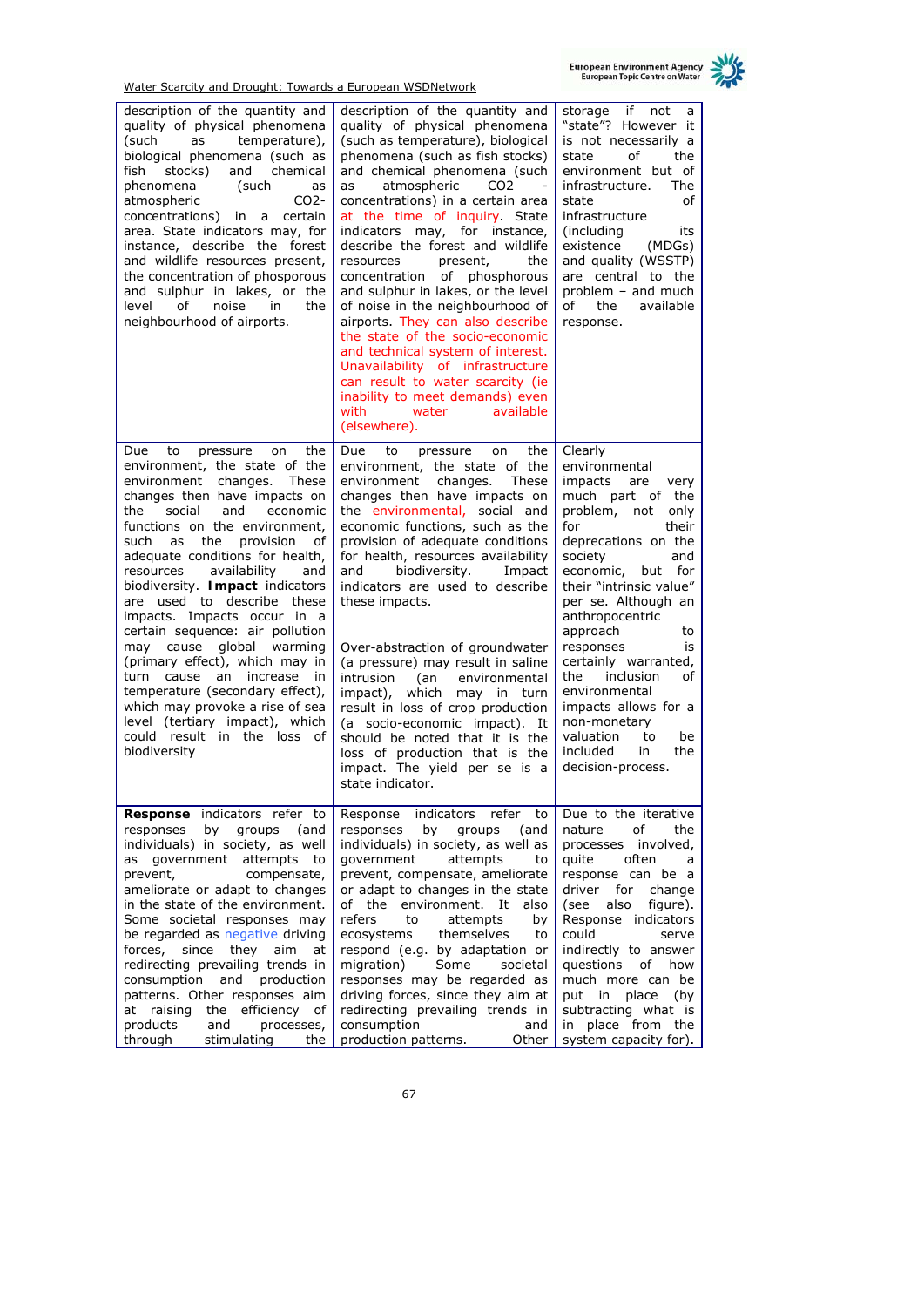European Environment Agency<br>European Topic Centre on Water



| Water Scarcity and Drought: Towards a European WSDNetwork                                                                                                                                                                                                                                                                                                                                                                           |                                                                                                                                                                                                                                                                                                                                                                                                                                                                                                                                                                                                                                    |                                                                                                                                                                                                                                                                                          |
|-------------------------------------------------------------------------------------------------------------------------------------------------------------------------------------------------------------------------------------------------------------------------------------------------------------------------------------------------------------------------------------------------------------------------------------|------------------------------------------------------------------------------------------------------------------------------------------------------------------------------------------------------------------------------------------------------------------------------------------------------------------------------------------------------------------------------------------------------------------------------------------------------------------------------------------------------------------------------------------------------------------------------------------------------------------------------------|------------------------------------------------------------------------------------------------------------------------------------------------------------------------------------------------------------------------------------------------------------------------------------------|
| development and penetration of<br>clean technologies. Examples of<br>response indicators are the<br>relative amount of cars with<br>catalytic converters<br>and<br>recycling rates of domestic<br>waste. An often used overall<br>response indicator<br>is is the set of the set of the set of the set of the set of the set of the set of the set of the set of the s<br>an<br>indicator describing<br>environmental expenditures. | responses aim at raising the<br>efficiency of<br>products<br>and processes, through<br>stimulating the development and<br>penetration of<br>green<br>technologies. There may also be<br>societal responses targeted at<br>facilitating physical responses by<br>ecosystems: increasing<br>the<br>connectivity of river systems,<br>would allow species to migrate<br>to more appropriate habitats, to<br>respond for example to a<br>drought situation. An often used<br>overall response indicator is an<br>indicator<br>describing<br>environmental expenditures.<br>Indicators of Responses show<br>what is currently in place. | for<br>Indicators<br>responses are bound<br>to change as new<br>policy instruments<br>and technologies<br>become available.<br>Combining<br>information between<br>response<br>and<br>pressure indicators<br>would<br>yield<br>information on the<br>effect of policies and<br>measures. |

It is also important to note, that although the basis of the DPSIR mode of organising thinking around environmental problems is a strict causality, it should by no mean be conceptualised as a linear process. This is highlighted in the figure below (which is in accordance with Figure 1 of the EEA (1999) Report).



**Figure 3** A 2D visualization of the DPSIR framework

We are hence suggesting a 2-diamensional visualisation of the DPSIR framework which allows for the illustration and acknowledgement of the feedback mechanisms between the elements of the framework.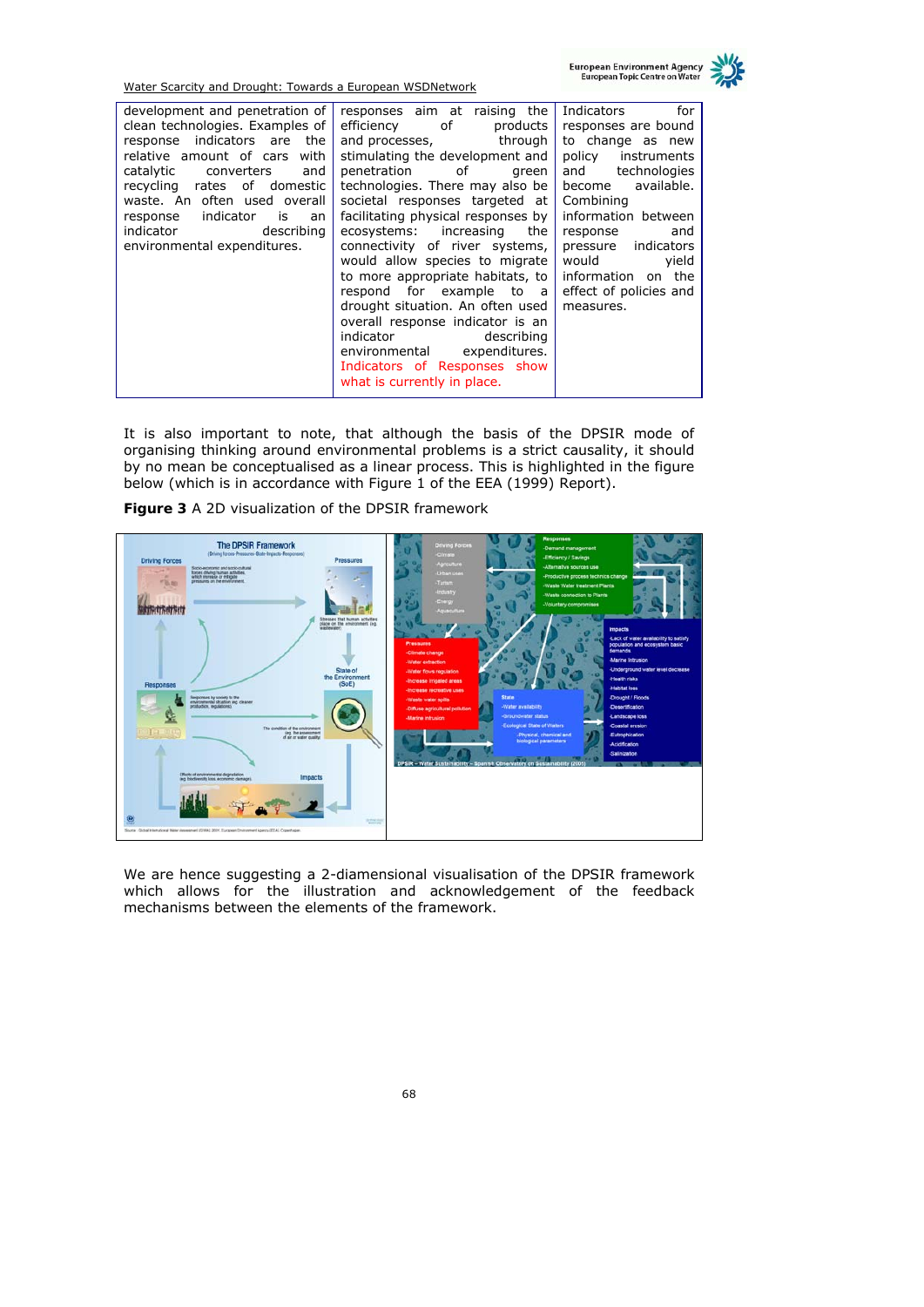Water Scarcity and Drought: Towards a European WSDNetwork **Figure 4.** Identifying links in the DPSIR framework



## **7.2 CAPTURING THE REALITY OF THE WATER SCARCITY & DROUGHT SITUATION**

It is important to include the socio-economic dimension in a Water Scarcity indicator framework – particularly since Water Scarcity is a socio-environmental problem par excellence.

There are two obvious ways of accomplishing this within the proposed framework:

- Include socio-economic **indicators** to capture socio-economic processes and phenomena of interest (e.g. migration, the CAP etc). This is crucial to allow for a complete picture of the situation, in view of the fact that Water Scarcity is in part driven by demand.
- Take into account the socio-economic (and political context) in the development of **indices** (which are composite metrics which are formed using multiple indicators). In other words propose different indices for specific stakeholders and decision making scales (incl. the EEA, DG Environment; National EAs? Farmers?). This will ensure the relevance of the resulting indices to specific decision making processes.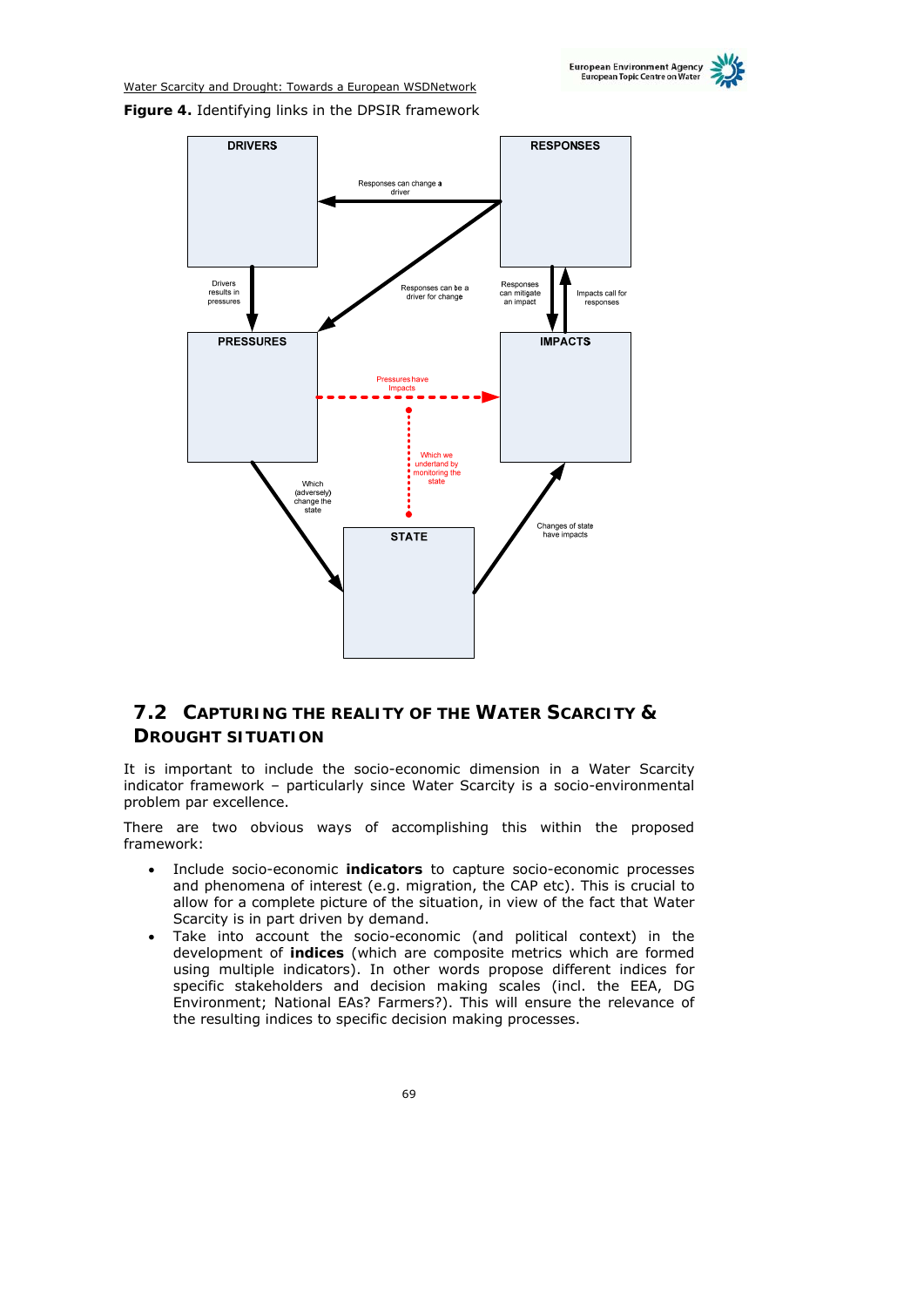## **7.3 METHODOLOGY FOR TRIALLING THE APPROACH AND LOGICAL TESTING: AN ISSUES-BASED APPROACH.**

Although the development of a methodologically robust and well-defined underlying framework (in this case the proposed DPSIR framework) is sine qua non for a structured indicators selection process, it is equally important to ground the selection of specific indicators in the problem at hand, rather than proceed in selecting indicators abstractly. The latter approach could easily result in long lists of indicators, which may have been "correct" but not necessarily relevant. This is especially true in the case of Water Scarcity, which is a complex socioenvironmental phenomenon, and whose description is necessarily multi-faceted. This complexity requires a step-by-step approach in developing indicators, which would allow questions of relevance and completeness to be answered throughout the indicators' development process.

A specific step-by-step approach, which is methodologically sound and facilitates a conceptually clear deconstruction of the (complex) Water Scarcity problem is proposed below.

Water Scarcity, results from an *imbalance* between:

- water availability, in the broader sense physical (related to the water cycle) and technical (related to water infrastructure) as suggested above, and
- water demand, for a series of (well-defined) activities, from consumption to industry.

Since both sides of the equation are required to define Water Scarcity, it would suffice if methodologically, we used one side as the "check-list" to make sure the indicators list is complete and relevant. However, it is clear that only the water demand side of the equation is enumerable. It is so enumerable in fact that it has indeed been enumerated and its enumeration well defined (e.g. the NACE classification). In contrast, the first part of the Water Scarcity equation, that of water availability, is much harder to enumerate (and hence classify in crisp sets). Although for the sake of popular explanation, the water cycle is described by means of specific steps, it is understood that there are no hard boundaries between the phases of the cycle, nor is there any universally acceptable way of categorizing infrastructure availability or capacity or capability (especially in view of Water Scarcity).

It is therefore suggested, that a series of main water uses is identified and this series is used as a check list to develop a comprehensive (but relevant) Water Scarcity indicator framework. The suggested process is displayed in the form of a flow chart in the figure below.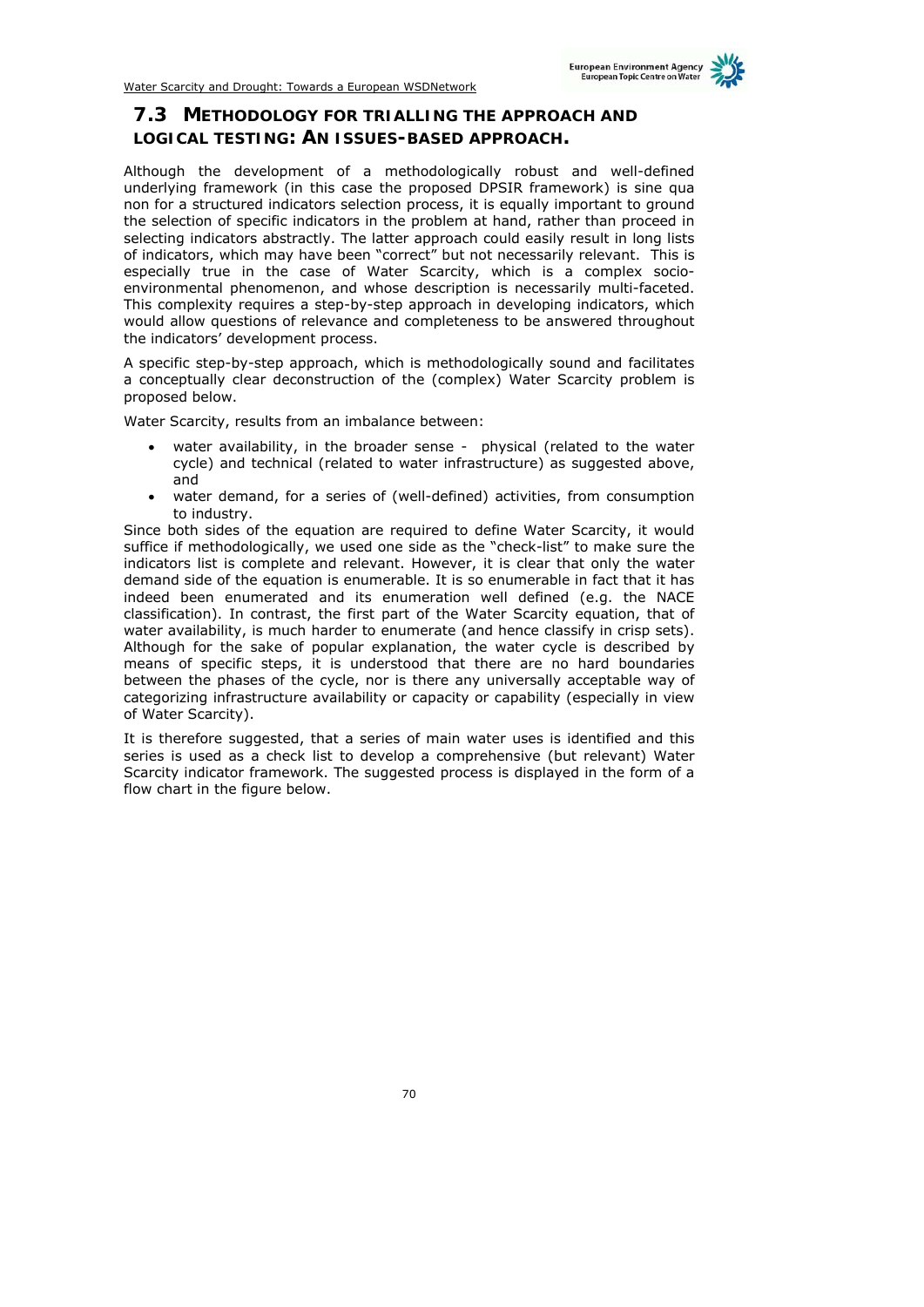

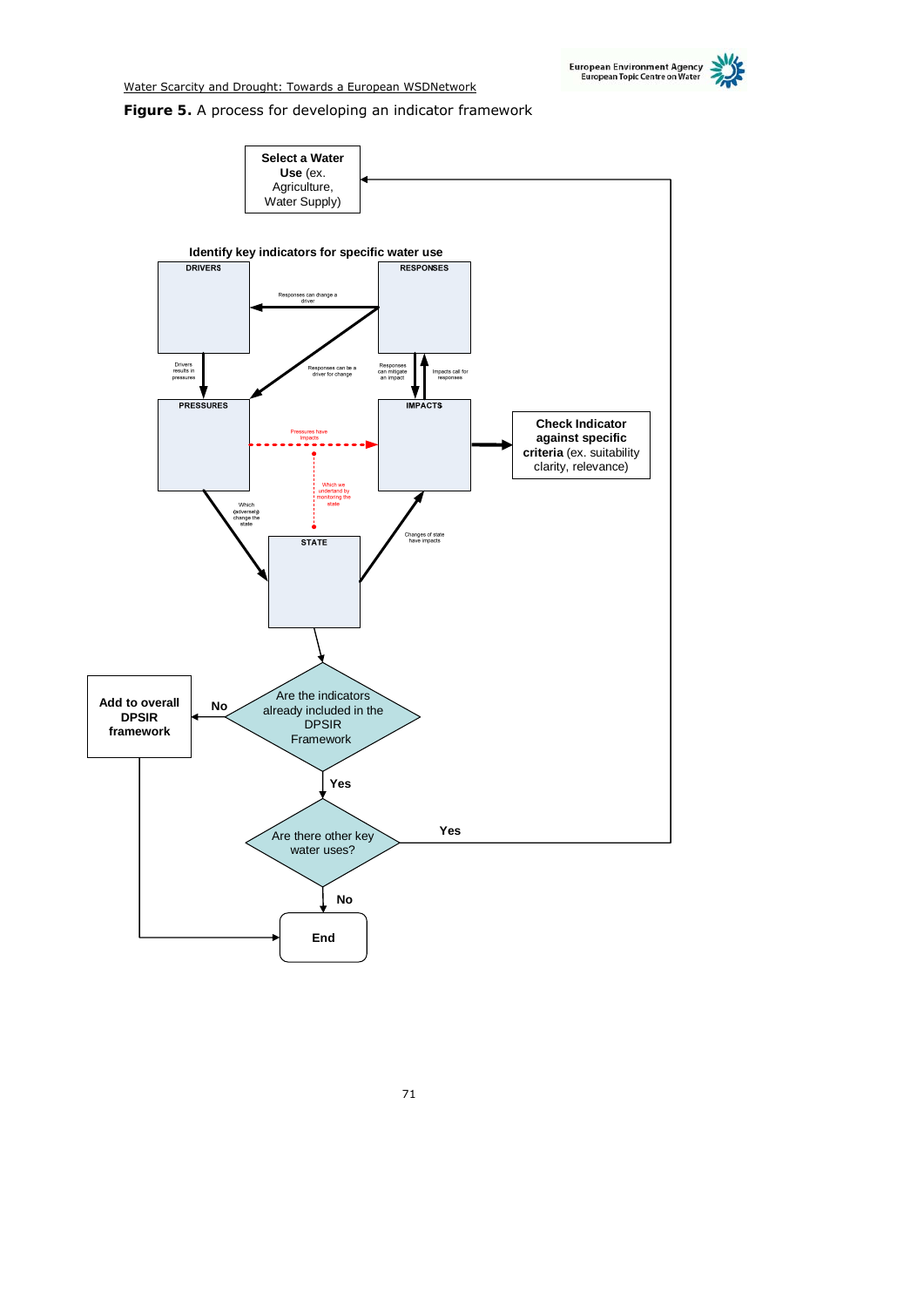

The logical steps for populating the WSDiS are the following:

- 1. Selection of economic activities that will be used as a check list for identifying appropriate indicators for WS&D
- 2. Populate the DPSIR framework for Water Scarcity and Drought for every selected economic sector
- 3. Screen the resulting set of indicators for each economic sector (narrow down) based on specific criteria (i.e. suitability, data availability, reproducibility, capacity if integration, clarity, diagnostic ability etc. This step will require the participation of Member States for selecting the most appropriate indicators.
- 4. Select a final set of indicators and create the necessary documents. Each indicator should be associated with three documents:
	- 1. A fact sheet (explaining what is requested and why)
	- 2. A Situation Assessment (presenting a view of the spatial and/or temporal development of the indicator in view of the phenomenon of interest (here, Water Scarcity).
	- 3. Reporting guidelines (defining the format of how to report the indicator).

The above process is also presented schematically in the following figure showing the steps for populating the WS&DiS and the points where the contribution of the Member States is crucial.



**Figure 6.** Process for populating the WS&DiS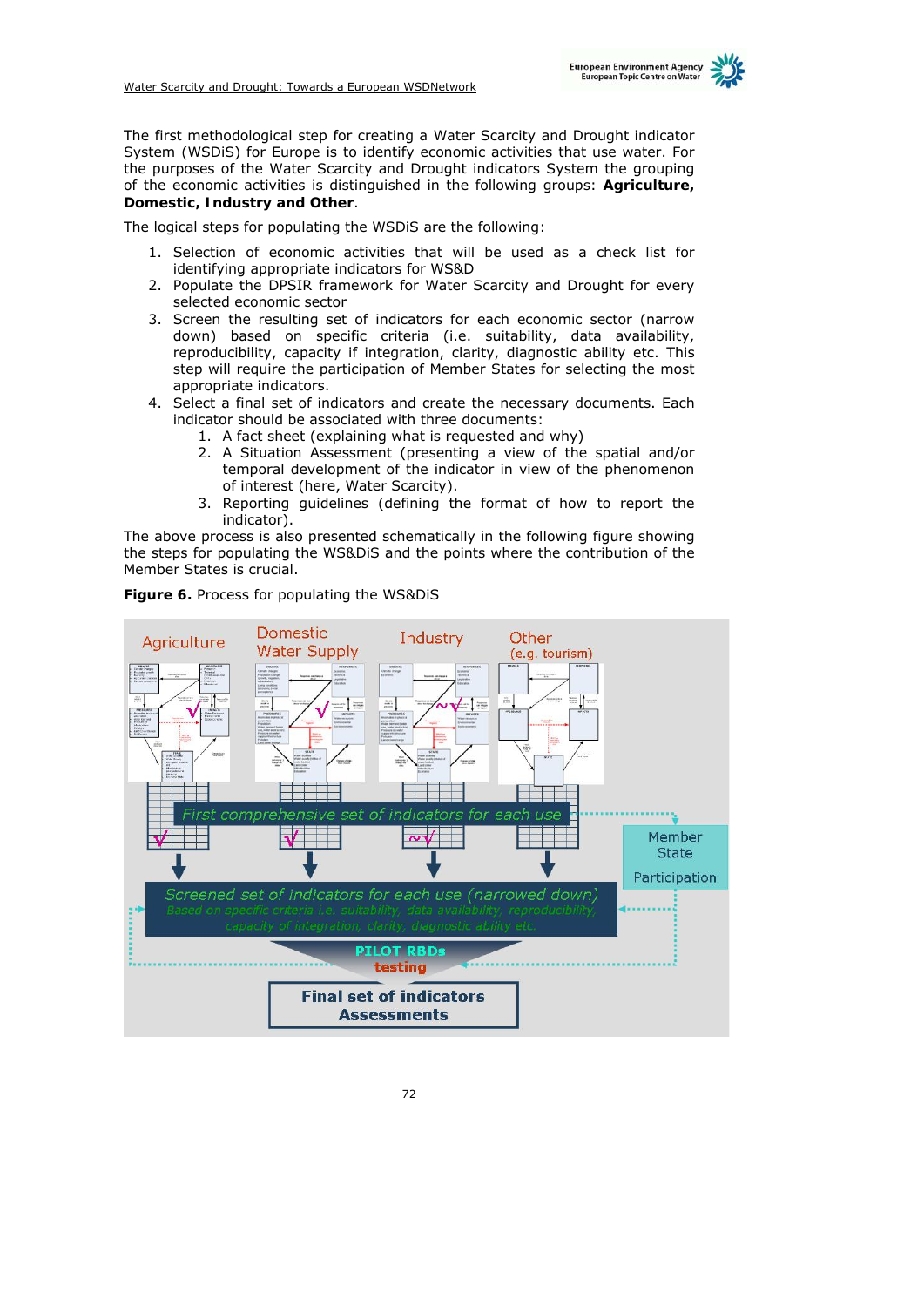## **7.4 KEY MESSAGES FOR THE DEVELOPMENT OF A WSDiS**

- *Use a DPSIR framework to house descriptive indicators (but not indices)*
- *Use a 2D visualization of the framework to underlie the iterative nature of the process.*
- *Define and rigorously keep the clarity and distinction between DPSIR categories.*
- *Include socio-economic aspects by selecting socio-economic indicators*
- *Include socio-economic decision making context by tailoring indices*
- *Populate the framework using an issues-oriented approach*
- *Populate the framework for each selected economic category*
- *Involve Member States for the final screening of the indicators based on specific criteria such as: suitability, data availability, reproducibility, capacity of integration, clarity, diagnostic ability etc.*
- *Select a final set of indicators that includes both natural and socio economic indicators and that is able to observe and monitor Water Scarcity and Drought.*
- *Present final indicators*
- *Develop Fact Sheets and Situation Assessments for each proposed indicator*
- *Develop stakeholder-tailored indices, on the basis of common descriptive indicators*
- *Develop index "products" in stages as diagnostic and forecasting tools.*
- *Create a roadmap for the inclusion of more "sophisticated" indicators and the creation of indices*
- *Keep the process open*

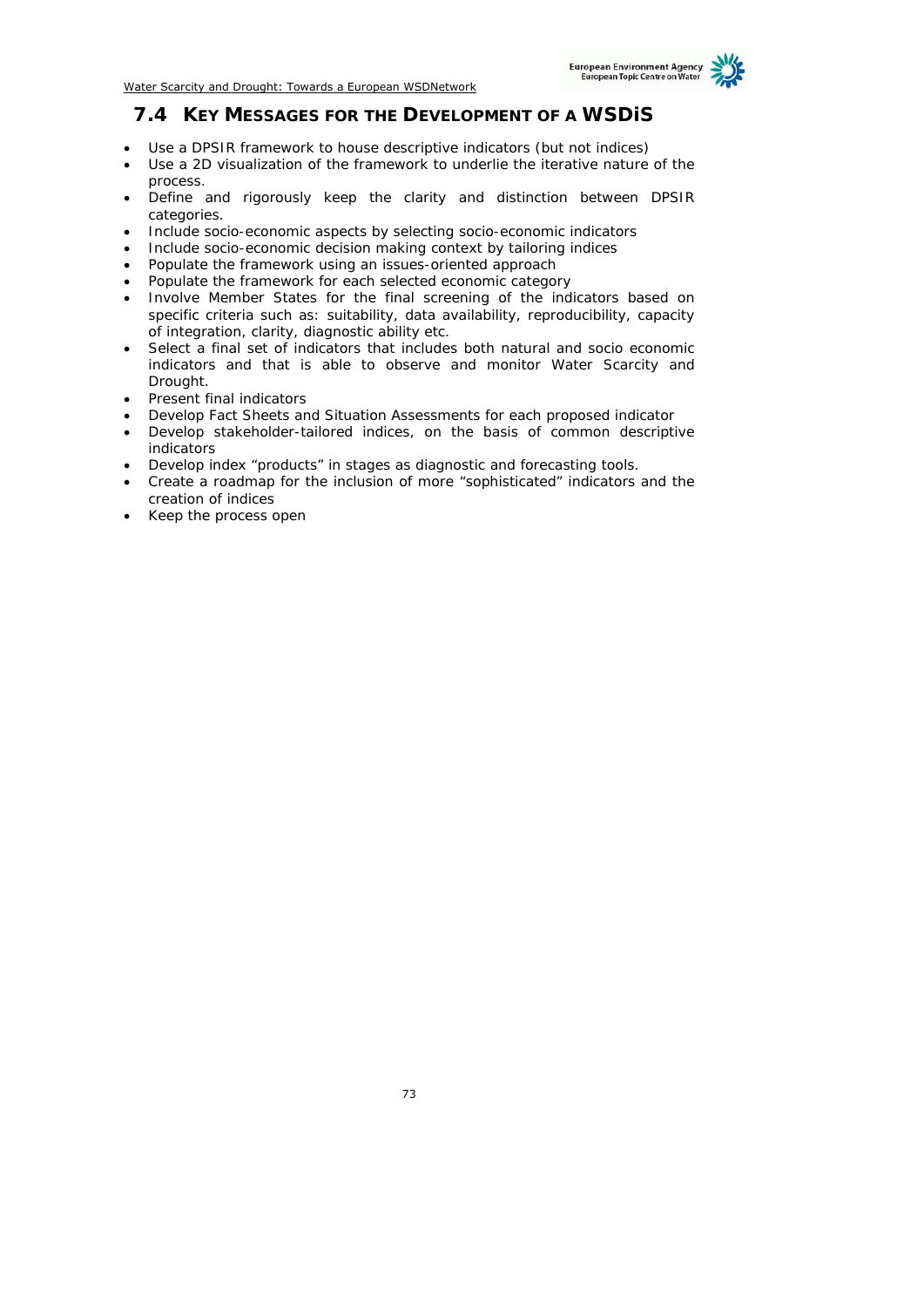

# **8 REFERENCES**

- 1. COM (2007) 414. Communication from the Commission to the European Parliament and the Council Addressing the challenge of water scarcity and droughts in the European Union (http://eurlex.europa.eu/LexUriServ/LexUriServ.do?uri=CELEX:52007DC0414:EN:NOT)
- 2. 13389/07 ENV 486 DEVGEN 170 AGRI 307. Council of the European Union. Water Scarcity and Drought - draft Council conclusions. (http://register.consilium.europa.eu/pdf/en/07/st13/st13888.en07.pdf)
- 3. MedWSD, 2007, "Mediterranean Water Scarcity and Drought Report", Technical Report - 009 – 2007, produced by the MEDITERRANEAN WATER SCARCITY & DROUGHT WORKING GROUP (MED WS&D WG), April 2007.
- 4. 2nd Interim Report, 2007, "Water Scarcity and Droughts 2nd Interim Report", produced by the DG Environment, European Commission, June 2007.
- 5. Iglesias et al, 2007, "Challenges to Manage the Risk of Water Scarcity and Climate Change in the Mediterranean", Ana Iglesias, Luis Garrote, Francisco Flores, Marta Moneo, Water Resources Management (2007) 21:775–788, Springer.
- 6. CEDEX, 2004, "Task Plan 2004. Task 11 (Activity 4.3.1) Development of background information sheets on potential issues/extreme events of public interest for inland waters. Event: Droughts", ETC/WTR Authors: Manuel Menéndez, Concepción Lallana (CEDEX), July 2004
- 7. WS Drafting Group, 2006, "WATER SCARCITY MANAGEMENT IN THE CONTEXT OF WFD", Water Scarcity Drafting Group, MED Joint Process WFD /EUWI, June 2006.
- 8. Wilhite et al., 2007, "Understanding the complex impacts of drought: A key to enhancing drought mitigation and preparedness", Donald A. Wilhite, Mark D. Svoboda, Michael J. Hayes, Water Resources Management (2007) 21:763–774, Springer.
- 9. Marsily, 2007, "Climate Change and its Links to the Water Scarcity and Drought Problems in Europe", Ghislain de Marsily, included in the publication of the Portuguese Presidency "WATER SCARCITY AND DROUGHT, A Priority of the Portuguese Presidency", Edition: Ministério do Ambiente, do Ordenamento do Território e do Desenvolvimento Regional, 2007.
- 10. Afonso, 2007, "Water Scarcity and Droughts: Main issues at European level and the Portuguese Experience", José Rocha Afonso, included in the publication of the Portuguese Presidency "WATER SCARCITY AND DROUGHT, A Priority of the Portuguese Presidency", Edition: Ministério do Ambiente, do Ordenamento do Território e do Desenvolvimento Regional, 2007.
- 11. OECD (1993). OECD core set of indicators for environmental performance reviews: a synthesis report by the group on the state of the environment. Environment Monographs 83, Organisation for Economic Co-operation and Development, Paris.
- 12. Smeets, E., Weterings, R., (2005). Environmental indicators: typology and overview. Technical report no. 25. European Environment Agency, 19 pp.
- 13.Aubry, A., Elliott, M., (2006). The use of environmental integrative indicators to assess seabed disturbance in estuaries and coasts: application to the Humber Estuary, UK. Mar. Pollut. Bull. 53, 175–185.
- 14.Bidone, E.D., Lacerda, L.D. (2004). The use of DPSIR framework to evaluate sustainability in coastal areas. Case study: Guanabara Bay basin, Rio de Janeiro, Brazil. Reg Environ Change (2004) 4, 5–16.
- 15.Borja A. et al (2006). The European Water Framework Directive and the DPSIR, a methodological approach to assess the risk of failing to achieve good ecological status. Estuarine, Coastal and Shelf Science 66, 84-96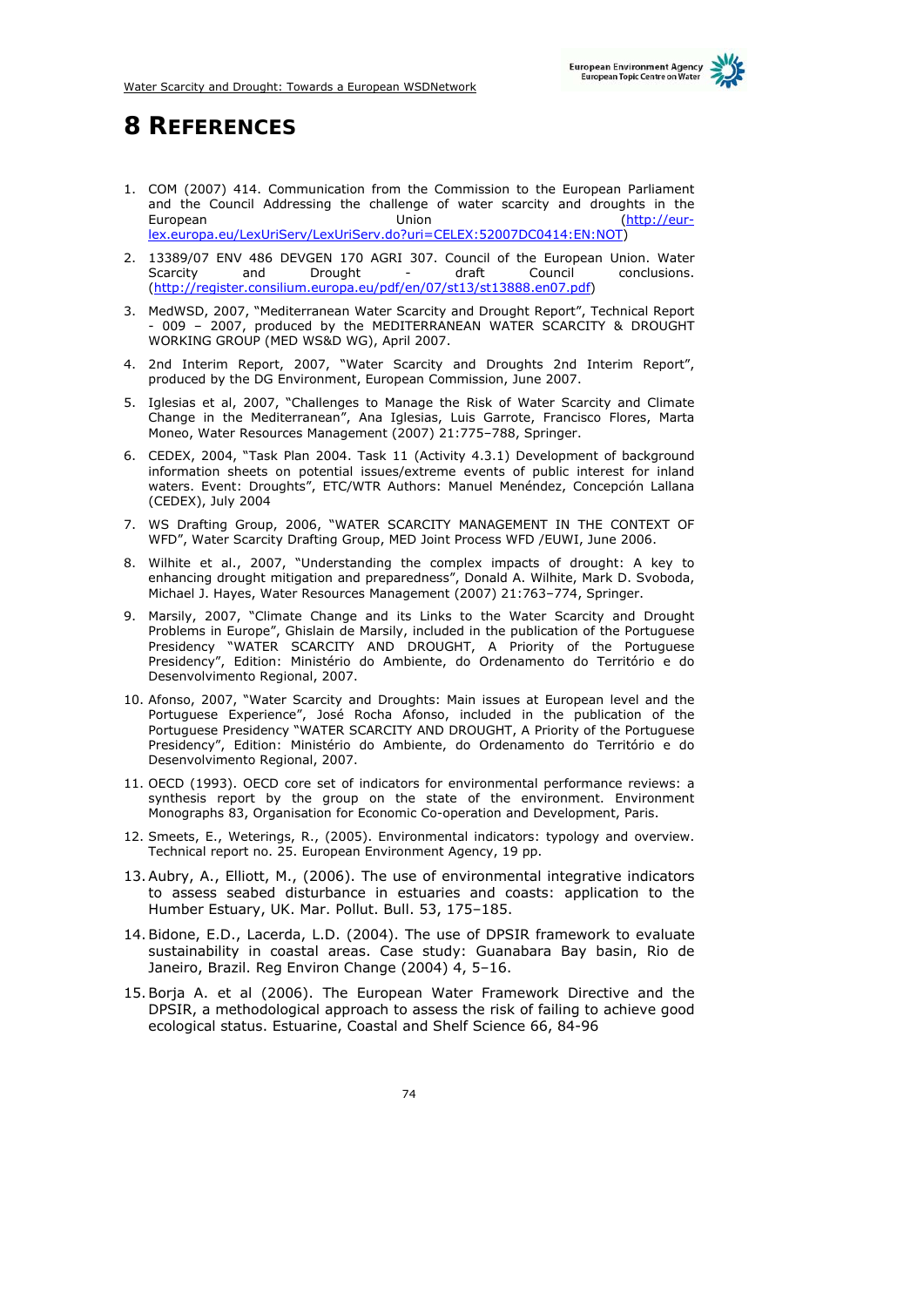- 16. Hameedi, J., (2005). Environmental indicators as performance measures for improving estuarine environmental quality. In: Bortone, S.A. (Ed.), Estuarine Indicators. CRC Press, Boca Raton, FL, pp. 451–465.
- 17. Jorge, M.R, Nelson Lourenço, N., Machado, C.R., Rodrigues, L. (2002). Measuring, monitoring and managing sustainability in Indian coastal areas: the socioeconomic dimension. Littoral 2002, 22-26 September. Porto, Portugal.
- 18. Marsili-Libelli, S., Betti, F., Cavalieri, S. (2004). Introducing River Modelling in the Implementation of the DPSIR Scheme of the Water Framework Directive. Proc. IEMSs 2004 International Congress "Complexity and Integrated Resources Management", Osnabruek, Germany, June 2004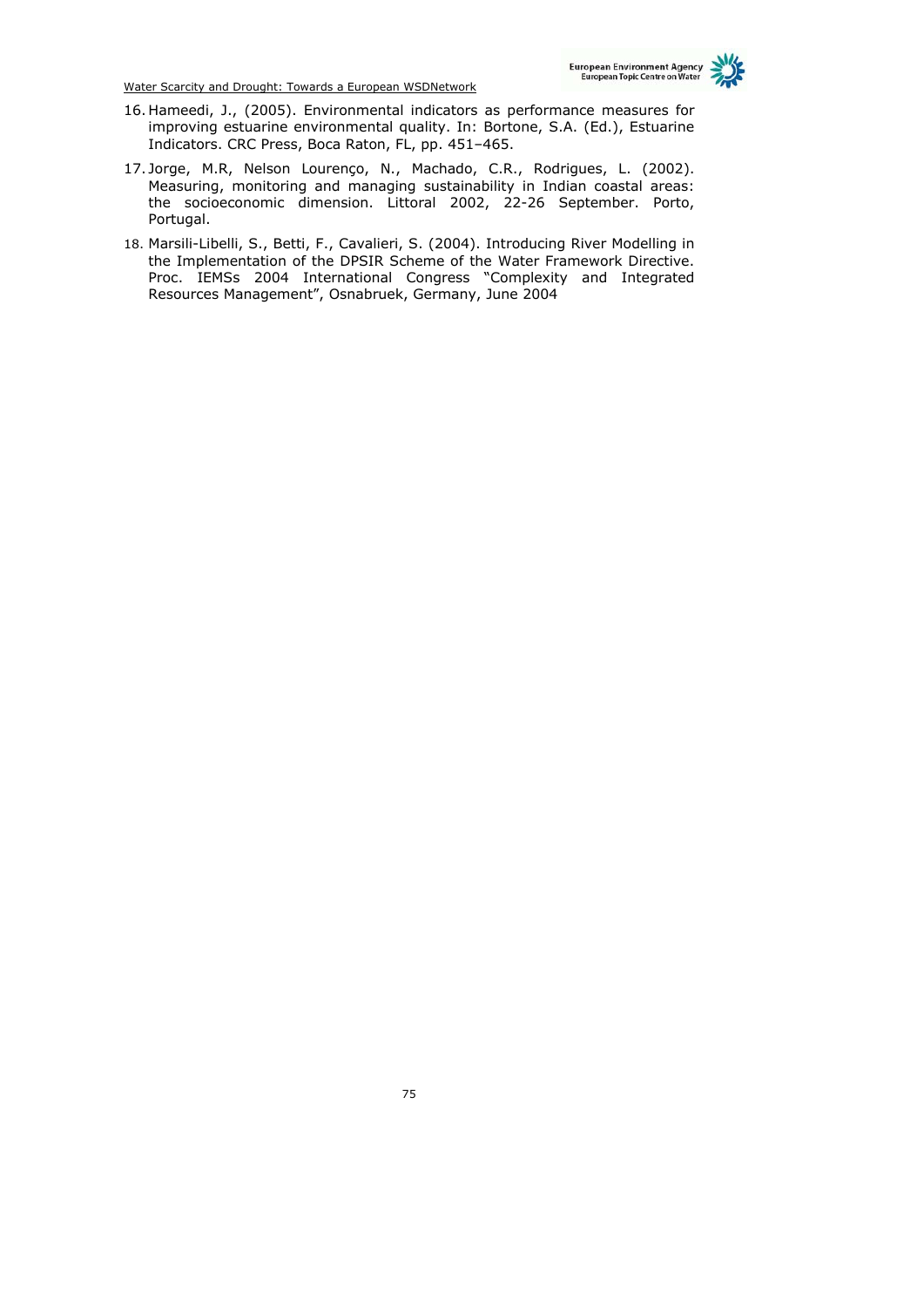

# **ANNEX 1. DESCRIPTION OF DROUGHT AND WATER SCARCITY ACTIVITIES AT MEMBER STATES**

#### **Austria**

**Bodies & structures [Ministries, Organisations, Authorities etc. & link]**

Federal Ministry for Agriculture, Forestry, Environment and Water Management Department of Water Management http://wasser.lebensministerium.at

http://lebensministerium.at

State of Vorarlberg - Water management

www.vorarlberg.at/vorarlberg/wasser\_energie/wasser/wasserwirtschaft/start.htm(de)

www.vorarlberg.gv.at/english/vorarlbergenglish/water\_energy/watermanagement/watermanagement.htm (en)

State of Tirol - Water management

www.tirol.gv.at/themen/umwelt/wasser/wasserkreislauf/wasserstand/hwpegel/

State of Salzburg - Water management

www.salzburg.gv.at/themen/nuw/wasserwirtschaft.htm/64-hydrographie.htm

State of Oberoesterreich - Water management

www.land-oberoesterreich.gv.at

State of Niederoesterreich - Water management

www.noel.gv.at/Externeseiten/wasserstand/htm/wndcms.htm

State of Kaernten - Water management

www.verwaltung.ktn.gv.at/cgi-bin/evoweb.dll/cms/akl/11924\_DE-Abt%2e18Wasserwirtschaft-

B%fcrgerservice.62B55B8b75c46cf759046049893fc751048226b?#B\_online

State of Steiermark - Water management

www.luis.steiermark.at/cms/ziel/25580/DE/

State of Wien - Water management

www.natur-wien.at/partner/ma45

State of Burgenland - Water management

www.burgenland.at/natur-umwelt/landwirtschaft

Geodata for all 9 federal states of Austria & Waterbooks for 5 federal states

www.geoland.at

**National objectives-priorities for drought management [Secure public water supply, Secure Other Water Uses (agriculture, industry, hydroelectric power, fisheries), Secure Vital flow – Ecological Status, Social Activities Status]**

COUNTRY PROFILES SERIES for the JOHANNESBURG SUMMIT, 2002

CP2002-Austria

http://www.un.org/esa/agenda21/natlinfo/wssd/austria.pdf

**Current status for drought management [Problem identification, Monitoring, Indices, Drought management plans, Mitigation measures, policy]**

Austrian Energy Agency - Renewable Energy in Austria

www.energyagency.at/publ/pdf/ren\_in\_a\_en.pdf

**Naformátováno:** Francouzština (Francie)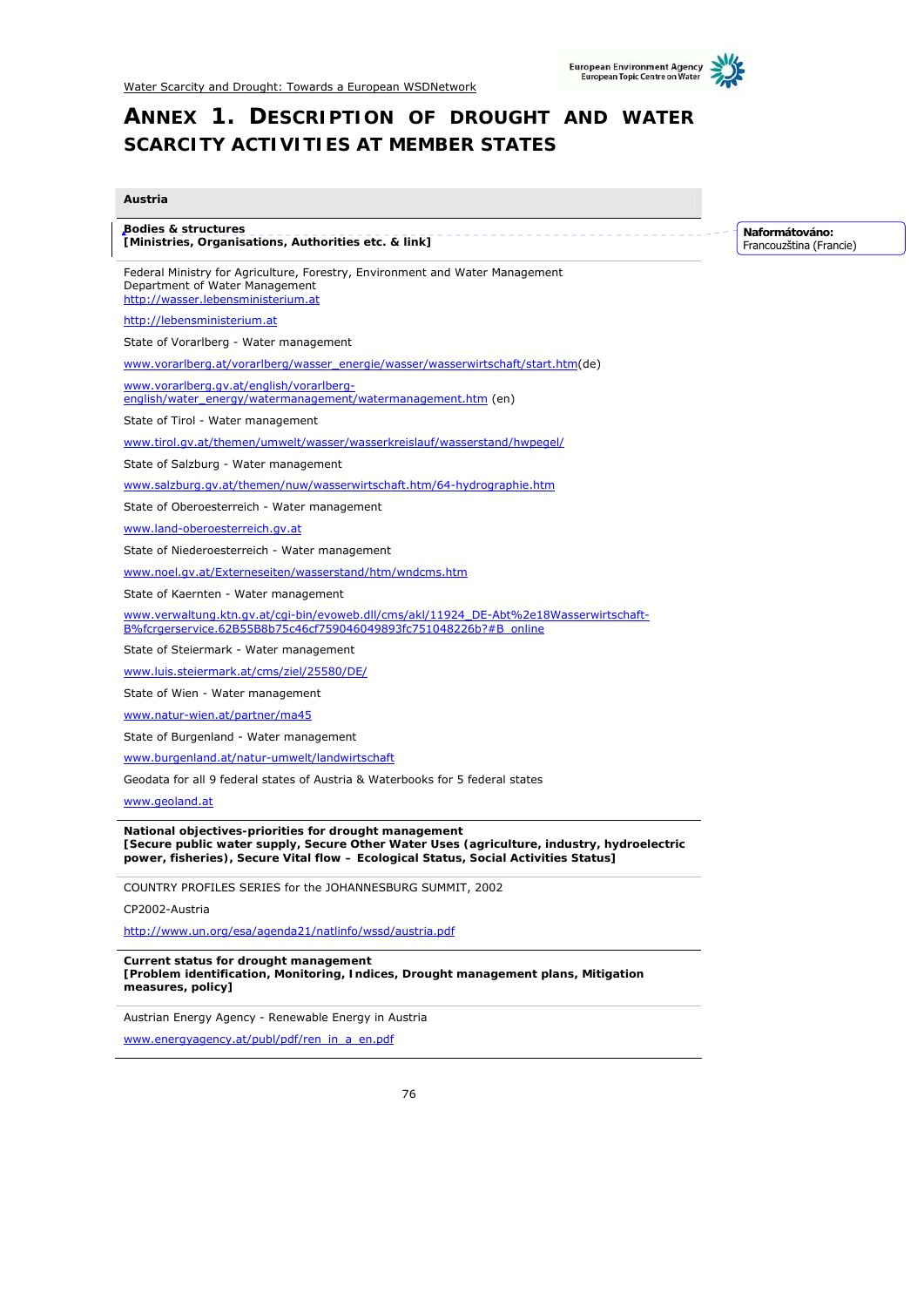



Bundersministrerium fur Wirkschaft und Arbeit

www.bmwa.gv.at

#### **Evaluation – Gaps – Comments**

COUNTRY PROFILES SERIES for the JOHANNESBURG SUMMIT, 2002

CP2002-Austria

http://www.un.org/esa/agenda21/natlinfo/wssd/austria.pdf

#### **Belgium**

#### **Bodies & structures [Ministries, Organisations, Authorities etc. & link]**

Brussels Institute for Management of the Environment www.ibgebim.be

Flemish Environment Agency www.vmm.be Walloon Regional Ministry for Environment

mrw.wallonie.be/dgrne

Federal Public Service Foreign Affairs, Foreign Trade and Development Cooperation www.diplomatie.be/en/default.asp

**National objectives-priorities for drought management [Secure public water supply, Secure Other Water Uses (agriculture, industry, hydroelectric power, fisheries), Secure Vital flow – Ecological Status, Social Activities Status]**

COUNTRY PROFILES SERIES for the JOHANNESBURG SUMMIT, 2002 CP2002-Austria http://www.un.org/esa/agenda21/natlinfo/wssd/austria.pdf

**Current status for drought management [Problem identification, Monitoring, Indices, Drought management plans, Mitigation measures, policy]**

COUNTRY PROFILES SERIES for the JOHANNESBURG SUMMIT, 2002 CP2002-Belgium http://www.un.org/esa/agenda21/natlinfo/wssd/belgium.pdf

Flemish Environment Agency www.vmm.be

**Evaluation – Gaps – Comments** 

COUNTRY PROFILES SERIES for the JOHANNESBURG SUMMIT, 2002 CP2002-Belgium http://www.un.org/esa/agenda21/natlinfo/wssd/belgium.pdf

#### **Bulgaria**

**Bodies & structures [Ministries, Organisations, Authorities etc. & link]**

Ministry of Environment and Water of Bulgaria (MOEW) www.moew.government.hg

Environment Executive Agency (EEA) http://nfp-bg.eionet.eu.int/ncesd/eng/index.html

Regional Inspectorates for Environment and Water – Plovdiv (RIEW)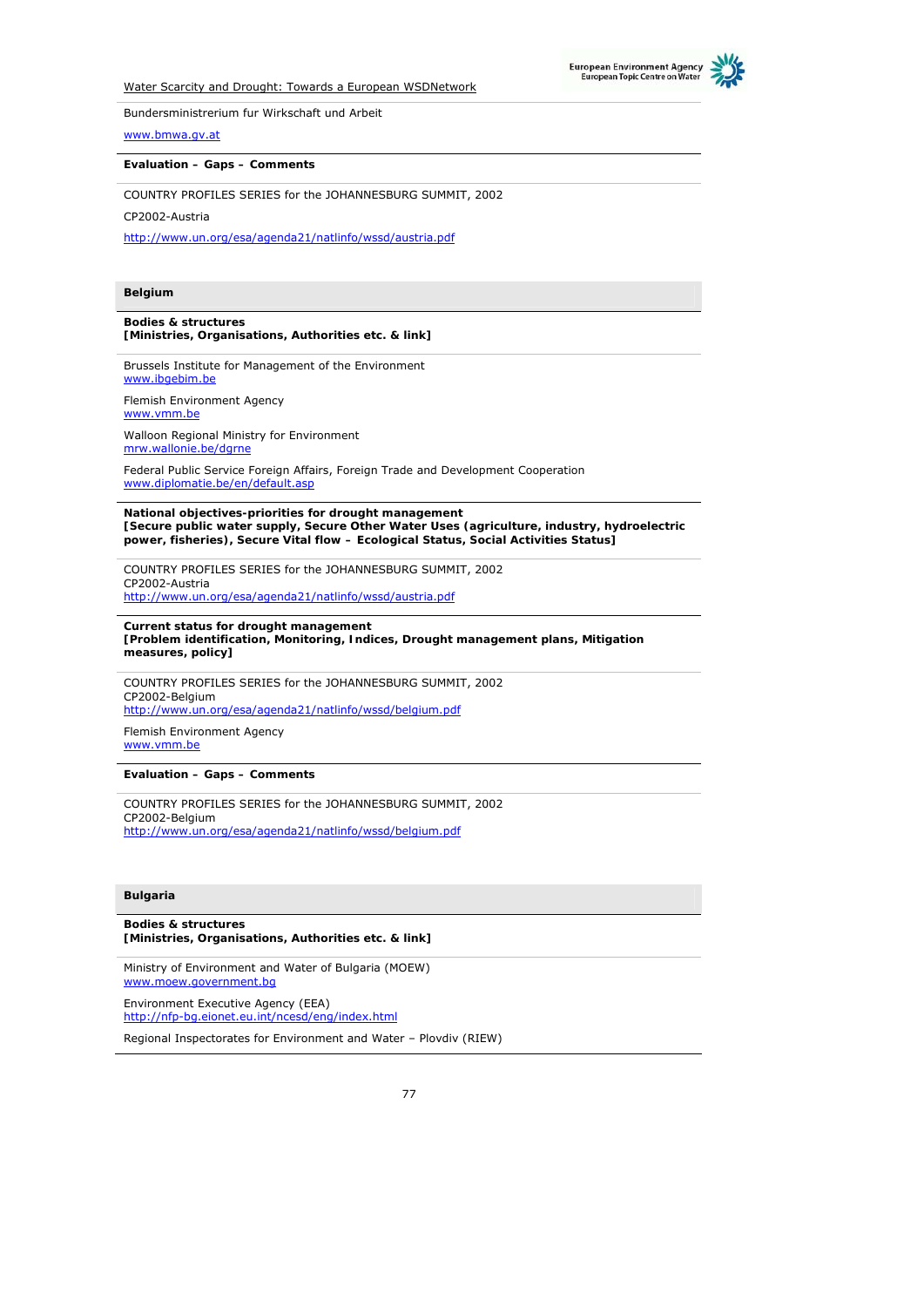

## www.riosv-pd.hit.bg

Water Basins Directorates (WBD), and Supreme Water Consultative Committee (SWCC) http://pdc.ceu.hu/archive/00002941/01/ISPA\_Strategy\_for\_environment\_en\_2003.pdf

Ministry of agriculture and forest (MAF) http://chm.moew.government.bg

Ministry of Regional Development and Public Works (MRDPW) www.mrrb.government.bg

National institute of Metrology and Hydrology (NIMH) www.meteo.bg/main.php?page=main&lang=en

**National objectives-priorities for drought management [Secure public water supply, Secure Other Water Uses (agriculture, industry, hydroelectric power, fisheries), Secure Vital flow – Ecological Status, Social Activities Status]**

Ministry of Environment and Water of Bulgaria (MOEW) Program concerning the necessary measures in the circumstances of trend to Drought http://www.moew.government.bg/doc/programs/Netty10.doc

United Nations Division for Sustainable Development, June 2008 http://www.un.org/esa/sustdev/natlinfo/natlinfo.htm

Ministry of Environment and Water of Bulgaria Agriculture; Drought; Desertification; Land and Rural Development, July 2007 http://www.un.org/esa/agenda21/natlinfo/countr/bulgaria/agriculture\_drought\_desert\_land\_rD.pdf

COUNTRY PROFILES SERIES for the JOHANNESBURG SUMMIT, 2002 CP2002-Bulgaria http://www.un.org/esa/agenda21/natlinfo/wssd/bulgaria.pdf

**Current status for drought management [Problem identification, Monitoring, Indices, Drought management plans, Mitigation measures, policy]**

National Statistical Institute http://www.nsi.bg/Index\_e.htm

COUNTRY PROFILES SERIES for the JOHANNESBURG SUMMIT, 2002 CP2002-Bulgaria http://www.un.org/esa/agenda21/natlinfo/wssd/bulgaria.pdf

**Evaluation – Gaps – Comments** 

COUNTRY PROFILES SERIES for the JOHANNESBURG SUMMIT, 2002 CP2002-Bulgaria http://www.un.org/esa/agenda21/natlinfo/wssd/bulgaria.pdf

#### **Cyprus**

**Bodies & structures [Ministries, Organisations, Authorities etc. & link]**

Ministry of Agriculture, Natural Resources and Environment www.cyprus.gov.cy/moa/Agriculture.nsf/index\_en/index\_en

Water Development Department

www.moa.gov.cy/moa/wdd/Wdd.nsf/index\_en/index\_en?OpenDocument

Meteorological Service

www.moa.gov.cy/moa/ms/ms.nsf/DMLindex\_en/DMLindex\_en?opendocument

**National objectives-priorities for drought management [Secure public water supply, Secure Other Water Uses (agriculture, industry, hydroelectric power, fisheries), Secure Vital flow – Ecological Status, Social Activities Status]**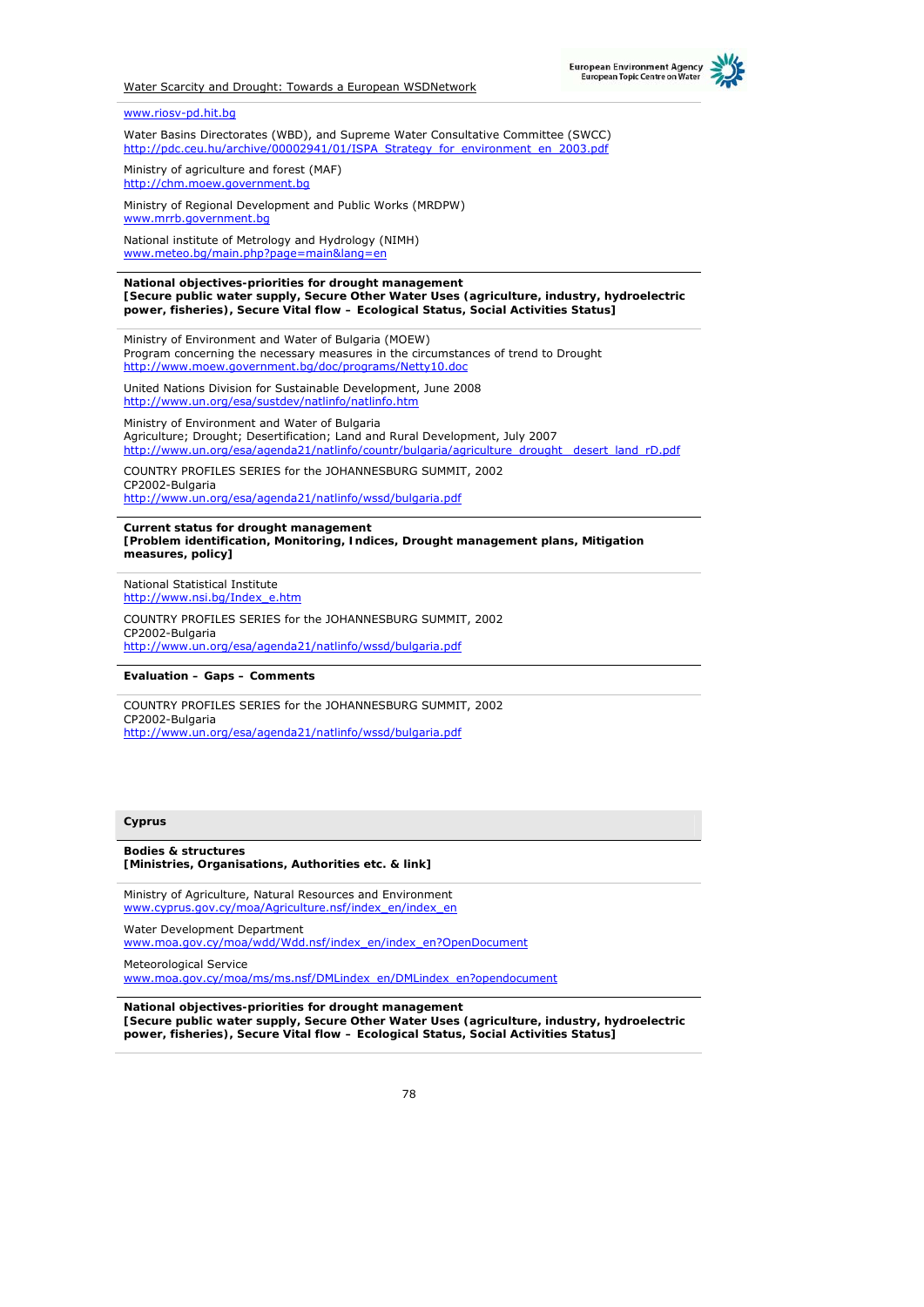COUNTRY PROFILES SERIES for the JOHANNESBURG SUMMIT, 2002 CP2002-CYPRUS http://www.un.org/esa/agenda21/natlinfo/wssd/cyprus.pdf

Water Development Department www.moa.gov.cy/moa/wdd/Wdd.nsf/index\_en/index\_en?OpenDocument

## **Current status for drought management**

**[Problem identification, Monitoring, Indices, Drought management plans, Mitigation measures, policy]**

United Nations Division for Sustainable Development, June 2008 http://www.un.org/esa/sustdev/natlinfo/natlinfo.htm

International Herald Tribune, August 2007 *Officials say Cyprus' water reserves dangerously low, could drop further if drought holds*  http://www.iht.com/articles/ap/2007/08/14/europe/EU-GEN-Cyprus-Water-Shortage.php

Young Reporters, January 2008 www.youngreporters.org/IMG/doc/Water\_Scarcity\_in\_Cyprus\_JAN\_08.doc

COUNTRY PROFILES SERIES for the JOHANNESBURG SUMMIT, 2002 CP2002-CYPRUS http://www.un.org/esa/agenda21/natlinfo/wssd/cyprus.pdf

MEDROPLAN www.medawater-rmsu.org/Projects/MEDROPLAN.htm

EMWIS www.emwis.net MEDAWARE www.uest.gr/medaware

**Evaluation – Gaps – Comments** 

COUNTRY PROFILES SERIES for the JOHANNESBURG SUMMIT, 2002 CP2002-CYPRUS http://www.un.org/esa/agenda21/natlinfo/wssd/cyprus.pdf

International Herald Tribune, August 2007 *Officials say Cyprus' water reserves dangerously low, could drop further if drought holds*  http://www.iht.com/articles/ap/2007/08/14/europe/EU-GEN-Cyprus-Water-Shortage.php

#### **Czech Republic**

**Bodies & structures [Ministries, Organisations, Authorities etc. & link]**

Ministry of Agriculture of the Czech Republic www.mze.cz/en/outside.aspx

Ministry of the Environment of the Czech Republic www.env.cz/\_\_C1257131004B200Dnsf/index.html

Czech Hydromoteorological Institute – CHMI www.chmi.cz/indexe.htm

Ministry of the Environment (Geological research - natural hazards - water resources - international development assistance) www.env.c www.env.cz/env.nsf/homeie?OpenFrameSet

**National objectives-priorities for drought management [Secure public water supply, Secure Other Water Uses (agriculture, industry, hydroelectric power, fisheries), Secure Vital flow – Ecological Status, Social Activities Status]**

Ministry of the Environment of the Czech Republic C1257131004B200Dnsf/inde

United Nations Division for Sustainable Development, June 2008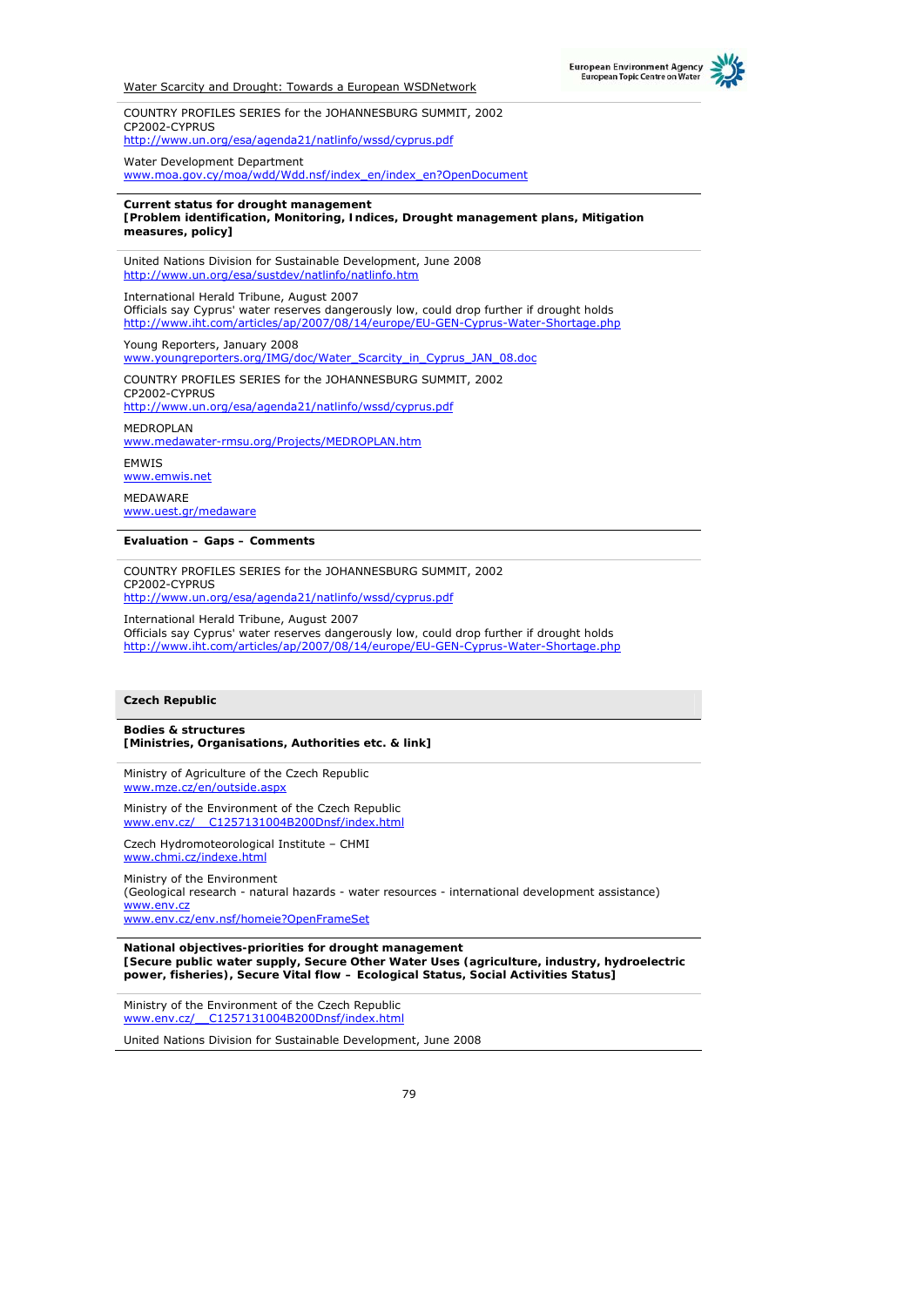

National SD Reports – Droughts http://www.un.org/esa/agenda21/natlinfo/countr/czech/drought.pdf

State Environmental Policy, January 2001 MINISTRY OF THE ENVIRONMENT OF THE CZECH REPUBLIC, PRAGUE 1999 http://www.env.cz/www/zamest.nsf/0/cdc577a3849f7573c1256aaf00262338/ \$FILE/policy%201999.pdf

#### **Current status for drought management**

**[Problem identification, Monitoring, Indices, Drought management plans, Mitigation measures, policy]**

Ministry of Agriculture of the Czech Republic: The water management information Portal www.voda.gov.cz/portal/en

Portal on Environment of the Czech Republic http://portal.env.cz/

Ministry of the Environment of the Czech Republic: State of Environment – January 2001 http://www.env.cz/www/zamest.nsf/defc72941c223d62c12564b30064fdcc/ cdc577a3849f7573c1256aaf00262338? OpenDocument

National Program to abate the climate change impacts in the Czech Republic, Ministry of the Environment

http://www.env.cz/AIS/web-puben.nsf/\$pid/MZPOBFKFL7JL/\$FILE/N%C3%A1rodn%C3%AD\_program\_EN.pdf

Institute of Atmospheric Physics and the Institute of Thermomechanics of the Academy of Sciences of the Czech Republic

#### **Evaluation – Gaps – Comments**

State Environmental Policy, January 2001 MINISTRY OF THE ENVIRONMENT OF THE CZECH REPUBLIC, PRAGUE 1999 http://www.env.cz/www/zamest.nsf/0/cdc577a3849f7573c1256aaf00262338/ \$FILE/policy%201999.pdf

#### **Denmark**

#### **Bodies & structures [Ministries, Organisations, Authorities etc. & link]**

Danish Meteorological Institute - DMI www.dmi.dk

Danish Ministry of the Environment www.mim.dk

Danish Environmental Protection Agency www.mst.dk/English

Danish Water Forum (DWF) www.danishwaterforum.dk

**National objectives-priorities for drought management [Secure public water supply, Secure Other Water Uses (agriculture, industry, hydroelectric power, fisheries), Secure Vital flow – Ecological Status, Social Activities Status]**

Danish Ministry of the Environment www.mim.dk United Nations Division for Sustainable Development, June 2008 National SD Reports – Droughts http://www.un.org/esa/agenda21/natlinfo/countr/czech/drought.pdf

**Current status for drought management [Problem identification, Monitoring, Indices, Drought management plans, Mitigation**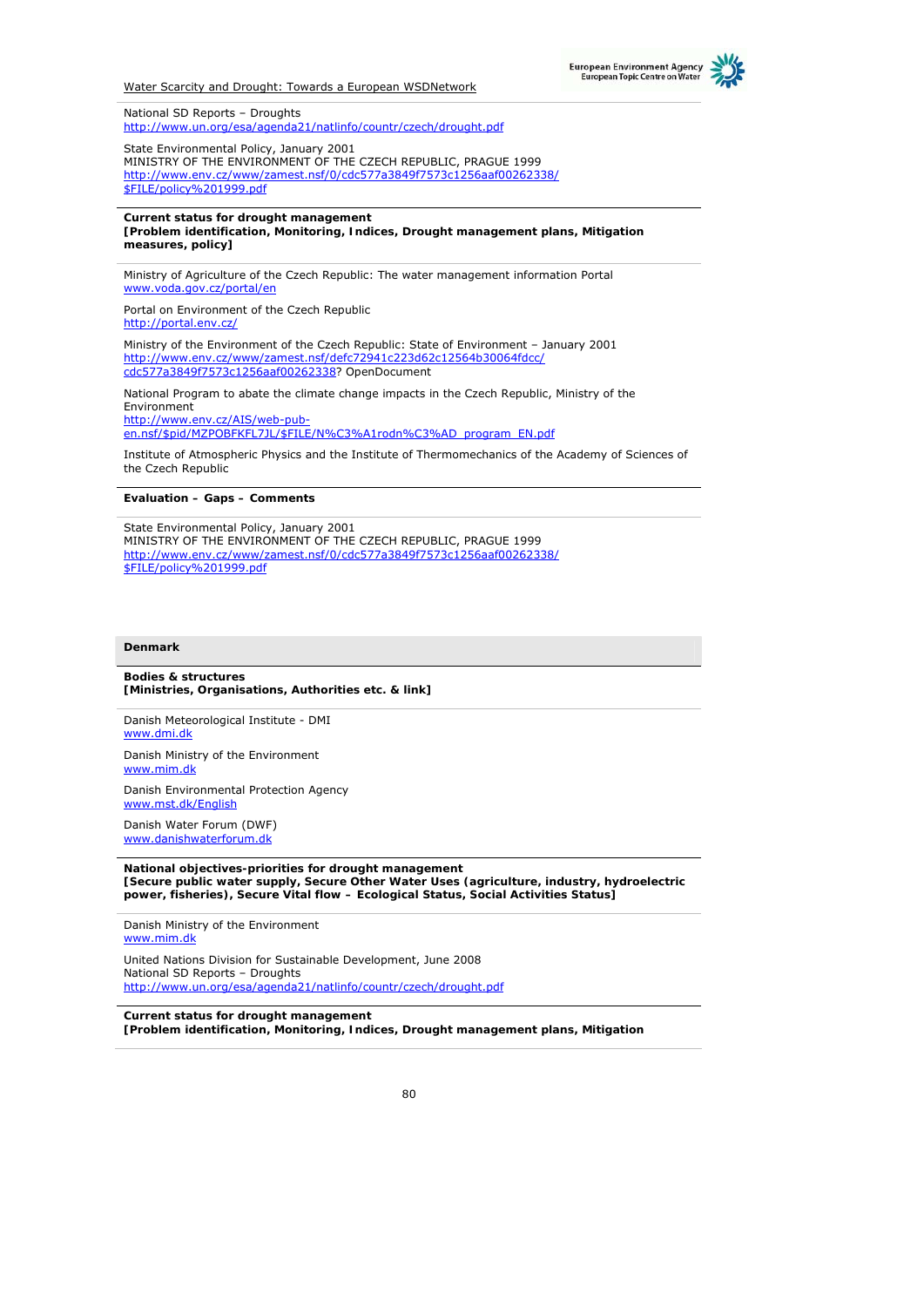

#### **measures, policy]**

DG Environment, Water Scarcity and Droughts, Second Interim Report, June 2007 http://ec.europa.eu/environment/water/quantity/pdf/comm\_droughts/2nd\_int\_report.pdf

UN Commission on Sustainable Development, Danish National Report

http://www.un.org/esa/agenda21/natlinfo/countr/denmark/africa.pdf

European Commission http://ec.europa.eu

#### **Evaluation – Gaps – Comments**

United Nations Division for Sustainable Development, June 2008 National SD Reports – Droughts http://www.un.org/esa/agenda21/natlinfo/countr/czech/drought.pdf

#### **Estonia**

#### **Bodies & structures [Ministries, Organisations, Authorities etc. & link]**

Ministry of the Environment http://www.envir.ee/vesi/Juhendlyh\_EE.pdf

Estonian Meteorological and Hydrological Institute (EMHI) www.emhi.ee/index.php?nlan=eng

Estonian Environment Information Centre http://nfp-ee.eionet.eu.int http://www.envir.ee/itk/index\_en.htm

Estonian Environmental Research Centre http://www.envir.ee/eerc/ku-keskus-ingl.htm (not working)

#### **National objectives-priorities for drought management [Secure public water supply, Secure Other Water Uses (agriculture, industry, hydroelectric power, fisheries), Secure Vital flow – Ecological Status, Social Activities Status]**

The Implementation of the EU Sustainable Development Strategy in Estonia, Tallinn June 2007 Estonian input into the European Commissions progress report on the implementation of a European Union Sustainable Development Strategy http://www.riigikantselei.ee/failid/2007\_06\_15 Estonian\_Report\_about\_the\_Implementation\_of\_the\_EU\_SDS.pdf

Water Act, 1994

United Nations Division for Sustainable Development, June 2008 National SD Reports – Droughts http://www.un.org/esa/agenda21/natlinfo/countr/estonia/drought.pdf

## **Current status for drought management**

**[Problem identification, Monitoring, Indices, Drought management plans, Mitigation measures, policy]**

Tiina Tammets, Distribution of extreme wet and dry days in Estonia in last 50 years, Proc. Estonian Acad. Sci. Eng., 2007, **13**, 3, 252–259

MAPS

http://register.keskkonnainfo.ee/envreg/main?mount=map

United Nations Division for Sustainable Development, June 2008 National SD Reports – Droughts http://www.un.org/esa/agenda21/natlinfo/countr/estonia/drought.pdf

Environment indicators of Estonia http://eelis.ic.envir.ee:88/seireveeb/envirind\_avalik/index.php?l=en&t1=AVALEHT&t2=&t3=&t4=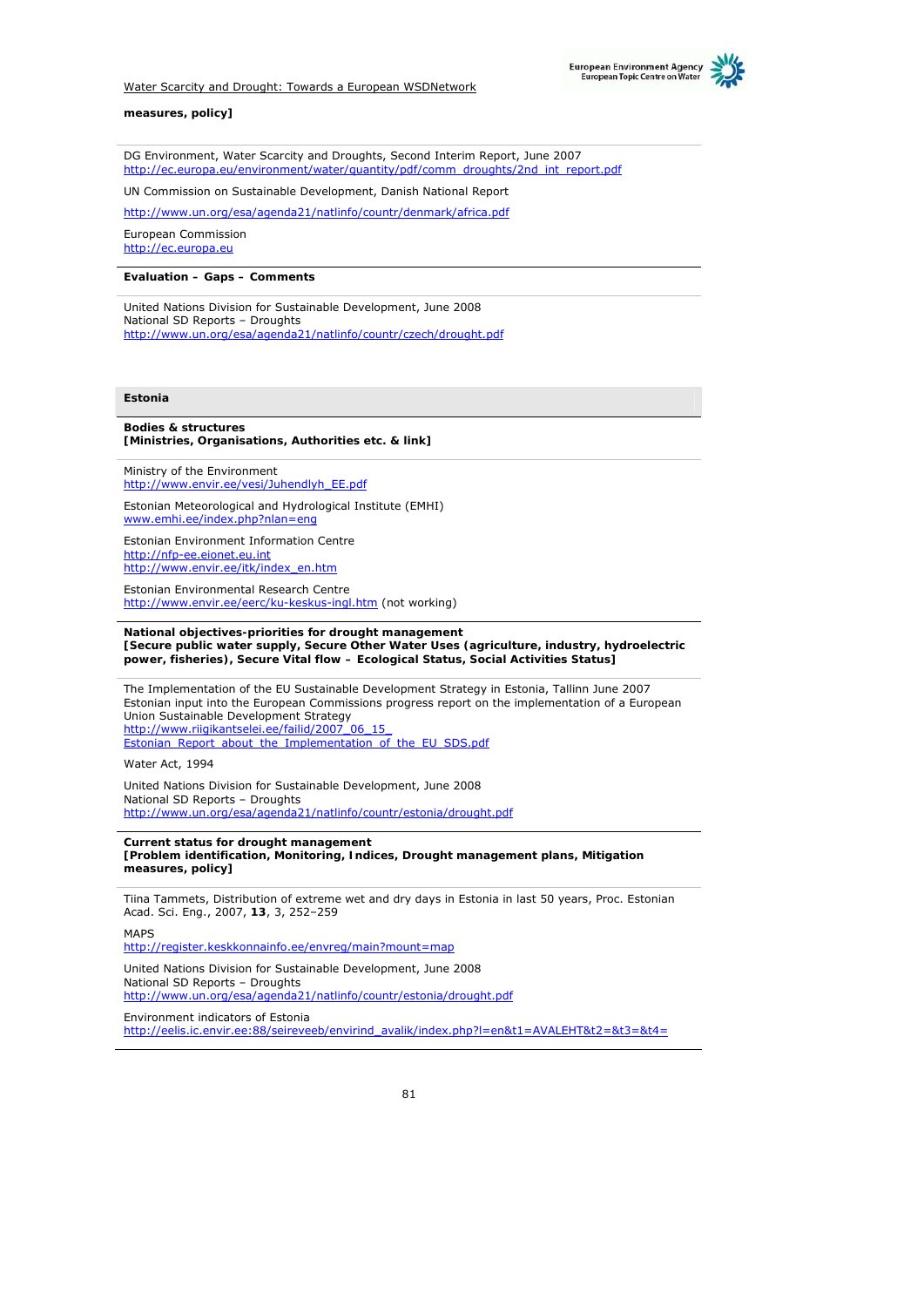



#### Statistical database www.stat.ee/subject-areas

**Evaluation – Gaps – Comments** 

United Nations Division for Sustainable Development, June 2008 National SD Reports – Droughts http://www.un.org/esa/agenda21/natlinfo/countr/estonia/drought.pdf

#### **Finland**

**Bodies & structures [Ministries, Organisations, Authorities etc. & link]**

Finnish Environment Institute (SYKE) www.ymparisto.fi/vesistoennusteet www.environment.fi

Finnish Meteorological Institute (FMI) www.fmi.fi

**National objectives-priorities for drought management [Secure public water supply, Secure Other Water Uses (agriculture, industry, hydroelectric power, fisheries), Secure Vital flow – Ecological Status, Social Activities Status]**

United Nations Division for Sustainable Development, June 2008 National SD Reports – Droughts http://www.un.org/esa/agenda21/natlinfo/countr/finland/drought.pdf

#### **Current status for drought management**

**[Problem identification, Monitoring, Indices, Drought management plans, Mitigation measures, policy]**

United Nations Division for Sustainable Development, June 2008 National SD Reports – Droughts http://www.un.org/esa/agenda21/natlinfo/countr/finland/drought.pdf

**Evaluation – Gaps – Comments** 

United Nations Division for Sustainable Development, June 2008 National SD Reports – Droughts http://www.un.org/esa/agenda21/natlinfo/countr/finland/drought.pdf

#### **France**

**Bodies & structures [Ministries, Organisations, Authorities etc. & link]**

Ministry of Environment, Water Directorate www.developpement-durable.gouv.fr

Ministère de l'Ecologie et du Développement Durable - Ministry of ecology and sustainable development www.ecologie.gouv.fr

IFEN - L'Institut français de l'environnement www.ifen.fr

Sandre: Service d'Administration Nationale des Données et Référentiels sur l'Eau --> Monitoring, data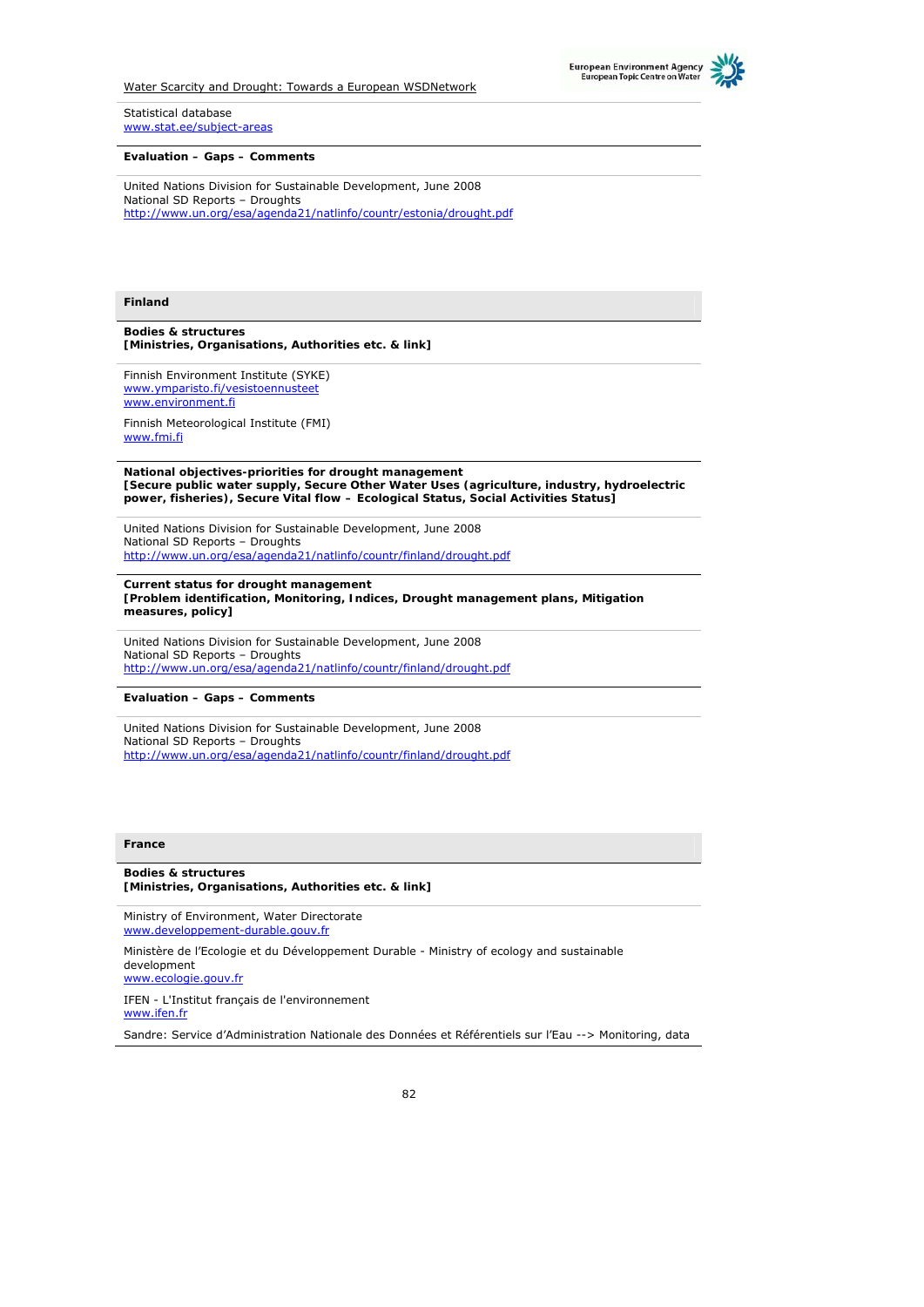



www.midi-pyrenees.ecologie.gouv.fr

Onema: National Office for Water & Aquatic Environment www.csp.ecologie.gouv.fr/

Academie de l'Eau www.oieau.fr/academie/

Agence Eau Seine Normandie www.aesn.fr/

Institut National de la Recherche Agronomique – INRA http://www.inra.fr

**National objectives-priorities for drought management [Secure public water supply, Secure Other Water Uses (agriculture, industry, hydroelectric power, fisheries), Secure Vital flow – Ecological Status, Social Activities Status]**

Policy/legislation in mitigating drought impacts www.developpementdurable.gouv.fr/-Textes-relatifs-a-la-gestion-de-la-.html www.developpementdurable.gouv.fr/Guide-methodologique-mesures.html

United Nations Division for Sustainable Development, June 2008 National SD Reports – Droughts http://www.un.org/esa/agenda21/natlinfo/countr/france/drought\_en.pdf

**Current status for drought management [Problem identification, Monitoring, Indices, Drought management plans, Mitigation measures, policy]**

| United Nations Division for Sustainable Development, June 2008<br>National SD Reports - Droughts<br>http://www.un.org/esa/agenda21/natlinfo/countr/france/drought_en.pdf                                 |
|----------------------------------------------------------------------------------------------------------------------------------------------------------------------------------------------------------|
| Eaufrance: Water portal<br>www.eaufrance.fr                                                                                                                                                              |
| WATERDOC: Information portal for water<br>http://eaudoc.oieau.fr                                                                                                                                         |
| GEST' EAU: Internet website for integrated water management tools<br>www.gesteau.eaufrance.fr                                                                                                            |
| Drought management plan<br>www.developpementdurable.gouv.fr/Plan-d-action-secheresse-2004-et.html                                                                                                        |
| Drought Early Warning System (DEWS)<br>www.developpementdurable.gouv.fr/ecologie/IMG/pdf/indice_secheresse_20071012.pdf FR 6<br>www.developpementdurable.gouv.fr/-Dossier-comite-national-de-suivi-.html |
| Drought mitigation and response plan<br>http://www.developpementdurable.gouv.fr/-Dossier-plan-de-gestion-de-la-.html                                                                                     |
| National or Regional Drought Information homepage<br>www.developpementdurable.gouv.fr/-Secheresse-.html                                                                                                  |
| Hydrological bulletins / Water Resources Situation Reports / Hydrological yearbooks<br>www.eaufrance.fr/document.php3?id article=1                                                                       |
| Drought monitoring (DM) – incl. remote sensing technologies<br>www.eaufrance.fr/document.php3?id article=1<br>www.developpementdurable.gouv.fr/ecologie/IMG/pdf/Arretes_restriction071203.pdf            |

**Evaluation – Gaps – Comments** 

United Nations Division for Sustainable Development, June 2008 National SD Reports – Droughts http://www.un.org/esa/agenda21/natlinfo/countr/france/drought\_en.pdf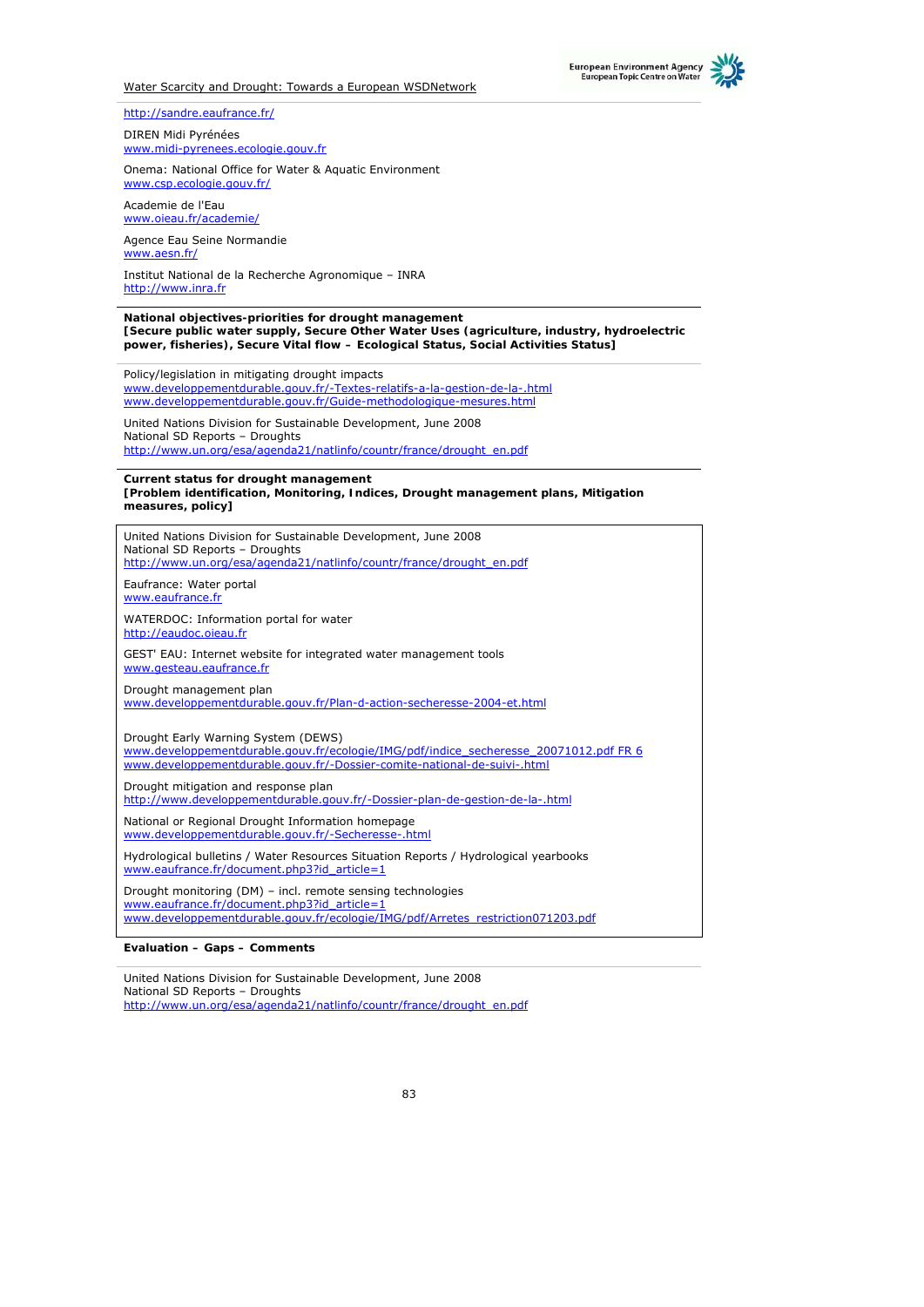



#### **Germany**

**Bodies & structures [Ministries, Organisations, Authorities etc. & link]**

Federal Ministry of Transport, Building and Urban Affaires www.dwd.de

Federal Environment Agency www.umweltbundesamt.de

Federal Institute of Hydrology www.bafg.de http://undine.bafg.de

Electronical Waterway Information System ELWIS www.elwis.de

German Federal Ministry of Education and Research www.glowa.org www.glowa-elbe.de

Bayerischen Landesamt fuer Umwelt www.hnd.bayern.de

Hochwasser-Zentralen in Deutschland und Nachbarländern www.hochwasserzentralen.de

National Climate Data Centre www.dwd.de

Archive of the world-wide Climate Data (ACD) www.dwd.de Global Precipitation Climatology Centre (GPCC)

www.dwd.de

Global Climate Observing System Surface Network Monitoring Centre (GSNMC)

www.dwd.de Umwelt Bundes Amt

www.umweltbundesamt-umwelt-deutschland.de/umweltdaten/public/theme.do?nodeIdent=2303

#### **National objectives-priorities for drought management**

**[Secure public water supply, Secure Other Water Uses (agriculture, industry, hydroelectric power, fisheries), Secure Vital flow – Ecological Status, Social Activities Status]**

United Nations Division for Sustainable Development, June 2008 National SD Reports – Droughts http://www.un.org/esa/agenda21/natlinfo/countr/germany/drought.pdf

#### **Current status for drought management**

**[Problem identification, Monitoring, Indices, Drought management plans, Mitigation measures, policy]**

Federal Ministry of Transport, Building and Urban Affaires, Research Program www.kliwas.de

**Evaluation – Gaps – Comments** 

United Nations Division for Sustainable Development, June 2008 National SD Reports – Droughts http://www.un.org/esa/agenda21/natlinfo/countr/germany/drought.pdf

#### **Greece**

**Bodies & structures [Ministries, Organisations, Authorities etc. & link]**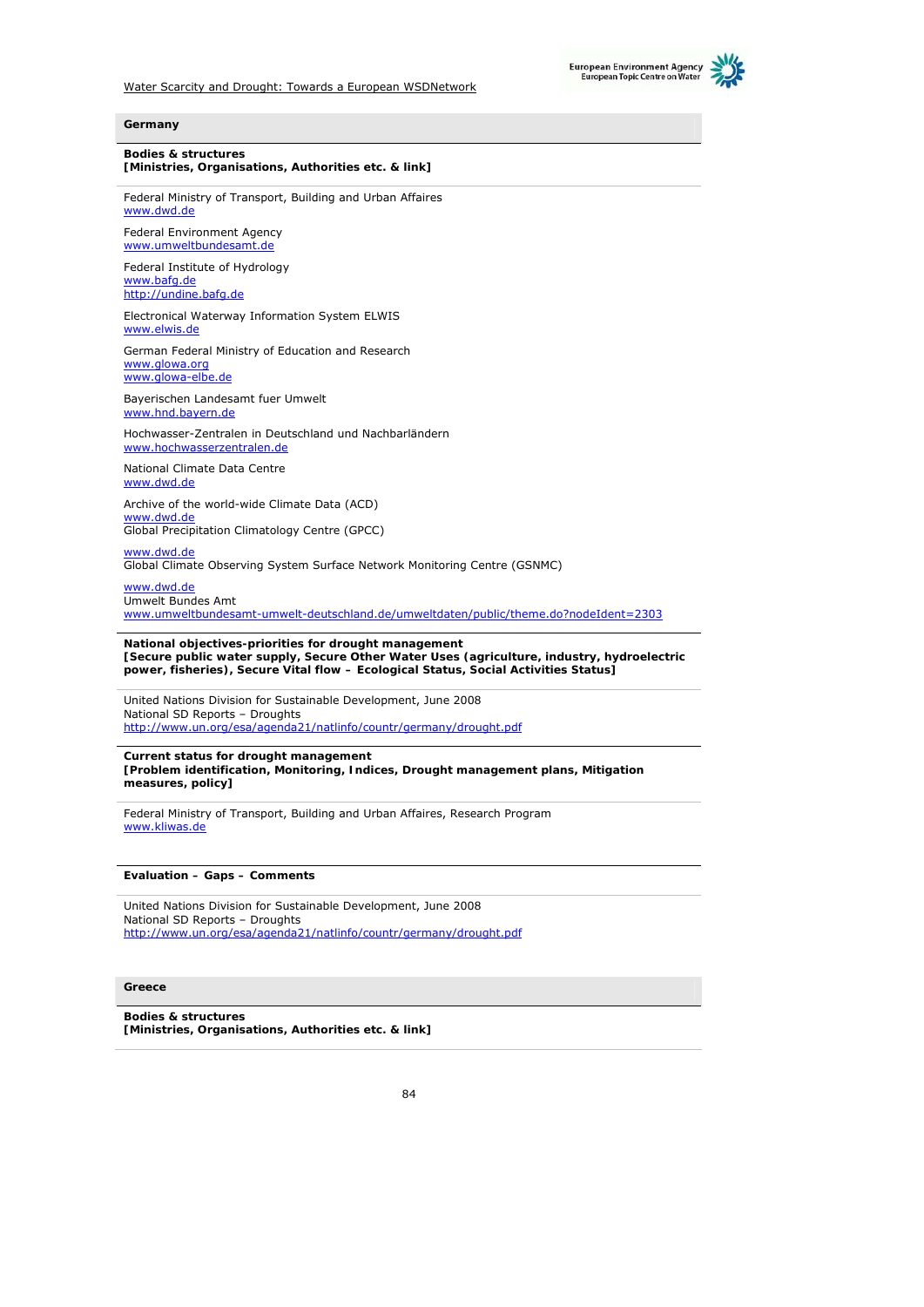



Hellenic Ministry of Environment, Physical Planning and Public Works www.minenv.gr

Public Power Corporation S.A. (DEH A.E.)

www.dei.gr

IGME: Greek Institute of Geology & Mineral Exploration www.igme.gr

National Technical University of Athens www.ntua.gr

National Water Committee

Central Water Agency

Regional Water Directorates

Regional Water Councils

#### **National objectives-priorities for drought management [Secure public water supply, Secure Other Water Uses (agriculture, industry, hydroelectric power, fisheries), Secure Vital flow – Ecological Status, Social Activities Status]**

United Nations Division for Sustainable Development, June 2008 National SD Reports – Droughts http://www.un.org/esa/agenda21/natlinfo/countr/greece/drought\_en.pdf

#### **Current status for drought management [Problem identification, Monitoring, Indices, Drought management plans, Mitigation measures, policy]**

United Nations Division for Sustainable Development, June 2008 National SD Reports – Droughts http://www.un.org/esa/agenda21/natlinfo/countr/greece/drought\_en.pdf

**Evaluation – Gaps – Comments** 

United Nations Division for Sustainable Development, June 2008 National SD Reports – Droughts http://www.un.org/esa/agenda21/natlinfo/countr/greece/drought\_en.pdf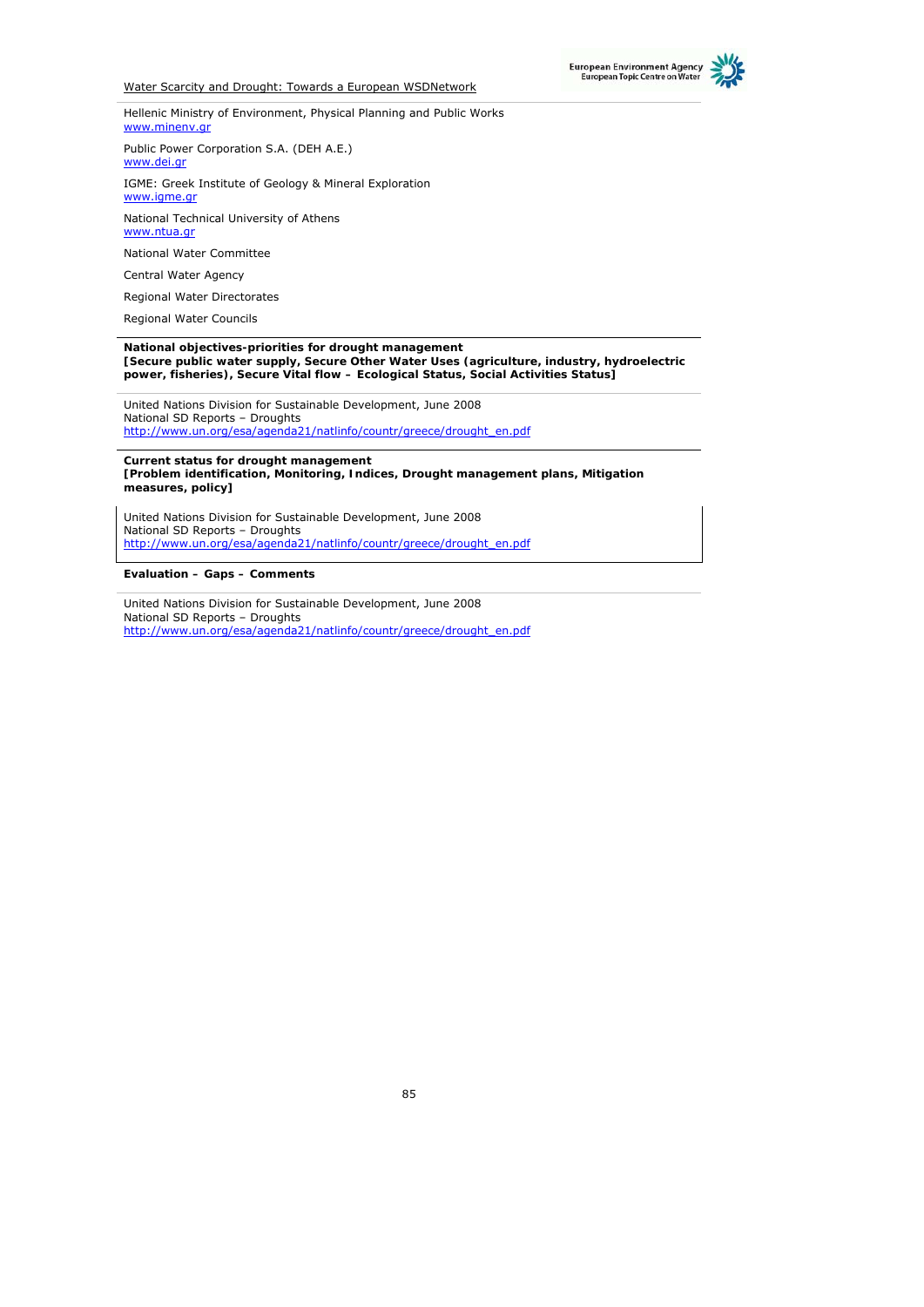



#### **Hungary**

#### **Bodies & structures [Ministries, Organisations, Authorities etc. & link]**

Ministry of Environment and Water www.kvvm.hu

Ministry of Agriculture and Rural Development www.fvm.hu

Hungarian Meteorological Service – HMS www.met.hu

National Directorate for Environment, Nature and Water www.ovf.hu

Research Institute of Soil Science and Agro-chemistry (RISSAC) http://www.taki.iif.hu/english.htm

**National objectives-priorities for drought management [Secure public water supply, Secure Other Water Uses (agriculture, industry, hydroelectric power, fisheries), Secure Vital flow – Ecological Status, Social Activities Status]**

UN Department of Economic and Social Affaires, Division for Sustainable Development www.un.org/esa/sustdev/

Hungarian Meteorological Service - HMS www.met.hu

United Nations Division for Sustainable Development, June 2008 National SD Reports – Droughts http://www.un.org/esa/agenda21/natlinfo/countr/hungary/drought\_en.pdf

**Current status for drought management [Problem identification, Monitoring, Indices, Drought management plans, Mitigation measures, policy]**

United Nations Division for Sustainable Development, June 2008 National SD Reports – Droughts http://www.un.org/esa/agenda21/natlinfo/countr/hungary/drought\_en.pdf

**Evaluation – Gaps – Comments** 

United Nations Division for Sustainable Development, June 2008 National SD Reports – Droughts http://www.un.org/esa/agenda21/natlinfo/countr/hungary/drought\_en.pdf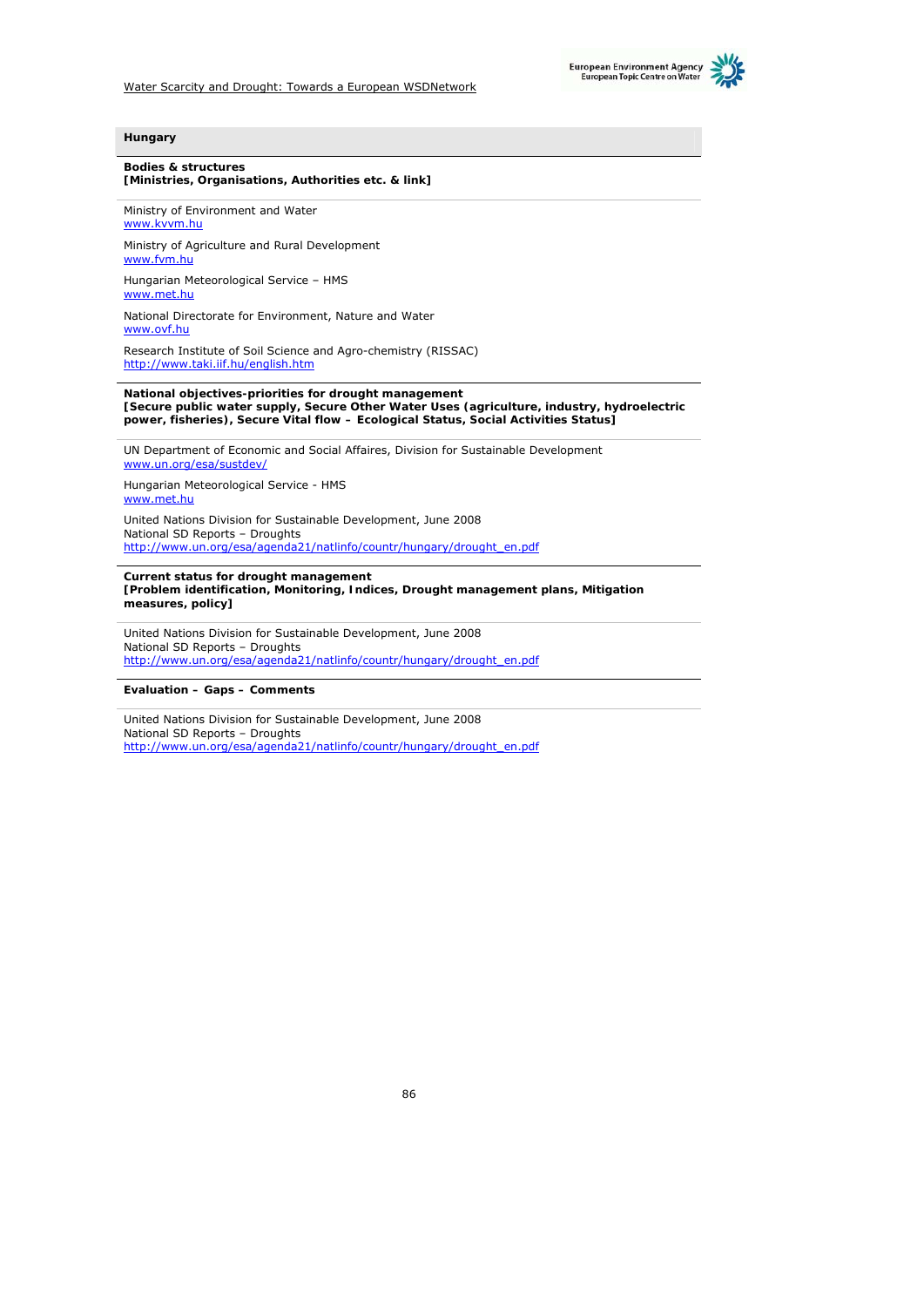



#### **Ireland**

#### **Bodies & structures [Ministries, Organisations, Authorities etc. & link]**

Ministry of Environment www.environ.ie/en

Environmental Protection Agency www.epa.ie http://maps.epa.ie Irish Climate Analysis and Research Unit (ICARUS) http://icarus.nuim.ie/research/water.shtml

Irish National Meteorological Service www.met.ie

#### **National objectives-priorities for drought management [Secure public water supply, Secure Other Water Uses (agriculture, industry, hydroelectric power, fisheries), Secure Vital flow – Ecological Status, Social Activities Status]**

The European Union Water Framework Directive – River Basin Management Plans - Ireland www.wfdireland.ie

United Nations Division for Sustainable Development, June 2008 National SD Reports – Droughts http://www.un.org/esa/agenda21/natlinfo/countr/ireland/drought\_en.pdf

**Current status for drought management [Problem identification, Monitoring, Indices, Drought management plans, Mitigation measures, policy]**

United Nations Division for Sustainable Development, June 2008 National SD Reports – Droughts http://www.un.org/esa/agenda21/natlinfo/countr/ireland/drought\_en.pdf

**Evaluation – Gaps – Comments** 

United Nations Division for Sustainable Development, June 2008 National SD Reports – Droughts http://www.un.org/esa/agenda21/natlinfo/countr/ireland/drought\_en.pdf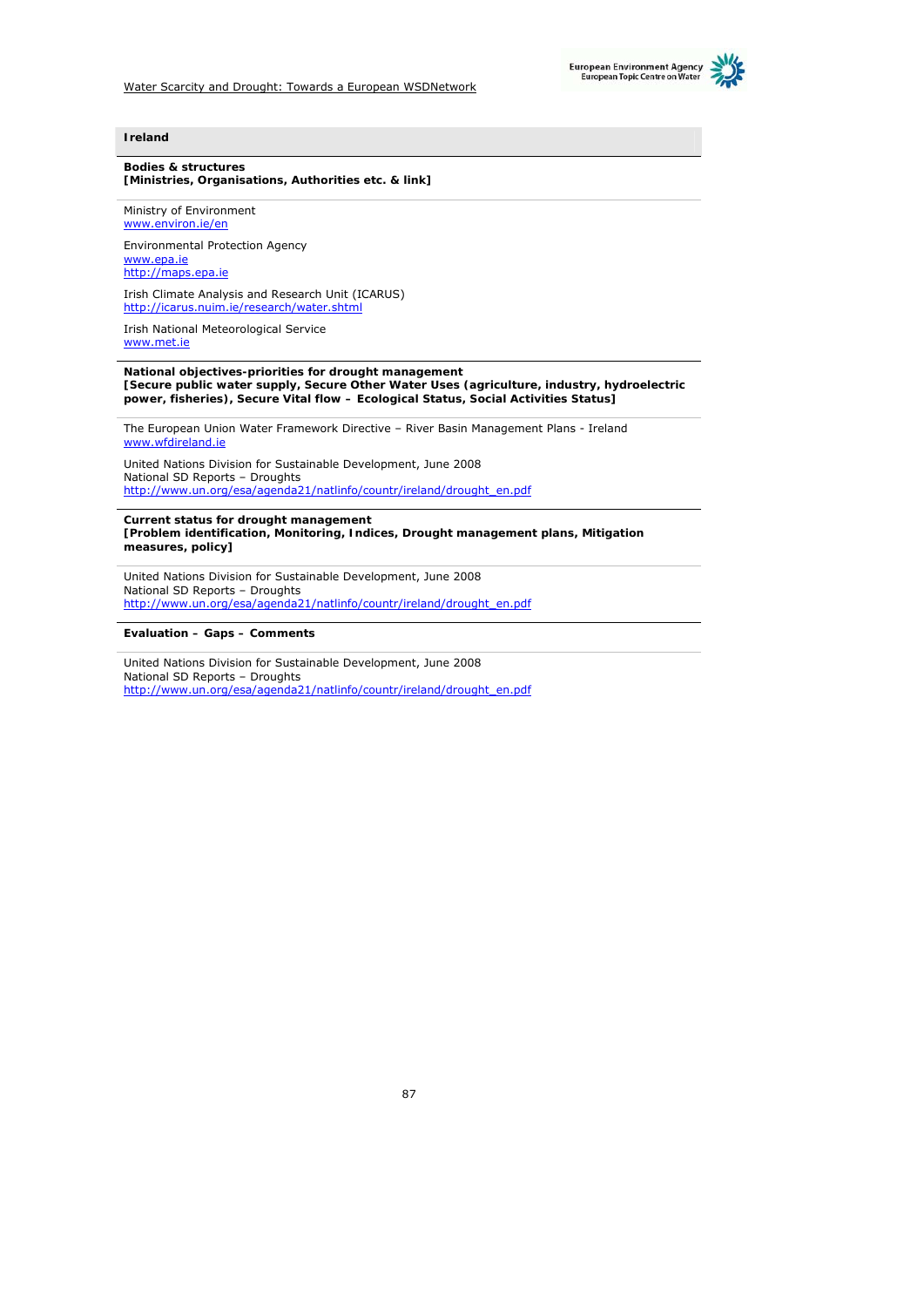



#### **Bodies & structures [Ministries, Organisations, Authorities etc. & link]**

Ministro dell'Ambiente e della Tutela del Territorio e del Mare www.minambiente.i

Italian Environment Protection and Technical Services Agency, APAT (Agenzia per la Protezione dell'Ambiente e per i servizi Tecnici) www.apat.gov.it

Ministry of Agriculture

Water Research Institute (IRSA-CNR) www.irsa.cnr.it

Committee to Combat Drought and Desertification

Regions and of Basin Authorities

National Hydrographic Service, the Ufficio Centrale di Ecologia Agraria (UCEA)

Regional Agencies for Environmental Protection (ARPA) centrally co-ordinated by the National Agency for Environmental Protection

CIMA – Centro di ricerca interuniversitario in Monitoraggio Ambientale www.cima.unige.it

**National objectives-priorities for drought management [Secure public water supply, Secure Other Water Uses (agriculture, industry, hydroelectric power, fisheries), Secure Vital flow – Ecological Status, Social Activities Status]**

National Report on the Implementation of UNCCD Italy, October 2000, Italian Committee to Combat Drought and Desertification www.unccd.int/cop/reports/northmed/national/2000/italy-eng.pdf

National Action Programme (NAP)

Italian Committee to Combat Drought & Desertification

#### **Current status for drought management [Problem identification, Monitoring, Indices, Drought management plans, Mitigation measures, policy]**

United Nations Division for Sustainable Development, June 2008 National SD Reports – Droughts http://www.un.org/esa/agenda21/natlinfo/countr/italy/drought\_en.pdf

**Evaluation – Gaps – Comments** 

United Nations Division for Sustainable Development, June 2008 National SD Reports – Droughts http://www.un.org/esa/agenda21/natlinfo/countr/italy/drought\_en.pdf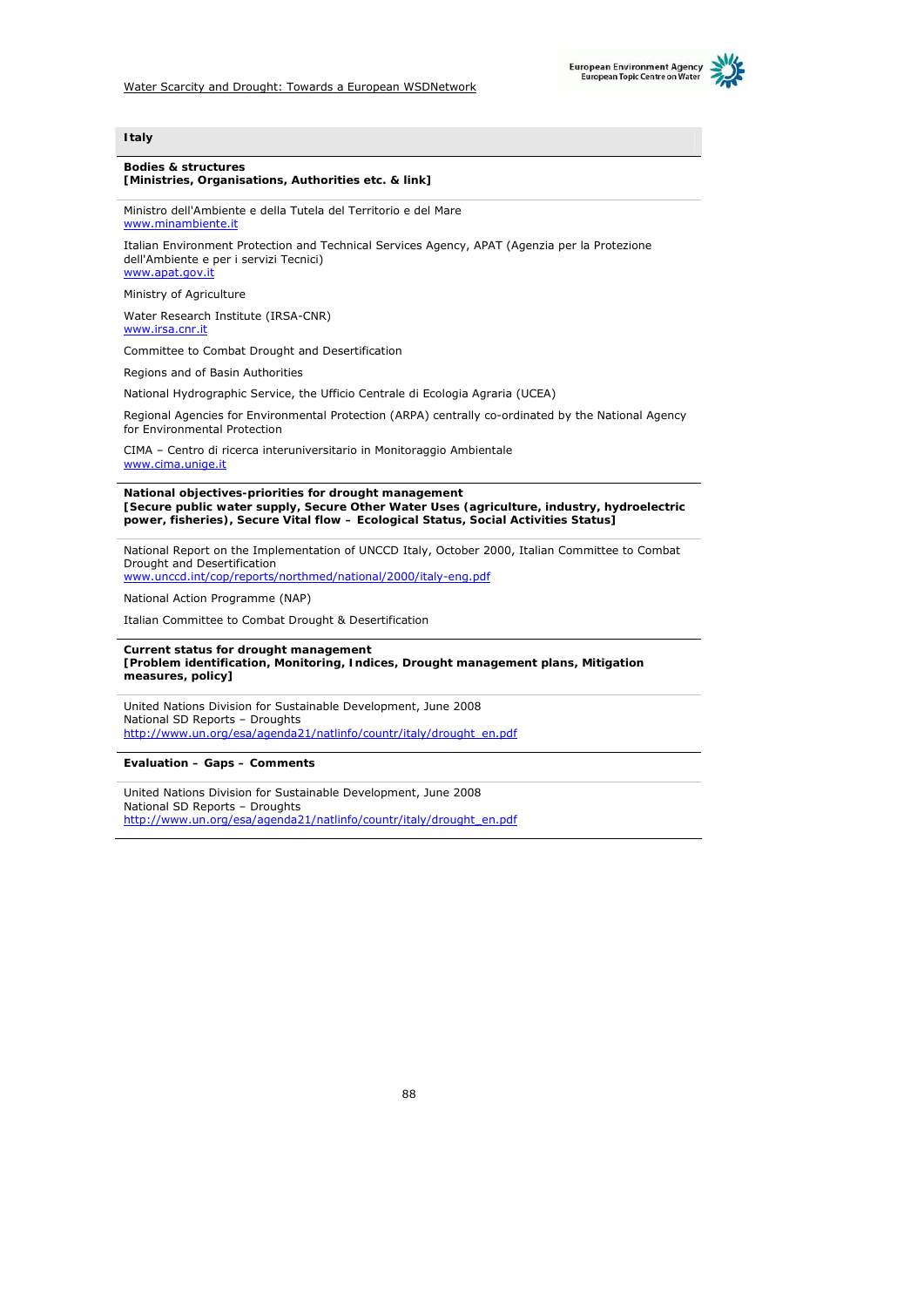

### **Latvia**

#### **Bodies & structures [Ministries, Organisations, Authorities etc. & link]**

Latvian Environment, Geology, and Meteorology Agency – LEGMA www.meteo.lv/public/27600.html

Ministry of Agriculture www.zm.gov.lv/?setl=2

Ministry of the Environment www.vidm.gov.lv/eng

The River Basin Authority under the State Geological Survey www.lva.gov.lv/

**National objectives-priorities for drought management [Secure public water supply, Secure Other Water Uses (agriculture, industry, hydroelectric power, fisheries), Secure Vital flow – Ecological Status, Social Activities Status]**

Law on Water Management

United Nations Division for Sustainable Development, June 2008 National SD Reports – Droughts http://www.un.org/esa/agenda21/natlinfo/countr/latvia/drought\_en.pdf

**Current status for drought management [Problem identification, Monitoring, Indices, Drought management plans, Mitigation measures, policy]**

United Nations Division for Sustainable Development, June 2008 National SD Reports – Droughts http://www.un.org/esa/agenda21/natlinfo/countr/latvia/drought\_en.pdf

**Evaluation – Gaps – Comments** 

United Nations Division for Sustainable Development, June 2008 National SD Reports – Droughts http://www.un.org/esa/agenda21/natlinfo/countr/latvia/drought\_en.pdf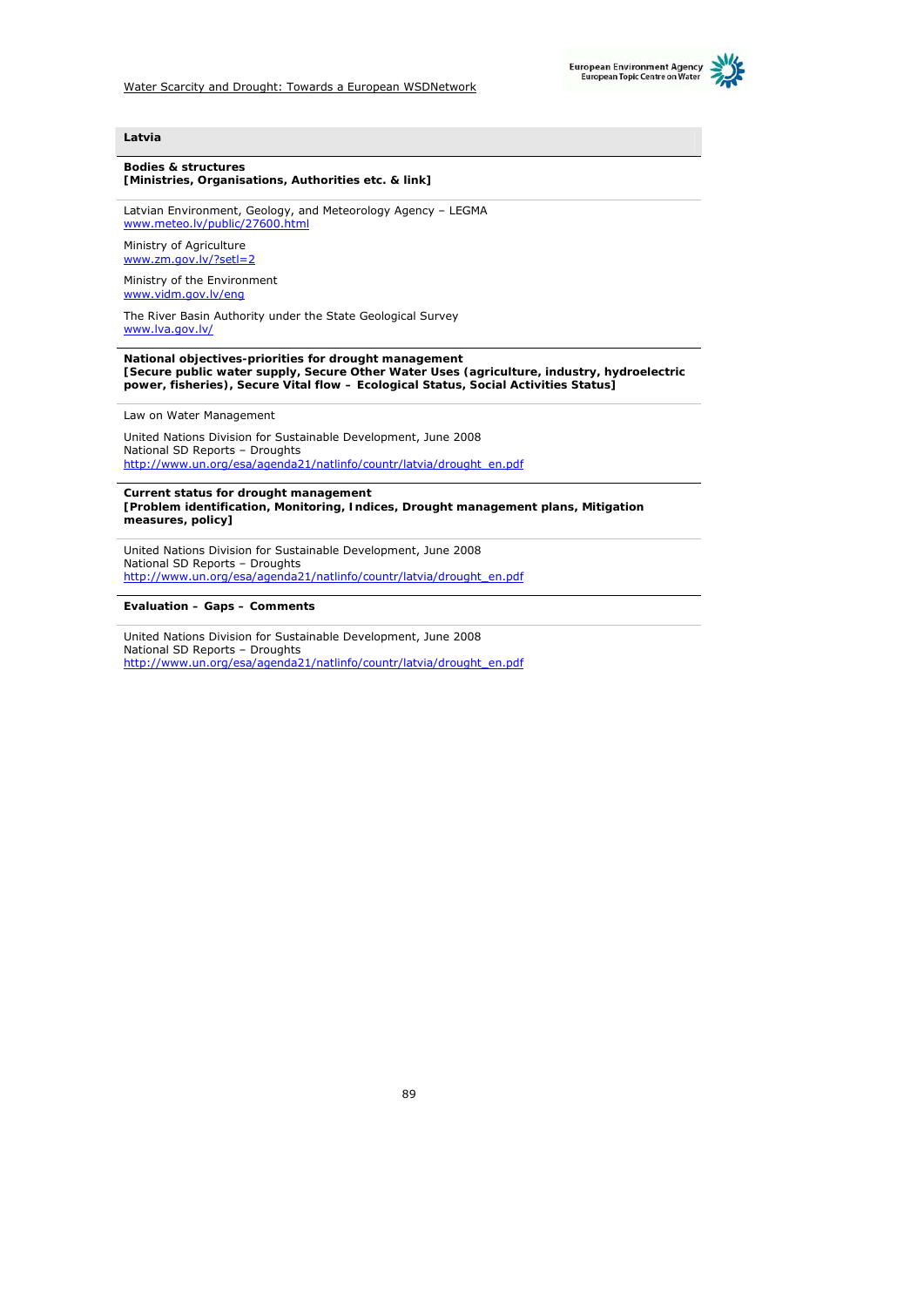



#### **Lithuania**

**Bodies & structures [Ministries, Organisations, Authorities etc. & link]**

Ministry of Environment of the Republic of Lithuania www.am.lt/VI/en/VI/index.php

**National objectives-priorities for drought management [Secure public water supply, Secure Other Water Uses (agriculture, industry, hydroelectric power, fisheries), Secure Vital flow – Ecological Status, Social Activities Status]**

United Nations Division for Sustainable Development, June 2008 National SD Reports – Droughts http://www.un.org/esa/agenda21/natlinfo/countr/lithuania/drought\_en.pdf

**Current status for drought management [Problem identification, Monitoring, Indices, Drought management plans, Mitigation measures, policy]**

United Nations Division for Sustainable Development, June 2008 National SD Reports – Droughts http://www.un.org/esa/agenda21/natlinfo/countr/lithuania/drought\_en.pdf

**Evaluation – Gaps – Comments** 

United Nations Division for Sustainable Development, June 2008 National SD Reports – Droughts http://www.un.org/esa/agenda21/natlinfo/countr/lithuania/drought\_en.pdf

#### **Luxembourg**

**Bodies & structures [Ministries, Organisations, Authorities etc. & link]**

Ministry of Environment of the Republic of Lithuania www.am.lt/VI/en/VI/index.php

**National objectives-priorities for drought management [Secure public water supply, Secure Other Water Uses (agriculture, industry, hydroelectric power, fisheries), Secure Vital flow – Ecological Status, Social Activities Status]**

United Nations Division for Sustainable Development, June 2008 National SD Reports – Droughts http://www.un.org/esa/agenda21/natlinfo/countr/luxembourg/drought\_en.pdf

**Current status for drought management [Problem identification, Monitoring, Indices, Drought management plans, Mitigation measures, policy]**

United Nations Division for Sustainable Development, June 2008 National SD Reports – Droughts http://www.un.org/esa/agenda21/natlinfo/countr/luxembourg/drought\_en.pdf

**Evaluation – Gaps – Comments** 

United Nations Division for Sustainable Development, June 2008 National SD Reports – Droughts http://www.un.org/esa/agenda21/natlinfo/countr/luxembourg/drought\_en.pdf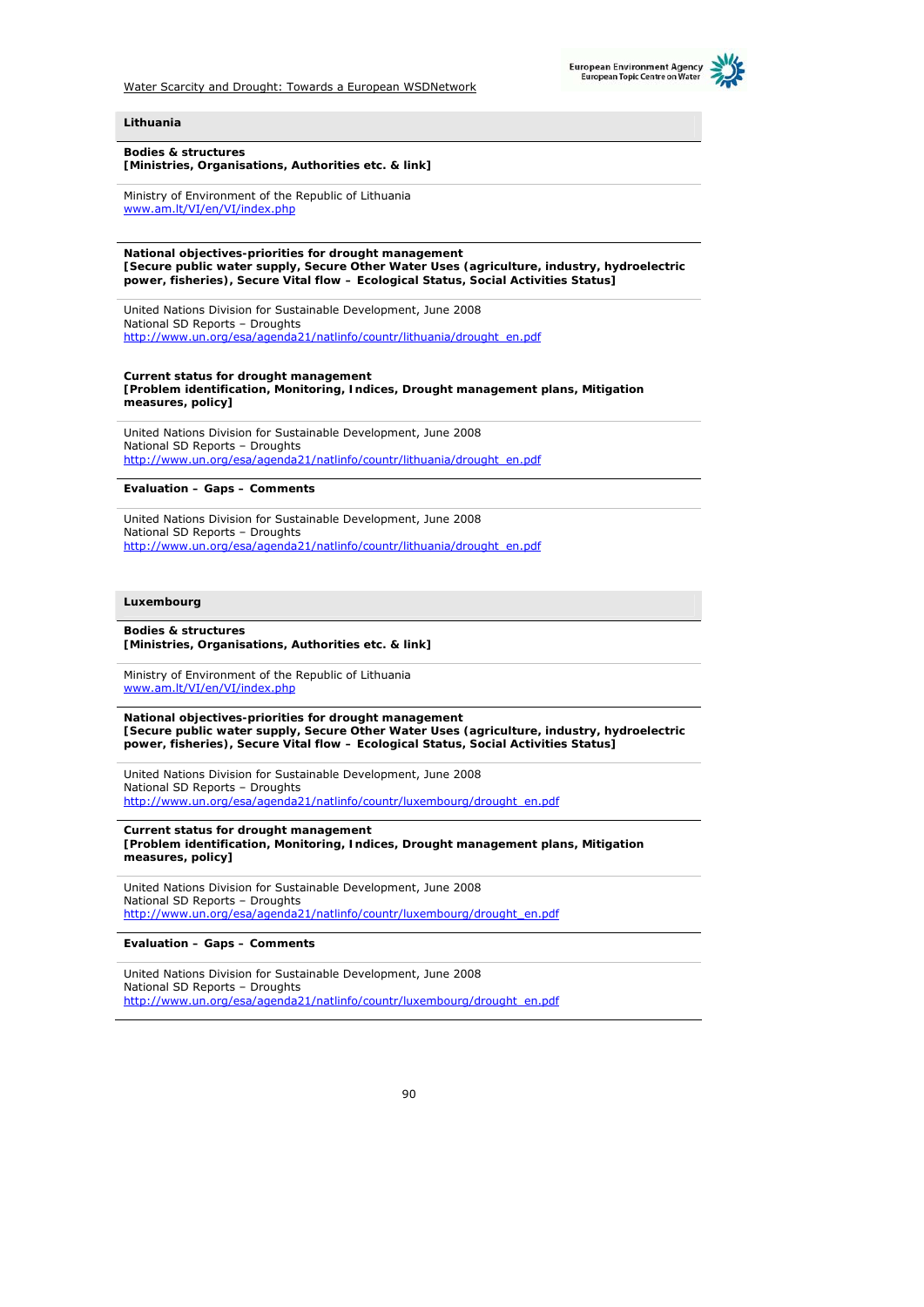



#### **Malta**

#### **Bodies & structures [Ministries, Organisations, Authorities etc. & link]**

Malta Resources Authority (MRA) www.mra.org.mt; ftp://ftp.fao.org/docrep/fao/009/a0994e/a0994e.pdf

Malta Environment and Planning Authority (MEPA) www.mepa.org.mt

Water Services Corporation (WSC) www.wsc.com.mt

Health Department (responsible for regulating drinking-water quality) www.sahha.gov.mt

**National objectives-priorities for drought management [Secure public water supply, Secure Other Water Uses (agriculture, industry, hydroelectric power, fisheries), Secure Vital flow – Ecological Status, Social Activities Status]**

United Nations Division for Sustainable Development, June 2008 National SD Reports – Droughts http://www.un.org/esa/agenda21/natlinfo/countr/malta/drought\_en.pdf

**Current status for drought management [Problem identification, Monitoring, Indices, Drought management plans, Mitigation measures, policy]**

United Nations Division for Sustainable Development, June 2008 National SD Reports – Droughts http://www.un.org/esa/agenda21/natlinfo/countr/malta/drought\_en.pdf

**Evaluation – Gaps – Comments** 

United Nations Division for Sustainable Development, June 2008 National SD Reports – Droughts http://www.un.org/esa/agenda21/natlinfo/countr/malta/drought\_en.pdf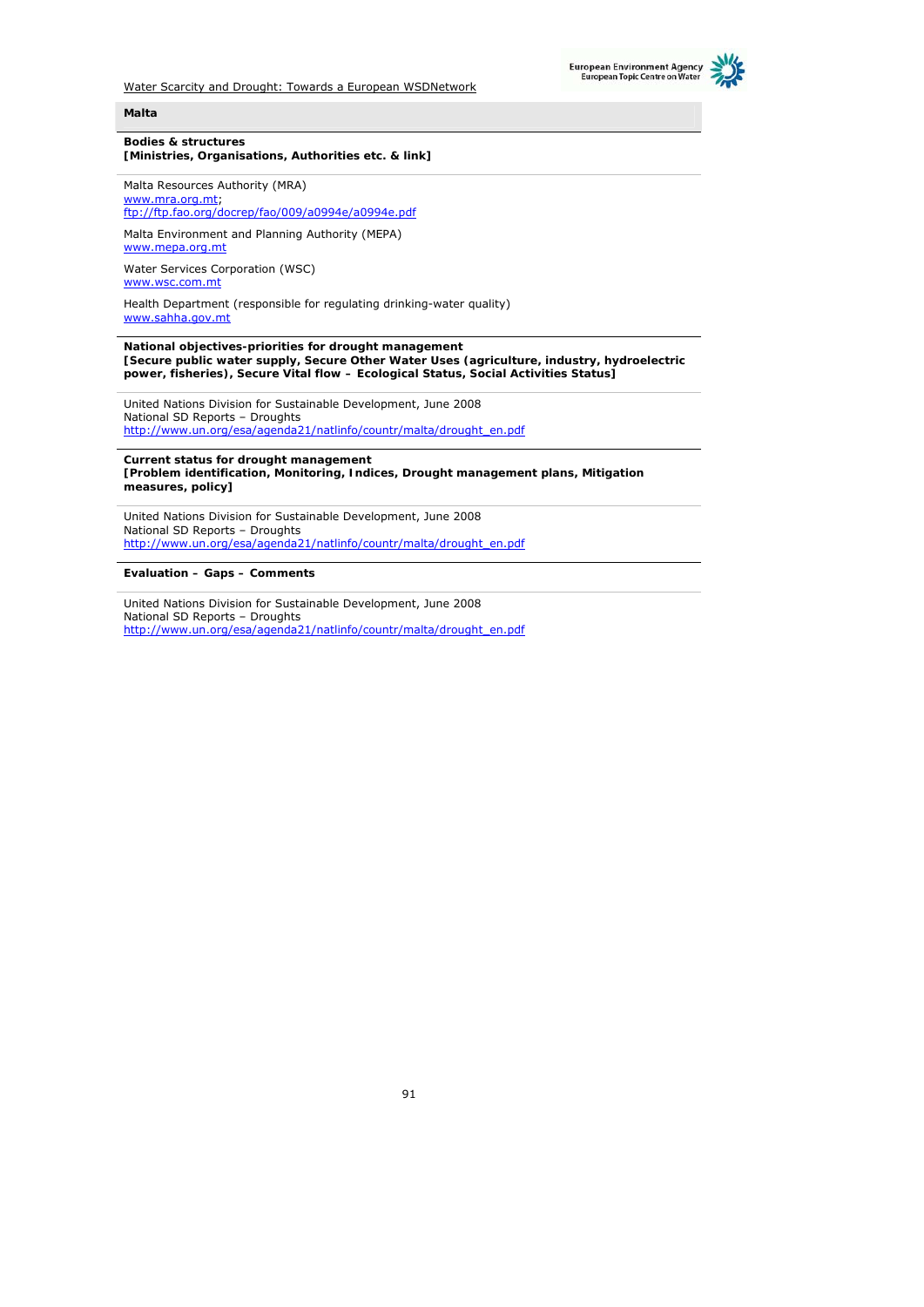



#### **Bodies & structures [Ministries, Organisations, Authorities etc. & link]**

Polish Ministry of the Environment www.mos.gov.p

Polish Geological Institute www.pgi.gov.pl/

## Institute of Meteorology and Water Management (IMGW)

www.imgw.pl

National Water Management Authority www.kzgw.gov.pl

Institute of Environmental Protection www.ios.edu.pl/eng/

**National objectives-priorities for drought management [Secure public water supply, Secure Other Water Uses (agriculture, industry, hydroelectric power, fisheries), Secure Vital flow – Ecological Status, Social Activities Status]**

United Nations Division for Sustainable Development, June 2008 National SD Reports – Droughts http://www.un.org/esa/agenda21/natlinfo/countr/poland/drought\_en.pdf

**Current status for drought management [Problem identification, Monitoring, Indices, Drought management plans, Mitigation measures, policy]**

United Nations Division for Sustainable Development, June 2008 National SD Reports – Droughts http://www.un.org/esa/agenda21/natlinfo/countr/poland/drought\_en.pdf

**Evaluation – Gaps – Comments** 

United Nations Division for Sustainable Development, June 2008 National SD Reports – Droughts http://www.un.org/esa/agenda21/natlinfo/countr/poland/drought\_en.pdf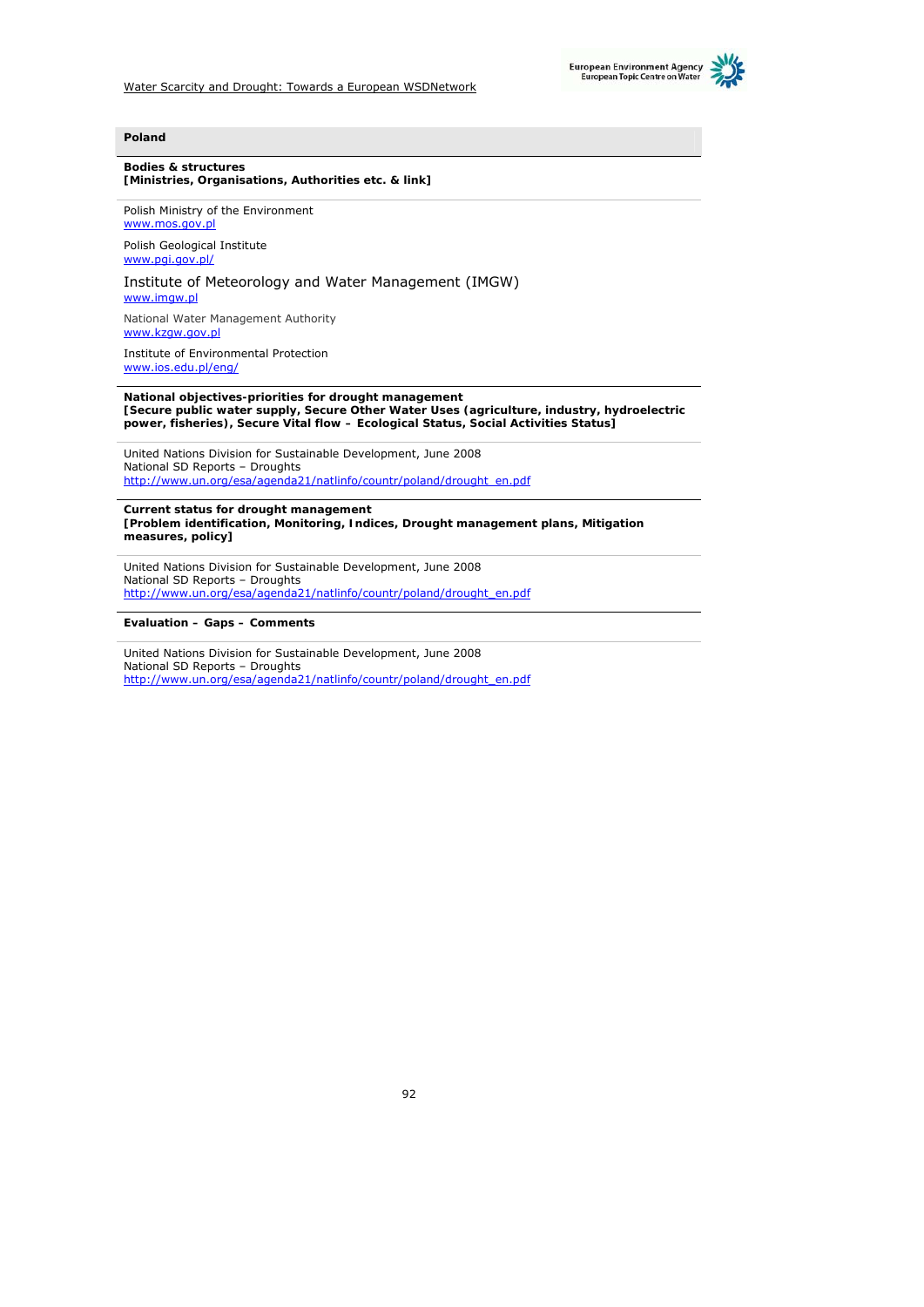

## **Portugal**

#### **Bodies & structures [Ministries, Organisations, Authorities etc. & link]**

Ministério do Ambiente, do Ordenamento do Território e do Desenvolvimento Regional www.maotdr.gov.pt

INAG - Instituto da Água, Planning www.inag.pt

Department & Water Resources Department

Instituto de Meteorologia www.meteo.pt

Agência Portuguesa do Ambiente (APA) www.apambiente.pt

**National objectives-priorities for drought management [Secure public water supply, Secure Other Water Uses (agriculture, industry, hydroelectric power, fisheries), Secure Vital flow – Ecological Status, Social Activities Status]**

United Nations Division for Sustainable Development, June 2008 National SD Reports – Droughts http://www.un.org/esa/agenda21/natlinfo/countr/portugal/drought\_en.pdf

**Current status for drought management [Problem identification, Monitoring, Indices, Drought management plans, Mitigation measures, policy]**

United Nations Division for Sustainable Development, June 2008 National SD Reports – Droughts http://www.un.org/esa/agenda21/natlinfo/countr/portugal/drought\_en.pdf

**Evaluation – Gaps – Comments** 

United Nations Division for Sustainable Development, June 2008 National SD Reports – Droughts http://www.un.org/esa/agenda21/natlinfo/countr/portugal/drought\_en.pdf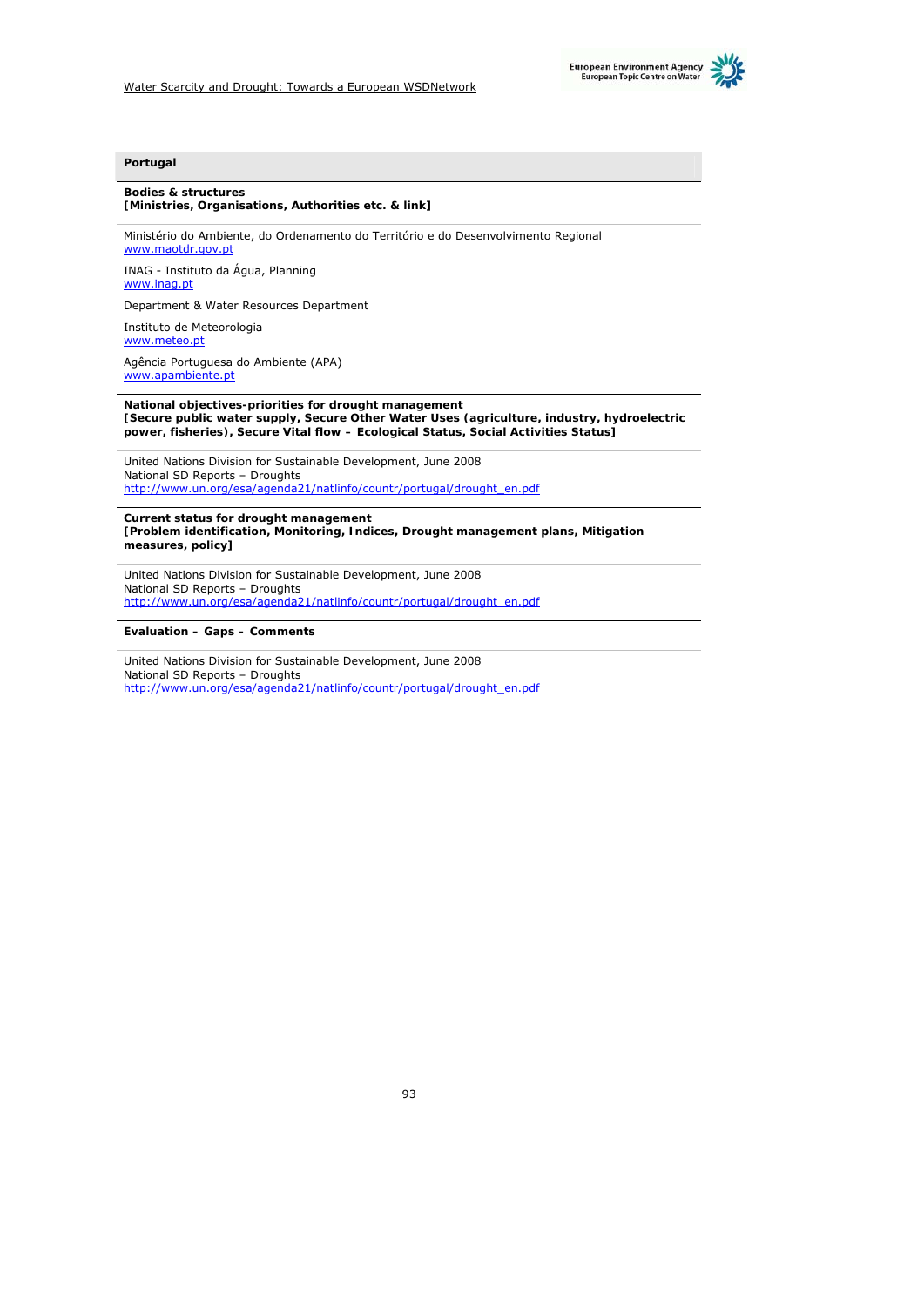



**Bodies & structures [Ministries, Organisations, Authorities etc. & link]**

Ministry of Environment & Water Management (MEWM) www.mmediu.ro

**National objectives-priorities for drought management [Secure public water supply, Secure Other Water Uses (agriculture, industry, hydroelectric power, fisheries), Secure Vital flow – Ecological Status, Social Activities Status]**

**Current status for drought management [Problem identification, Monitoring, Indices, Drought management plans, Mitigation measures, policy]**

United Nations Division for Sustainable Development, June 2008 National SD Reports – Droughts http://www.un.org/esa/agenda21/natlinfo/countr/romania/drought\_en.pdf

**Evaluation – Gaps – Comments** 

**Slovakia** 

**Bodies & structures [Ministries, Organisations, Authorities etc. & link]**

Ministry of Environment of the Slovak Republic www.lifeenv.gov.sk

Slovak Hydro-meteorological Institute www.shmu.sk

**National objectives-priorities for drought management [Secure public water supply, Secure Other Water Uses (agriculture, industry, hydroelectric power, fisheries), Secure Vital flow – Ecological Status, Social Activities Status]**

United Nations Division for Sustainable Development, June 2008 National SD Reports – Droughts http://www.un.org/esa/agenda21/natlinfo/countr/slovakia/drought\_en.pdf

**Current status for drought management [Problem identification, Monitoring, Indices, Drought management plans, Mitigation measures, policy]**

United Nations Division for Sustainable Development, June 2008 National SD Reports – Droughts http://www.un.org/esa/agenda21/natlinfo/countr/slovakia/drought\_en.pdf

**Evaluation – Gaps – Comments** 

United Nations Division for Sustainable Development, June 2008 National SD Reports – Droughts http://www.un.org/esa/agenda21/natlinfo/countr/slovakia/drought\_en.pdf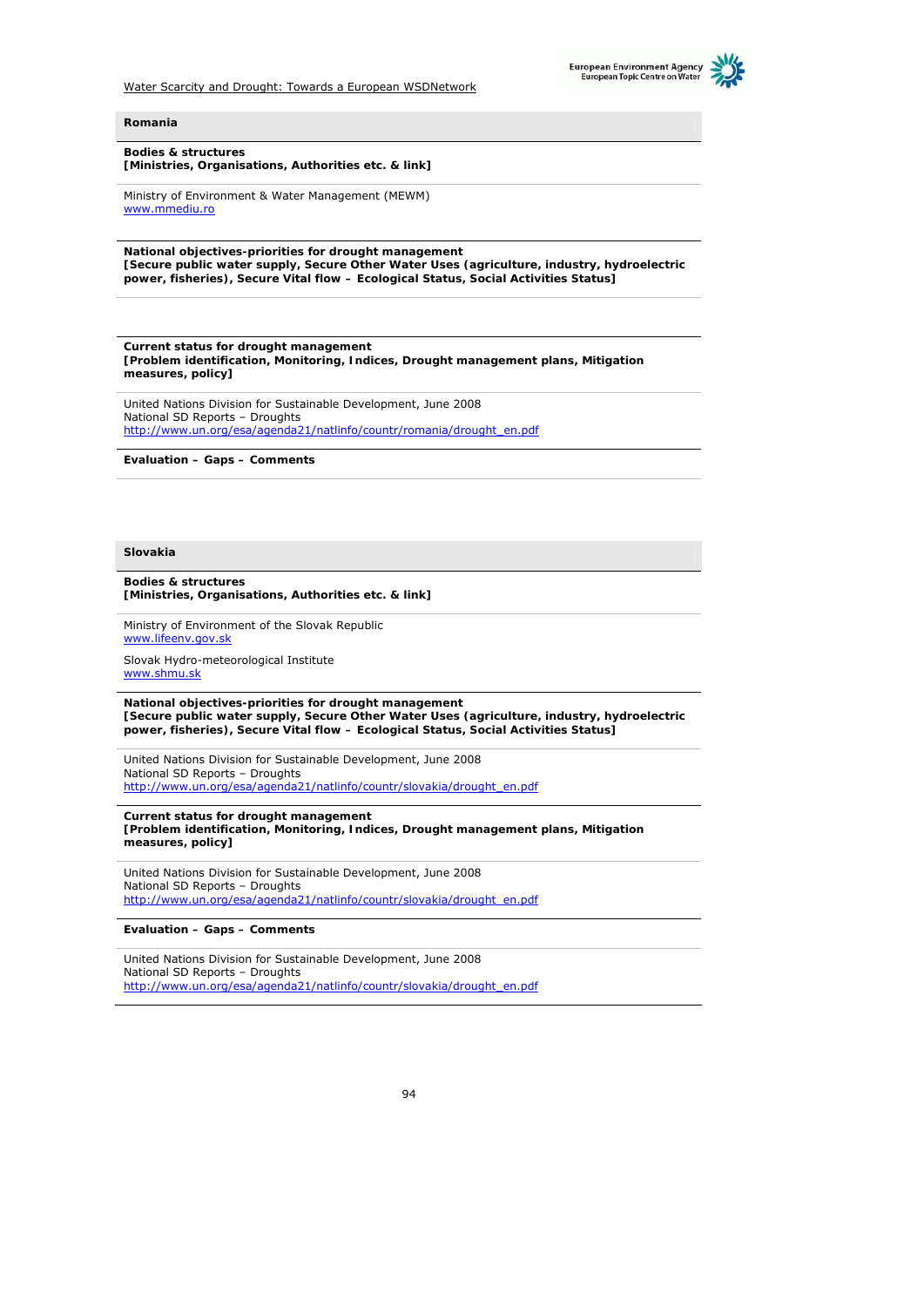



#### **Slovenia**

#### **Bodies & structures [Ministries, Organisations, Authorities etc. & link]**

Minister of the Environment and Spatial Planning, Environment Directorate www.mop.gov.si/en

Inspectorate of the Republic of Slovenia for the Environment and Spatial Planning http://www.iop.gov.si/

Environmental Agency of Slovenia http://www.arso.gov.si/en/

**National objectives-priorities for drought management [Secure public water supply, Secure Other Water Uses (agriculture, industry, hydroelectric power, fisheries), Secure Vital flow – Ecological Status, Social Activities Status]**

United Nations Division for Sustainable Development, June 2008 National SD Reports – Droughts http://www.un.org/esa/agenda21/natlinfo/countr/slovenia/drought\_en.pdf

**Current status for drought management [Problem identification, Monitoring, Indices, Drought management plans, Mitigation measures, policy]**

United Nations Division for Sustainable Development, June 2008 National SD Reports – Droughts http://www.un.org/esa/agenda21/natlinfo/countr/slovenia/drought\_en.pdf

## **Evaluation – Gaps – Comments**

United Nations Division for Sustainable Development, June 2008 National SD Reports – Droughts http://www.un.org/esa/agenda21/natlinfo/countr/slovenia/drought\_en.pdf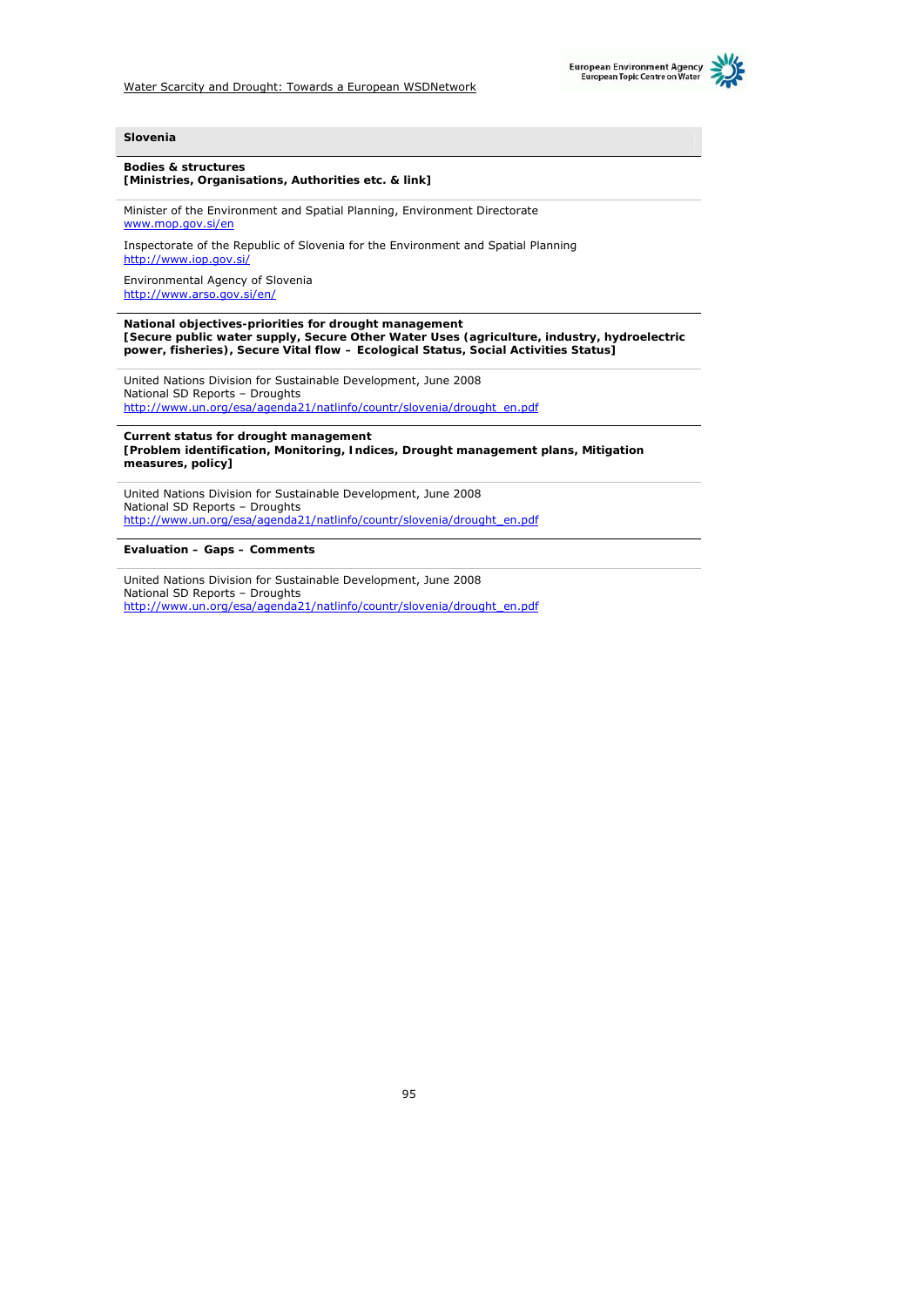



#### **Spain**

#### **Bodies & structures [Ministries, Organisations, Authorities etc. & link]**

#### **Government of Spain:**

Ministry of Environment, Rural and Marine Affairs (Including water and agriculture affairs) Ministry's website: www.marm.es

Ministry's water website:

http://www.mma.es/portal/secciones/aguas\_continent\_zonas\_asoc/

The Spanish Ministry of Environment, Rural and Marine Affairs is developing drought monitoring through the National Drough Observatory where all the Autonomous Communities, River Basin Authorities, users and NGOs are participating.

The Ministry's services are producing the following indexes for all the Autonomous Communities of Spain.

- Actual precipitation; % of normal Rainfall; Precipitation deciles Standardized Precipication Index (SPI); Palmer Drought Severity Index (PDSI); Reconnaissance Drought Index (RDI)
- Soil Moisture Anomaly Index; Palmer Moisture Anomaly Index (Z index); Computed soil moisture; Crop Moisture Index (CMI); Normalized Difference Vegetation Anomaly Index (NDVI)
- Reservoir storage; Cumulative stream flow anomaly; GW levels (compared with values equivalent to percentiles of historical records); Reservoir storage; Snowpack accumulation; IE official national drought index
- Surface Water Supply Index (SWSI): Shafer & Dezman;1982 (complements Palmer Indicator)
- Impacts on economic sectors; Impacts on society (including health issues); Impacts on environment
- Measures of prevention (planning; etc); Specific measures of mitigation and adaptation to droughts
- Hydrological Water balance; Reservoir storage; simulation hydrological models Total water abstraction;
- Water abstraction by source;
	- Water abstraction by sectors
	- Water use/demand by sectors; Per capita water use variation; Irrigation seasonality
- indicator; Water use restrictions/interruptions by sectors; Water use/removable resource • Water Exploitation Index (WEI); Aquastress Water Stress Index (AWSI)
- Reservoir storage fluctuations; Surface water low flow; Saltwater intrusion
- Aquifer Depletion-changes in water table; Environmental river flows Wetlands levels & flows
- Impacts on economic sectors; Impacts on society
- Policy instruments; Water saving measures; Water efficiency measures; Use of alternative water resources; Economic instruments-water markets

The Spanish Ministry of Environment is supported in this work by the Hydrographical Studies Centre, the State Agency of Meteorology, the Geologic National Institute and other governmental research bodies.

#### - **Spanish Autonomous Communities**

The Spanish Autonomous Communities have full competences only for those river basins that are 100% inside the regional borders (except in Andalusia where the Regional Government has the full competence to manage the Guadalquivir River even if only 91% of the river basin is in Andalusia).

The Regional Governments have full competences for inland and coastal water management and planning, with concrete exceptions for coastal waters. Regarding water availability, scarcity and drought, only few Regional Governments have created special services to monitor and analyse the effects of droughts.

- o Andalucía
	- www.agenciaandaluzadelagua.com
		- http://www.juntadeandalucia.es/medioambiente/site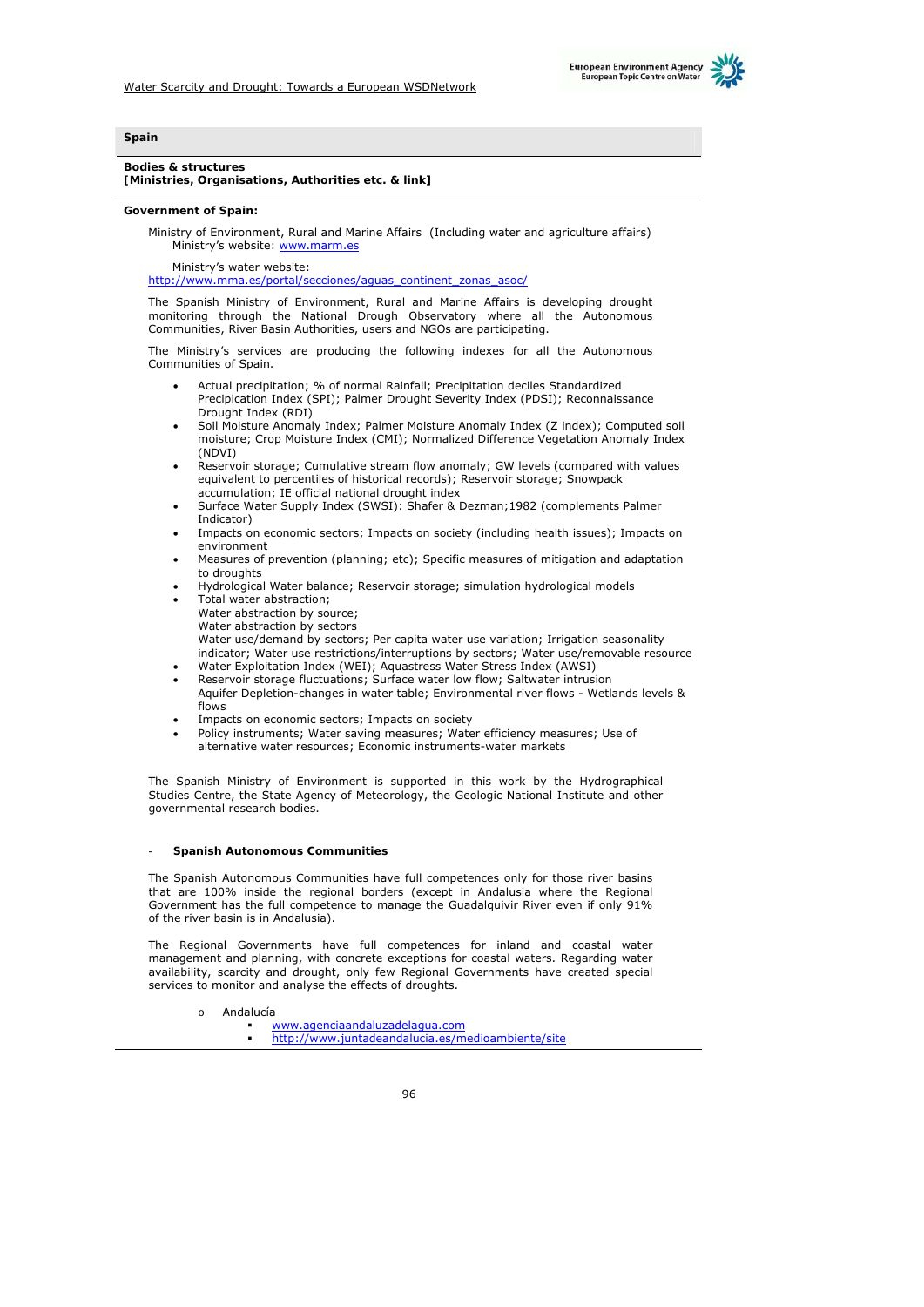

|          | /aplica/medioambiente/site/web/menuitem.48ed6f03<br>84107256b935619561525ea0/?vgnextoid=bccb5678<br>c36a6010VgnVCM1000000624e50aRCRD |
|----------|--------------------------------------------------------------------------------------------------------------------------------------|
| $\circ$  | Aragon<br>http://portal.aragon.es/portal/page/portal/IAA                                                                             |
| $\Omega$ | Principado de Asturias                                                                                                               |
|          | http://www.asturias.es/portal/site/Asturias/menuite                                                                                  |
|          | m.77b6558ac8616446e44f5310bb30a0a0/?vqnextoid                                                                                        |
|          | =da9091b2f157e010VgnVCM100000b0030a0aRCRD                                                                                            |
|          | &vgnextchannel=0442b8db8222a010VgnVCM100000                                                                                          |
|          | bb030a0aRCRD&i18n.http.lang=es                                                                                                       |
| $\circ$  | Illes Balears / Islas Baleares                                                                                                       |
|          | http://www.caib.es/govern/organigrama/area.es.jsp?                                                                                   |
|          | $coduo=209$                                                                                                                          |
| $\Omega$ | <b>Islas Canarias</b>                                                                                                                |
|          | http://www.gobiernodecanarias.org/organizacion/ver                                                                                   |
|          | -unidad-organica.jsf                                                                                                                 |
|          | http://www.fcca.es/                                                                                                                  |
| $\circ$  | Castilla-La Mancha                                                                                                                   |
|          | http://www.jccm.es/medioambiente/index2.htm<br>Castilla y Leon                                                                       |
| $\circ$  | http://www.jcyl.es/scsiau/Satellite/up/es/MedioAmbi                                                                                  |
|          | ente/Page/PlantillaN3SoloHijos/1131977441946/ / /                                                                                    |
|          | ?asm=jcyl&tipoLetra=x-small                                                                                                          |
| $\circ$  | Cantabria                                                                                                                            |
|          | http://www.gobcantabria.es/portal/page? pageid=80                                                                                    |
|          | ,1884144& dad=interportal& schema=INTERPORTA                                                                                         |
|          | L&org_id=33605                                                                                                                       |
| $\circ$  | Catalunya / Cataluña                                                                                                                 |
|          | http://mediambient.gencat.net/aca                                                                                                    |
| $\circ$  | Ciudad Autónoma de Ceuta                                                                                                             |
|          | http://www.ceuta.es                                                                                                                  |
| $\Omega$ | Euskadi / País Vasco                                                                                                                 |
|          | http://www.uragentzia.euskadi.net                                                                                                    |
| $\Omega$ | Extremadura                                                                                                                          |
|          | http://www.juntaex.es/consejerias/industria-energia-<br>medioambiente/index-ides-idweb.html                                          |
| $\circ$  | Galicia                                                                                                                              |
|          | http://augasdegalicia.xunta.es/                                                                                                      |
|          |                                                                                                                                      |
| O        | La Rioja<br>http://www.larioja.org/npRioja/default/defaultpage.js                                                                    |
|          | p?idtab=395387                                                                                                                       |
| $\circ$  | Comunidad de Madrid                                                                                                                  |
|          | www.madrid.org/medioambiente                                                                                                         |
| $\Omega$ | Ciudad Autónoma de Melilla                                                                                                           |
|          | www.melilla.es                                                                                                                       |
| $\Omega$ | Región de Murcia                                                                                                                     |
|          | http://www.carm.es/neweb2/servlet/integra.servlets.                                                                                  |
|          | ControlPublico?IDCONTENIDO=80&IDTIPO=140&RAS                                                                                         |
|          | TRO=c\$m120,128                                                                                                                      |
| $\circ$  | Comunidad Foral de Navarra / Nafarroako Foru Elkartea                                                                                |
|          | http://www.navarra.es/home_es/Gobierno+de+Nava                                                                                       |
|          | rra/Organigrama/Los+departamentos/Desarrollo+Rur                                                                                     |
|          | al+y+Medio+Ambiente/                                                                                                                 |
| $\Omega$ | Comunitat Valenciana / Comunidad Valenciana                                                                                          |
|          | http://www.qva.es/jsp/portalgv.jsp?br=1&re=1&co=<br>es&chflash=true&force=si                                                         |
|          |                                                                                                                                      |
|          |                                                                                                                                      |

#### - **River Basin authorities:**

The Spanish River Basin authorities (or Districts) were created in 1927 to manage and plan the river basin. River basin authorities are autonomous entities belonging to the Spanish Ministry of Environment, Rural and Marine Affairs. Regional river basin authorities are belonging to the Autonomous Regional Governments.

The Basin authorities are in charge to develop, monitor and review the Hydrological Plan for the basin, it represents the highest administrative body to manage and control the public hydrological domain in order to protect the water resources and the general interest in between the different Spanish regions.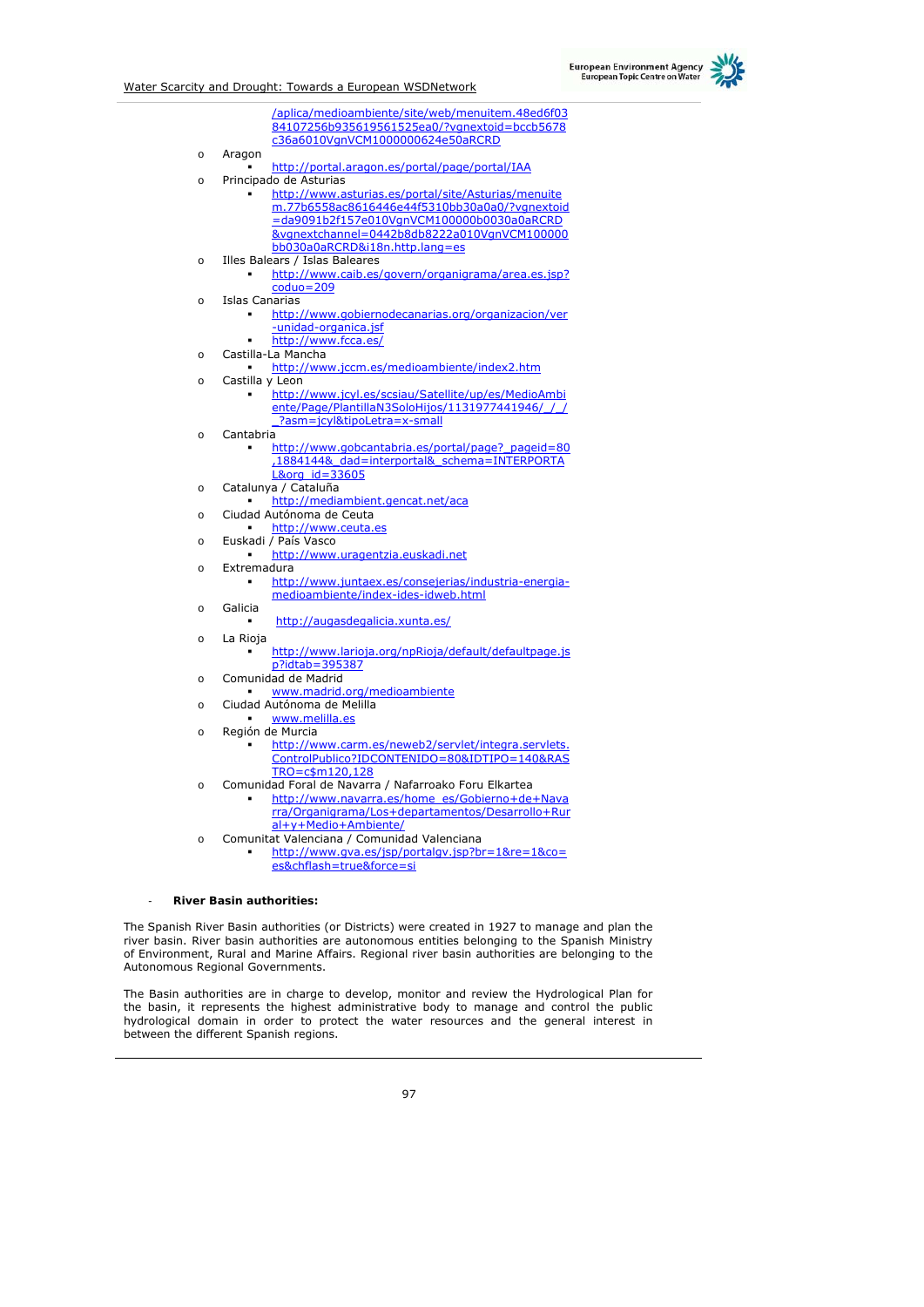

Basin authorities are also responsible to project, build and exploit water engineering public infrastructures using their own economical resources with the support of the Government of Spain.

For the international cooperation and transboundary basins, the Basin authorities are supported by the Spanish Ministries of Environment and Foreign Affairs.

- o Ceuta www.ceuta.es
- o Atlantic basin of Andalusia www.agenciaandaluzadelagua.com
- o Mediterranean basin of Andalusia
	- www.agenciaandaluzadelagua.com
- o Internal basins of Catalonia
- http://mediambient.gencat.net/aca/es/inici.jsp o Internal basins of the Basque Country
- http://www.uragentzia.euskadi.net/u81-0002/es/
- o Duero basin http://www.chduero.es/
- o Ebro basin http://www.chebro.es/
- o Galician coast basins http://augasdegalicia.xunta.es/
- o Guadalquivir basin http://www.chguadalquivir.es
- o Guadiana basin http://www.chguadiana.es/
- o Balearic Islands http://www.caib.es/govern/organigrama/area.es.jsp?coduo=2 09
- o Canary Islands
	- http://www.gobiernodecanarias.org/cmayot/medioambiente/i ndex.html
- o Jucar basin http://www.chj.es/ o Melilla
	- http://www.melilla.es/melillaportal/p\_37\_menu\_nivel\_3a.jsp? codMenu=198&language=es&codMenuPN=8
- o Cantabric basin http://www.chcantabrico.es/
- o Miño-Sil basin http://www.chminosil.es/
- o Segura basin http://www.chsegura.es
- o Tajo/Tagus basin http://www.chtajo.es/

- **National Research Centres** 

- o CSIC Research Centre on Desertification
	- http://www.uv.es/cide/
		- Soil degradation and conservation
			- Territorial planning
		- Vegetal ecology
- o CSIC Research Station on Arid Zones
	- http://www.eeza.csic.es/eeza
		- Biodiversity and global changes
		- Natural Resources Conservation and
		- management
		- DTM Analysis and developments
		- Landscape ecology
		- Physiologic ecology
		- Fauna and desertification
		- Geo-Ecology
		- Hydrological processes
		- Paleoclimatology

**National objectives-priorities for drought management [Secure public water supply, Secure Other Water Uses (agriculture, industry, hydroelectric power, fisheries), Secure Vital flow – Ecological Status, Social Activities Status]**

Traditionally, Spain has developed drought management plans and actions as an emergency situation due the previous legislation allowed the National Government for adoption of urgent measures.

At present time, the Law 10/2001 of the Hydrological National Plan (Art. 27) and the Directive 2000/60/CE (Art. 4.6) are the legal framework to fulfil the national priorities for drought management that determines the phenomenon status, to minimize environmental, social and economic impacts of drought situations.

In Spain public water supply is ensured by the State, nevertheless during dry periods the National,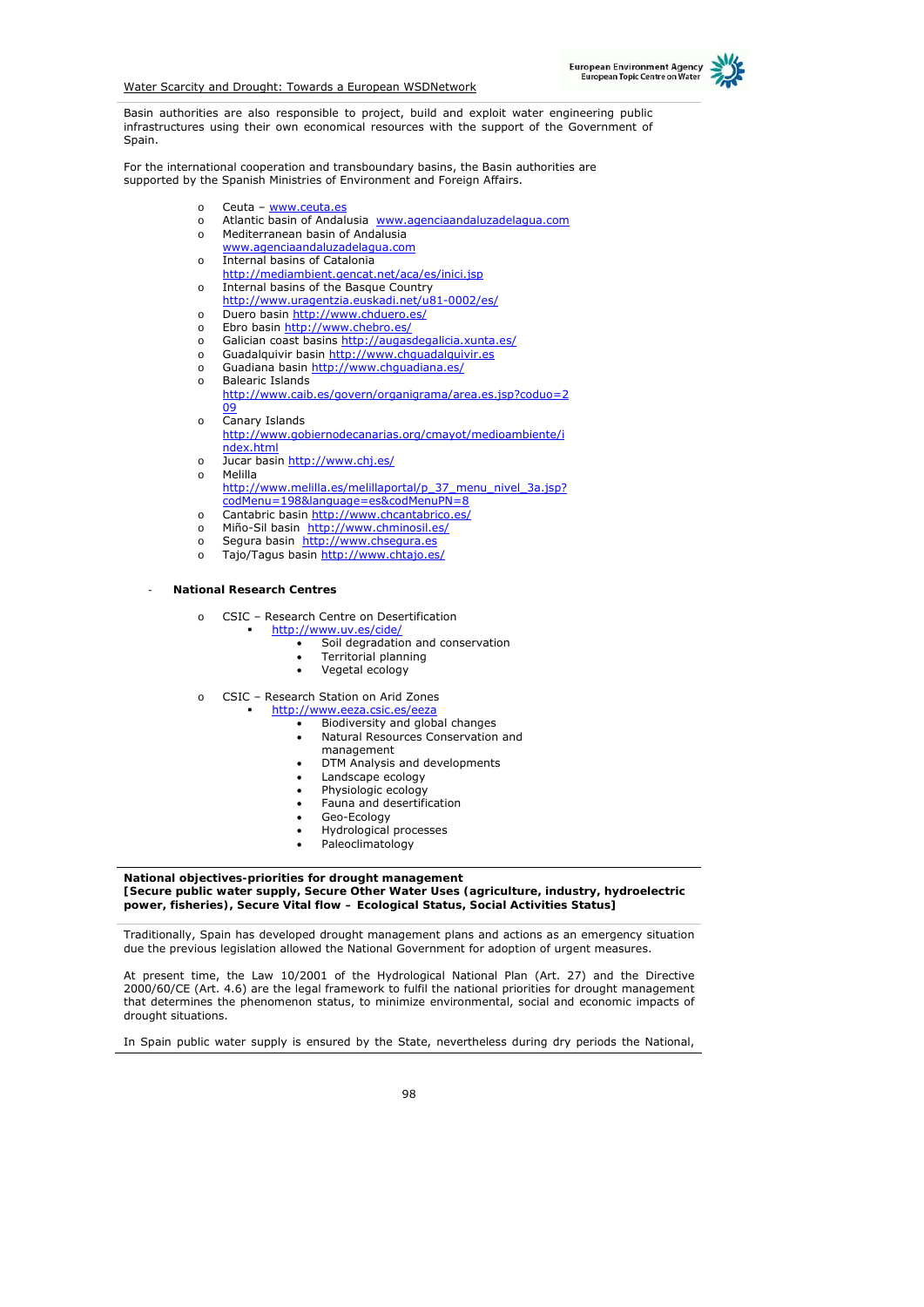Regional and Local Governments limit the supply for domestic uses and introduce restrictions to agriculture, industry and hydroelectric power stations.

The River Basin Authorities in coordination with the Ministry of Environment, Rural and Marine Affairs are the responsible to develop and implement these management plans that are complementary to the River Basin Management Plans. The Ministry is also using different tools for the drought management such as river basin indicators and national indicators on drought and water scarcity

## **Current status for drought management**

#### **[Problem identification, Monitoring, Indices, Drought management plans, Mitigation measures, policy]**

#### - **Plans and resolutions**

- o White book on Waters Spain http://www.mma.es/portal/secciones/acm/fondo\_doc u descargas/libro blanco/index.htm
- The drought in Spain http://www.mma.es/secciones/acm/aguas\_continent zonas asoc/ons/noticias notaspre/pdf/doc sequia espana\_new.pdf
- o Drought Special Plans for Basins The drought special plans are complementing the River Basin Management Plans, these plans are organized following this structure: Basin characterization of the basin, drought periods characterization, historical droughts, indicators, typology of measures to be taken in order to prevent and reduce the drought impacts and its management, operational measures, emergency plans and monitoring system. Additionally each plan includes different annexes with basic methodologies for calculating the minimum volume of flow, maps, graphs and complementary data.
	- Tajo
		- http://www.mma.es/portal/secciones/acm/a guas\_continent\_zonas\_asoc/ons/planes\_seq uia\_isas/ch\_tajo.htm
	- Guadalquivir (including Ceuta and Melilla)
		- http://www.mma.es/portal/secciones/acm/a quas continent zonas asoc/ons/planes seq uia\_isas/ch\_guadalquivir.htm Norte
		- http://www.mma.es/portal/secciones/acm/a guas\_continent\_zonas\_asoc/ons/planes\_seq uia\_isas/ct\_norte.htm
	- Duero
		- http://www.mma.es/portal/secciones/acm/a guas\_continent\_zonas\_asoc/ons/planes\_seq uia\_isas/ch\_duero.htm
	- Ebro
		- http://www.mma.es/portal/secciones/acm/a quas\_continent\_zonas\_asoc/ons/planes\_seq uia\_isas/ch\_ebro.htm
	- Guadiana
		- http://www.mma.es/portal/secciones/acm/a guas\_continent\_zonas\_asoc/ons/planes\_seq uia isas/ct\_guadiana.htm Jucar
		- http://www.mma.es/portal/secciones/acm/a guas\_continent\_zonas\_asoc/ons/planes\_seq uia\_isas/ct\_jucar.htm
	- Segura
		- http://www.mma.es/portal/secciones/acm/a guas\_continent\_zonas\_asoc/ons/planes\_seq uia\_isas/ch\_segura.htm
- o Guidelines for the preparation of drought emergency plans at local level
	- http://www.mma.es/secciones/acm/aguas\_continent \_zonas\_asoc/ons/planes\_sequia\_isas/pdf/GuiaPlanes Emergenciav9.pdf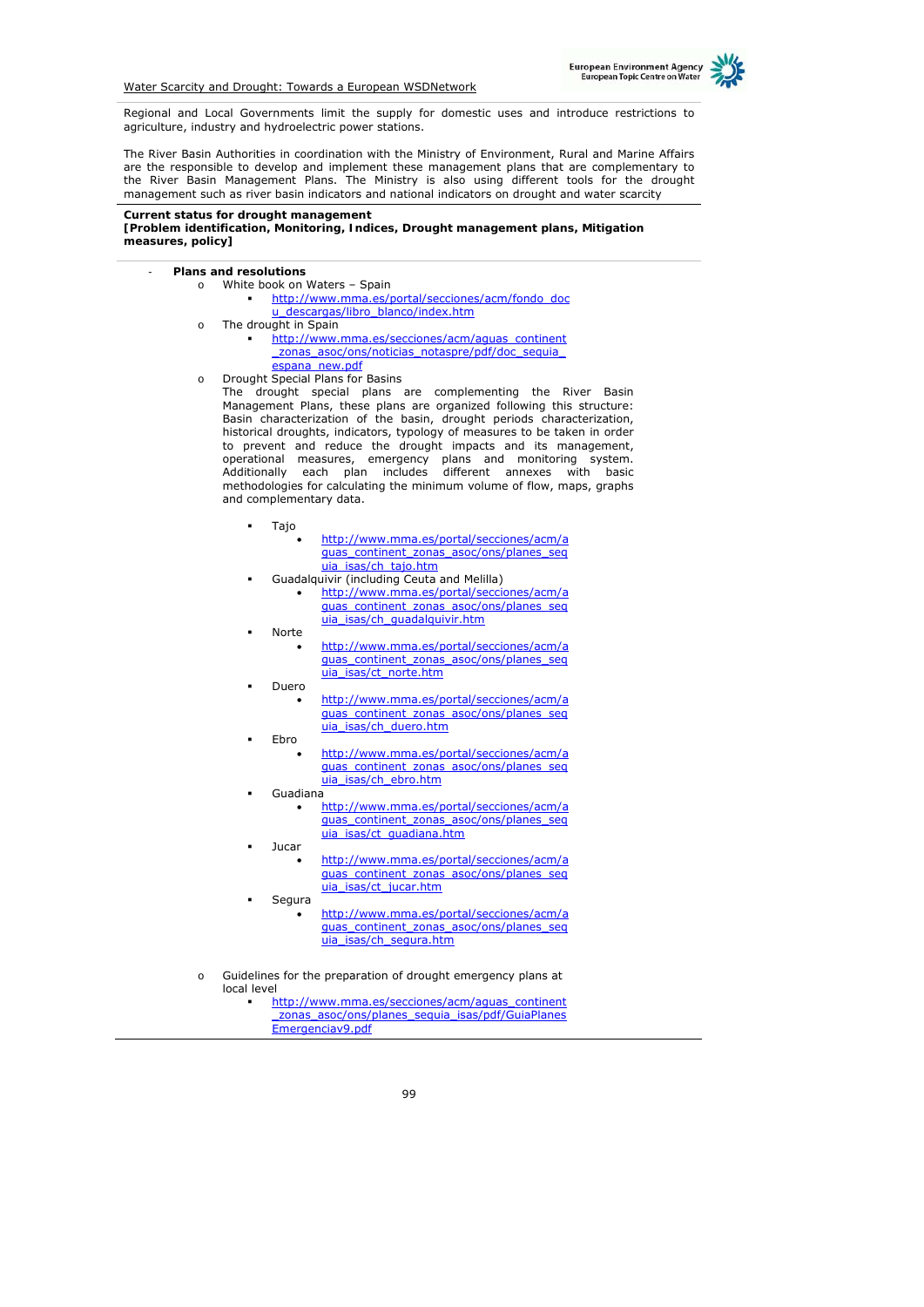

- **Actions** 
	- o General actions since 2005
		- http://hispagua.cedex.es/documentacion/especiales/ sequia/medidas.htm
	- o Agricultural risk management
	- http://www.mma.es/portal/secciones/aguas\_contine nt\_zonas\_asoc/ons/gestion\_riesgos\_agric/gestion\_rie sgo\_sequia.htm o National Irrigation Plan
		- http://www.mapa.es/es/desarrollo/pags/pnr/principal .htm
- **Legal acts, Royal Decrees and Governamental Resolutions on Drought** 
	- o National level

 http://www.mma.es/portal/secciones/acm/aguas\_co ntinent zonas asoc/ons/medidas ons/textos\_legales .htm

- **Public Information and Data Centres via Web** 
	- o Andalucía Only for this Autonomous Community InfoSequía: http://www.juntadeandalucia.es/medioambiente/site

/web/menuitem.48ed6f0384107256b935619561525e a0/?vgnextoid=bccb5678c36a6010VgnVCM10000006 24e50aRCRD

- Water and drought management
- State of the water resources in Andalucía
- Water infrastructures in Andalucía
- EIA and impact indicators
- **News**
- **Links**

o Catalunya – Only for this Autonomous Community

 Portal de la Sequera: http://mediambient.gencat.net/aca/sequera/ca/inici.j sp

- State of the water resources in Catalonia
- Public information
- News and legal acts
- Links
- **Monitoring data, databases and information portals.** (Homogeneous data for the 19 Spanish Autonomous Communities)
	- o SAIH Automatic Hydrologic Information System of Spain Ministry of Environment / Government of Spain
		- http://www.mma.es/portal/secciones/aguas\_contine nt\_zonas\_asoc/saih/
	- o Programa A.G.U.A. Ministry of Environment / Government of Spain
	- http://www.mma.es/secciones/agua/entrada.htm o Hispagua (Spanish Information System on Waters) –

Ministries of Public Works and Environment / Government of Spain

- http://hispagua.cedex.es/
	- News, documents, legislation, water culture,
	- databases, indicators, daily data.
- o Libro Digital del Agua / Water Digital Book Ministry of Environment / Government of Spain
	- http://servicios.marm.es:120/siagua/visualizacion/ld a/index.jsp
		- Socio-economic data, Administrative data, water resources, protected areas, scientific
	- studies and reports.
- o Sistema Integrado de Información del Agua Water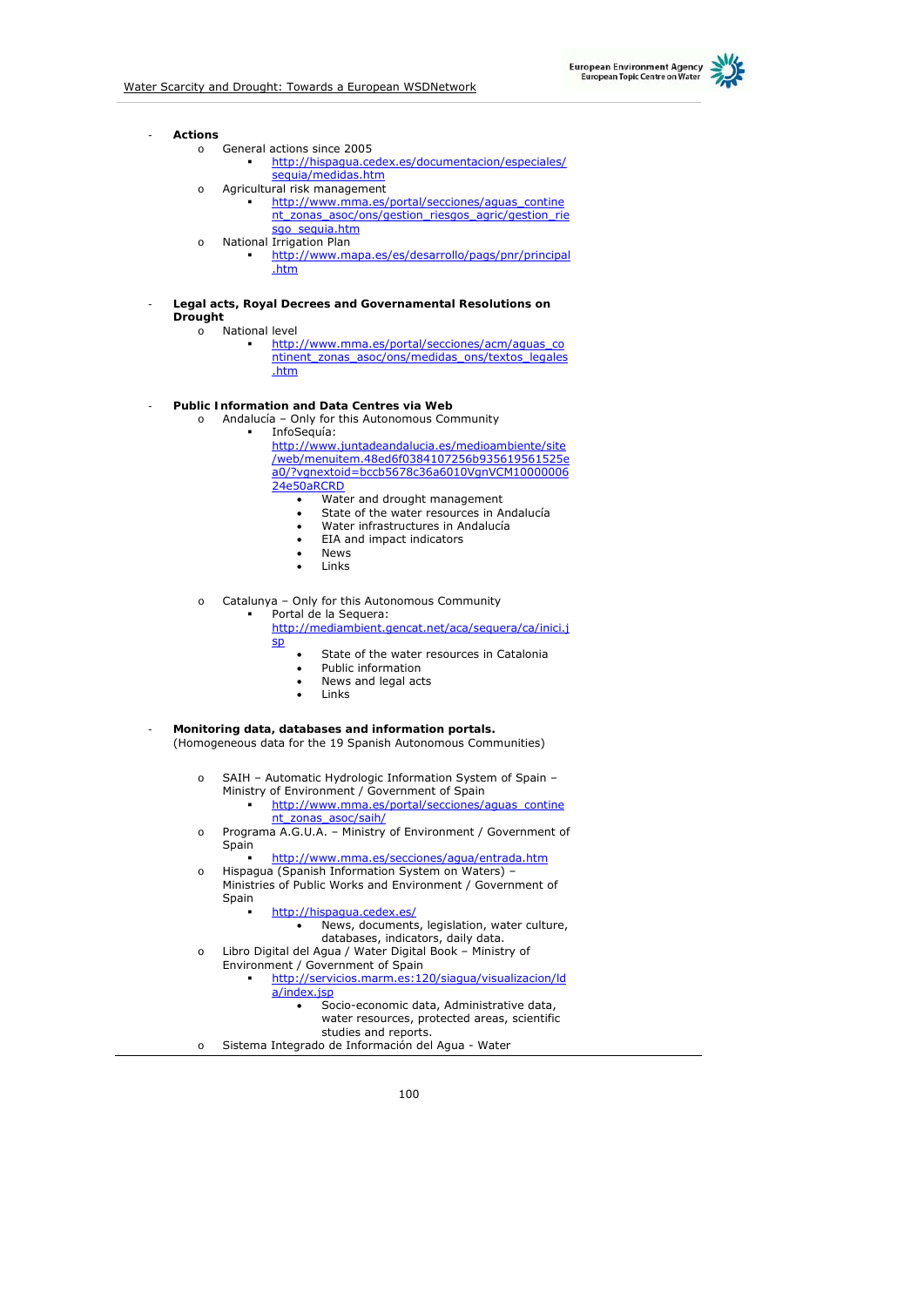

Integrated Information System - Ministry of Environment / Government of Spain http://servicios.marm.es:120/siagua/consultas/servl et/consultas.GlobalFilter?tipo=masiva&sid=generate o National indicators on drought http://hispagua.cedex.es/documentacion/especiales/ sequia/indicadores\_sequia.htm

#### **Evaluation – Gaps – Comments**

The specific internal organization of Spain makes difficult the data harmonisation and the common actions against the drought and the water scarcity. Only the remaining River Basin Authorities belonging to the Spanish Ministry of Environment are following homogeneous methodologies and work plans adapted to their basin needs. The River Basins belonging to the Regional Governments are creating independently new methodologies, new indicators and new monitoring systems without connections to the National ones. The Spanish Ministry of Environment is already not including the regional river basins in the maps and reports that this Ministry is producing and publishing through its website, creating «national» gaps due the conflict in between a National government without competences and 19 regional governments developing new ones. This internal regionalization of the country creates conflicts in between regions due the water availability and uses.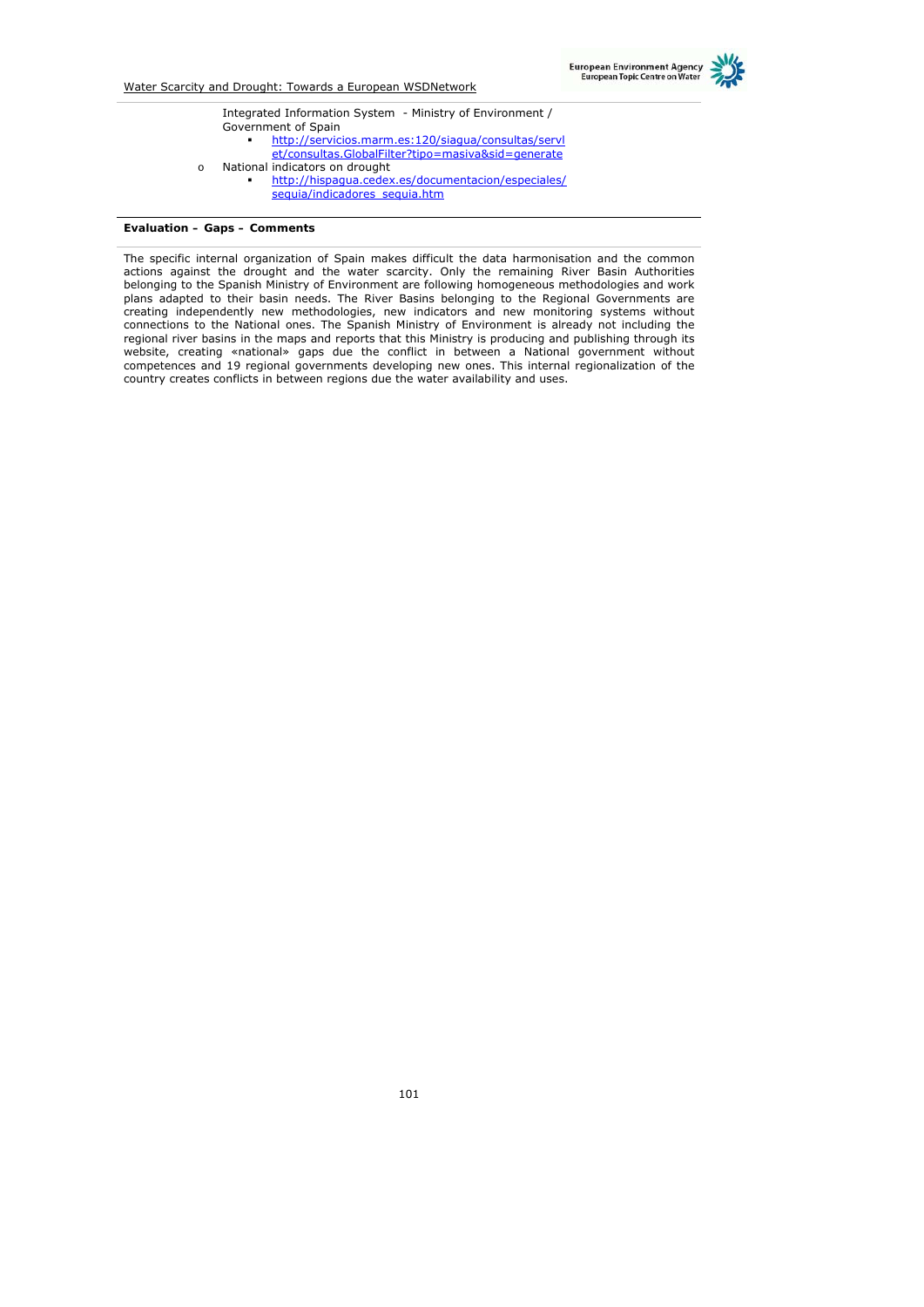



#### **Bodies & structures [Ministries, Organisations, Authorities etc. & link]**

Swedish Meteorological and Hydrological Institute (SMHI) www.smhi.s

Stockholm International Water Institute www.siwi.org

Swedish International Development Cooperation Agency (Sida) www.sida.se

Swedish Water House (SWH) www.swedishwaterhous

Swedish Environmental Protection Agency (SEPA) www.naturvardsverket.se

**National objectives-priorities for drought management [Secure public water supply, Secure Other Water Uses (agriculture, industry, hydroelectric power, fisheries), Secure Vital flow – Ecological Status, Social Activities Status]**

United Nations Division for Sustainable Development, June 2008 National SD Reports – Droughts http://www.un.org/esa/agenda21/natlinfo/countr/sweeden/drought\_en.pdf

**Current status for drought management [Problem identification, Monitoring, Indices, Drought management plans, Mitigation measures, policy]**

United Nations Division for Sustainable Development, June 2008 National SD Reports – Droughts http://www.un.org/esa/agenda21/natlinfo/countr/sweeden/drought\_en.pdf

**Evaluation – Gaps – Comments** 

United Nations Division for Sustainable Development, June 2008 National SD Reports – Droughts http://www.un.org/esa/agenda21/natlinfo/countr/sweeden/drought\_en.pdf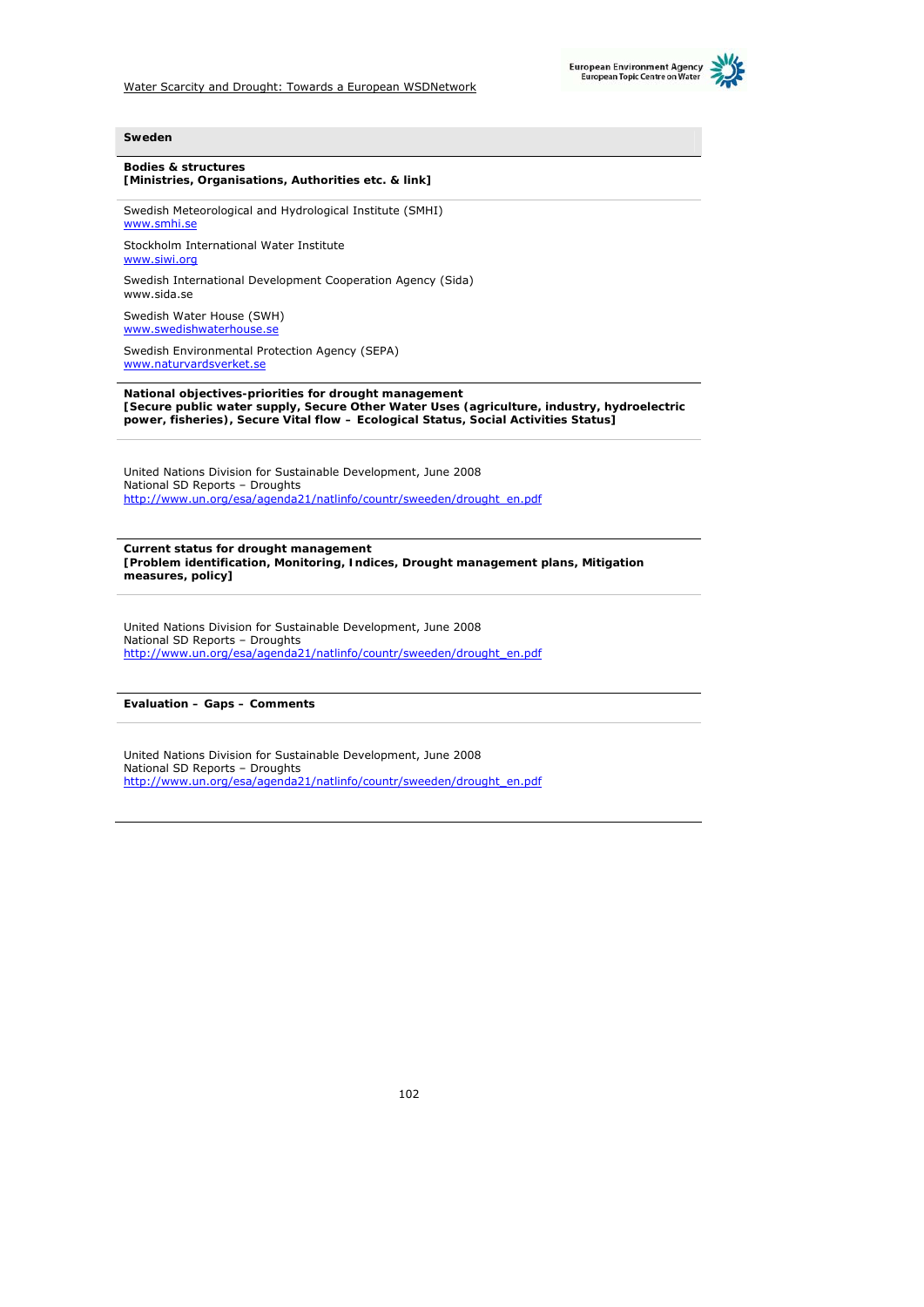



#### **The Netherlands**

#### **Bodies & structures [Ministries, Organisations, Authorities etc. & link]**

Ministry of Transport, Public Works and Water Management www.verkeerenwaterstaat.nl

Ministry of Transport, Public Works and Water Management / Rijkswaterstaat Waterdienst http://lcw.demis.ni

The Royal Netherlands Meteorological Institute (KNMI) www.knmi.nl

**National objectives-priorities for drought management [Secure public water supply, Secure Other Water Uses (agriculture, industry, hydroelectric power, fisheries), Secure Vital flow – Ecological Status, Social Activities Status]**

United Nations Division for Sustainable Development, June 2008 National SD Reports – Droughts http://www.un.org/esa/agenda21/natlinfo/countr/nether/drought.pdf

**Current status for drought management [Problem identification, Monitoring, Indices, Drought management plans, Mitigation measures, policy]**

United Nations Division for Sustainable Development, June 2008 National SD Reports – Droughts http://www.un.org/esa/agenda21/natlinfo/countr/nether/drought.pdf

**Evaluation – Gaps – Comments** 

United Nations Division for Sustainable Development, June 2008 National SD Reports – Droughts http://www.un.org/esa/agenda21/natlinfo/countr/nether/drought.pdf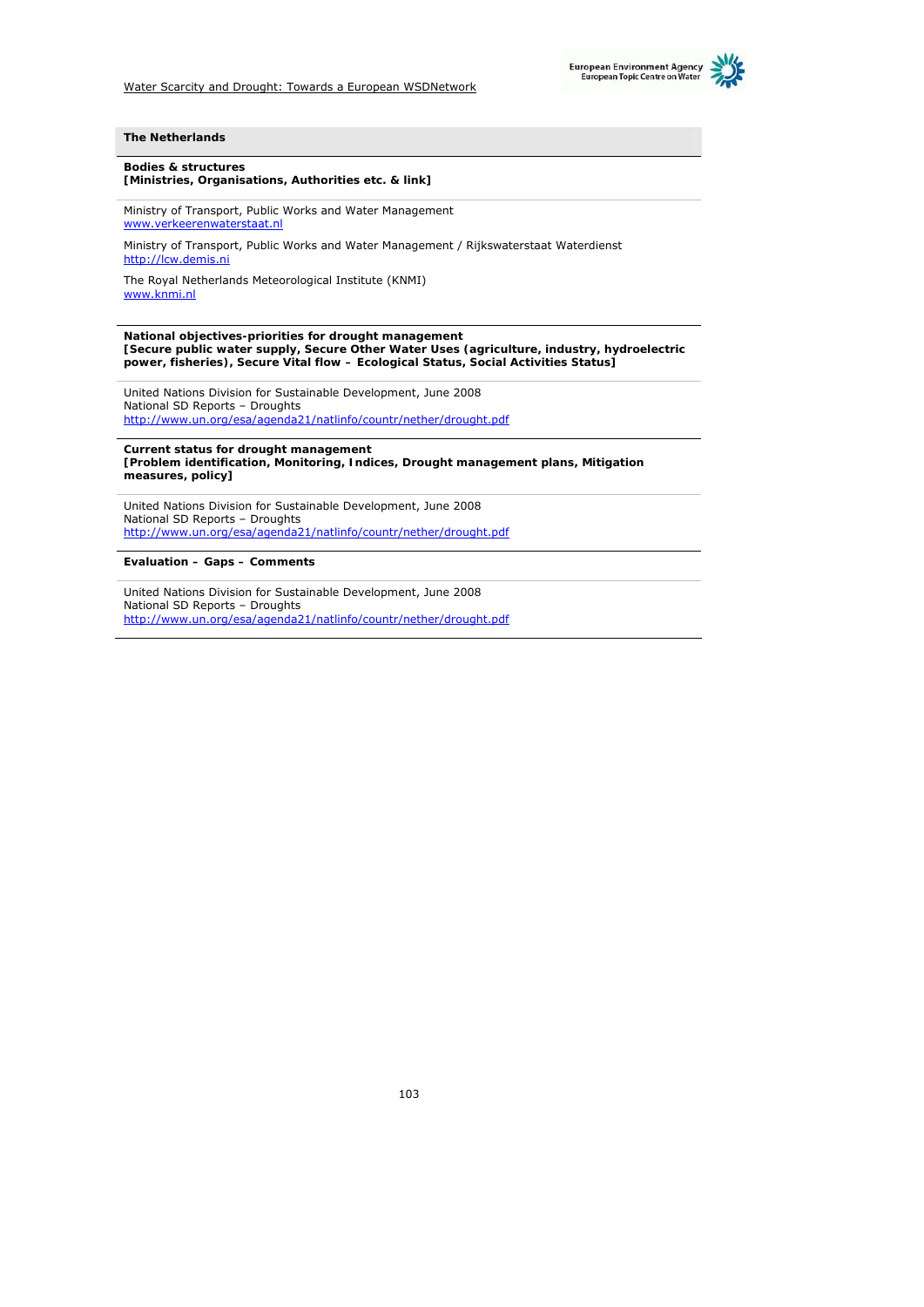



#### **United Kingdom**

**Bodies & structures [Ministries, Organisations, Authorities etc. & link]**

Environment Agency National (England and Wales) www.environment-agency.gov.uk/drought

National River Flow Archive www.ceh.ac.uk/data/nrfa/index.html

Department for Environment, Food and Rural Affairs (Defra) www.defra.gov.uk/environment/water/index.htm

**National objectives-priorities for drought management [Secure public water supply, Secure Other Water Uses (agriculture, industry, hydroelectric power, fisheries), Secure Vital flow – Ecological Status, Social Activities Status]**

Hydrological Summary for the United Kingdom www.nwl.ac.uk/ih/nrfa/monthly\_summaries/2008/03/summary.html

**Current status for drought management [Problem identification, Monitoring, Indices, Drought management plans, Mitigation measures, policy]**

Hydrological Summary for the United Kingdom www.nwl.ac.uk/ih/nrfa/monthly\_summaries/2008/03/summary.html

**Evaluation – Gaps – Comments** 

Hydrological Summary for the United Kingdom www.nwl.ac.uk/ih/nrfa/monthly\_summaries/2008/03/summary.html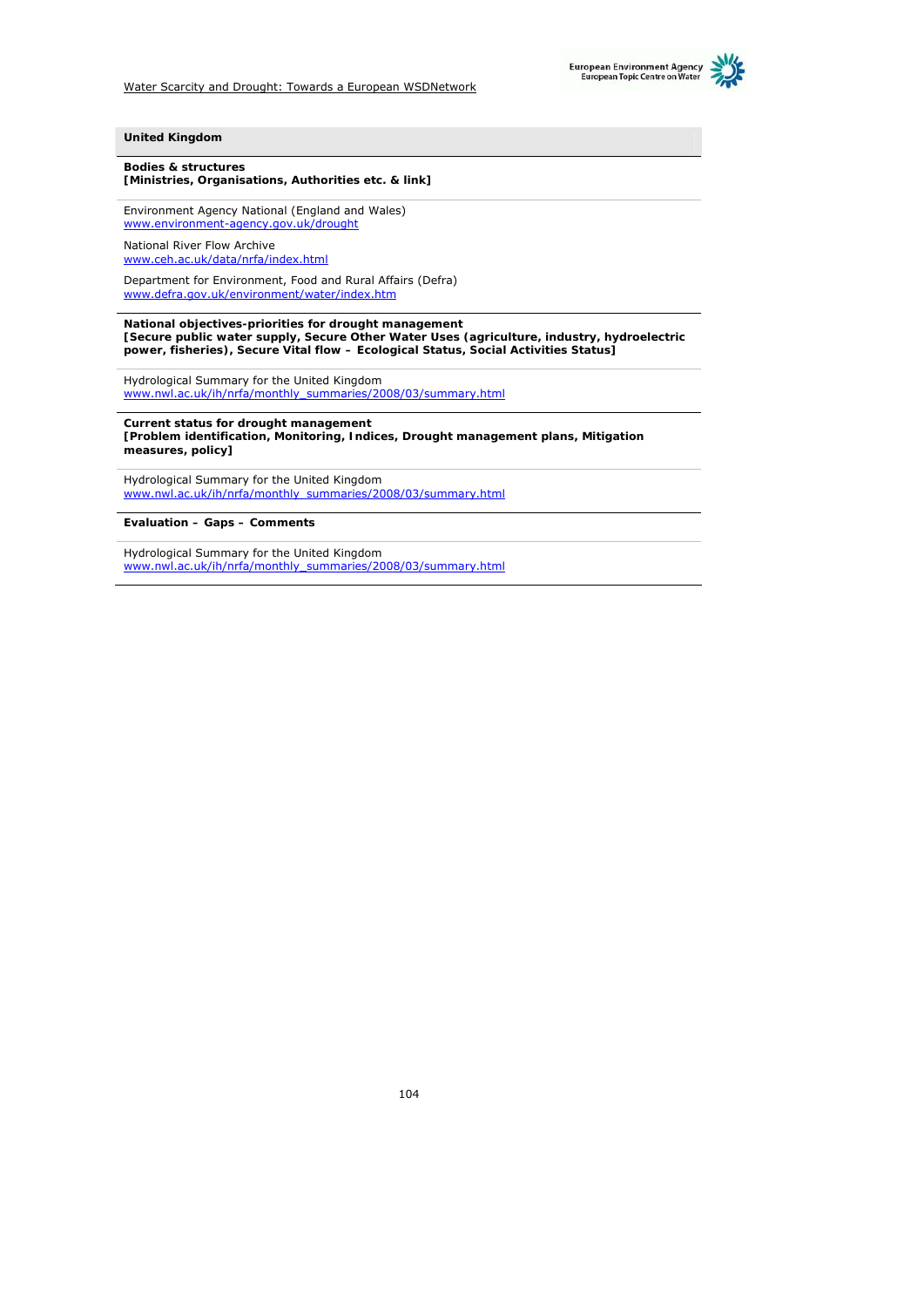# **ANNEX 2. DESCRIPTION OF DROUGHT AND WATER SCARCITY ACTIVITIES AT EUROPEAN LEVEL**

## **EUROPEAN LEVEL**

## **Bodies & structures & link**

| 1. | DG Environment - Directorate General Environment                                                                                                                                      |
|----|---------------------------------------------------------------------------------------------------------------------------------------------------------------------------------------|
|    | (http://ec.europa.eu/environment/index en.htm)                                                                                                                                        |
|    |                                                                                                                                                                                       |
| 2. | <b>DG Regional Policy</b>                                                                                                                                                             |
|    | (http://ec.europa.eu/regional policy/index en.htm)                                                                                                                                    |
| 3. | <b>DG Research</b>                                                                                                                                                                    |
|    | (ec.europa.eu/research/)                                                                                                                                                              |
|    | EC-IP WATCH: WATer and global Change: Drought in Europe                                                                                                                               |
|    | (http://eu-watch.org)                                                                                                                                                                 |
|    | <b>AQUASTRESS</b>                                                                                                                                                                     |
|    | (http://www.aquastress.net)                                                                                                                                                           |
|    |                                                                                                                                                                                       |
| 4. | DMCSEE - Drought Management Centre for South-eastern Europe<br>(http://www.dmcsee.org)                                                                                                |
| 5. | <b>EDC - European Drought Centre</b>                                                                                                                                                  |
|    | (http://www.geo.uio.no/edc/)                                                                                                                                                          |
| 6. | <b>EEA - European Environment Agency</b>                                                                                                                                              |
|    | (www.eea.europa.eu)                                                                                                                                                                   |
| 7. | <b>ENPI- European Neighbourhood and Partnership Instrument</b><br>(http://ec.europa.eu/europeaid/where/neighbourhood/index en.htm)                                                    |
|    | MEDA Water programme: Euro-Mediterranean Regional Water Programme for<br><b>Local Water Management</b>                                                                                |
|    | (http://www.medawater-rmsu.org/)                                                                                                                                                      |
|    | EMWater - Efficient management of wastewater, its treatment and reuse in the<br>Mediterranean countries.                                                                              |
|    | <b>EMPOWERS Euro-Med Participatory Water Resources Scenarios</b>                                                                                                                      |
|    | ISIIMM - Institutional and social innovations in irrigation Mediterranean<br>management.                                                                                              |
|    | MEDAWARE - Development of tools and guidelines for the promotion of sustainable<br>urban wastewater treatment and reuse in agricultural production in the<br>Mediterranean countries. |
|    | MEDWA - Cooperation with Jordan and Palestine for the stakeholder participatory<br>sustainable water management at farm level.                                                        |

− Zer0-M - Sustainable concepts towards a zero outflow municipality.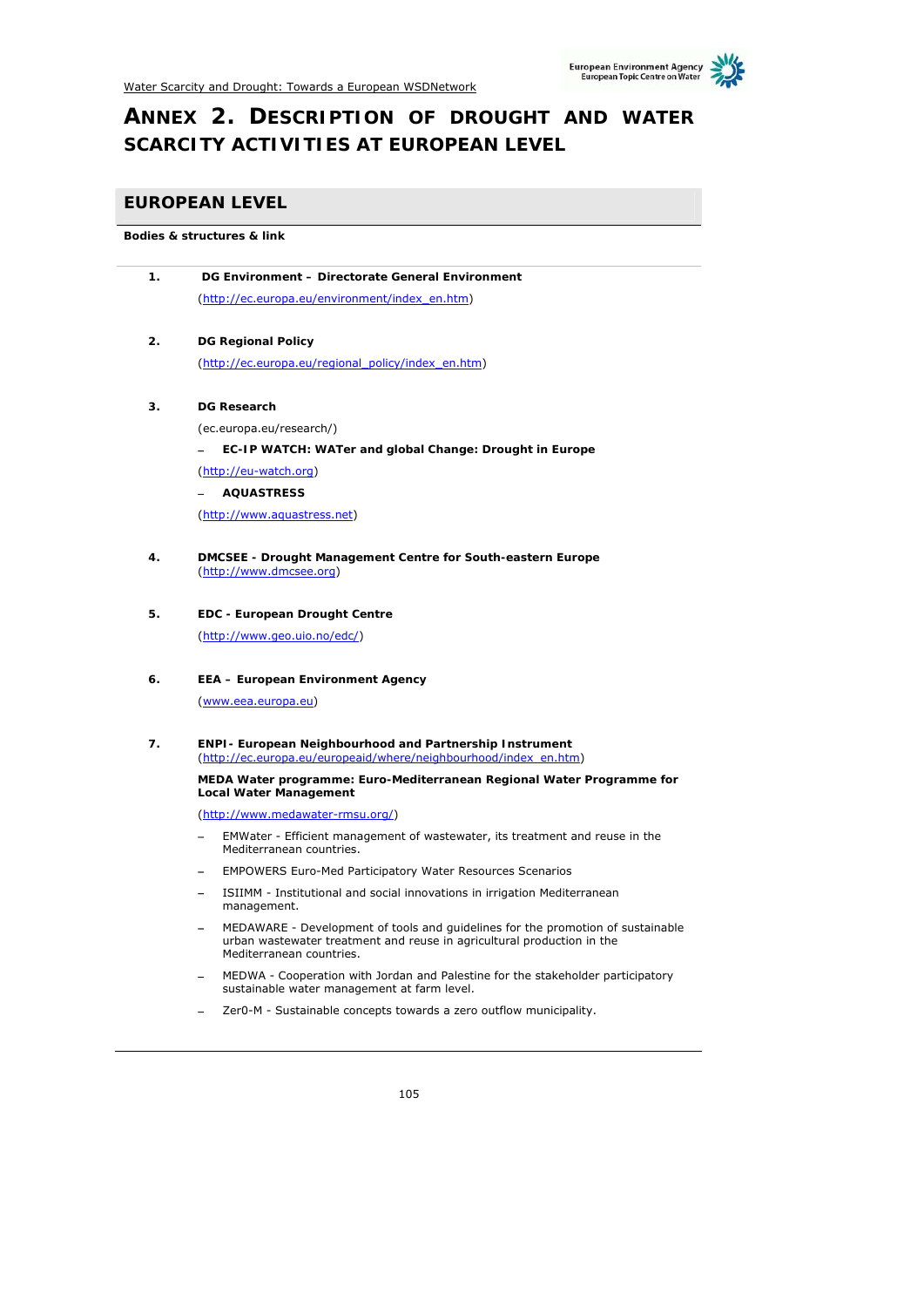#### **8. EMWIS – SEMIDE - Euro-Mediterranean Information System on know-how in the Water sector** (www.semide.net/initiatives)

- − Towards a Mediterranean Water Information Mechanism compatible with the Water Information System for Europe (WISE) Algeria, Egypt, Israel, Jordan, Lebanon, Morocco, Tunisia, Turkey, Syria, Palestine EC-ENRTP (2008)
- − Water Scenarios for Europe and for Neighbouring States Finland, Spain, Poland, Netherlands, France, Turkey, United Kingdom, Estonia, Italy, Greece, Hungary, Russian Federation INCO MED (FP6) (2006)
- − Mediterranean Drought Preparedness and Mitigation Planning Spain, Cyprus, Morocco, Greece, Tunisia, Italy MEDA-WATER (2003)
- − Euro-Med Participatory Water Resources Scenarios Improving long-term access and rights to water for local populations in Egypt, Jordan and West Bank/Gaza (2003)

#### **9. EU-INCO: International Research Cooperation with Mediterranean Partner Countries** (http://ec.europa.eu/research/iscp/index.cfm)

- − MEDROPLAN Mediterranean Drought Preparedness and Mitigation Planning
- − ASTHyDA Analysis, synthesis and transfer of knowledge and tools on hydrological drought assessment through a European Network
- DSS-DROUGHT A decision support system for mitigation of drought impacts in the Mediterranean region
- − WAM-ME Water Resources Management under Drought Conditions: Criteria and Tools for Conjunctive Use of Conventional and Marginal Waters in Mediterranean Regions
- − WATERWEB Water resource strategies and drought alleviation in Western Balkan agriculture
- **10. EU LIFE, Financial Instrument for the Environment** (http://ec.europa.eu/environment/life/index.htm)
- **11. EURAQUA**

(http://www.euraqua.org)

## **12. EUROSTAT**

(http://epp.eurostat.ec.europa.eu)

**13. EU-SMAP - The Short and Medium-term Priority Environmental Action Programme**

(http://ec.europa.eu/environment/smap/home.htm)

**14. JRC** 

(http://desert.jrc.ec.europa.eu)